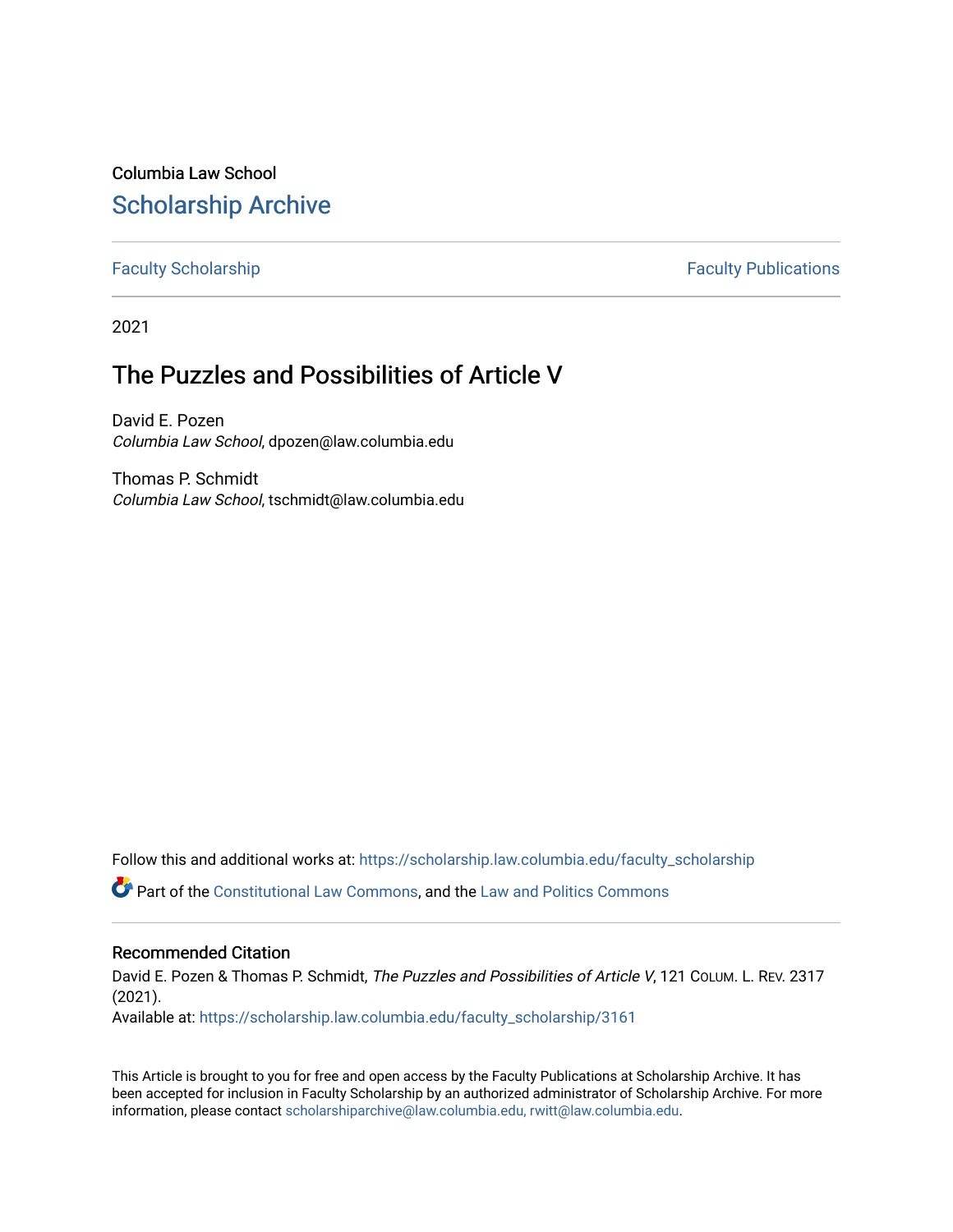# COLUMBIA LAW REVIEW

j

**VOL. 121 DECEMBER 2021 NO. 8** 

## ARTICLES

#### THE PUZZLES AND POSSIBILITIES OF ARTICLE V

*David E. Pozen*\* *& Thomas P. Schmidt.*\*\*

*Legal scholars describe Article V of the U.S. Constitution, which sets forth rules for amending the document, as an uncommonly stringent and specific constitutional provision. A unanimous Supreme Court has said that a "mere reading demonstrates" that "Article V is clear in statement and in meaning, contains no ambiguity, and calls for no resort to rules of construction." Although it is familiar that a small set of amendments, most notably the Reconstruction Amendments, elicited credible challenges to their validity, these episodes are seen as anomalous and unrepresentative. Americans are accustomed to disagreeing over the meaning of the constitutional text, but at least in the text itself we assume we can find some objective common ground.* 

*This paper calls into question each piece of this standard picture of Article V. Neither the language nor the law of Article V supplies a determinate answer to a long list of fundamental puzzles about the amendment process. Legally questionable amendments have not been the exception throughout U.S. history; they have been the norm. After detailing these descriptive claims, the paper explores their doctrinal and theoretical implications. Appreciating the full extent of Article V's ongoing ambiguity, we suggest, counsels a new approach to judging the validity of contested amendments, undermines some of the premises of originalism and textualism, and helps us to see new possibilities for constitutional change. Because the success or failure of attempted amendments turns out not to be exclusively or even primarily a function of following the* 

<sup>\*</sup> Charles Keller Beekman Professor of Law, Columbia Law School.

 <sup>\*\*</sup> Academic Fellow, Columbia Law School. For helpful comments on earlier drafts, we thank Richard Albert, Akhil Amar, Mark Barenberg, Will Baude, Seyla Benhabib, Jessica Bulman-Pozen, Josh Chafetz, Mike Dorf, Katherine Franke, Maeve Glass, Jamal Greene, Vicki Jackson, Jeremy Kessler, Sandy Levinson, Jane Manners, Tom Merrill, Gillian Metzger, Henry Monaghan, Robert Post, Richard Re, Steve Sachs, Fred Schauer, Mike Seidman, Ganesh Sitaraman, T.J. Smith, Larry Solum, Julie Suk, Seth Tillman, Larry Tribe, Mark Tushnet, and John Vile, as well as participants at a Columbia Law School workshop. For valuable research assistance, we thank Alak Mehta and Alexandra Nickerson. For archival assistance, we thank David Langbart from the National Archives and Edith Sandler from the Library of Congress.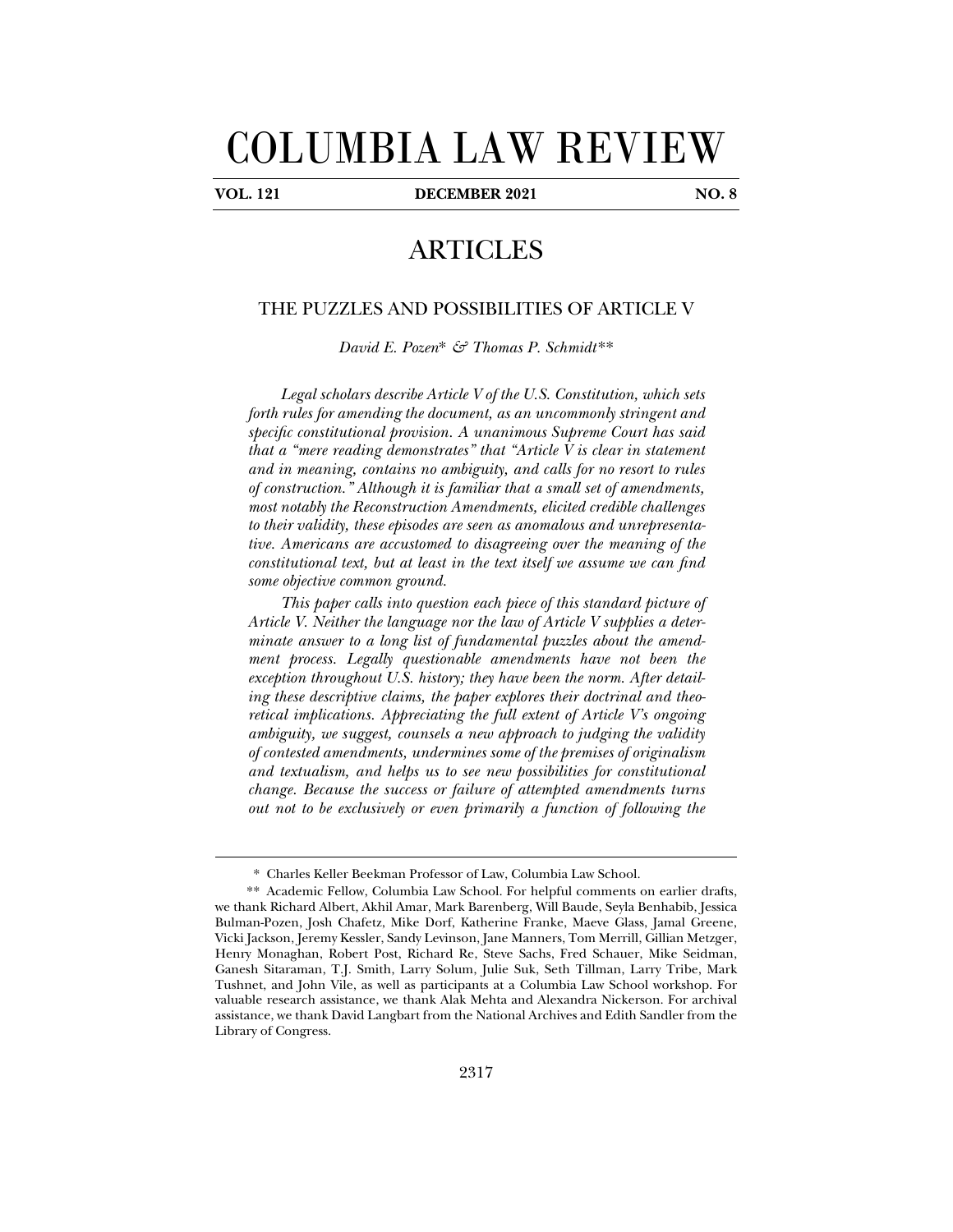*rules laid out in the canonical document, all constitutional amending in an important sense takes place outside Article V.* 

| I.                                                     | "EXTERNAL" LIMITS TO ARTICLE V'S (OR ANY AMENDING CLAUSE'S) |                                                              |  |  |
|--------------------------------------------------------|-------------------------------------------------------------|--------------------------------------------------------------|--|--|
|                                                        |                                                             |                                                              |  |  |
| II.                                                    |                                                             | "INTERNAL" LIMITS TO ARTICLE V'S RESOLVING POWER: TEXT  2328 |  |  |
|                                                        | А.                                                          |                                                              |  |  |
|                                                        | В.                                                          |                                                              |  |  |
|                                                        |                                                             | III. "INTERNAL" LIMITS TO ARTICLE V'S RESOLVING POWER:       |  |  |
|                                                        |                                                             |                                                              |  |  |
|                                                        | А.                                                          |                                                              |  |  |
|                                                        | B.                                                          |                                                              |  |  |
|                                                        | $\mathcal{C}$ .                                             |                                                              |  |  |
|                                                        | D.                                                          |                                                              |  |  |
|                                                        | E.                                                          |                                                              |  |  |
|                                                        | F.                                                          |                                                              |  |  |
|                                                        | G.                                                          |                                                              |  |  |
|                                                        | Η.                                                          |                                                              |  |  |
|                                                        | L.                                                          |                                                              |  |  |
|                                                        | $\mathbf{I}$ .                                              |                                                              |  |  |
|                                                        | K.                                                          |                                                              |  |  |
|                                                        | L.                                                          |                                                              |  |  |
|                                                        |                                                             | 1.                                                           |  |  |
|                                                        |                                                             | 2.                                                           |  |  |
|                                                        |                                                             | 3.                                                           |  |  |
|                                                        |                                                             |                                                              |  |  |
| IV. LIVING WITH ARTICLE V AMBIGUITY: JUDGING CONTESTED |                                                             |                                                              |  |  |
|                                                        |                                                             |                                                              |  |  |
|                                                        | А.                                                          | The Highly Incomplete Liquidation of Article V 2372          |  |  |
|                                                        | В.                                                          |                                                              |  |  |
| V.                                                     | EMBRACING ARTICLE V AMBIGUITY: LESSONS FOR INTERPRETERS AND |                                                              |  |  |
|                                                        |                                                             |                                                              |  |  |
|                                                        | А.                                                          |                                                              |  |  |
|                                                        | $\mathbf{B}$ .                                              |                                                              |  |  |
|                                                        | C.                                                          | Loosening the Constitutional Cage Through Article V          |  |  |
|                                                        |                                                             |                                                              |  |  |
|                                                        |                                                             |                                                              |  |  |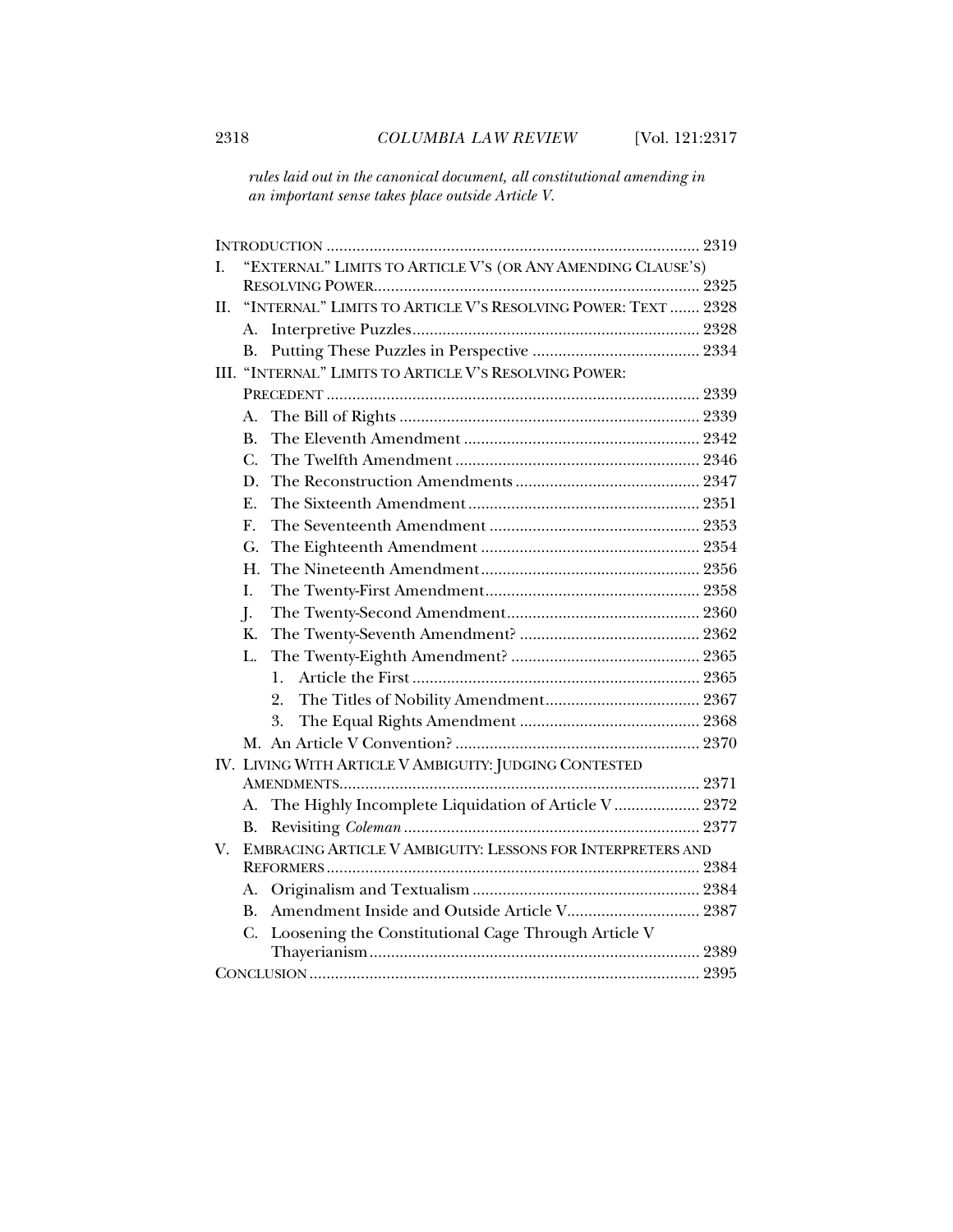j

#### **INTRODUCTION**

One of the distinctive features of the original U.S. Constitution was its capacity for lawful change. In George Washington's words, the Constitution "contain[ed] within itself a provision for its own amendment."1 That provision was and is Article V, which instructs that an amendment shall become "Part of this Constitution" when "propose[d]" by "two thirds of both Houses" of Congress and "ratified by the Legislatures of three fourths of the several States, or by Conventions in three fourths thereof."2 The Supreme Court gave voice to the standard view of Article V when it wrote in 1956 that "[n]othing new can be put into the Constitution except through the amendatory process. Nothing old can be taken out without the same process."3

Constitutional theorists have challenged or complicated this view in a variety of ways. Akhil Amar has suggested that the Constitution may be amended by a national popular referendum.<sup>4</sup> Some have proposed that norms without a foothold in the canonical document may nevertheless attain "constitutional" status.<sup>5</sup> And many have emphasized the extent to

 2. U.S. Const. art. V. Article V also permits "the Legislatures of two thirds of the several States" to apply to Congress to "call a Convention for proposing Amendments," which then go to the states for ratification. Id. No such convention has yet been called. See infra section III.M.

 <sup>1.</sup> George Washington, Farewell Address (Sept. 17, 1796), *in* 1 A Compilation of the Messages and Papers of the Presidents, 1789–1907, at 213, 217 (James D. Richardson ed., 1908); see also Carl J. Friedrich, Constitutional Government and Democracy: Theory and Practice in Europe and America 138 (4th ed. 1968) ("[T]he clear recognition and deliberate organization of the amending power was an achievement of the American revolution."); Sanford Levinson, Introduction: Imperfection and Amendability, *in* Responding to Imperfection: The Theory and Practice of Constitutional Amendment 3, 4 (Sanford Levinson ed., 1995) [hereinafter Responding to Imperfection] ("It was a fundamental breakthrough in American constitutional theory . . . that the 'rules of government' would be decidedly 'alterable' through a stipulated legal process." (quoting Willi Paul Adams, The First American Constitutions: Republican Ideology and the Making of the State Constitutions in the Revolutionary Era 139–44 (1980))).

 <sup>3.</sup> Ullmann v. United States, 350 U.S. 422, 428 (1956); see also, e.g., Akhil Reed Amar, The Consent of the Governed: Constitutional Amendment Outside Article V, 94 Colum. L. Rev. 457, 458 (1994) [hereinafter Amar, Consent of the Governed] ("The conventional reading of Article V sees it as the exclusive mechanism of lawful constitutional amendment . . . ."); Frederick Schauer, Amending the Presuppositions of a Constitution, *in* Responding to Imperfection, supra note 1, at 145, 147 [hereinafter Schauer, Amending the Presuppositions] ("Article V appears on its face to exhaust the possibilities for amending the Constitution consistent with the Constitution itself . . . .").

 <sup>4.</sup> See Amar, Consent of the Governed, supra note 3, at 462–94; Akhil Reed Amar, Philadelphia Revisited: Amending the Constitution Outside Article V, 55 U. Chi. L. Rev. 1043, 1044–76 (1988) [hereinafter Amar, Philadelphia Revisited].

 <sup>5.</sup> See, e.g., Richard Primus, Unbundling Constitutionality, 80 U. Chi. L. Rev. 1079, 1129 (2013) [hereinafter Primus, Unbundling Constitutionality] (explaining that "small-c" constitutional theorists insist that "the text of the written Constitution" is not a necessary "basis for a rule's constitutionality"); Ernest A. Young, The Constitution Outside the Constitution, 117 Yale L.J. 408, 410 (2007) ("[T]he American 'constitution' consists of a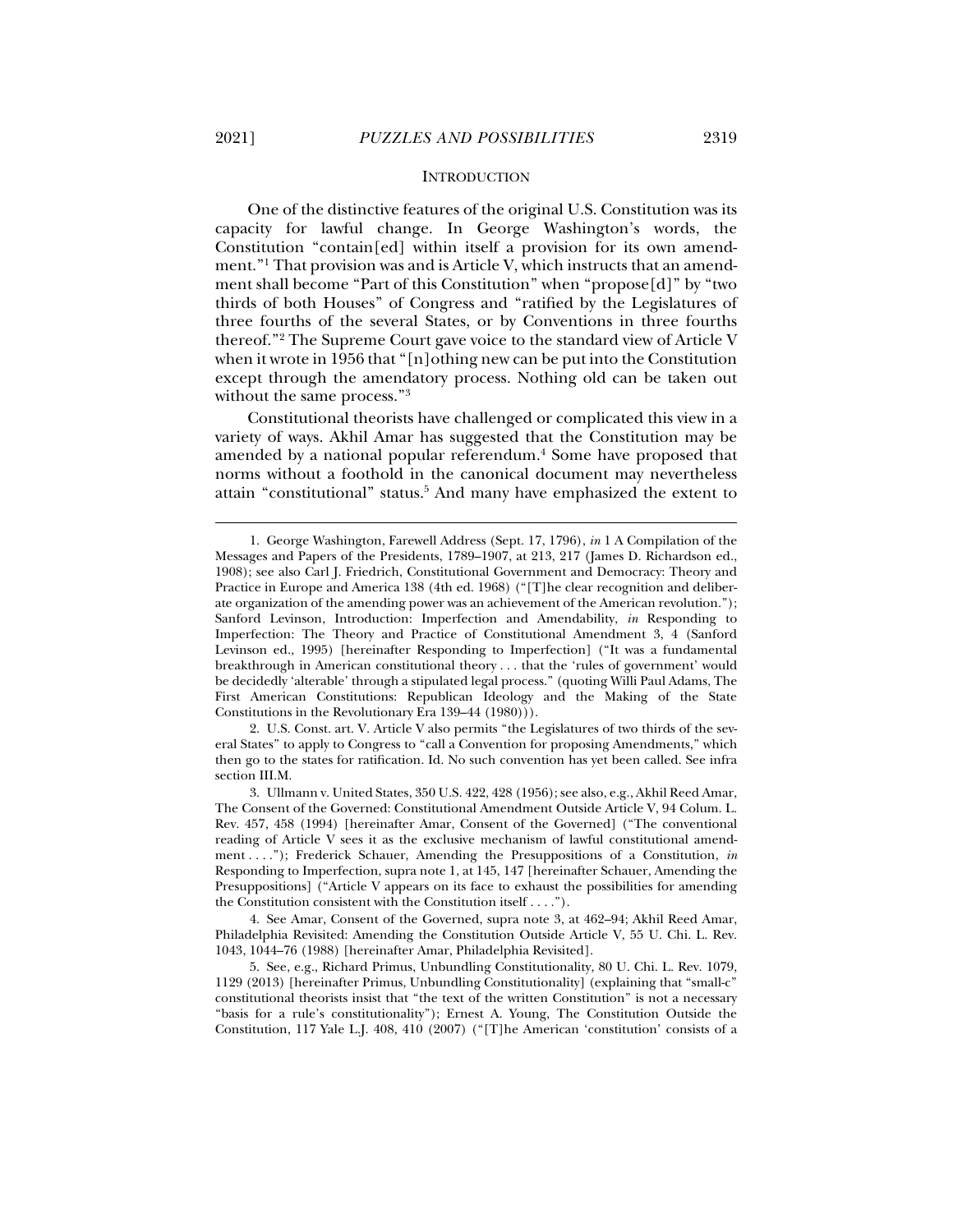which new propositions of supreme law, including propositions that depart sharply from prior understandings, may emerge and become entrenched in the absence of formal amendment.6 Virtually all constitutional lawyers, however, take as given that conformity with Article V's "amendatory process" has determined ever since the Founding what is and is not "put into" the written Constitution, and therefore what its text does and does not say.7

This paper questions Article V's capacity to perform that function. $8$  It is by now familiar that the perceived clarity of the constitutional text is "constructed" to a significant degree by norms of legal argument and other social practices.9 We endeavor to show that *what counts as the constitutional text in the first place* is also constructed to a significant degree by such practices.10 Part of the reason is that the ultimate rule of recognition in any system is a matter of official and popular acceptance, rather

 7. Even the most radical Article V revisionists do not necessarily dispute this. Although Amar contends that the Constitution may lawfully be amended by a popular referendum or comparable mechanism, he never suggests that such an amendment has in fact occurred. See, e.g., Amar, Consent of the Governed, supra note 3, at 457–61. Likewise, although Bruce Ackerman advances an elaborate theory of constitutional change outside Article V, he never suggests that new words have been put into the Constitution's text by a procedure that does not purport to follow Article V. See, e.g., 2 Bruce Ackerman, We the People: Transformations 15–31 (1998) [hereinafter Ackerman, We the People].

 8. Although this piece is technically an "Article," it will be referred to as a "paper" throughout to avoid confusion with references to Article V.

 9. See, e.g., Curtis A. Bradley & Neil S. Siegel, Constructed Constraint and the Constitutional Text, 64 Duke L.J. 1213, 1216 (2015) ("The perceived clarity of the text . . . is often partially constructed by [interpretive] practice."); Peter Jeremy Smith, Commas, Constitutional Grammar, and the Straight-Face Test: What if Conan the Grammarian Were a Strict Textualist?, 16 Const. Comment. 7, 17 (1999) (discussing "all-too-common" situations in which "we are confronted by [constitutional] text that, according to established rules of grammar, does not actually say what we all know it to mean").

 10. Amar has made a conceptually similar, but empirically narrower, point about the original Constitution. While most assume that the parchment Constitution in the National Archives is the authoritative document, a printed version with minor differences was transmitted to and ratified by the states. See Akhil Reed Amar, America's Unwritten Constitution: The Precedents and Principles We Live By 63–68 (2012) [hereinafter Amar, America's Unwritten Constitution]. That latter version is probably the legally operative one. Id. But there would be no way to ascertain which version is legally operative simply by studying the documents themselves. Id.; cf. Laurence H. Tribe, The Invisible Constitution 6 (2008) [hereinafter Tribe, The Invisible Constitution] ("[N]othing in the visible text can tell us that what we are reading really *is* the Constitution . . . .").

much wider range of legal materials than the document ratified in 1789 and its subsequent amendments.").

 <sup>6.</sup> See, e.g., Richard S. Kay, Formal and Informal Amendment of the United States Constitution, 66 Am. J. Compar. L. 243, 260 (2018) [hereinafter Kay, Formal and Informal Amendment] ("It is fair to say that most of what now goes under the caption 'constitutional law' in the United States is attributable to extraconstitutional, 'off-the-books' developments."); Reva B. Siegel, Constitutional Culture, Social Movement Conflict and Constitutional Change: The Case of the De Facto ERA, 94 Calif. L. Rev. 1323, 1327 (2006) (arguing that social "movements regularly succeed in changing the Constitution without amending it").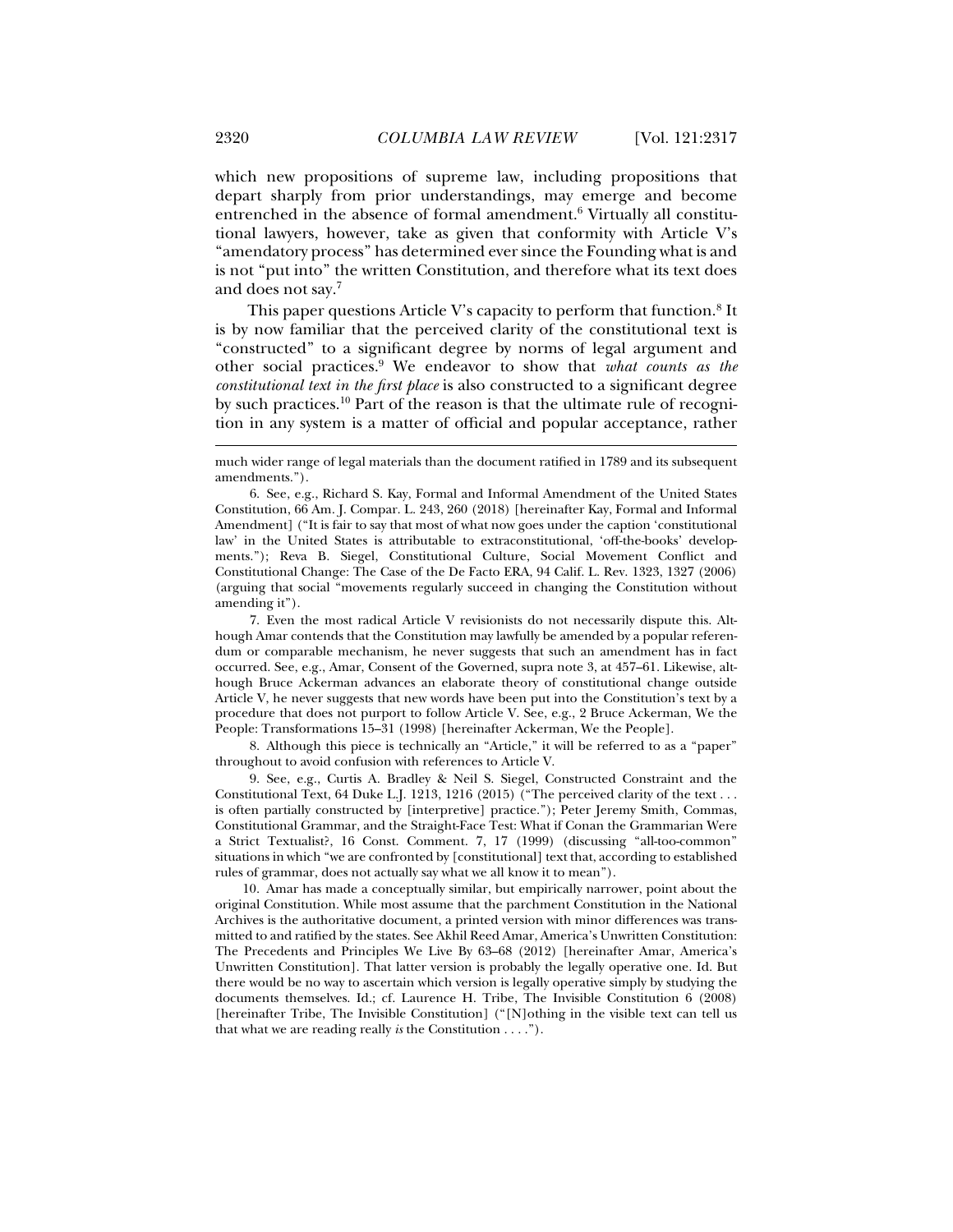than constitutional design. Even an amending clause that looks itself like the system's "supreme criterion of law"11 owes its efficacy, and indeed its legality, to extratextual forces.12 But another, more U.S.-specific part of the reason—and the one on which this paper focuses—is that neither the language of Article V nor subsequent constructions of Article V specify the amendatory process in enough detail to establish in many cases which amendments are valid and which are not. Article V continues to be shrouded in a remarkable amount of legal uncertainty, which further attenuates the link between its contents and the failure or success of any given amendment effort.13

Leading scholars have characterized Article V as an unusually clear and constraining constitutional provision.<sup>14</sup> The Supreme Court has said that a "mere reading demonstrates" that "Article V is clear in statement and in meaning, contains no ambiguity, and calls for no resort to rules of construction."15 Yet, as we explain, the text of Article V leaves open numerous fundamental questions, from the time limits (if any) on an amendment's pendency to the substantive limits (if any) on an amendment's subject matter to the role (if any) of the President and state governors in the amendatory process to the respective roles (if any) of Congress and the courts in deciding whether an amendment has been validly adopted.16 Debates during the drafting and ratification of the Constitution

12. See infra Part I.

j

 14. See, e.g., Adrian Vermeule, Judging Under Uncertainty: An Institutional Theory of Legal Interpretation 270 (2006) [hereinafter Vermeule, Judging Under Uncertainty] (listing the "rules governing . . . constitutional amendment" as an example of "clear and specific constitutional text[]"); Richard Albert, Constitutional Disuse or Desuetude: The Case of Article V, 94 B.U. L. Rev. 1029, 1035 (2014) [hereinafter Albert, Constitutional Disuse or Desuetude] ("The simplicity and clarity of Article V's enabling clause allow us to identify when the Constitution has been formally amended . . . ."); David R. Dow, The Plain Meaning of Article V, *in* Responding to Imperfection, supra note 1, at 117, 117 ("The meaning of Article V . . . is an example of yet another text the meaning of which is essentially clear."); John Harrison, The Lawfulness of the Reconstruction Amendments, 68 U. Chi. L. Rev. 375, 457–61 (2001) (depicting Article V as privileging "clarity" and "certainty" over other values).

15. United States v. Sprague, 282 U.S. 716, 730 (1931).

 16. See infra section II.A. This is by no means the first work to observe that Article V is vague or underspecified in certain respects. See, e.g., Richard B. Bernstein with Jerome Agel, Amending America: If We Love the Constitution So Much, Why Do We Keep Trying to Change It? 248 (1993) ("The procedures outlined in Article V pose a host of unresolved difficulties."); Walter Dellinger, The Legitimacy of Constitutional Change: Rethinking the Amendment Process, 97 Harv. L. Rev. 386, 432 (1983) [hereinafter Dellinger, Legitimacy of Constitutional Change] (acknowledging that "[t]he spare language of article V leaves

 <sup>11.</sup> Kent Greenawalt, The Rule of Recognition and the Constitution, 85 Mich. L. Rev. 621, 632 (1987) [hereinafter Greenawalt, Rule of Recognition].

 <sup>13.</sup> A "successful" effort to enlist Article V, for purposes of this paper, is one that results in a new amendment widely understood to have become part of the written Constitution. In other words, we equate success with sociological legitimacy. And we contend that amendment success is not exclusively or even primarily a function of following the rules laid out in Article V.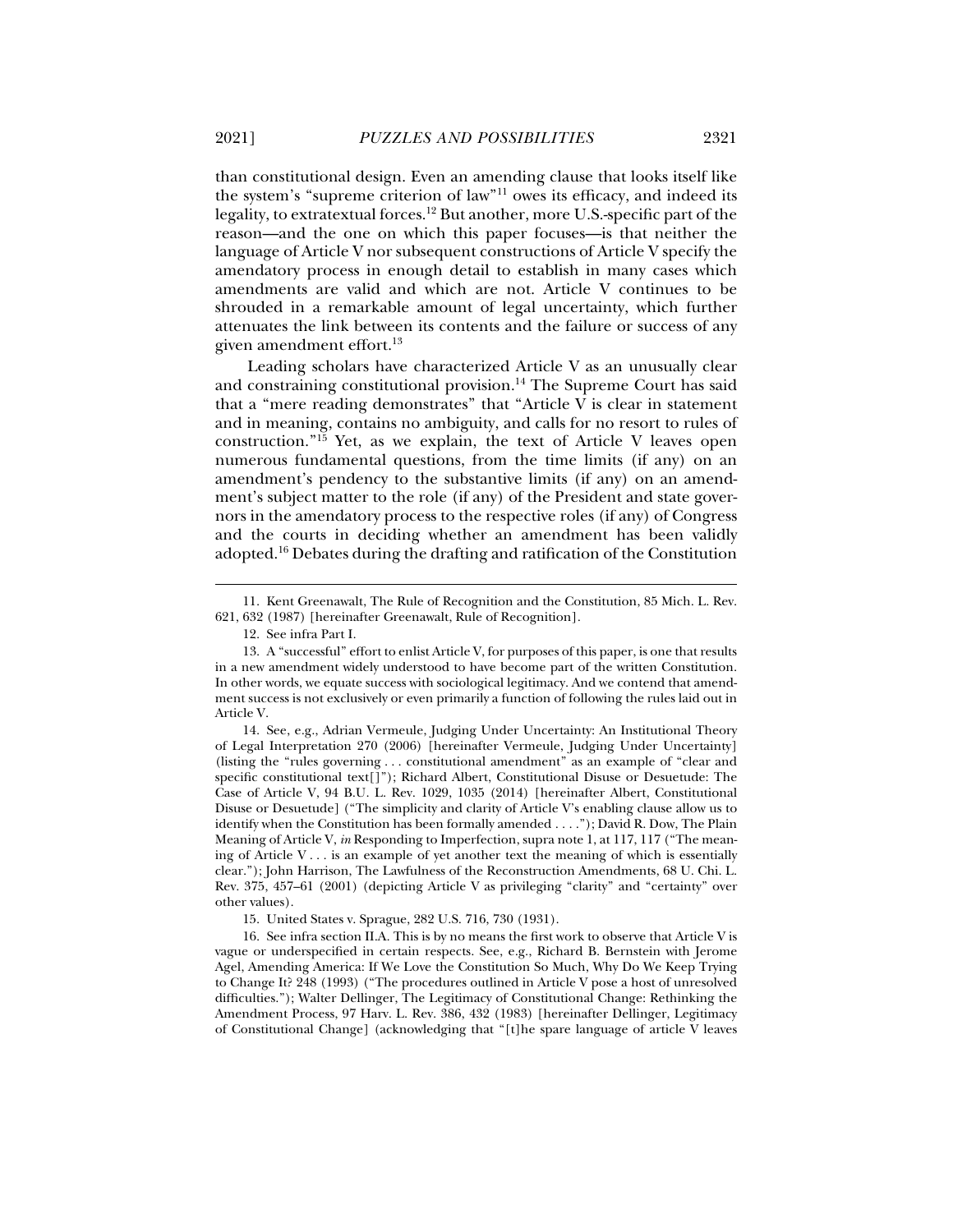shed hardly any light on these questions.17 More than two centuries later, post-ratification practice has done little to resolve them, or to establish much of anything concerning the never-used amendment-through-convention procedure. As a result, the overwhelming majority of amendments added to the Constitution since 1787 have faced credible challenges to their validity—challenges that were beaten back by proponents at the time but that in many respects have never been definitively dispelled—while other amendments have plausibly satisfied Article V's formal criteria yet nevertheless failed to gain widespread acceptance.18

Charles Black once advised Congress that "[f]undamental law should be not merely of arguable, but of clear legitimacy," and that accordingly the "legitimization of constitutional amendments" is an area "where, perhaps more than anywhere else, square corners should be cut."19 The actual experience of constitutional amendment throughout U.S. history has been far messier. Article V contains so many ambiguities and lacunae that it can be expected to yield, and in fact has yielded, amendments of only "arguable" legal legitimacy at the time of their adoption.<sup>20</sup> Consider, in this regard, that no fewer than twenty-six of our twenty-seven recognized amendments failed to comply with a requirement of presidential approval that Black himself found "plain" on the face of the Constitution.<sup>21</sup>

18. See infra Part III.

 19. Charles L. Black, Jr., Amending the Constitution: A Letter to a Congressman, 82 Yale L.J. 189, 190, 209 (1972).

 20. Cf. Richard H. Fallon, Jr., Legitimacy and the Constitution, 118 Harv. L. Rev. 1787, 1794–801 (2005) [hereinafter Fallon, Legitimacy and the Constitution] (defining legal legitimacy and contrasting it with sociological and moral legitimacy). As this paper uses the term, an amendment enjoys "legal legitimacy" at the time of its adoption if the amendment's proposal and ratification complied with Article V. A constitutional amendment, or for that matter an entire constitution, may come to be accepted as authoritative notwithstanding defects under then-existing law in the process by which it was created. See id. at 1803–06.

 21. Article I, Section 7, Clause 3 of the Constitution states that "[e]very Order, Resolution, or Vote" of Congress "shall be presented to the President" and must be

open critical questions," yet contrasting Article V with "open-textured provisions of the Constitution"). And "some scholars have cited difficulties arising out of the ratification of a handful of constitutional amendments." Saikrishna Bangalore Prakash, Of Synchronicity and Supreme Law, 132 Harv. L. Rev. 1220, 1270 n.267 (2019) [hereinafter Prakash, Of Synchronicity]. So far as we are aware, however, this is the first work to document all of the major unresolved legal questions raised by Article V and to explore their collective significance for constitutional law, politics, and theory.

 <sup>17.</sup> See Thornton Anderson, Creating the Constitution: The Convention of 1787 and the First Congress 161 (1993) (explaining that "the consideration of amending procedures was one of the least adequate of the Convention debates"); Carlos A. González, Representational Structures Through Which We the People Ratify Constitutions: The Troubling Original Understanding of the Constitution's Ratification Clauses, 38 U.C. Davis L. Rev. 1373, 1444 (2005) ("To the extent that Article V was discussed during the Philadelphia drafting convention and in the subsequent ratification process, only Article V's federalism and entrenchment [implications]—whether Article V made amendment too difficult—were mentioned.").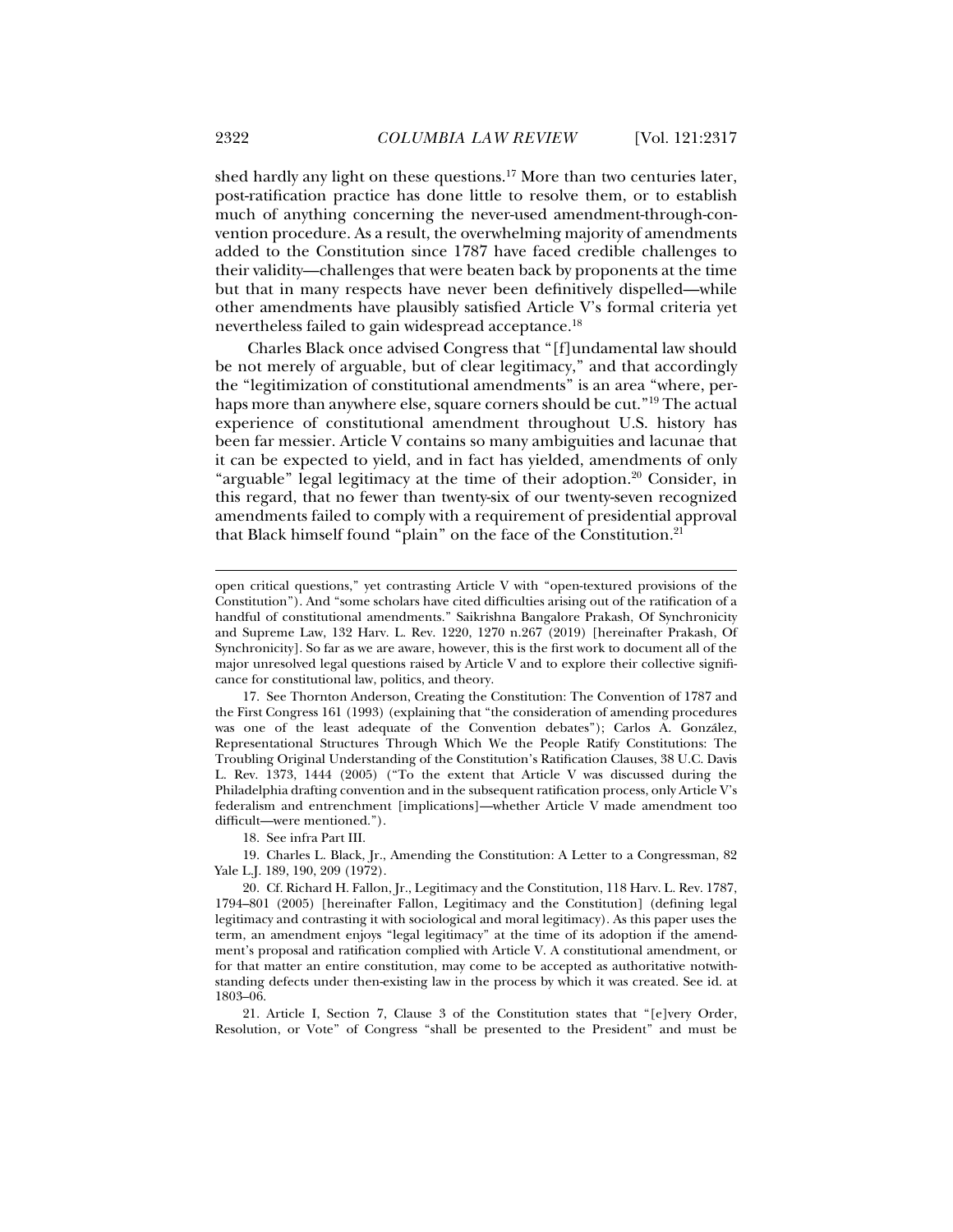Recent controversies over the Twenty-Seventh Amendment and the Equal Rights Amendment (ERA) underscore just how many questions about Article V remain unsettled at this late date.<sup>22</sup> The Twenty-Seventh Amendment was "ratified" by the requisite number of states nearly 203 years after it was proposed by Congress alongside the amendments that became the Bill of Rights. As the Supreme Court opined in the 1921 case *Dillon v. Gloss*, there is a serious objection that this violates an implicit condition of Article V that ratification take place within a reasonable time frame.23 The *Dillon* Court specifically stated that it was "quite untenable" to think that what is now the Twenty-Seventh Amendment could be revived "by some future generation."24 And the Justice Department's Office of Legal Counsel disagreed with members of Congress over whether the Archivist of the United States was required to refer the amendment to Congress prior to its official certification.25

Meanwhile, the ERA has not, at this writing, been accepted by the legal community as part of the Constitution because several state ratifications occurred after a deadline imposed by Congress, among other complications, even though the amendment seems to have checked all of the boxes for validity indicated on the face of Article V. In addition to the ERA, five amendments have been proposed by Congress but never ratified by a sufficient number of states. $26$  Or, at least, so goes the conventional wisdom. A recent lawsuit contends that the other amendment proposed by Congress alongside the current Twenty-Seventh and the Bill of Rights, regarding congressional apportionment, *did* receive the requisite number of ratifications in the eighteenth century.<sup>27</sup> These unsuccessful amendments dwell in a kind of legal purgatory due to the apparent acceptance

22. For more extensive discussion of both amendments, see infra sections III.K, III.L.3.

 23. 256 U.S. 368, 375 (1921) ("We conclude that the fair inference or implication from Article V is that the ratification must be within some reasonable time after the proposal.").

24. Id.

approved by the President before it "take[s] Effect." According to Black, this instruction would seem to mean, "if plain words can have plain meaning," that once passed by Congress a proposed amendment must be approved by the President. Charles L. Black, Jr., On Article I, Section 7, Clause 3—And the Amendment of the Constitution, 87 Yale L.J. 896, 899 (1978) [hereinafter Black, On Article I]. Only one amendment has ever received a presidential signature prior to state ratification: President Abraham Lincoln's on the Thirteenth. See Harrison, supra note 14, at 389 n.79; infra note 130. The so-called Corwin Amendment, proposed by Congress in 1861 but never ratified, was "inadvertently presented" to and then signed by President James Buchanan. Cong. Globe, 38th Cong., 2d Sess. 630 (1865) (statement of Sen. Trumbull); see also Bernstein with Agel, supra note 16, at 91. The presentment issue is discussed in detail infra section III.B.

 <sup>25.</sup> See Cong. Pay Amendment, 16 Op. O.L.C. 85, 99–105 (1992); Richard B. Bernstein, The Sleeper Wakes: The History and Legacy of the Twenty-Seventh Amendment, 61 Fordham L. Rev. 497, 540–41 (1992).

 <sup>26.</sup> See H.R. Doc. No. 110-50, at 29–31 (2007) (listing unratified amendments).

 <sup>27.</sup> See LaVergne v. U.S. House of Representatives, 392 F. Supp. 3d 108, 114 (D.D.C. 2019) (three-judge court). The dispute hinges on whether Connecticut validly ratified the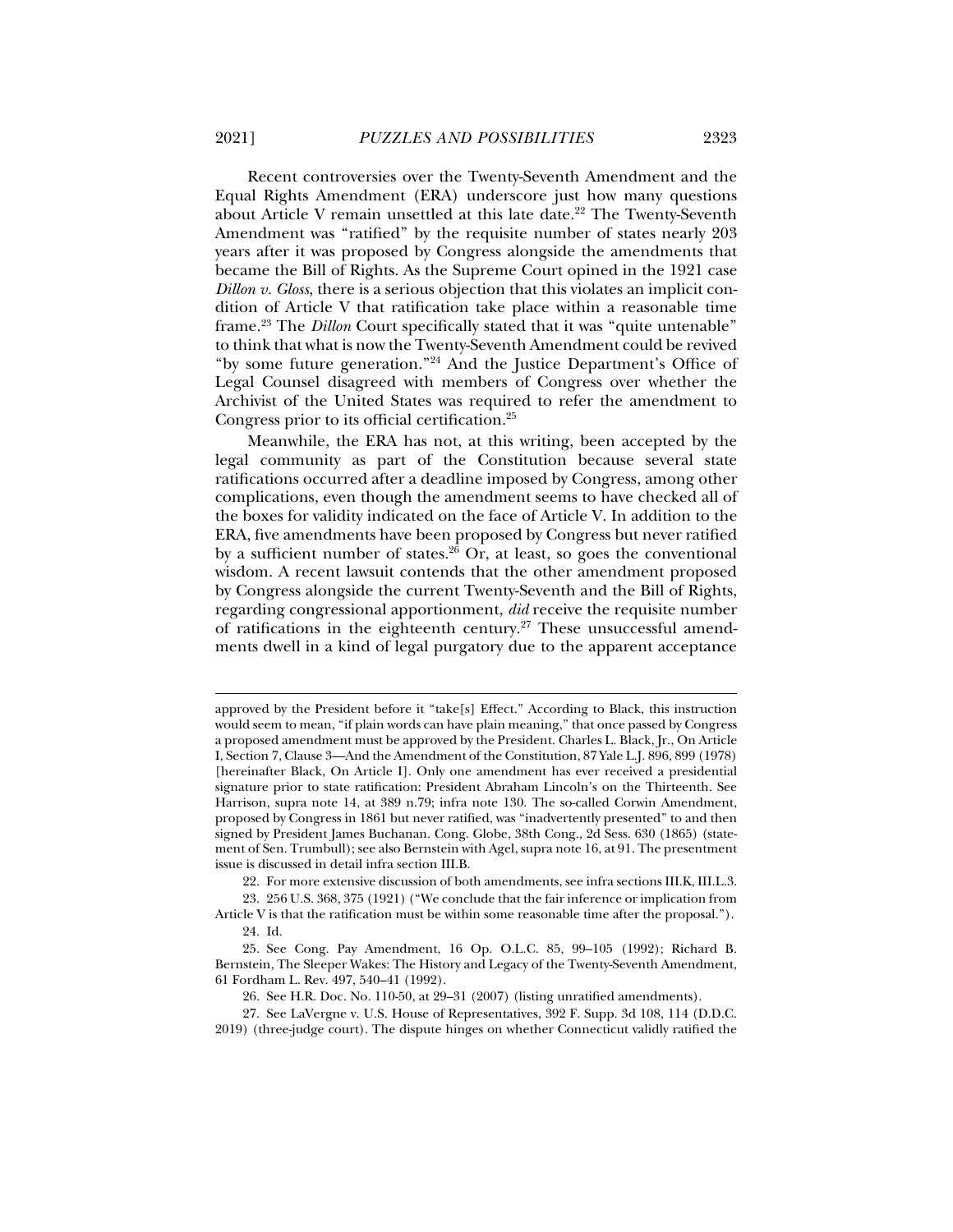of the Twenty-Seventh Amendment after its long dormancy. Even more striking, there is a colorable argument that enough states have "applied" for a constitutional convention to obligate Congress to call one—even though few, if any, members of Congress appear to realize this.28

Beyond its intrinsic interest, Article V's ambiguity carries significant doctrinal and theoretical implications. On the doctrinal side, it points toward a new defense of, and twist on, the Supreme Court's ruling in *Coleman v. Miller* that Congress has the power to "promulgate" or "proclaim" constitutional amendments after ratification.<sup>29</sup> Many commentators have criticized *Coleman* on textual and historical grounds, but the persistent controversy over the validity of amendments suggests a distinct prudential rationale for allowing one organ of government to resolve the status of a new amendment more quickly and democratically than the Court is capable of. Congress, we suggest, is the branch best suited for this task—and could further bolster its comparative competence through the use of subconstitutional mechanisms such as special commissions and advisory referenda.

On the jurisprudential side, our account informs multiple debates about constitutional change through and beyond Article V. Because the success or failure of an attempted amendment bottoms on social acceptance, which throughout U.S. history has not turned on punctilious adherence to a set of rules, all constitutional amending in an important sense takes place "outside" as well as "inside" Article V. Textual and extratextual considerations are entwined right from the start of the law-recognition process. Article V, in consequence, may have more play in the joints than is typically realized. Given the extreme antidemocratic potential of the double-supermajoritarian Article V formula, there is a strong case for what might be called *Article V Thayerianism*: an interpretive presumption favoring ease of amendability on those (many) questions that Article V does not clearly resolve. Vicki Jackson has warned that "sociocultural beliefs in the difficulty of amendment . . . may contribute to the difficulty of amendment today," as claims about the impossibility of amendment "can become self-fulfilling."30 Our descriptive analysis of Article V bears out this warning, while our proposed adaptation of Thayerianism furnishes a practical tool for breaking out of the vicious cycle that Jackson identifies. At the same time, our showing of the constructedness of the constitutional text holds lessons for constitutional interpretation more

amendment when each house of its legislature approved the amendment seven months apart, during different legislative sessions. See infra notes 280–288 and accompanying text.

 <sup>28.</sup> See infra section III.M.

 <sup>29. 307</sup> U.S. 433, 450 (1939); see infra section IV.B.

 <sup>30.</sup> Vicki C. Jackson, The (Myth of Un)Amendability of the US Constitution and the Democratic Component of Constitutionalism, 13 Int'l J. Const. L. 575, 576–77 (2015) [hereinafter Jackson, The (Myth of Un)Amendability] (emphasis omitted).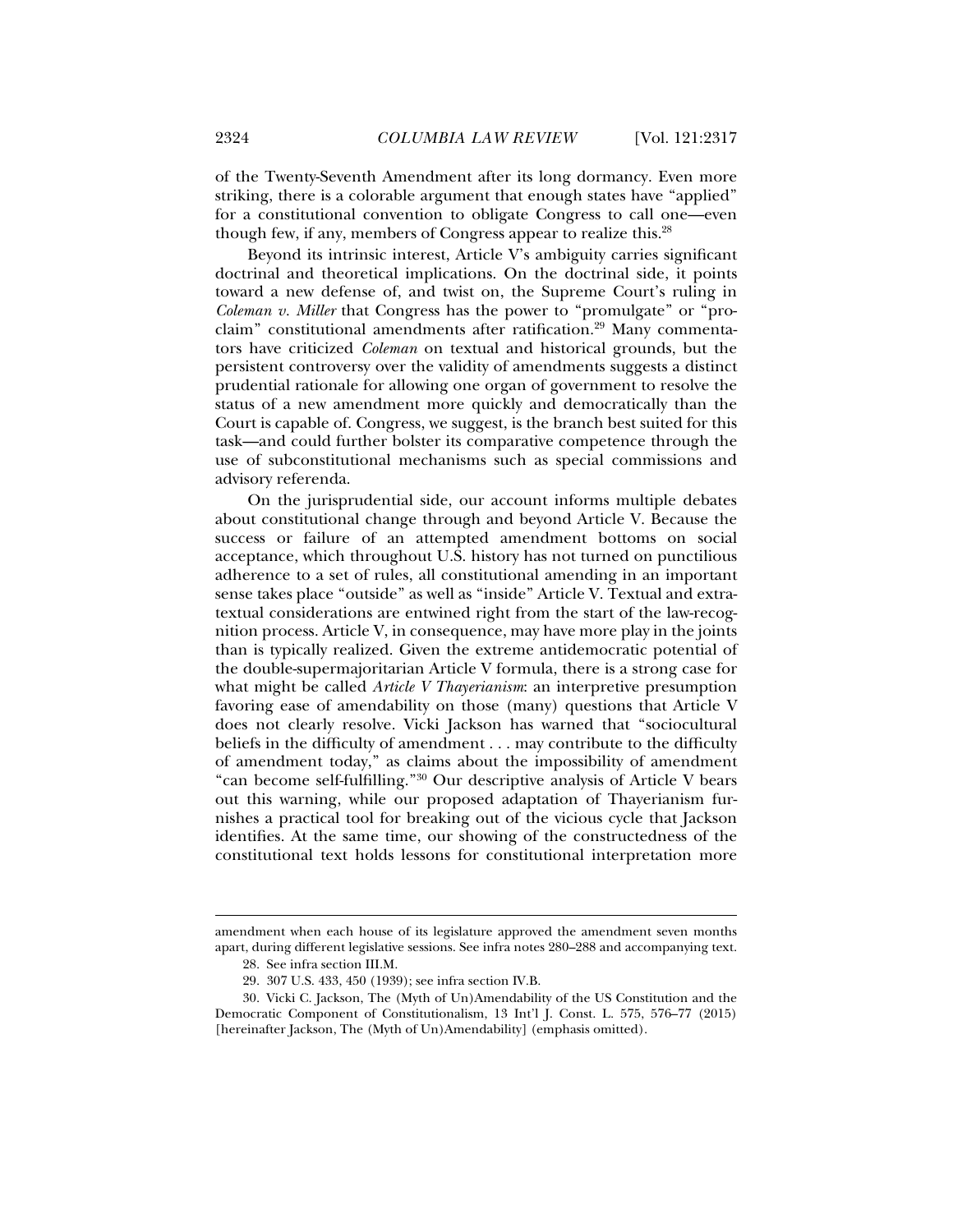generally, as it undermines some of the positivist premises of originalism and textualism.31

The paper proceeds in five parts. Part I sets the general jurisprudential stage by explaining the inherent limits of Article V, or any constitution's amending clause, to determine which efforts at constitutional change will be seen as legally valid. Part II catalogs the many questions about the amendment process that the text of Article V fails to answer, and it explains that these uncertainties are striking both from a comparative perspective and because of Article V's unique function as the gateway to the constitutional text. Part III provides a historical review of amendment efforts, which reveals that legally plausible contestation over amendment validity is the norm in U.S. practice, not the exception, and that many important questions about the amendment process remain unsettled. Parts II and III are the empirical centerpiece of the paper. Taken together, they confound any notion that Article V is a clear<sup>32</sup> or "straightforward"<sup>33</sup> guide to amendment, even though there is arguably no more fundamental issue in U.S. law than what is or is not inscribed in the constitutional text. Moving from deconstruction to reconstruction, Part IV considers doctrinal implications of this account and argues, in particular, that it provides a stronger basis for *Coleman* than the reasons given by the Court. Finally, Part V explores broader implications for constitutional theory and interpretation.

#### I. "EXTERNAL" LIMITS TO ARTICLE V'S (OR ANY AMENDING CLAUSE'S) RESOLVING POWER

The main descriptive burden of this paper is to demonstrate that Article V of the U.S. Constitution is significantly less clear and constraining, and therefore significantly less determinative of the success or failure of attempted amendments, than is generally assumed. But before turning to those claims, let us imagine a hypothetical country, Sovereignia, with an amending clause in its written constitution, known as Article X, that is as precise as a legal directive can be, spelling out in meticulous detail and with meticulous care the requirements for any amendment to be added. Would the requirements of Article X, in themselves, dictate which attempted amendments are considered part of the supreme law of Sovereignia?

They would not be capable of doing this for at least two reasons. First, in the terminology of Friedrich Waismann, the sort of language used in

 <sup>31.</sup> On all points previewed in this paragraph, see infra Part V.

 <sup>32.</sup> See supra notes 14–15 and accompanying text.

 <sup>33.</sup> See, e.g., Paul M. Schwartz, Constitutional Change and Constitutional Legitimation: The Example of German Unification, 31 Hous. L. Rev. 1027, 1088 (1994) ("Article V sets out a relatively straightforward process for changing the Constitution.").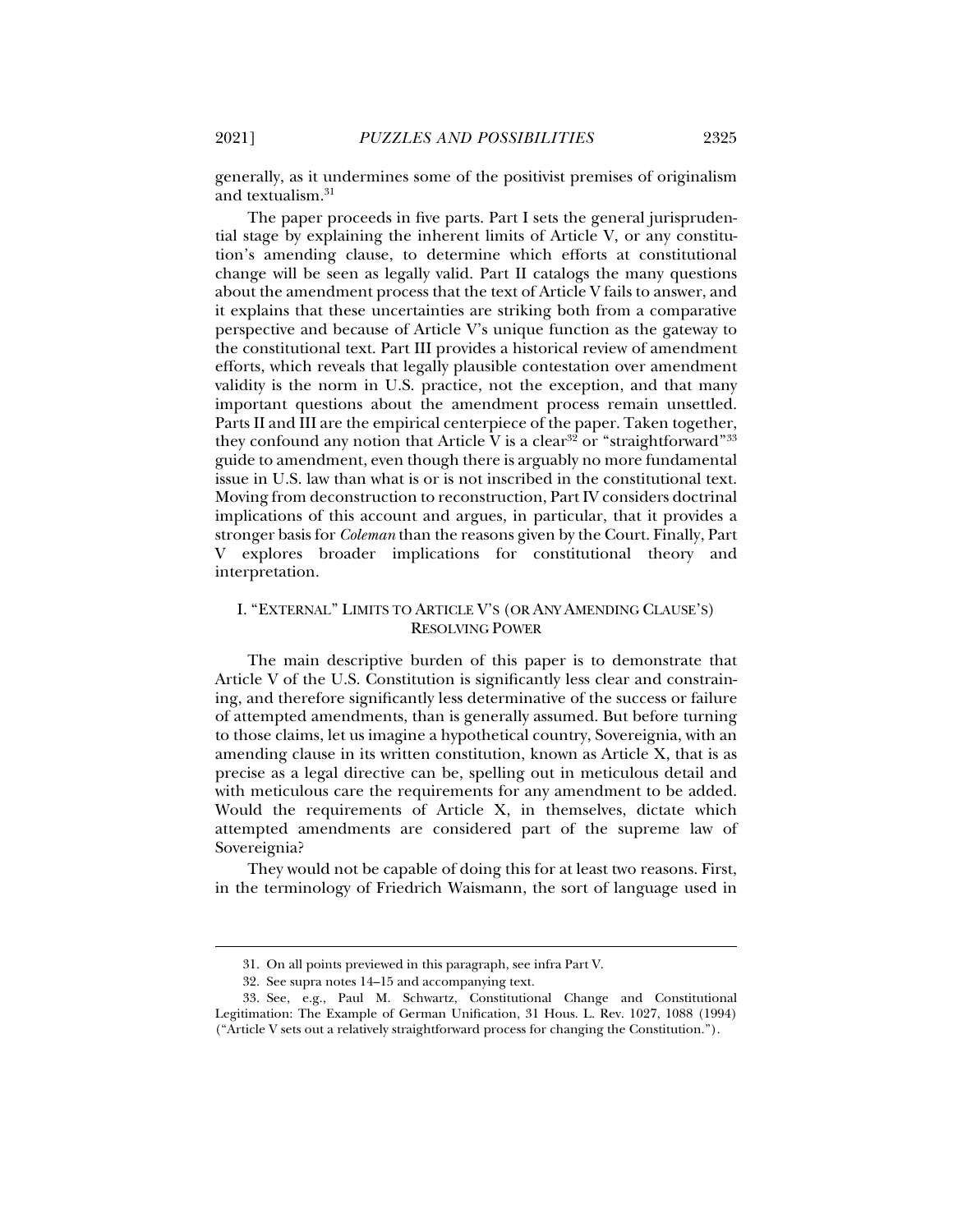any amending clause might be "open texture $[d]$ ."<sup>34</sup> Even the most "carefully delimited empirical terms," according to Waismann, "might nevertheless produce uncertainty in the face of unforeseen and virtually unimaginable instances."35 And because legal rules are written in and dependent on "empirical" language, law might necessarily be open textured as well—not just in a system that treats legal rules as defeasible but also in one that treats the literal meaning of rules as binding in all cases, without exceptions or modifications to avoid absurd or unjust outcomes.<sup>36</sup> If this is right, then no matter how detailed the drafting of Article X or how rigid Sovereignia's interpretive culture, the potential for future uncertainty based on unanticipated developments will remain. When such developments arise, the plain meaning of Article X will run out; any resulting disputes as to the validity of an amendment will have to be resolved with reference to something other than the internal resources of Article X.37

Second, and more fundamentally, even if no confusion ever arises as to the meaning of Article X, nothing contained within Article X or any other clause of Sovereignia's constitution can explain why Article X is treated as the authoritative means of amending the constitution—or ensure that it will continue to be treated this way in the future. It is always possible that the citizens and officials of Sovereignia will decide one day to interpret Article X in a less literal manner; or to recognize alternative amendment rules as equally authoritative; or to deny the validity of an amendment that indisputably satisfied the requirements of Article X; or to ignore the requirements of Article X altogether (as the Founding generation of Americans effectively did with the amendment procedures in the

 <sup>34.</sup> Friedrich Waismann, Verifiability, *in* Logic and Language: First and Second Series 117, 119–20 (Antony Flew ed., 1951).

 <sup>35.</sup> Frederick Schauer, On the Open Texture of Law, 87 Grazer Philosophische Studien 197, 198 (2013) [hereinafter Schauer, Open Texture] (discussing Waismann's ideas); see also Stewart Shapiro & Craige Roberts, Open Texture and Analyticity, *in* Friedrich Waismann: The Open Texture of Analytic Philosophy 189, 192 (Dejan Makovec & Stewart Shapiro eds., 2019) (describing open texture as "a kind of semantic indeterminacy" that cannot be ruled out in advance "since we do not know where the indeterminacy comes from"). Waismann was not entirely clear what he meant by associating open texture with "empirical" terms and concepts, see Joost Jacob Vecht, Open Texture Clarified, Inquiry, July 2020, at 4, but no one seems to dispute that codified legal language qualifies as empirical in his sense.

 <sup>36.</sup> See Schauer, Open Texture, supra note 35, at 202 ("If Waismann's idea is sound, then open texture is indeed an ineliminable feature of law . . . precisely because it is ineliminable in language.").

 <sup>37.</sup> Although we find his formulation helpful, we do not mean to endorse all of Waismann's ideas or to wade into debates about open texture in the philosophy of language. The point here is simply that even the clearest amendment rule conceivable may give rise to legal underdeterminacy.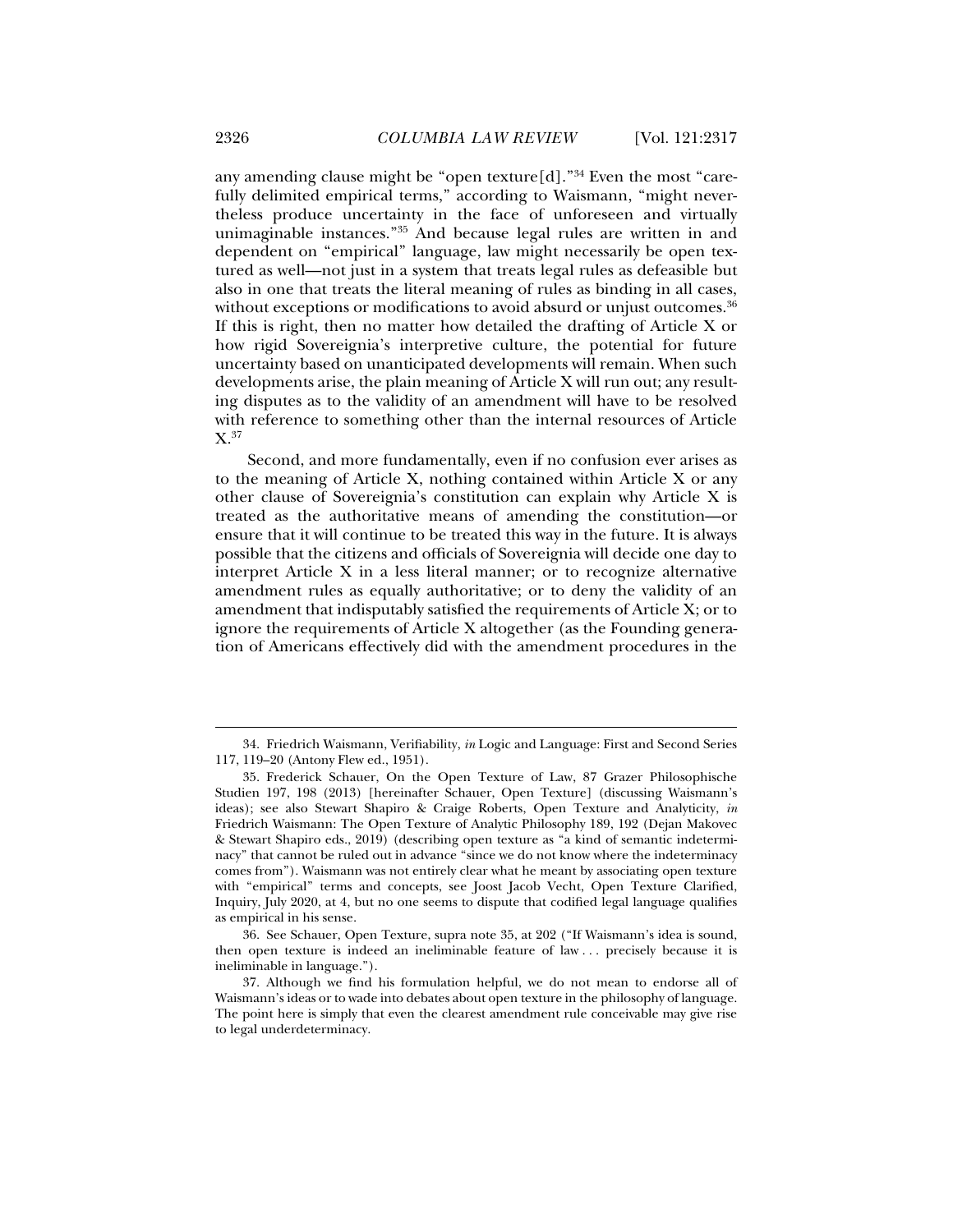Articles of Confederation<sup>38</sup>); or to ignore their written constitution altogether. That the people of Sovereignia treat Article X as the exclusive gateway to constitutional amendment is a contingent social fact, subject to change whether or not Article X itself changes. All constitutions and all constitutional provisions, as Frederick Schauer and others following H.L.A. Hart have detailed, "owe their 'constitutionality' to logically and politically antecedent conditions" that "are not themselves legal or constitutional in any important sense."39 Article X may inform the rule of recognition in Sovereignia with respect to the validity of constitutional amendments.40 But the ultimate rule of recognition determining what is and is not considered the law of Sovereignia, or any other system, is predicated on public acceptance.<sup>41</sup>

None of the above is meant to be controversial. The practical-minded reader might fairly ask, though, how much these conceptual caveats matter. In countries such as the United States, one particular amending clause has been treated as the gateway to the constitutional text. While many

 <sup>38.</sup> The Articles of Confederation required any amendment to "be agreed to in a Congress of the United States, and be afterwards confirmed by the legislatures of every State." Articles of Confederation of 1781, art. XIII, para. 1. On the Constitution proposed by the Philadelphia Convention as a violation of this requirement, see Bruce Ackerman & Neal Katyal, Our Unconventional Founding, 62 U. Chi. L. Rev. 475, 479–80 (1995); Richard S. Kay, The Illegality of the Constitution, 4 Const. Comment. 57, 67–70 (1987). Even a constitution that purported to make itself "unalterable," such as the constitution for the Carolinas drafted by John Locke, Fundamental Consts. of Carolina of 1669, art. 120, could in practice be amended if there were sufficient public and official support.

 <sup>39.</sup> Schauer, Amending the Presuppositions, supra note 3, at 160–61; see also, e.g., Larry Alexander & Frederick Schauer, Rules of Recognition, Constitutional Controversies, and the Dizzying Dependence of Law on Acceptance, *in* The Rule of Recognition and the U.S. Constitution 175, 192 (Matthew Adler & Kenneth Einar Himma eds., 2009) (noting "the unavoidable dependence of law on the nonlegal environment in which it exists, not simply to decide how law should be interpreted . . . but more broadly to determine just what is to count as law and what is not"); Laurence H. Tribe, Taking Text and Structure Seriously: Reflections on Free-Form Method in Constitutional Interpretation, 108 Harv. L. Rev. 1221, 1291 (1995) ("Ultimately, one must step outside the Constitution—as with any legal text to identify criteria for legitimating that body of law . . . .").

 <sup>40.</sup> But cf. Michael C. Dorf, How the Written Constitution Crowds Out the Extraconstitutional Rule of Recognition, *in* The Rule of Recognition and the U.S. Constitution, supra note 39, at 69, 73 (observing that "one must look outside the Constitution itself for the rules and standards governing how amendments are recognized as having satisfied the criteria" of an amending clause).

 <sup>41.</sup> See Schauer, Amending the Presuppositions, supra note 3, at 150 ("The ultimate rule of recognition is a matter of social fact, and so determining it is for empirical investigation rather than legal analysis."); Young, supra note 5, at 422 (describing the ultimate rule of recognition as "predicated on social acceptance"); see also H.L.A. Hart, The Concept of Law 97–120 (1961) (discussing the "ultimate rule of recognition" in similar terms). We bracket the questions of exactly how and by whom a norm must be "accepted" to qualify as legally valid or sociologically legitimate. Cf. Fallon, Legitimacy and the Constitution, supra note 20, at 1805 ("elid[ing]" the same questions).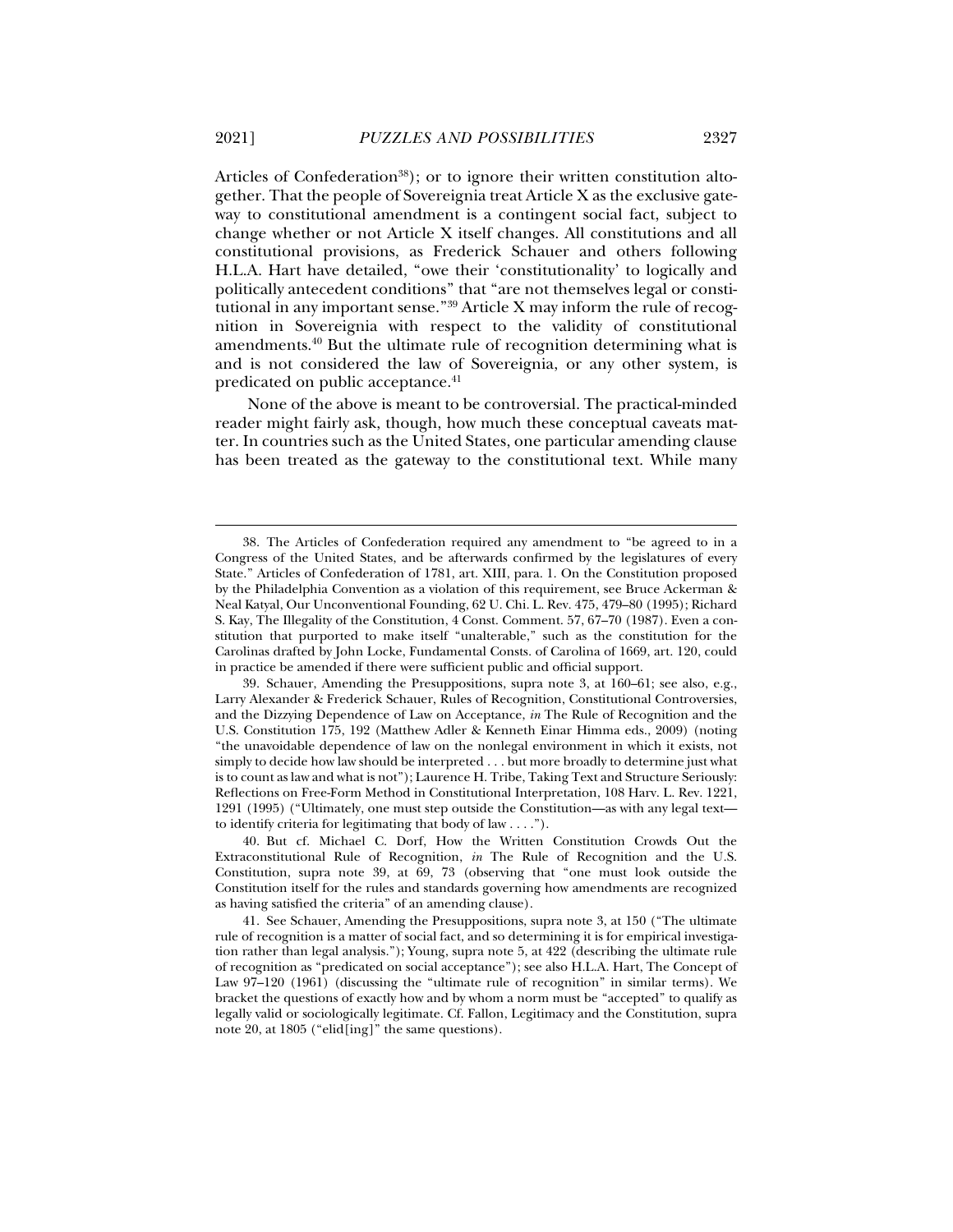argue that the small-c constitution, or the "constitution in practice,"42 has been updated through judicial rulings, framework statutes, and more, no one seriously suggests that the big-C or written Constitution has been revised through a process that does not purport to comply with Article V.43 The requirements of a clear and concrete amending clause, widely seen as the definitive route to formal constitutional change, could go a very long way toward determining which attempted amendments are accepted as valid and which are not.

In principle, then, the success or failure of attempted amendments rests unavoidably on extralegal or prelegal foundations. But in practice, such success or failure might, in certain systems, be tightly tied to the rules of an amending clause, so that the sociological legitimacy as well as the legality of amendments is in effect a function of their fit with those rules. Alternatively, an amending clause might contain vague language yet nonetheless give rise to a body of law that supplies determinate legal answers to the vast majority of real world questions raised by amendment efforts.<sup>44</sup>

Is either true of the United States?

#### II. "INTERNAL" LIMITS TO ARTICLE V'S RESOLVING POWER: TEXT

The short answer is no. This Part first tours the many ambiguities and lacunae in Article V's text, before discussing why these underdeterminacies are so significant.45 The next Part then surveys the history of successful constitutional amendments to show that the lived experience of Article V has been, and continues to be, beset by legal uncertainty.

#### A. *Interpretive Puzzles*

j

Article V provides in full:

 <sup>42.</sup> David A. Strauss, The Irrelevance of Constitutional Amendments, 114 Harv. L. Rev. 1457, 1459 (2001) [hereinafter Strauss, Irrelevance of Amendments] (noting the distinction between "the small-'c' constitution—the fundamental political institutions of a society, or the constitution in practice—and the document itself"); see also Primus, Unbundling Constitutionality, supra note 5, at 1082 (associating the small-c constitution with "the web of documents, practices, institutions, norms, and traditions that structure American government").

 <sup>43.</sup> See supra notes 4–7 and accompanying text.

 <sup>44.</sup> See Kent Greenawalt, How Law Can Be Determinate, 38 UCLA L. Rev. 1, 56–62 (1990) (discussing circumstances in which "open-ended" constitutional directives can yield determinate legal answers).

 <sup>45.</sup> We describe Article V as "underdeterminate," rather than "indeterminate," because it does have a core of relatively clear meaning. Cf. Lawrence B. Solum, On the Indeterminacy Crisis: Critiquing Critical Dogma, 54 U. Chi. L. Rev. 462, 473 (1987) (distinguishing between underdeterminacy and indeterminacy in law). Essentially every reader of Article V agrees, for instance, that the "Houses" of Congress referenced therein are the U.S. Senate and House of Representatives rather than, say, the personal residences of individual members.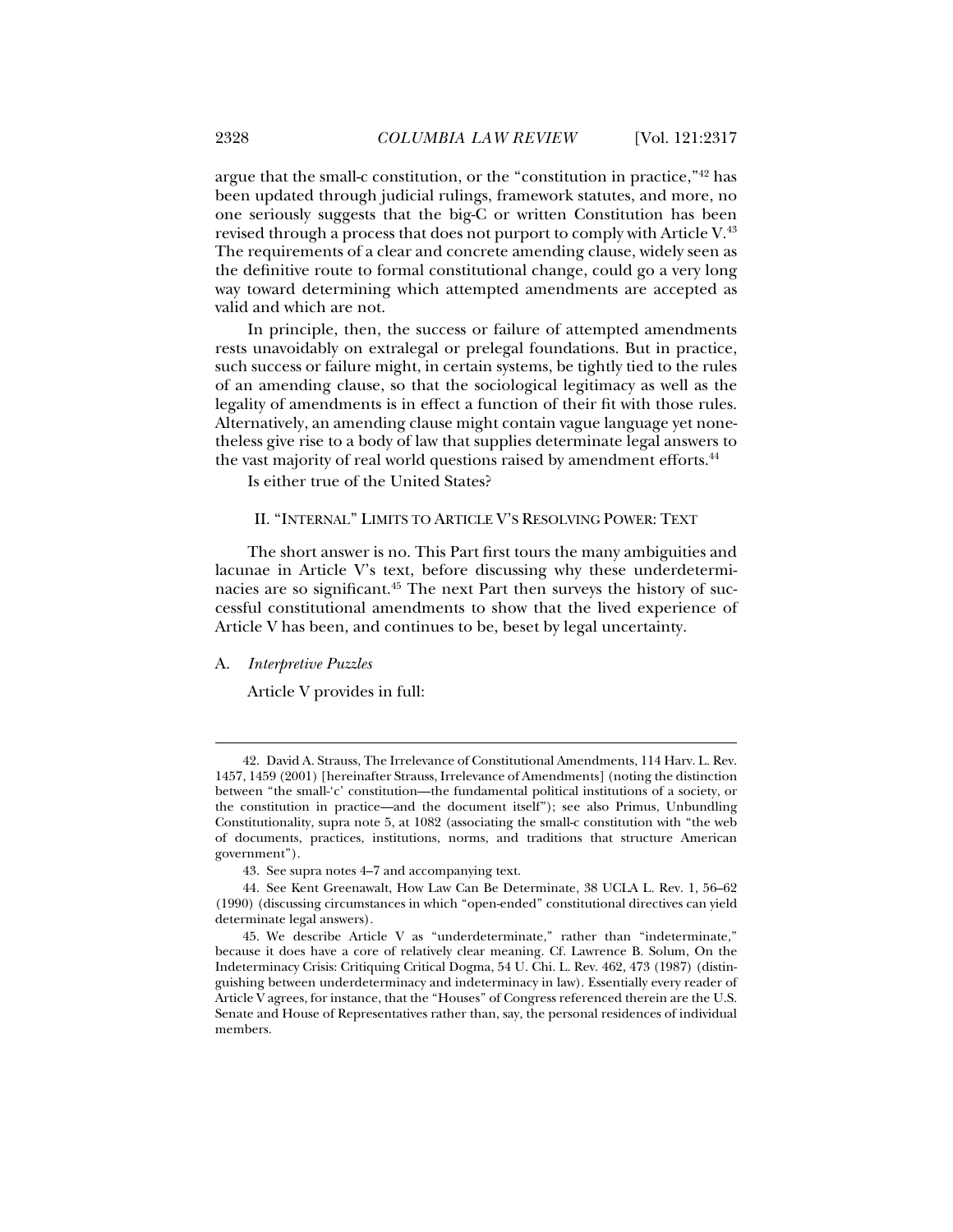The Congress, whenever two thirds of both Houses shall deem it necessary, shall propose Amendments to this Constitution, or, on the Application of the Legislatures of two thirds of the several States, shall call a Convention for proposing Amendments, which, in either Case, shall be valid to all Intents and Purposes, as Part of this Constitution, when ratified by the Legislatures of three fourths of the several States, or by Conventions in three fourths thereof, as the one or the other Mode of Ratification may be proposed by the Congress; Provided that no Amendment which may be made prior to the Year One thousand eight hundred and eight shall in any Manner affect the first and fourth Clauses in the Ninth Section of the first Article; and that no State, without its Consent, shall be deprived of its equal Suffrage in the Senate.<sup>46</sup>

This run-on sentence immediately presents a host of puzzles that, the next Part shows, are not clearly resolved by context. Bracketing for the moment all issues regarding how "a Convention for proposing Amendments" is supposed to work, consider the following questions raised by each clause in order.

• "*two thirds of both Houses*": Does this voting rule require the support of two-thirds of each chamber, voting separately, or two-thirds of the total membership of Congress, voting together?<sup>47</sup> And does it require the support of two-thirds of all members of the House and Senate or only the support of two-thirds of those present, assuming there is a quorum? Or two-thirds of those present and voting, such that abstaining members can contribute to the quorum without

 47. See Dow, supra note 14, at 118 (noting this ambiguity); Kay, Formal and Informal Amendment, supra note 6, at 244 (same). In several other places, the Constitution uses the clearer phrase "Each House." E.g., U.S. Const. art. I, § 5, cls. 1–3.

 <sup>46.</sup> U.S. Const. art. V. The text reproduced here and in other quotations of the Constitution is drawn from the parchment version on display in the National Archives. As noted above, a distinct version of the Constitution was printed and distributed to the states, which may be more authoritative because it was voted upon by state ratifying conventions. See supra note 10; see also Denys P. Myers, For a Master File of the Constitution, *in* S. Doc. No. 87-49, at 67, 70–71 (1961) (noting "slight" discrepancies among the texts that were voted on by the state conventions). These two versions contain numerous differences in capitalization and punctuation; for a list of all the variations in Article V, see Philip Huff, The Constitution of the United States: A Variorum 21–22 (Apr. 15, 2017), https://ssrn.com/ abstract=2778049 [https://perma.cc/947X-52J9] (unpublished manuscript). In addition, a third version of the Constitution was printed on September 18, 1787, "at the Philadelphia Convention's behest," and "formed the basis for the earliest newspaper printings of the Constitution." Philip Huff, How Different Are the Early Versions of the United States Constitution? An Examination, 20 Green Bag 2d 163, 165 (2017). That version contained a significant typo in Article V. It said that Congress could not regulate the slave trade prior to the year 1708 rather than 1808—rendering the provision inoperative. Id. at 171–72. The typo was corrected in most, but not all, early newspaper and pamphlet printings disseminated to the public as the debates over ratification began. See Leonard Rapport, Printing the Constitution: The Convention and Newspaper Imprints, August–November 1787, Prologue, Fall 1970, at 69, 82–83. This all goes to show yet again that the literal identity of "the constitutional text" rests on extratextual foundations.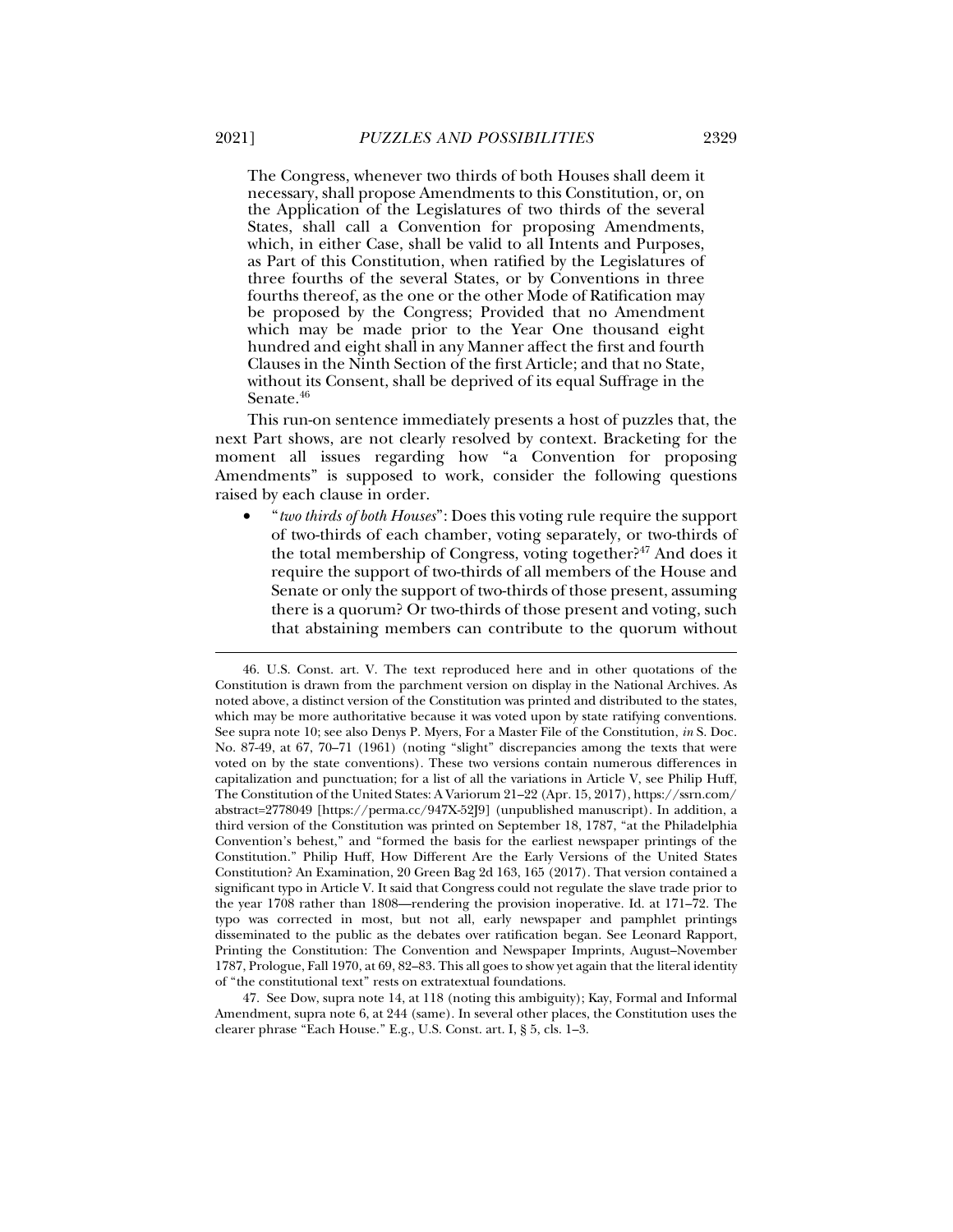counting in the denominator for the two-thirds calculation?48 Must both chambers vote on an amendment within a single session? If not, does an amendment passed by one chamber remain pending and available for approval by the other chamber indefinitely? Once an amendment has cleared the two-thirds hurdle (however understood) and been "propose[d]" to the states, may Congress rescind it?49 If so, does rescission likewise require two-thirds supermajorities?<sup>50</sup>

- "*shall deem it necessary*": What does it mean for an amendment to be "necessary"? Is Congress required to make any kind of finding of necessity in the process of promulgating an amendment?<sup>51</sup> Is such a finding, whether express or implicit, a legal determination reviewable by a court?
- "*Amendments*": Is there any limitation on the scope of permissible constitutional reforms implicit in this term? Could an entirely new Constitution be passed through Article V's procedures, or would that no longer constitute an "Amendment"? Does the choice of the term "Amendment" suggest that constitutional changes pursued through Article V must be incremental and limited to a "perfecting" role? $52$

 49. Compare, e.g., Akhil Reed Amar, America's Constitution: A Biography 456 (2005) [hereinafter Amar, America's Constitution] (yes), with John Alexander Jameson, A Treatise on Constitutional Conventions: Their History, Powers, and Modes of Proceeding 634 (4th ed. 1887) (no).

 <sup>48.</sup> See Adrian Vermeule, The Constitutional Law of Congressional Procedure, 71 U. Chi. L. Rev. 361, 409 (2004) ("The framers . . . blundered by leaving open the critical interpretive question whether the express majority quorum for ordinary majority voting still obtains where the Constitution requires a supermajority of the votes cast."). An additional set of puzzles, not specific to the amendment process, concerns how to calculate a quorum if a large proportion of Congress is incapacitated or deceased. See Howard M. Wasserman, Continuity of Congress: A Play in Three Stages, 53 Cath. U. L. Rev. 949, 959 (2004) ("The Constitution does not define whether the quorum requires a majority of authorized seats in a house or a majority of occupied seats, of living, selected, and sworn members of that house.").

 <sup>50.</sup> See, e.g., Michael Stokes Paulsen, A General Theory of Article V: The Constitutional Lessons of the Twenty-Seventh Amendment, 103 Yale L.J. 677, 728–29 (1993) [hereinafter Paulsen, A General Theory] (arguing in the affirmative while noting alternative possibilities).

 <sup>51.</sup> See 1 Annals of Cong. 430 (1789) (statement of Rep. Vining) (contending that both houses must agree that an amendment is "necessary" before deliberating on a proposal).

 <sup>52.</sup> See Philip A. Hamburger, The Constitution's Accommodation of Social Change, 88 Mich. L. Rev. 239, 300–01 (1989) (arguing that most Framers and ratifiers envisioned amendments as limited to a "perfecting" role); see also Thomas M. Cooley, The Power to Amend the Federal Constitution, 2 Mich. L.J. 109, 118 (1893) ("[A]n amendment . . . in the very nature of the case, must be in harmony with the thing amended, so far at least as concerns its general spirit and purpose."); Walter F. Murphy, Merlin's Memory: The Past and Future Imperfect of the Once and Future Polity, *in* Responding to Imperfection, supra note 1, at 163, 177 ("The word *amend . . .* means to correct or improve; amend does not mean 'to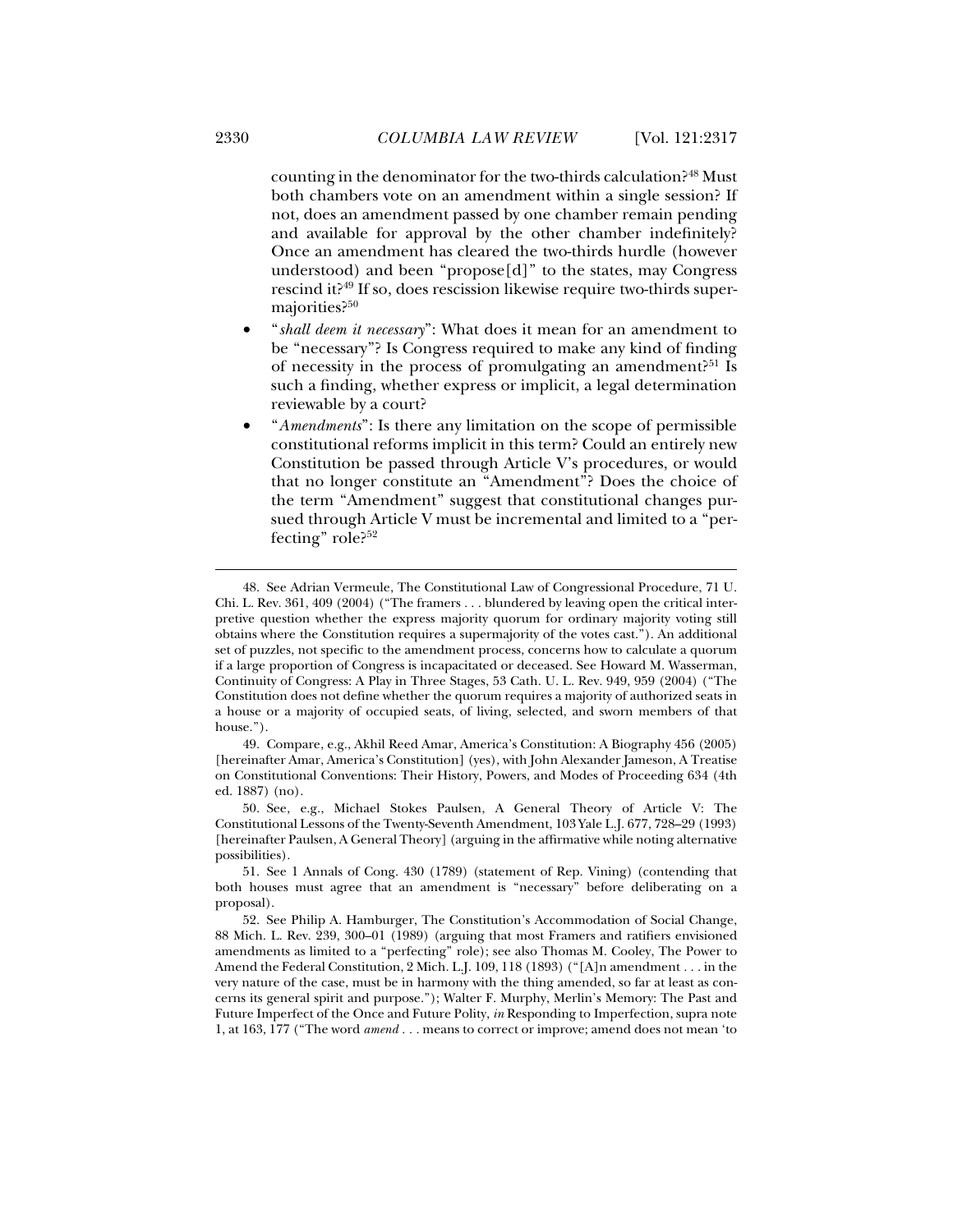- "*ratified*": When and how must a state legislature "ratify" an amendment for that ratification to be effective? Is there a time limit? Must both houses of a bicameral state legislature approve an amendment in the same legislative session? Must they adopt a simple majority voting threshold, or can they set their own voting procedures?53 Does it matter if those procedures are contained in the state constitution? And must each state legislature vote on the identical text, or can differences in punctuation or wording defeat ratification of an amendment?
- "*Legislature*": What is a "Legislature" for purposes of Article V? If the people of a state participate directly in the process of making laws, can they qualify as the "Legislature"?<sup>54</sup> May a state hold an advisory or binding referendum on ratification? If the state governor plays a role in the normal legislative process, must the governor play the same role in the Article V process?<sup>55</sup> If the lieutenant governor may break a tie in the state senate for other matters, like the Vice President does at the federal level, may the lieutenant governor cast a tiebreaking vote for ratification?56
- "*three fourths*": How should "three fourths" be understood in circumstances where the denominator is not cleanly divisible by four?57 If a state initially rejects a proposed amendment, can the

 53. See Dyer v. Blair, 390 F. Supp. 1291, 1304 (N.D. Ill. 1975) (three-judge court) ("[T]he Constitution is totally silent with respect to the procedure which . . . each state legislature . . . should follow in performing its ratifying function."). This question is important because of the wide variety of procedures followed by states to ratify an Article V amendment. See Matt Gehring, Rsch. Dep't, Minn. House of Reps., United States Constitutional Amendment Process: Legal Principles for State Legislators 15–37, 52–55 (2016), https:// www.house.leg.state.mn.us/hrd/pubs/conamendlegal.pdf [https://perma.cc/AU3G-HQ6W] (collecting state constitutional provisions and legislative rules).

 54. Cf. Ariz. State Legislature v. Ariz. Indep. Redistricting Comm'n, 576 U.S. 787, 813– 24 (2015) (answering in the affirmative in the Elections Clause context).

 55. See Herman V. Ames, The Proposed Amendments to the Constitution of the United States During the First Century of Its History, *in* 2 Annual Report of the American Historical Association for the Year 1896, at 5, 297 (1897) ("There has been a great lack of uniformity in the actual practice by the governors of the States in this respect.").

 56. See Coleman v. Miller, 307 U.S. 433, 447 (1939) (dividing equally on whether this question is justiciable).

 57. In the First Congress, a Senate committee apparently took the position that "nine states out of thirteen had sufficed to ratify the Bill of Rights," even though three-fourths of thirteen is 9.75. David P. Currie, The Constitution in Congress: The Federalist Period, 1789– 1801, at 208 (1997) [hereinafter Currie, The Federalist Period] (citing 6 Annals of Cong. 1537 (1797)). South Carolina Representative Robert Goodloe Harper countered with the arresting claim that "there must be twelve ratifying States to be three-fourths [of fourteen], as intended by the Constitution, because that number would be three-fourths of sixteen,

deconstitute and reconstitute,' to replace one system with another or abandon its primary principles."); Roman J. Hoyos, Article V and the Law of Constitutional Conventions 28–29 (2020), https://ssrn.com/abstract=3723119 [https://perma.cc/74ZL-3FA9] (unpublished manuscript) (maintaining that "the 1787 convention's decision to use the term *amendment* rather than *alteration* suggests that Article V does not envision a general revision power").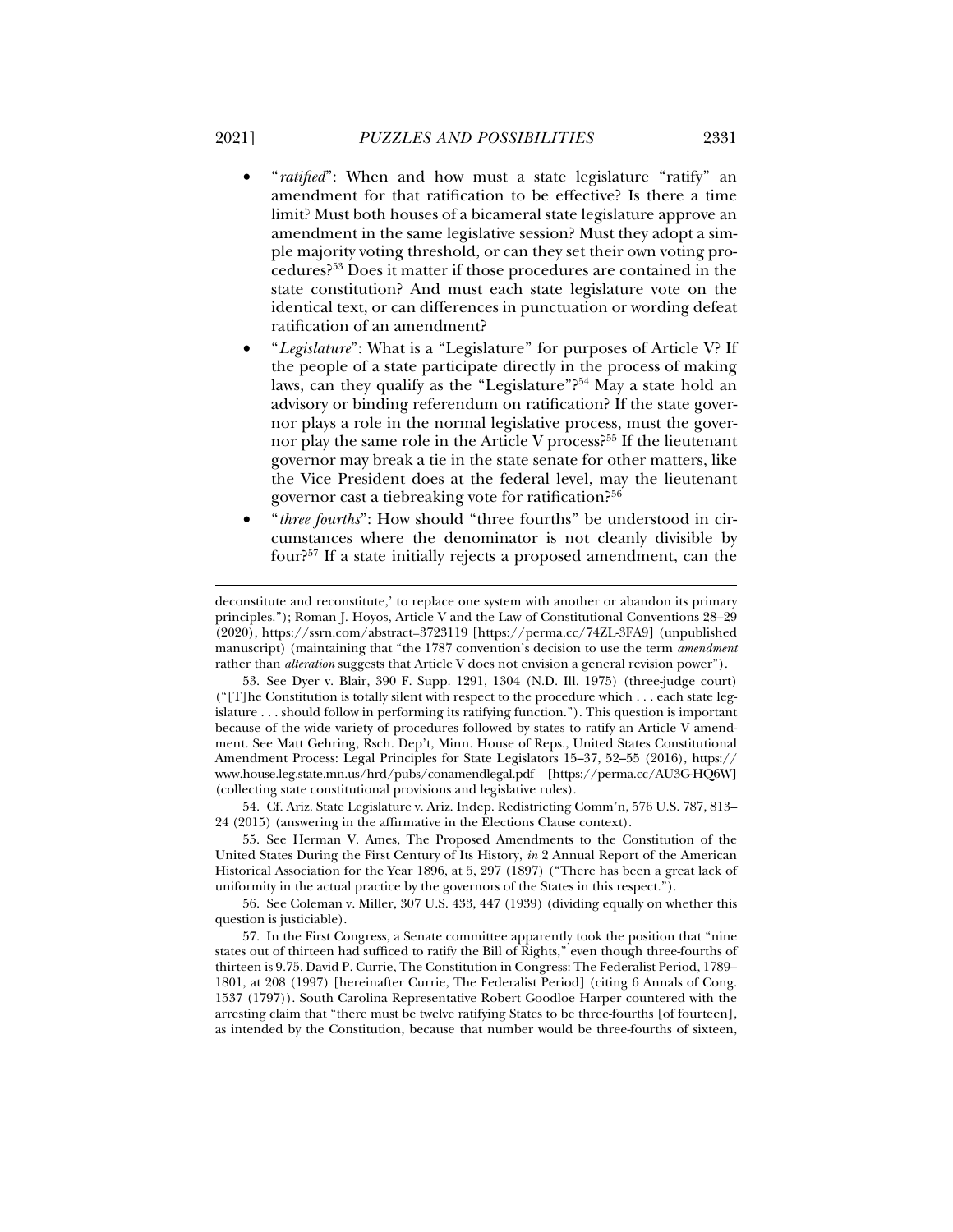state later change its mind and be counted toward three-fourths (and, if so, how)? Conversely, once a state has ratified an amendment, can it subsequently rescind its ratification (and, if so, how)? What if only one house of the state legislature votes to rescind ratification? If new states join the Union while an amendment is pending, do they necessarily affect the numerator and denominator?

- "*Conventions*": If an amendment is ratified by state conventions rather than legislatures, who chooses the process to be followed— Congress or each state? Are there any limits or requirements regarding how a convention is to operate? How are the delegates to such conventions selected? Can a statewide referendum or other plebiscitary process qualify as a "convention"?
- "*one or the other Mode of Ratification*": Does Congress have complete discretion in specifying which mode of ratification shall be followed? Or are there certain sorts of amendments that must be ratified pursuant to certain modes? When choosing a mode of ratification, may Congress put a time limit on it (and, if so, how)? Once in place, may such time limits be extended (and, if so, how)? For example, does the imposition or modification of a deadline require a two-thirds vote?

These are some of the uncertainties that are apparent on the face of Article V and, as the next Part details, have given rise to legal controversy. If one burrows into the text's silences and elisions, the uncertainties compound. For instance, is Article V the sole method of amendment consistent with the Constitution, or does the Constitution preserve for "We the People" the option to amend the text through other routes, such as a national referendum?58 Apart from the procedures used, are there substantive limits on acceptable amendments implicit in the constitutional structure or in the concept of popular sovereignty?<sup>59</sup> For example, could

 59. For illustrative discussions of this issue, see Richard Albert, America's Amoral Constitution, 70 Am. U. L. Rev. 773, 786 (2021) (arguing that "nothing in America's modern Constitution is legally immune to change"); Douglas Linder, What in the Constitution Cannot Be Amended?, 23 Ariz. L. Rev. 717, 733 (1981) (arguing that the amending power remains limited by Article V's express prohibition against restructuring the Senate and by an implied prohibition against amendments that "create any new limitations on the amending power" itself); Walter F. Murphy, An Ordering of Constitutional Values, 53 S. Cal. L.

which was the nearest number to fourteen capable of four equal divisions." 6 Annals of Cong. 2281 (1797).

 <sup>58.</sup> The most famous argument for an unenumerated constitutional "right" to amend the document outside Article V belongs to Amar. See supra notes 4, 7 and accompanying text. As Amar notes, Article V "emphatically does *not* say that it is the *only* way to revise the Constitution." Amar, Consent of the Governed, supra note 3, at 459. Amar concedes that government officials are stuck with Article V; his argument applies only to "People-driven" amendment efforts. Id. at 460. For a prominent rebuttal of Amar on textual and historical grounds, see Henry Paul Monaghan, We the People[s], Original Understanding, and Constitutional Amendment, 96 Colum. L. Rev. 121, 130–73 (1996).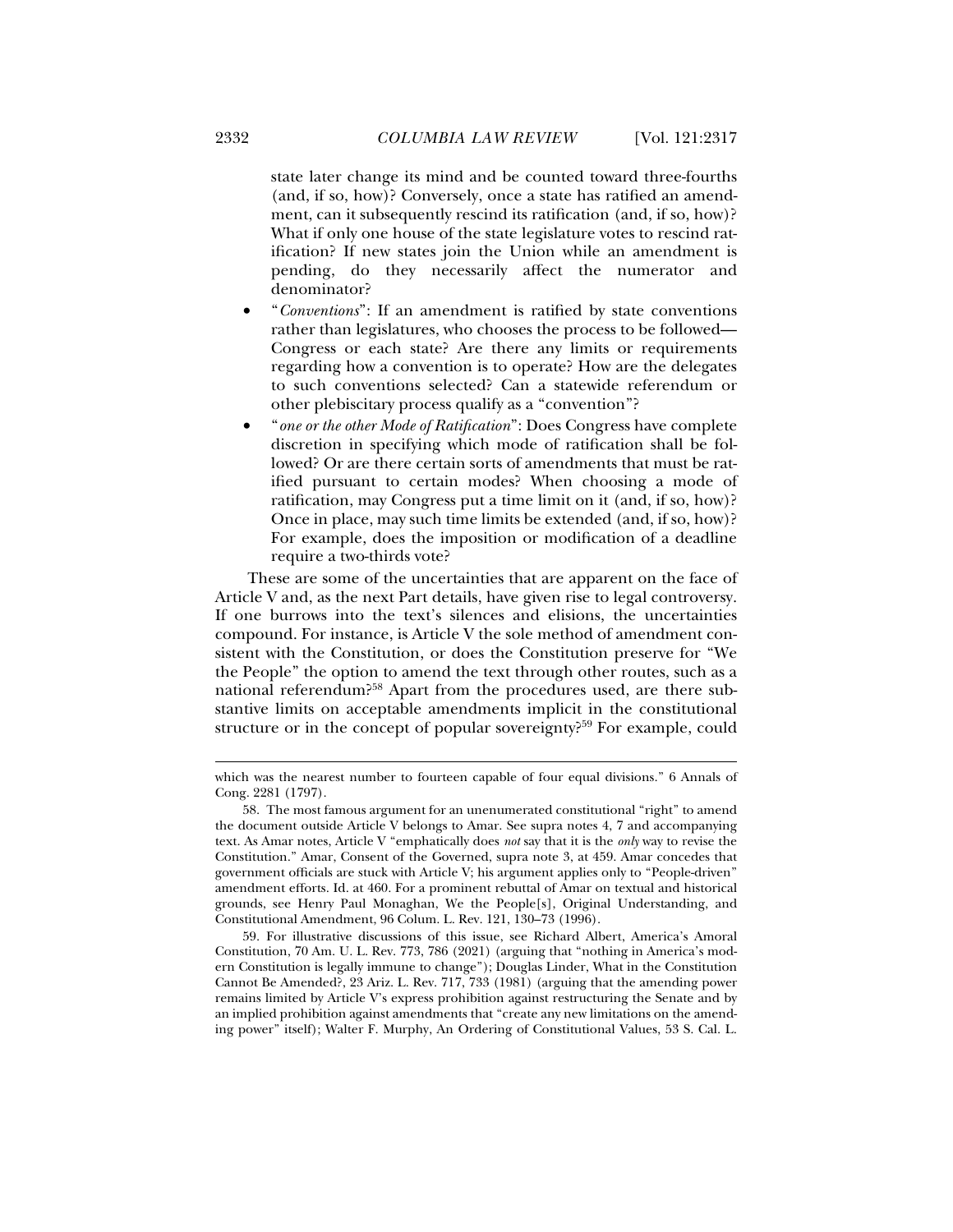the First Amendment be repealed, or is it too fundamental to the republican underpinnings of the constitutional project?60 Could an amendment change the amendment process or make itself unamendable? If not, does it follow that the one unexpired substantive limit stated in the text of Article V—the final clause providing that no amendment shall deprive a state of "equal Suffrage" in the Senate without its consent—is void?<sup>61</sup>

An additional set of uncertainties involves the legal role of the President. There is no express mention of the executive branch in Article V. But Article I, Section 7, Clause 3 of the Constitution seems to demand that *every* order, resolution, or vote requiring the concurrence of the House and Senate be presented to the President for approval.<sup>62</sup> Must every Article V amendment, then, be presented to the President before being transmitted to the states for ratification? If so, does the President have the power to veto a proposed amendment?

Yet another fertile source of uncertainty is the provision for a stateinitiated convention to propose amendments to the Constitution, which has never been successfully invoked.<sup>63</sup> Article V says virtually nothing about how this process works. How does a state submit an "application" to Congress?64 May a state rescind an application once submitted? Do applications for a convention remain pending in perpetuity, or do they expire after some period of time? Can the states call a "limited" convention to craft amendments for a particular purpose, or even to propose a specific

 61. See Linder, supra note 59, at 722–28 (reviewing arguments to this effect); see also Vile, Limitations on the Amending Process, supra note 59, at 379 (explaining that some members of Congress argued in the period leading up to the Civil War "that the equal suffrage provision is not legally binding" but rather "a mere declaration"). The other substantive limit stated in the text of Article V ("no Amendment which may be made prior to [1808] shall in any Manner affect the first and fourth Clauses in the Ninth Section of the first Article") has been a legal nullity since 1808.

Rev. 703, 754–57 (1980) (arguing that amendments must be consistent with human dignity to be valid); John R. Vile, Limitations on the Constitutional Amending Process, 2 Const. Comment. 373, 380–87 (1985) [hereinafter Vile, Limitations on the Amending Process] (disputing Linder's and Murphy's positions).

 <sup>60.</sup> See, e.g., John Rawls, Political Liberalism 239 (expanded ed. 2005) (suggesting that an "amendment to repeal the First Amendment and replace it with its opposite" should be deemed "invalid" by the Court); Amar, Consent of the Governed, supra note 3, at 505 (contending that repealing the core of the First Amendment would be "unconstitutional . . . despite formal compliance with Article V").

 <sup>62.</sup> U.S. Const. art. I, § 7, cl. 3; see supra note 21 and accompanying text.

 <sup>63.</sup> For broad attempts to think through many of these uncertainties, see generally Russell L. Caplan, Constitutional Brinksmanship: Amending the Constitution by National Convention (1988); John R. Vile, Conventional Wisdom: The Alternate Article V Mechanism for Proposing Amendments to the U.S. Constitution (2016); Arthur Jacobson, John C. Maloney, Jr. & Kenneth F. Ripple, Article V and the Proposed Federal Constitutional Convention Procedures Bills: Report and Recommendation to the New York State Bar Association by the Committee on Federal Constitution, 3 Cardozo L. Rev. 529 (1982).

 <sup>64.</sup> Cf. Harisay v. Clarno, 474 P.3d 378, 379 (Or. 2020) (determining, as "an issue of first impression," that Oregonians' "initiative power" does not "authorize the people to directly apply for a federal constitutional convention").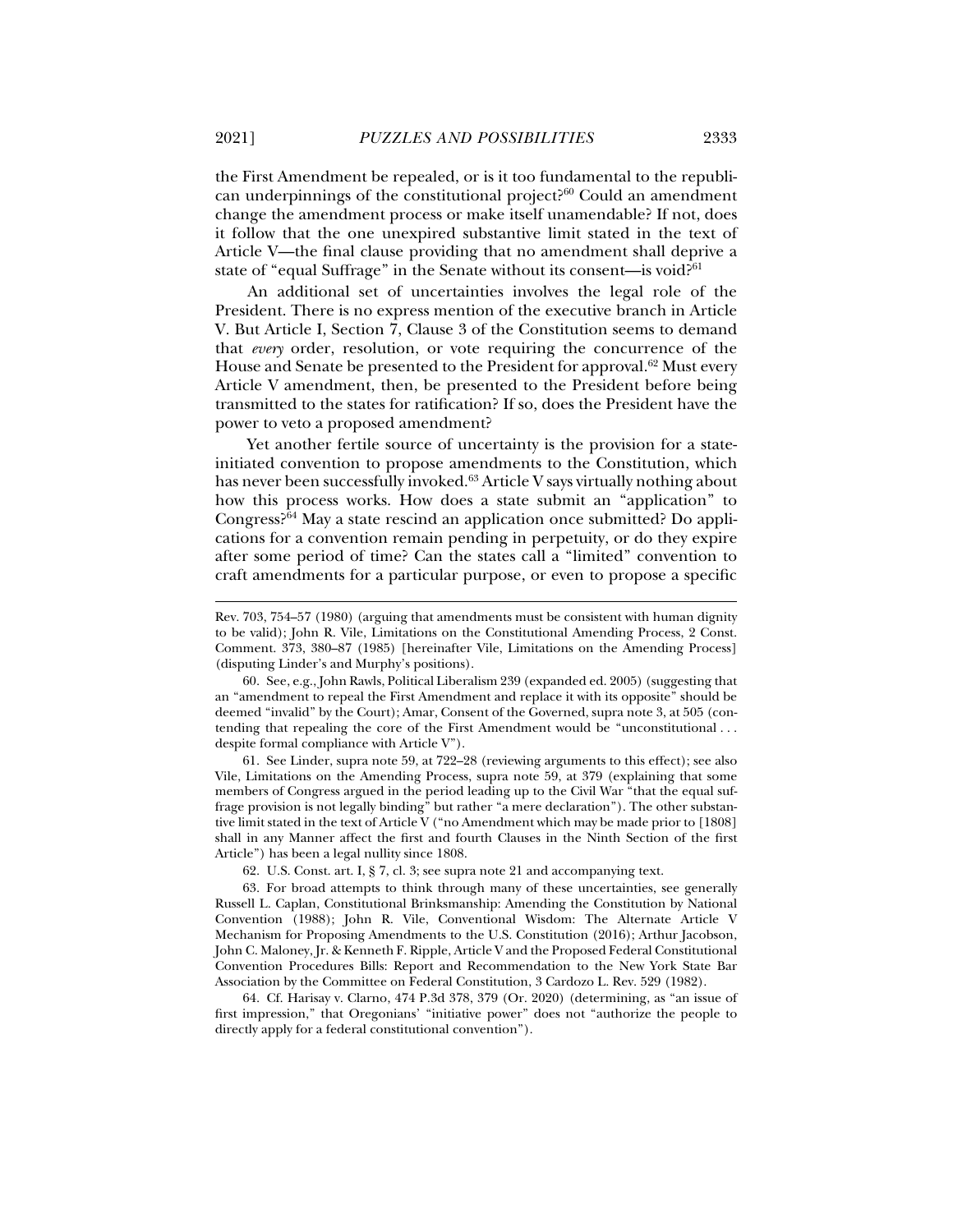amendment, or would a convention have plenary power to devise any amendments it wants?65 If a limited convention is permissible, how similar must the various state applications be to trigger such a convention? Does Congress have any discretion in determining whether a convention should be called or in specifying its procedures and the scope of its authority? How would delegates to such a convention be apportioned and selected? What internal procedures would the convention follow to draft and approve amendments? Would the delegates vote by state, as in the Philadelphia Convention, or according to some population-based formula? Whatever the answer to these questions, note that the product of any such convention would be submitted to the states, thus layering on top of these uncertainties all of the uncertainties regarding the state ratification process cataloged above.

The final lacuna in Article V, which Part IV revisits, is in some ways the most fundamental. Given the myriad puzzles raised by the text, it will often be unclear whether the requirements of Article V have been satisfied. Who decides, then, whether an amendment has been validly promulgated? If there is a disagreement among the branches, does any branch have the ultimate say? And does an amendment become effective as soon as the final state needed to reach three-fourths ratifies it, or only when ratification has been confirmed by the appropriate federal organ?

#### B. *Putting These Puzzles in Perspective*

There are many provisions of the Constitution that are vague or underdeterminate in certain respects and many questions of constitutional law that have not yet been resolved by the Supreme Court. What is special about the case of Article V? Two things, we think: the *extent* of the underdeterminacy and the *function* of Article V in our constitutional order.

The sheer number of questions about constitutional amendment that Article V leaves open is striking. The questions, moreover, are not limited to subsidiary or minor matters. The silences and ambiguities of Article V— How many members of Congress must vote on an amendment? How long may an amendment remain pending? How is a state ratifying convention to be constituted? Does the President have a role? Is there anything an

 <sup>65.</sup> See Robert G. Natelson, Proposing Constitutional Amendments by Convention: Rules Governing the Process, 78 Tenn. L. Rev. 693, 715 (2011) ("Perhaps no Article V question has been debated so fiercely, on so little evidence, as whether applying states may limit the scope of a convention for proposing amendments."). Compare Michael B. Rappaport, The Constitutionality of a Limited Convention: An Originalist Analysis, 81 Const. Comment. 53, 56 (2012) (contending "that the original meaning of the Constitution allows for limited conventions" and "forbids runaway conventions"), with Michael Leachman & David A. Super, Ctr. on Budget & Pol'y Priorities, States Likely Could Not Control Constitutional Convention on Balanced Budget Amendment or Other Issues 2 (2017), https:// www.cbpp.org/sites/default/files/atoms/files/7-16-14sfp.pdf M389] ("There is no guarantee that a convention could be limited to a particular set of issues  $\dots$ .").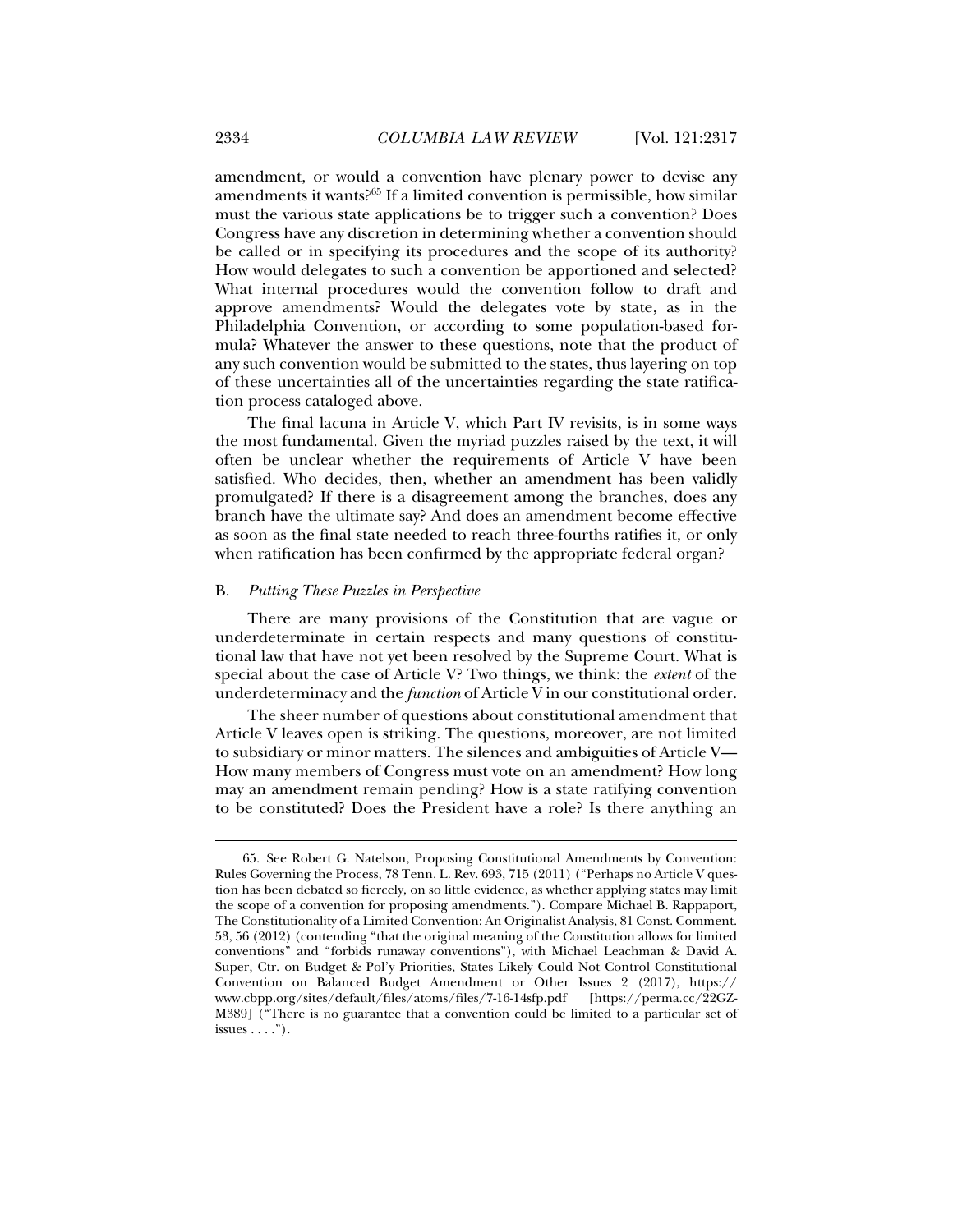amendment cannot change?—go to the heart of the amendment process and the conception of popular sovereignty that it embodies.

It is difficult to nail down the extent to which Article V, or any legal directive, is underdeterminate. But perhaps some headway can be made by drawing two comparisons. The first is to other structural provisions of the U.S. Constitution. The Constitution devotes more than six times the number of words to presidential eligibility and elections as it does to constitutional amendments, going into such niceties as what constitutes a quorum and how electoral votes are to be transmitted to the capital.<sup>66</sup> The Constitution devotes nearly three times as many words to the rules for dealing with presidential vacancies and disabilities.<sup>67</sup> Both of these other processes have generated high-profile legal controversies of their own, including in and around the 2020 presidential race.<sup>68</sup> But much more often, they have generated legally uninteresting compliance, whether because their language is more determinate than that of Article V, because frequency of usage enhances legal clarity over time, or both. At a minimum, the Constitution's treatment of presidential change, as compared to its treatment of constitutional change, shows that its authors were capable of greater procedural specificity when they wished.

Moreover, the legal uncertainty associated with Article V is not just a product of a spare text and limited precedent. It also follows from the absence of an authoritative interpreter. For most provisions of the Constitution, as every U.S. law student learns, the federal judiciary is widely understood (and understands itself) to enjoy interpretive supremacy.<sup>69</sup> When the judiciary has recognized exceptions to this rule, it is generally on account of "a textually demonstrable constitutional commitment of the issue to a coordinate political department."70 Thus, while the Constitution is vague about many details of the impeachment process, the Supreme Court accepts that the Senate has "the sole Power to try all Impeachments."71 By contrast, the Court, Congress, and the executive

 <sup>66.</sup> Compare U.S. Const. art. V (143 words), with id. art. II, § 1, cls. 1–5, (479 words), and id. amend. XII (398 words).

 <sup>67.</sup> Compare id. art. V (143 words), with id. amend. XXV (388 words).

 <sup>68.</sup> See Ann Gerhart, Election Results Under Attack: Here Are the Facts, Wash. Post, https://www.washingtonpost.com/elections/interactive/2020/election-integrity/ (on file with the *Columbia Law Review*) (last updated Mar. 11, 2021) (compiling Electoral College challenges pursued by the Trump campaign and allied groups); Brett Samuels, Pence Rejects Calls to Invoke 25th Amendment to Remove Trump, Hill (Jan. 12, 2021), https://thehill.com/homenews/administration/533957-pence-rejects-calls-to-invoke-25thamendment [https://perma.cc/YVL6-F9Q9] (describing House Democrats' claims that President Trump was unable to discharge the duties of the office).

 <sup>69.</sup> See David E. Pozen & Adam M. Samaha, Anti-Modalities, 119 Mich. L. Rev. 729, 769–70 (2021) (documenting this feature of the U.S. system). This is not to deny that "many different government bodies and civil-society groups contribute to the long-run development of constitutional law." Id. at 770.

 <sup>70.</sup> Baker v. Carr, 369 U.S. 186, 217 (1962).

 <sup>71.</sup> U.S. Const. art. I, § 3, cl. 6; see Nixon v. United States, 506 U.S. 224, 229–38 (1993).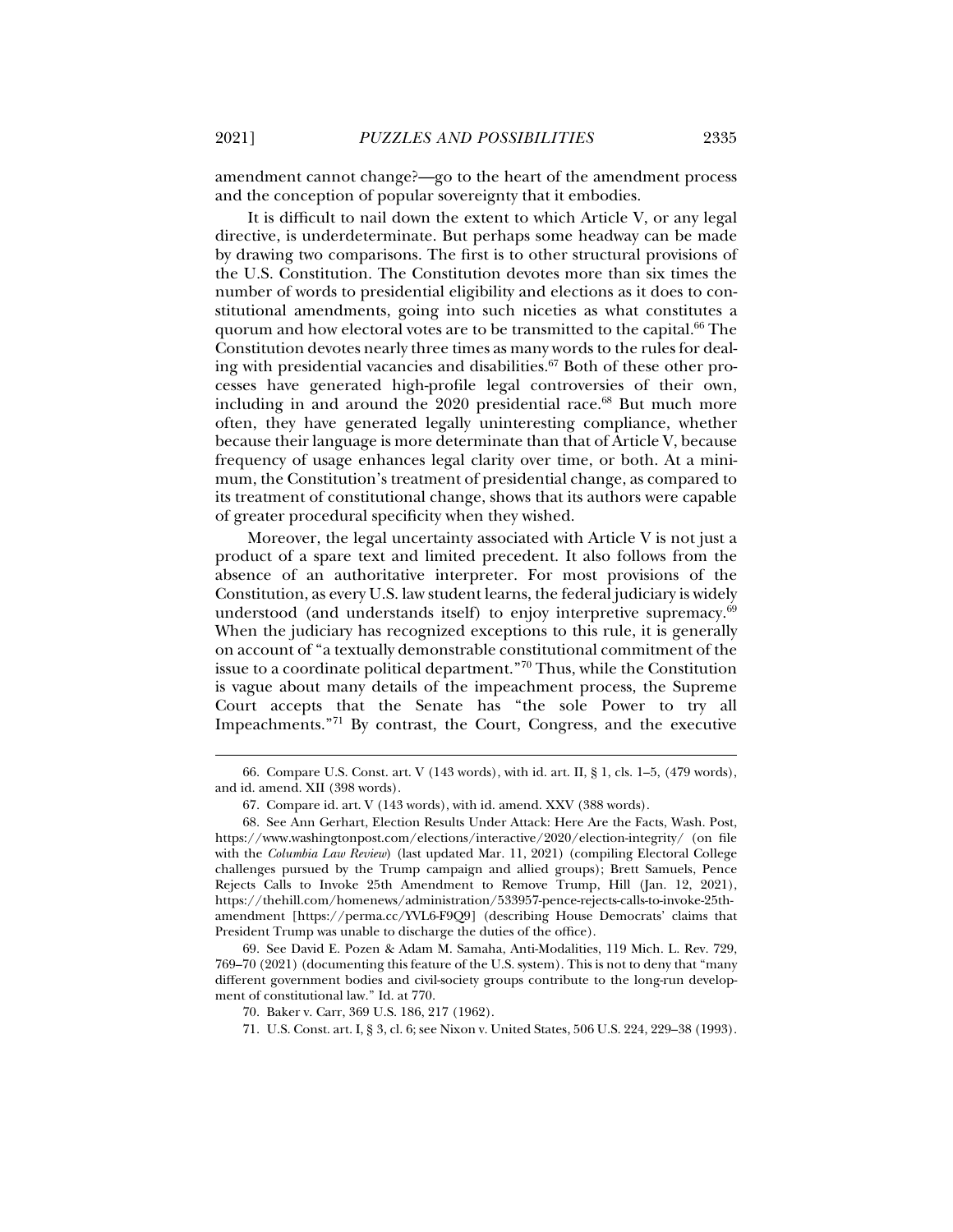branch have each, at times, claimed interpretive primacy over the question whether an amendment has become part of the Constitution.<sup>72</sup>

The second comparison that throws some light on the extent of Article V's underdeterminacy is to amending clauses in other democracies' written constitutions. Consider Canada. As Walter Dellinger has observed, the "detailed provisions" of the "Canadian amendment procedures ... answer several perplexing questions that Article V of the American Constitution has left to speculation."73 The Canadian text makes clear that a "proposed amendment lapses unless ratified by the requisite number of assemblies within three years of the adoption of the resolution which initiated the amendment procedure."<sup>74</sup> The approval of an amendment may be revoked at any time before the amendment is proclaimed.75 The amendment process is not itself amendable, except with the agreement of every province and the federal parliament.<sup>76</sup> Pursuant to an "intricate" framework elaborated across a dozen subsections, "[e]ach of Canada's five formal amendment procedures is specially designated for amending specific constitutional provisions."77

Canada's amendment scheme may be particularly well reticulated, but many other constitutions around the world specify time limits for ratification of amendments,<sup>78</sup> substantive limits on their content,<sup>79</sup> and distinct procedures for different categories of amendments.<sup>80</sup> Within the

 74. Dellinger, A Comparative Perspective, supra note 73, at 299. This time limit applies to one of Canada's five amendment procedures. See Richard Albert, The Structure of Constitutional Amendment Rules, 49 Wake Forest L. Rev. 913, 944–45 (2014) [hereinafter Albert, Structure of Amendment Rules].

75. Dellinger, A Comparative Perspective, supra note 73, at 299.

76. Id. at 299–300.

77. Albert, Structure of Amendment Rules, supra note 74, at 921, 945.

 78. See id. at 952 (explaining that "temporal limitations" on the amendment process "are commonly entrenched in written constitutions").

 79. See Yaniv Roznai, Unconstitutional Constitutional Amendments—The Migration and Success of a Constitutional Idea, 61 Am. J. Compar. L. 657, 660 (2013) (discussing "the global trend . . . towards accepting the idea of limitations—explicit or implicit—on constitutional amendment power").

 80. See Markus Böckenförde, Int'l Inst. for Democracy & Electoral Assistance, Constitutional Amendment Procedures 13 (2d ed. 2017), https://www.idea.int/sites/ default/files/publications/constitutional-amendment-procedures-primer.pdf

[https://perma.cc/5AT7-JCFS] ("In an attempt to identify the right balance between rigidity and flexibility in constitutional amendments, many constitutions offer different thresholds for different parts of the constitution."). There is a burgeoning literature comparing the design of constitutional amendment rules. See, e.g., Albert, Structure of Amendment Rules, supra note 74; Joel Colón-Ríos, Introduction: The Forms and Limits of Constitutional Amendments, 13 Int'l J. Const. L. 567 (2015); Rosalind Dixon, Constitutional Amendment

 <sup>72.</sup> See infra notes 265–272 and accompanying text; infra section IV.B.

 <sup>73.</sup> Walter Dellinger, The Amending Process in Canada and the United States: A Comparative Perspective, Law & Contemp. Probs., Autumn 1982, at 283, 298 [hereinafter Dellinger, A Comparative Perspective]. Canada's amendment rules are laid out in Procedure for Amending Constitution of Canada, Part V of the Constitution Act, 1982, being Schedule B to the Canada Act, 1982, c 11 (U.K.).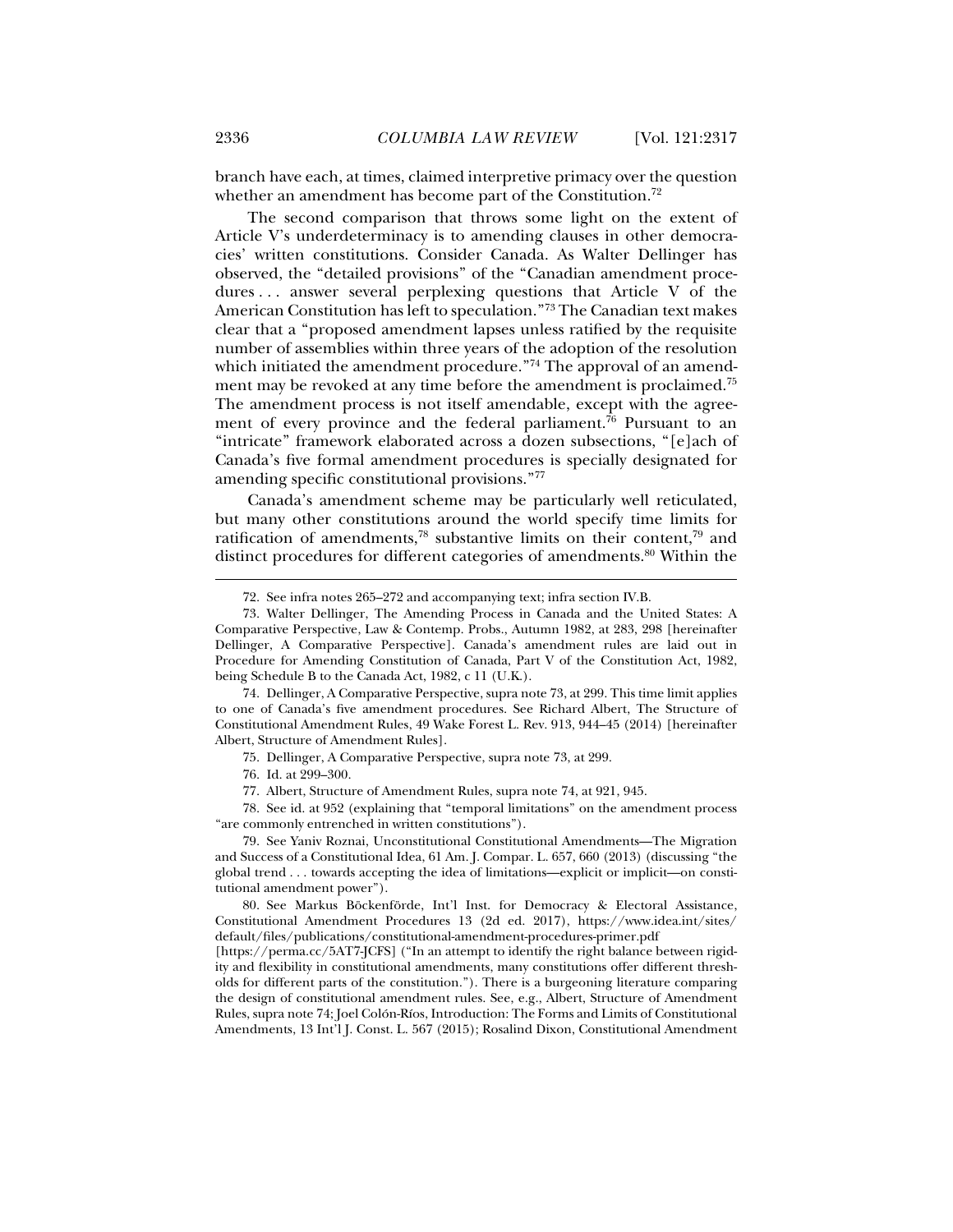United States, most state constitutions likewise have amending clauses that are significantly more detailed and precise than Article V.81 Other democracies' amending clauses, meanwhile, seem less perplexing than Article V not because their procedures are more detailed and precise but rather because they are simpler and more streamlined—employing what Richard Albert calls a "comprehensive single-track framework."82

This is far from a complete survey, of course, and textual comparisons across constitutions of different ages and lengths are vexed. Our point is merely that the revision rules in many other constitutions seem on their face to raise fewer interpretive puzzles than does Article V. Even the most carefully crafted amending clause cannot foreclose future uncertainty, as Part I explains, and disputes about the meaning of such clauses are bound to arise sooner or later in Canada and elsewhere.<sup>83</sup> But we think it is fair to say that, both globally and domestically, the U.S. Constitution stands out in just how many questions about the amendment process it leaves to "speculation."84

The fact that Article V is so underdeterminate would not necessarily matter much if it were addressed to some obscure issue of governance. But the topic of Article V could hardly be more important. Unlike other vague provisions in the Constitution, Article V sets out the rules of formal constitutional change and thereby constitutes the constitutional text itself. As Bruce Ackerman explains, Article V can be seen as "*the* most fundamental text of our Constitution, since it seeks to tell us the conditions under which all constitutional texts and principles may be legitimately transformed."85 In Gordon Wood's words, Americans "institutionalized and legitimized revolution" by enabling sweeping social change through a preestablished

84. Dellinger, A Comparative Perspective, supra note 73, at 298.

Rules: A Comparative Perspective, *in* Comparative Constitutional Law 96 (Tom Ginsburg & Rosalind Dixon eds., 2011).

 <sup>81.</sup> For a thorough inventory of every U.S. state's constitutional amendment rules, see Amending State Constitutions, Ballotpedia, https://ballotpedia.org/ Amending\_state\_constitutions [https://perma.cc/5TJ4-QRRS] (last visited Aug. 5, 2021). The amending clause in our home state of New York, for example, is over five times as long as Article V. N.Y. Const. art. XIX (807 words).

 <sup>82.</sup> See Albert, Structure of Amendment Rules, supra note 74, at 937–39 (categorizing ten of the thirty-six democracies in his study as adopting such a framework and noting that it "has the virtue of clarity").

 <sup>83.</sup> Cf. Otto Pfersmann, Comparative Hermeneutics of Constitutional Revision Clauses and the Question of Structural Closure of Legal Systems, 40 Cardozo L. Rev. 3191, 3194–96 (2019) (discussing "interpretative problems" common to all constitutional revision clauses).

 <sup>85.</sup> Bruce A. Ackerman, The Storrs Lectures: Discovering the Constitution, 93 Yale L.J. 1013, 1058 (1984) [hereinafter Ackerman, Discovering the Constitution].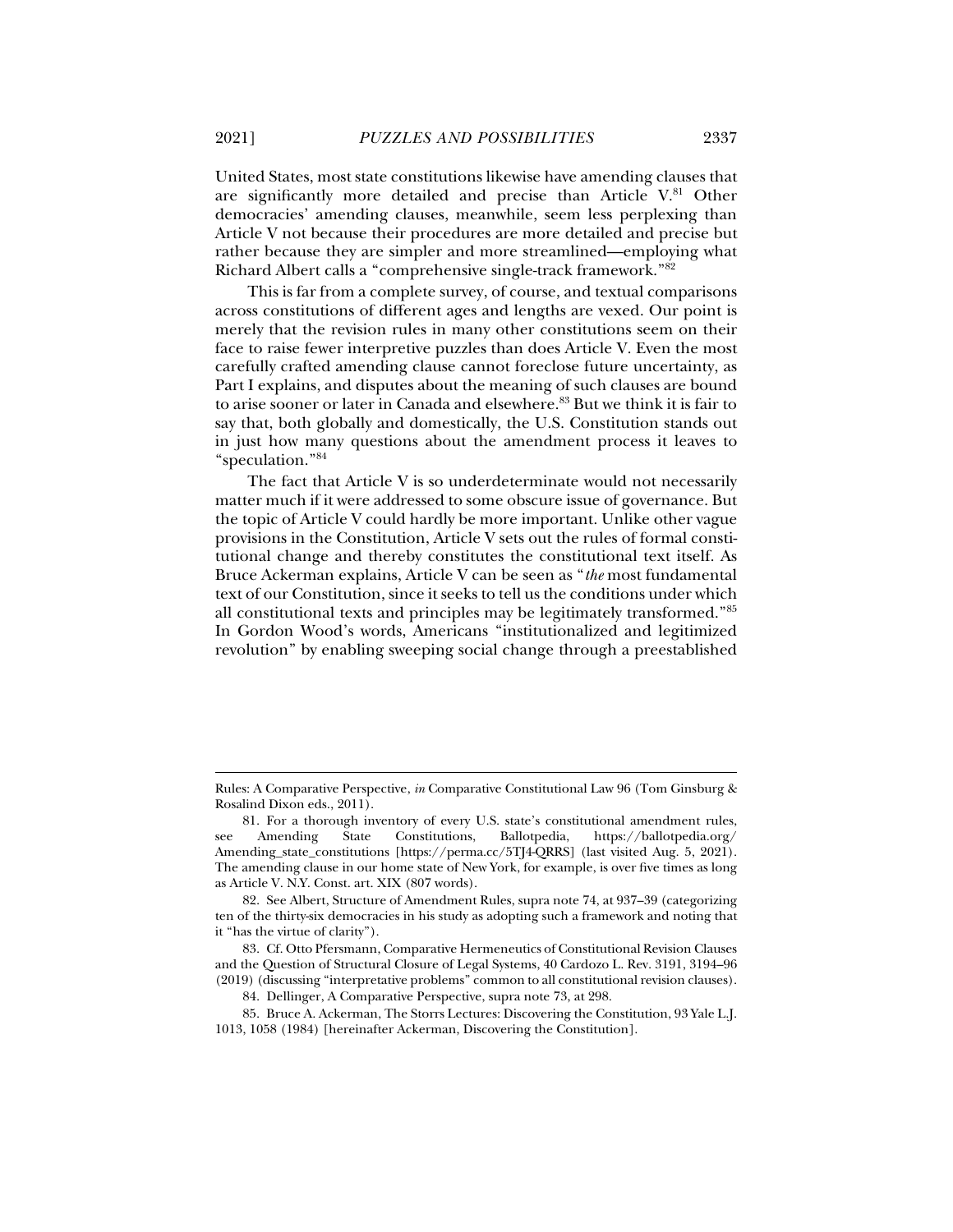legal process.86 Constitutions are often described as focal points that coordinate expectations<sup>87</sup> and "channel disputes."<sup>88</sup> The underdeterminacy of Article V threatens these coordination and channeling functions by eliciting reasonable disagreement not just about the Constitution's meaning but also about its very terms.

During the Constitutional Convention of 1787, James Madison made a similar observation. He urged that the amendment process be made clearer because "difficulties might arise as to the form, the quorum &c. which in Constitutional regulations ought to be as much as possible avoided."89 This is not just an American instinct. The European Commission for Democracy Through Law (known as the Venice Commission), which advises the Council of Europe on constitutional matters, concluded in its 2009 report on constitutional amendment procedures that "[r]ules and procedures on constitutional amendment should be as clear and simple as possible, so as not to give rise to problems and disputes of their own."90

It is an interesting question whether and under what circumstances this conclusion should be qualified on account of the potential benefits of uncertainty. Ackerman, for instance, has suggested that wise constitutional drafters will follow the U.S. Framers in recognizing "the limited extent to which they [can] legitimately specify the higher lawmaking procedures to be followed by succeeding generations."91 As Part V discusses, some play in the joints may help keep the amendment process from thwarting change that is overwhelmingly desired by the people. Regardless, the point remains that significant amounts of legal uncertainty concerning a purportedly exclusive constitutional amendment clause raise very different and potentially more destabilizing—issues than such uncertainty surrounding, say, a rights guarantee. $92$ 

 <sup>86.</sup> Gordon S. Wood, The Creation of the American Republic, 1776–1787, at 614 (1969). Note that Wood's characterization of Article V implicitly rejects the idea that amendments are limited to an incremental, "perfecting" role. See supra note 52 and accompanying text.

 <sup>87.</sup> See Pozen & Samaha, supra note 69, at 793 n.313 (collecting sources).

 <sup>88.</sup> Robert Post & Reva Siegel, *Roe* Rage: Democratic Constitutionalism and Backlash, 42 Harv. C.R.-C.L. L. Rev. 373, 427 (2007).

 <sup>89. 2</sup> The Records of the Federal Convention of 1787, at 630 (Max Farrand ed., 1937); see also supra note 19 (quoting Charles Black to similar effect). Madison was talking specifically about the convention procedure, but his general point—that the amendment rules ought to be as clear as possible—applies equally to the whole of Article V.

 <sup>90.</sup> Eur. Comm'n for Democracy Through Law, Final Draft Report on Constitutional Amendment Procedures 46 (2009), https://www.venice.coe.int/webforms/documents/ default.aspx?pdffile=CDL(2009)168-e [https://perma.cc/9PUH-C8SZ].

 <sup>91.</sup> Ackerman, Discovering the Constitution, supra note 85, at 1058.

 <sup>92.</sup> Cf. Cong. Pay Amendment, 16 Op. O.L.C. 85, 95 (1992) ("The very functioning of the government would be clouded if Article V, which governs the fundamental process of constitutional change, consisted of 'open-ended' principles without fixed applications.").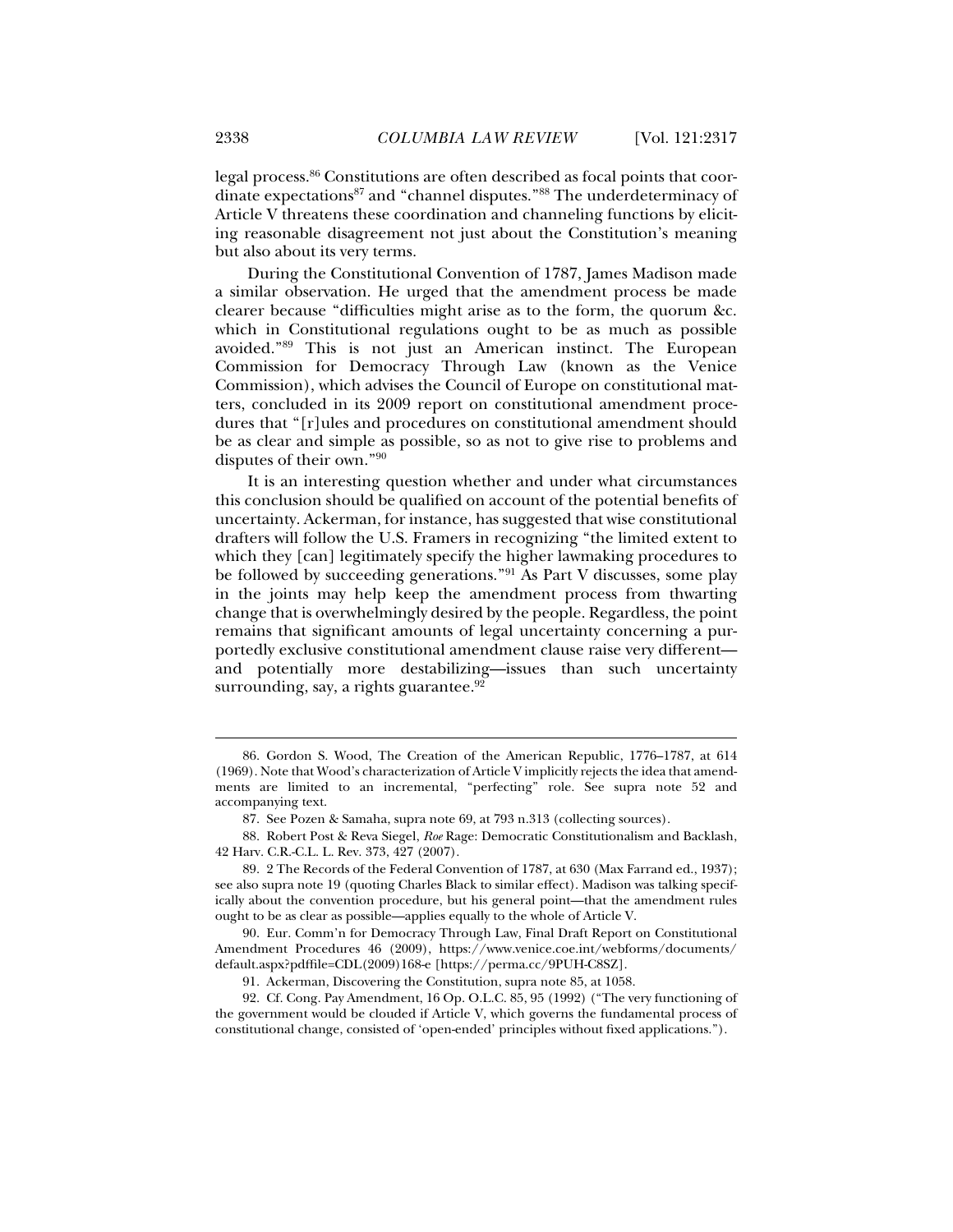#### III. "INTERNAL" LIMITS TO ARTICLE V'S RESOLVING POWER: PRECEDENT

A skeptic may respond at this juncture: Even if one can conjure up an array of interpretive puzzles when squinting at the text of Article V in isolation, surely most of the important issues have been cleared up by a quarter millennium of historical practice and judicial doctrine. The law of Article V, in other words, might be considerably clearer than the language of Article V. We turn in this Part to that body of law and demonstrate that the skeptic's response misses the mark. Ever since the Founding, amendments of uncertain legal validity have been the norm in the United States, not the exception. According to the conventions of mainstream constitutional reasoning, the overwhelming majority of recognized amendments had significant arguable legal infirmities at the time of their adoption.<sup>93</sup> And still to this day, the "gloss" of judicial and nonjudicial precedent has not cleared up many of the uncertainties regarding the operation of Article V that the previous Part discusses.

The best way to establish these points, we believe, is to review the history of debates over the validity of amendments that are widely seen to have become part of the constitutional text. If anything, focusing on successful efforts to amend the Constitution ought to bias our results toward suggesting greater clarity and settlement about the Article V process than really exists. But even the successful amendments, it turns out, have left a legacy of legal contestation and confusion.

#### A. *The Bill of Rights*

j

The story of legally dubious amendments begins at the beginning, with the Bill of Rights.<sup>94</sup> The most serious concern with the procedure used for these amendments is that the First Congress did not present them to President Washington for his consideration before they went to the states

 <sup>93.</sup> A qualifier such as "arguable" is unavoidable here because one cannot adjudicate all of these issues without a full-blown theory of constitutional interpretation, about which people will disagree. Cf. infra note 323 (discussing limitations of this paper's approach). Past Article V infirmities do not necessarily mean that an amendment is presently infirm, insofar as longstanding acceptance can cure or render irrelevant earlier legal concerns. See Greenawalt, Rule of Recognition, supra note 11, at 640–42; see also supra note 20; infra note 424.

 <sup>94.</sup> The ten amendments that comprise the Bill of Rights were not the first ten amendments sent to the states. Congress's first proposed amendment would have changed the apportionment formula for the House, but it fell just short of ratification. See Akhil Reed Amar, The Bill of Rights as a Constitution, 100 Yale L.J. 1131, 1137, 1143 n.52 (1991) [hereinafter Amar, The Bill of Rights]. Congress's second proposed amendment prohibited a congressional salary increase without an intervening election. Id. at 1145. That amendment also fell short in the eighteenth century and was left for dead—until revived in the twentieth century as the Twenty-Seventh Amendment. Recent litigation has similarly sought to revive the "first" first amendment. We come back to both of these developments later. See infra sections III.K–L. We mention them here to highlight that legal controversy over amendment validity dates back to, and indeed continues to involve, the very first amendments proposed by Congress.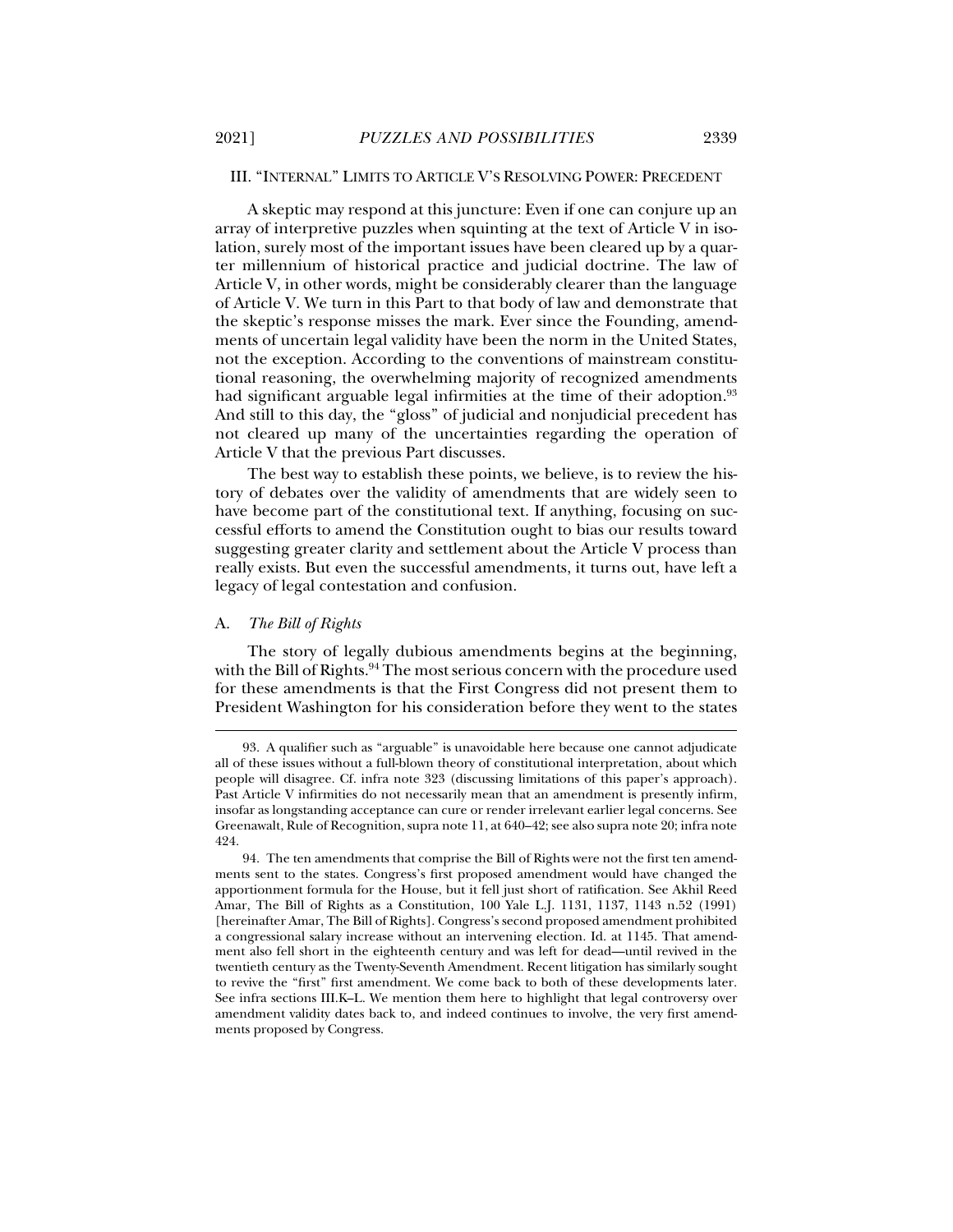for ratification, notwithstanding Article I, Section 7's language on presidential approval.95 "The Annals reveal no discussion of this important question" in either the House or Senate.<sup>96</sup> The next section considers this issue in more detail in conjunction with the Eleventh Amendment, which prompted *Hollingsworth v. Virginia*. 97 For now, it suffices to say that there is a serious argument that presidential presentment is mandated by the plain terms of the Constitution. The most significant counterargument, even by the time of *Hollingsworth*, is based on historical practice—but of course that argument was not available the very first time Article V was enlisted.

A second concern involves the role of new states. Article V says nothing about what to do with states that join the Union after an amendment has been submitted to the states but before the amendment has been ratified. Nor is the answer to this question obvious as a matter of policy or political morality. Excluding new states from ratification might unduly privilege their predecessors; including them might disrupt and delay an ongoing process. When the Bill of Rights was proposed by Congress, the Union contained eleven states. Nine ratifications were therefore required to reach three-fourths.<sup>98</sup> By 1791, three more states had joined the Union, increasing the necessary number of ratifications to eleven.<sup>99</sup> Thomas Jefferson declared the Bill of Rights part of the Constitution in 1792, counting the new states in both the numerator and denominator.100 We are not aware of any discussion as to why this position was taken. But if one only counts states that are part of the Union at the moment an amendment is proposed, constitutional history would look "dramatically different": The first amendment proposed by Congress, on congressional apportionment, would be ratified, and the Bill of Rights would not have made it into the document until the twentieth century.<sup>101</sup>

A final legal objection to the Bill of Rights is that there were discrepancies in the instruments of ratification sent by the states to the federal

 <sup>95.</sup> See supra note 21 and accompanying text.

 <sup>96.</sup> Currie, The Federalist Period, supra note 57, at 115. Delaware Representative John Vining raised a separate objection: that, under the language of Article V, both Houses of Congress had to concur by a two-thirds vote that a proposed amendment was "necessary" before proceeding to consider it. 1 Annals of Cong. 430 (1789). This objection did not carry the day and apparently was not pursued further. See Edward S. Corwin & Mary Louise Ramsey, Constitutional Law of Constitutional Amendment, 26 Notre Dame L. Rev. 185, 191 (1951).

 <sup>97. 3</sup> U.S. (3 Dall.) 378 (1798).

 <sup>98.</sup> See Cong. Pay Amendment, 16 Op. O.L.C. 85, 107 (1992).

 <sup>99.</sup> Id. But cf. supra note 57 (noting controversy in the First Congress over how to construe the "three fourths" requirement for state ratification).

 <sup>100.</sup> See Jol A. Silversmith, The "Missing Thirteenth Amendment": Constitutional Nonsense and Titles of Nobility, 8 S. Cal. Interdisc. L.J. 577, 597 (1999).

 <sup>101.</sup> See id. at 598–99. This assumes, perhaps implausibly, that such a change in counting method would not otherwise have changed the course of amendment history. It also elides the question whether Massachusetts and Virginia should have had to re-ratify because the new states of Maine and West Virginia were carved out of their respective borders.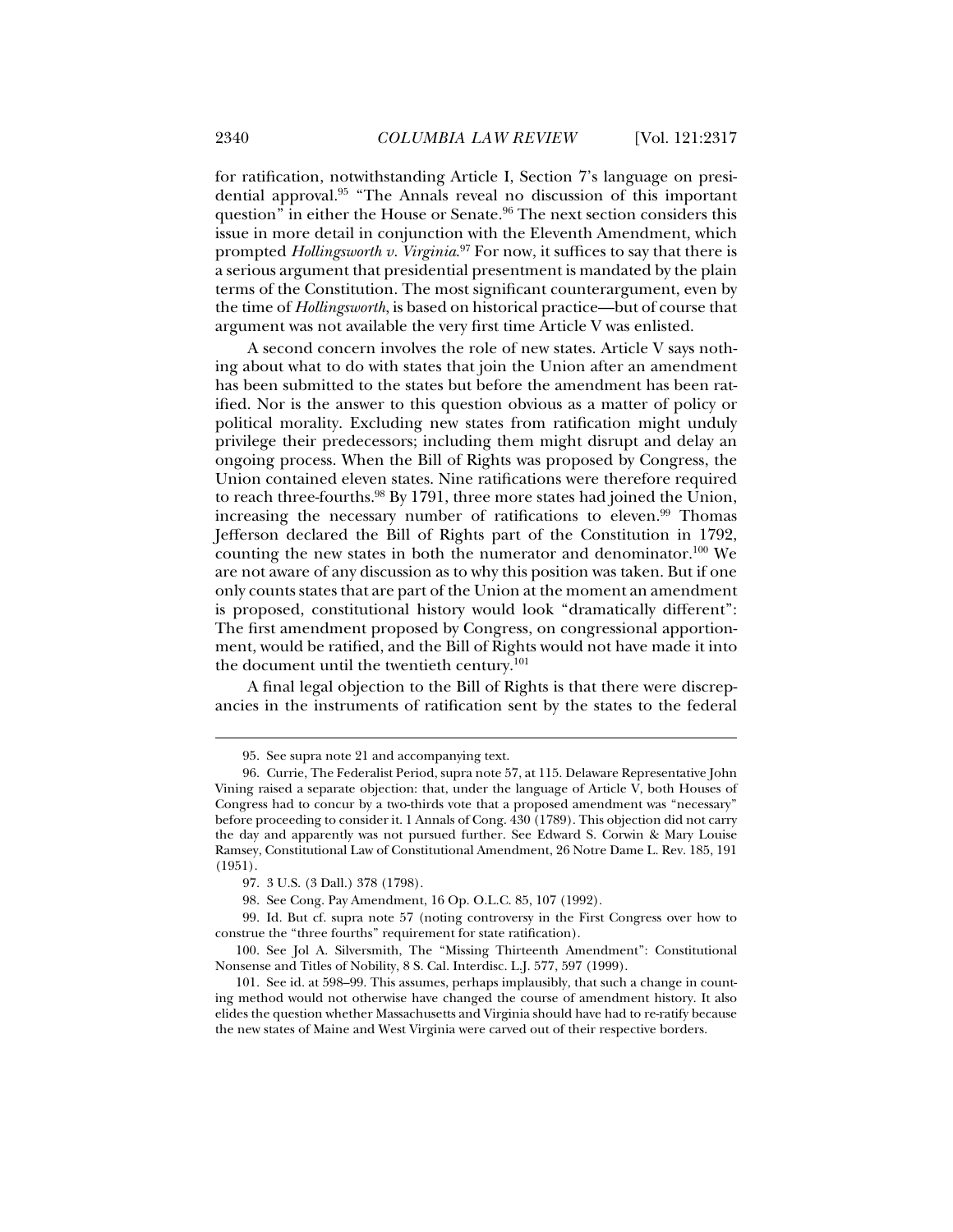government. Take the Second Amendment as an example. In its 2008 opinion in *District of Columbia v. Heller*, the Supreme Court quoted the text as follows: "A well regulated Militia, being necessary to the security of a free State, the right of the people to keep and bear Arms, shall not be infringed."102 This is the version of the Second Amendment that was proposed by Congress and ratified by Delaware (though "arms" was uncapitalized).103 But according to their ratification resolutions, New Jersey ratified a Second Amendment with no commas;104 New York, Pennsylvania, Rhode Island, and South Carolina ratified a version with only the middle comma;105 and Maryland and North Carolina ratified a version with the middle and last commas.106 Thomas Merrill, in an unpublished paper, has similarly documented an evolution in how the Fifth Amendment's Takings Clause is punctuated.107

This may be more than constitutional flyspecking. After all, "punctuation is a permissible indicator of meaning."<sup>108</sup> Judge Laurence Silberman

 104. New Jersey Ratification Resolution (Aug. 3, 1790), *in* Documentary History, supra note 103, at 325, 327.

 105. Rhode Island Ratification Resolution (June 15, 1790), *in* Documentary History, supra note 103, at 363, 364; New York Ratification Resolution (Mar. 27, 1790), *in* Documentary History, supra note 103, at 357, 359; Pennsylvania Ratification Resolution (Mar. 10, 1790), *in* Documentary History, supra note 103, at 352, 354; South Carolina Ratification Resolution (Jan. 19, 1790), *in* Documentary History, supra note 103, at 340, 342.

 106. North Carolina Ratification Resolution (Dec. 22, 1789), *in* Documentary History, supra note 103, at 335, 337; Maryland Ratification Resolution (Dec. 19, 1789), *in* Documentary History, supra note 103, at 330, 332. There were also differences in capitalization in the various states. For an overview of all these differences, see Ross E. Davies, Which Is the Constitution?, 11 Green Bag 2d 209, 210–11 (2008).

 107. See Thomas W. Merrill, The Constitution and the Comma 15–18 (on file with the *Columbia Law Review*) (unpublished manuscript).

 108. Antonin Scalia & Bryan A. Garner, Reading Law: The Interpretation of Legal Texts 161 (2012). It is debatable what the Founding generation thought about the significance of punctuation. On the one hand, Chief Justice John Marshall wrote that "the construction of a sentence in a legislative act does not depend on its pointing [i.e., punctuation]." Black v. Scott, 3 F. Cas. 507, 510 (C.C.D. Va. 1828); see also Caleb Nelson, Preemption, 86 Va. L. Rev. 225, 258 n.102 (2000) (discussing the "relatively casual attitude toward punctuation" taken by British and American legal authorities at the time of the Founding). On the other hand, during the Constitutional Convention, the Committee on Style apparently tried to effect a major change in congressional power through punctuation (the insertion of a semicolon) until it was caught in the act. See Philip Hamburger, The New Censorship: Institutional Review Boards, 2004 Sup. Ct. Rev. 271, 317 n.112 (describing an attempt to create a separate spending power by adding a semicolon to the first paragraph of Article I, Section 8).

 <sup>102. 554</sup> U.S. 570, 576 (2008).

 <sup>103.</sup> Resolution of Congress Proposing Amendatory Articles to the Several States (Mar. 4, 1789), *in* 2 Documentary History of the Constitution of the United States of America, 1786–1870, at 321, 322 (1894) [hereinafter Documentary History]; Delaware Ratification Resolution (Jan. 28, 1790), *in* Documentary History, supra, at 347, 349. This documentary compilation was derived from official records held at the Department of State. We have not independently confirmed that the compilation in fact reflects the original documents on file.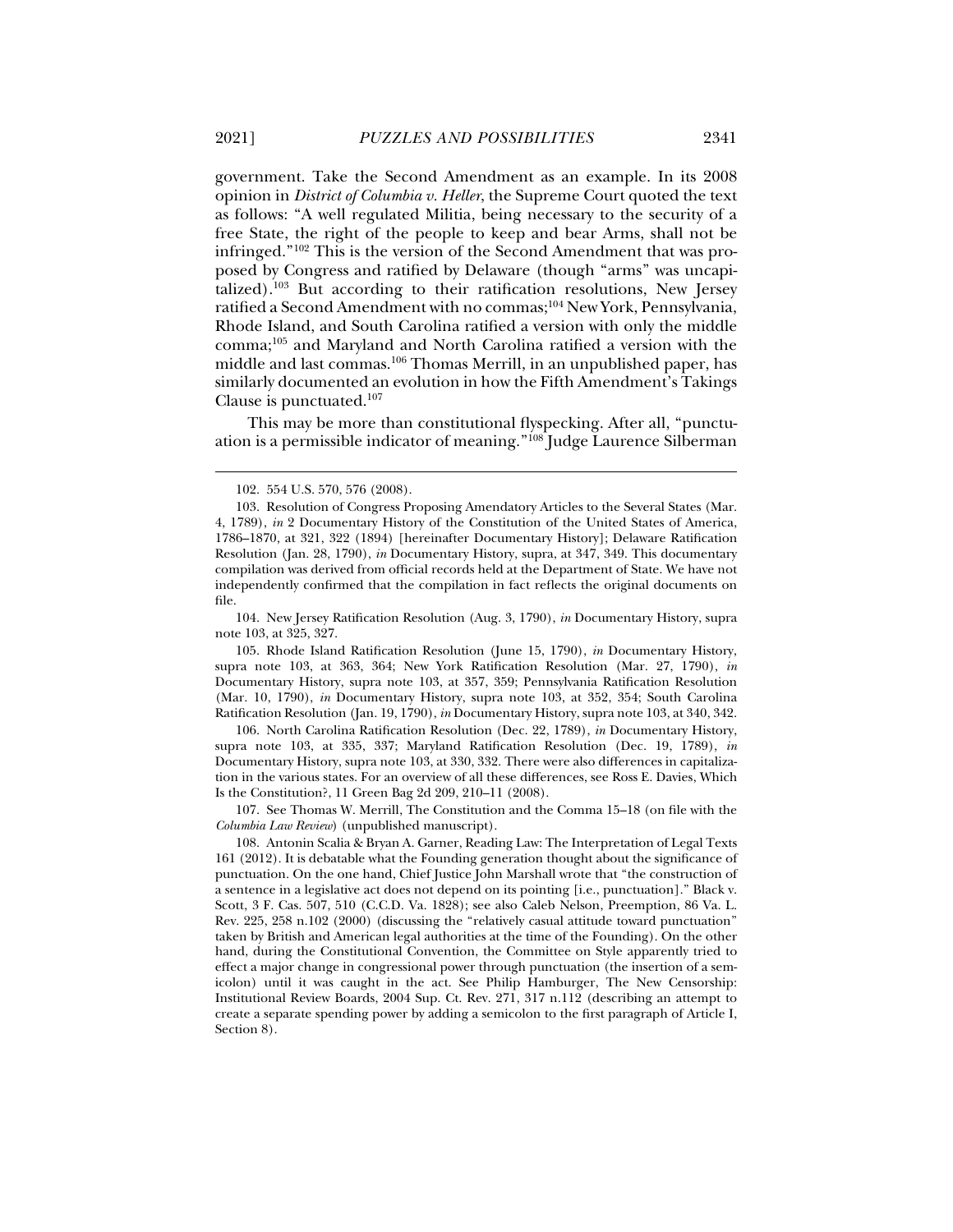began the merits portion of his D.C. Circuit opinion affirmed in *Heller* with a reference to the "provision's second comma."109 Justice Antonin Scalia's opinion for the Court in *Heller* divided the amendment into two clauses and cited a source that seemed to place weight on the same comma.<sup>110</sup> Merrill has argued that the punctuation of the Takings Clause could very well affect its modern meaning.<sup>111</sup> If Congress proposes and some of the states (but not three-fourths) ratify a text that most objective observers at the time would understand to mean *X*, while other states ratify a slightly different text that most would understand to mean *Y*, it is not at all clear that either text should be seen as part of the Constitution.<sup>112</sup> And if punctuation can change the meaning of a legal text, it does not seem farfetched to insist that states ratify an identical text.<sup>113</sup>

#### B. *The Eleventh Amendment*

In the 1793 case *Chisholm v. Georgia*, 114 the Supreme Court held that Georgia could be sued without its consent by a citizen of another state. The day after the decision was announced, a constitutional amendment to

 <sup>109.</sup> Parker v. District of Columbia, 478 F.3d 370, 378 (D.C. Cir. 2007).

 <sup>110.</sup> Justice Scalia wrote that the "Second Amendment is naturally divided into two parts: its prefatory clause and its operative clause." District of Columbia v. Heller, 554 U.S. 570, 577 (2008). For support, he cited a "Linguists' Brief" that had suggested the second comma was significant, as it "marks the customary separation of an adverbial clause . . . from a main clause." Brief for Professors of Linguistics and English Dennis E. Baron et al. in Support of Petitioners at 5–6, *Heller*, 554 U.S. 570 (2008) (No. 07-290).

 <sup>111.</sup> Merrill, supra note 107, at 8–11.

 <sup>112.</sup> William W. Van Alstyne, A Constitutional Conundrum of Second Amendment Commas: A Short Epistolary Report, 10 Green Bag 2d 469, 475–76 (2007). This scenario is distinguishable from, though related to, one in which states ratify an identical text with divergent understandings of that text's communicative content. Cf. Cong. Pay Amendment, 16 Op. O.L.C. 85, 95 n.13 (1992) (reserving the question whether ratification would be valid if the public meaning of a proposed amendment changed while it was pending); David Pozen, E.R.A. Puzzles, Balkinization (Feb. 27, 2020), https://balkin.blogspot.com/2020/ 02/era-puzzles\_27.html [https://perma.cc/XG6Z-7QHH] (discussing this issue with respect to the ERA).

 <sup>113.</sup> Another significant question that arose in Congress as it debated the Bill of Rights concerned the placement of amendments. Specifically, should amendments be woven into the text of the original Constitution, or should they appear as supplements at the end of an unchanged original text? James Madison favored the former approach; Roger Sherman was the leading proponent of the latter. See Jonathan Gienapp, The Second Creation: Fixing the American Constitution in the Founding Era 177–90 (2018). Sherman prevailed, of course. Id. at 189. According to Jonathan Gienapp, this decision "numbers among the most important milestones in the entire sweep of American constitutional history" by fostering the perception of "the original Constitution as a 'sacred' text," fixed for all time, rather than an "organic, evolving" project. Id.; see also Richard Albert, Constitutional Amendments: Making, Breaking, and Changing Constitutions 231–33 (2019) [hereinafter Albert, Constitutional Amendments] (reviewing the Madison–Sherman debate).

 <sup>114. 2</sup> U.S. (2 Dall.) 419 (1793).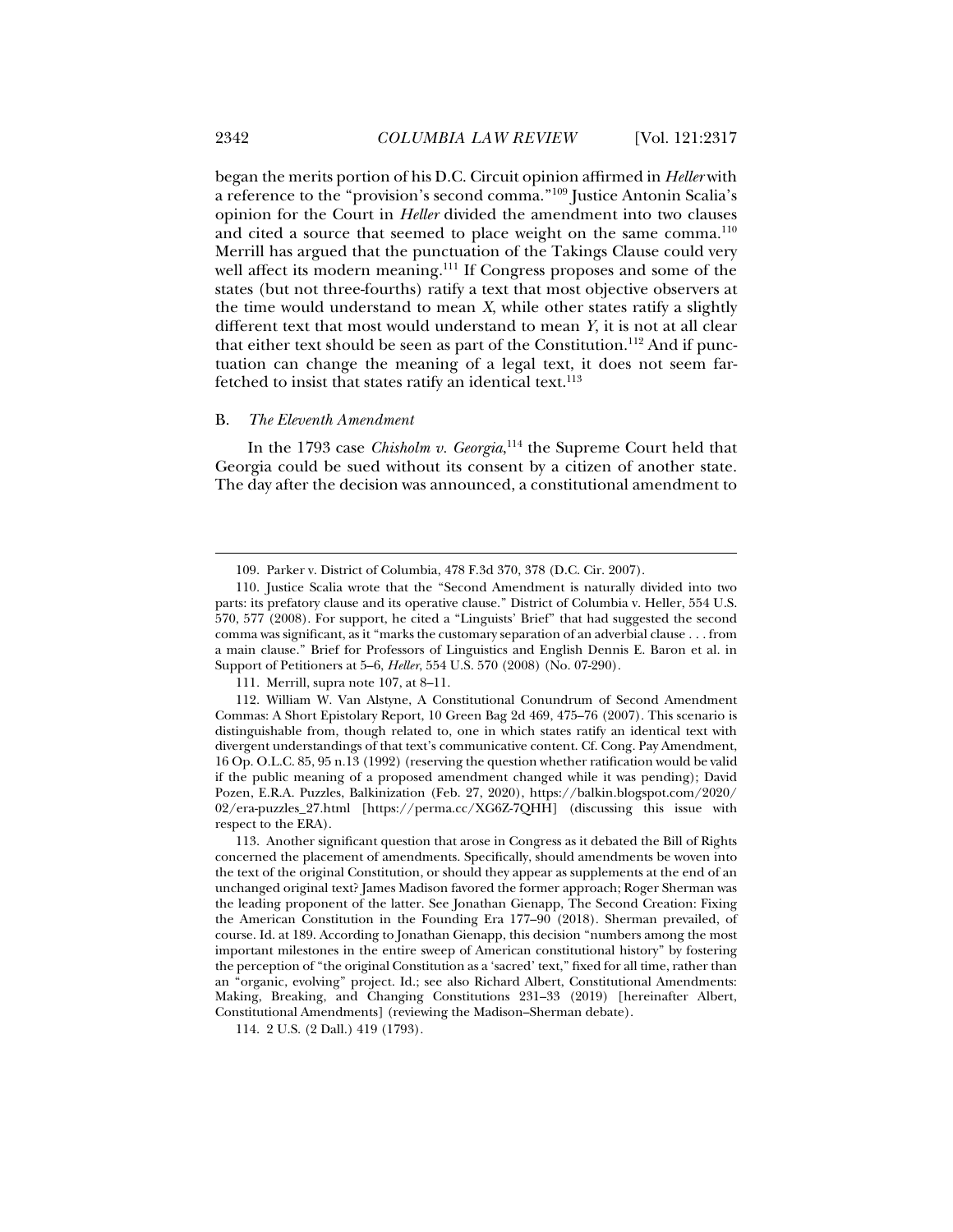overrule *Chisholm* was introduced in the House.115 In its final form, the amendment passed the House and Senate by large majorities in 1794, was ratified by the requisite number of states in 1795, and was declared part of the Constitution by President John Adams in 1798.116

As with the Bill of Rights, however, President Washington had never approved the amendment before it was sent to the states. This fact formed the basis for a challenge to the amendment's validity in *Hollingsworth v. Virginia*, in which plaintiffs argued that the "amendment ha[d] not been proposed in the form prescribed by the Constitution" because it "was never submitted to the President for his approbation."117 The Supreme Court tersely rejected this challenge. The report of the decision contains only the following explanation: "The Court, on the day succeeding the argument, delivered an unanimous opinion, that the amendment being constitutionally adopted, there could not be exercised any jurisdiction . . . ."118 During the defendant's oral argument, though, Justice Samuel Chase had made the following statement: "The negative of the President applies only to the ordinary cases of legislation: He has nothing to do with the proposition, or adoption, of amendments to the Constitution."119

Justice Chase's statement is dubious on its own terms. According to Article I, Section 7 of the Constitution, the veto power extends not only to "ordinary cases of legislation" but also to "Every Order, Resolution, or Vote to which the Concurrence of the Senate and House of Representatives may be necessary (except on a question of Adjournment)."120 A resolution or vote proposing a constitutional amendment seems to fall within the latter category. Perhaps Justice Chase meant to suggest that Article V sets forth "its own separate higher-lawmaking track" not subject to the presentment rules of Article  $I^{121}$  But Congress and the Court have arguably taken the opposite position with respect to

 <sup>115.</sup> See David P. Currie, The Constitution in Congress: The Third Congress, 1793– 1795, 63 U. Chi. L. Rev. 1, 35–38 (1996).

 <sup>116.</sup> See John V. Orth, The Judicial Power of the United States: The Eleventh Amendment in American History 12–29 (1987); see also 1 Charles Warren, The Supreme Court in United States History 101 n.2 (1922) (discussing "the extremely informal and careless manner in which the ratification was promulgated" by President Adams).

 <sup>117. 3</sup> U.S. (3 Dall.) 378, 379 (1798).

 <sup>118.</sup> Id. at 382.

 <sup>119.</sup> Id. at 381 n.\*. On why Justice Chase's spoken statement is "clearly not" part of the Court's opinion, see Seth Barrett Tillman, A Textualist Defense of Article I, Section 7, Clause 3: Why *Hollingsworth v. Virginia* Was Rightly Decided, and Why *INS v. Chadha* Was Wrongly Reasoned, 83 Tex. L. Rev. 1265, 1285 (2005) [hereinafter Tillman, A Textualist Defense].

 <sup>120.</sup> U.S. Const. art. I, § 7, cl. 3.

 <sup>121.</sup> Amar, America's Constitution, supra note 49, at 594 n.7 (noting this theory without endorsing it).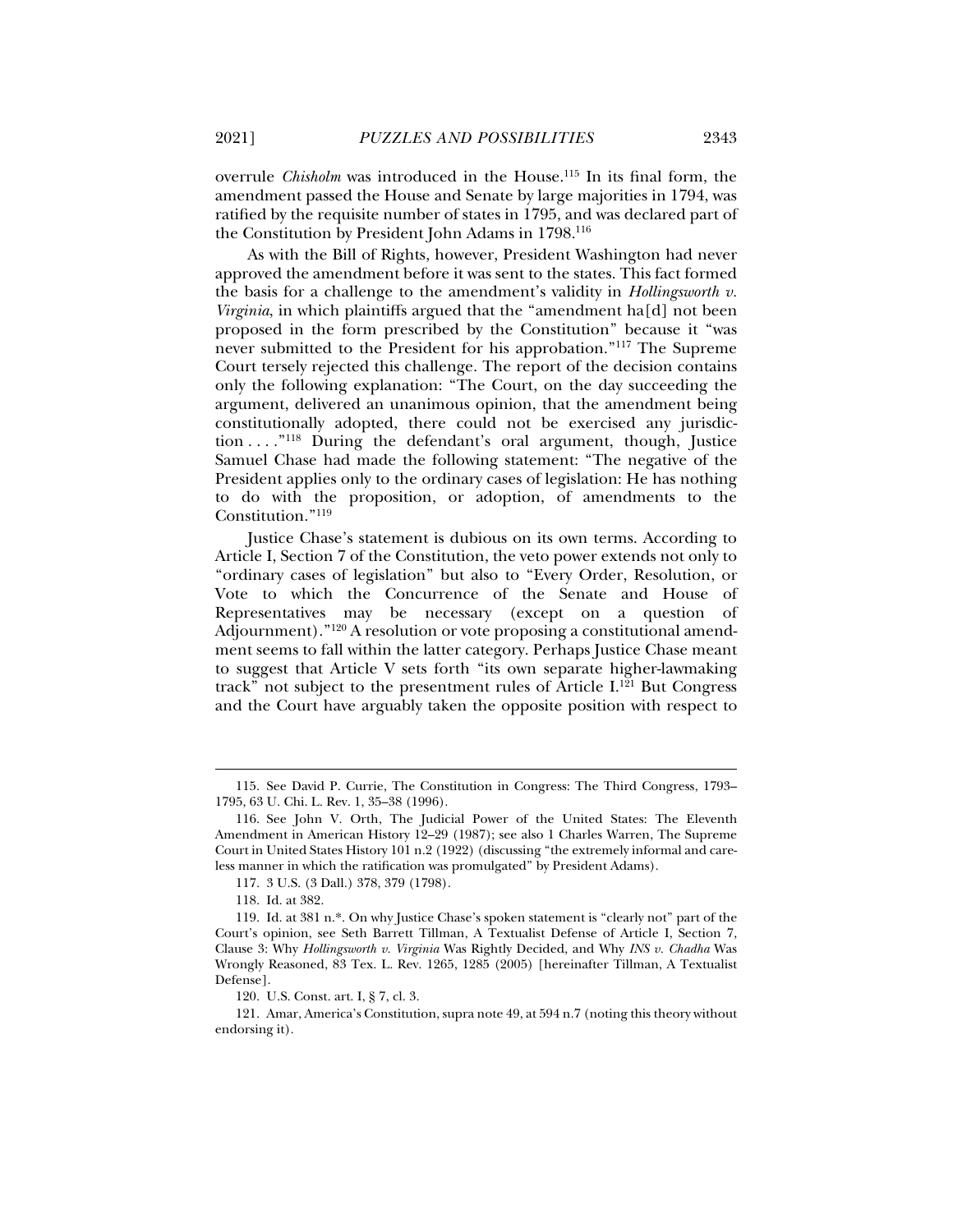the quorum rules of Article I,<sup>122</sup> and to call Article V a separate track risks begging the question whether the Presentment Clause applies by its plain terms to the amendment process.

Another possible view is that presidential presentment is superfluous because Article V already requires a two-thirds vote, which is enough to override a veto.<sup>123</sup> This view is not persuasive. When Presidents veto a bill or resolution, they must state their "Objections," and the bill or resolution must be "reconsidered" by both chambers of Congress in light of those objections.124 As the *Hollingsworth* plaintiffs' counsel pointed out, this reconsideration requirement presumes a dialogic model of governance in which the President's objections might influence some members of Congress.125 Even a "Bill" that initially passes by a two-thirds vote in both chambers still needs presidential approval or repassage after a veto before it becomes law.126 In addition, if the initial vote in either chamber was taken with a quorum but less than full membership, a presidential veto could cause the number of members present and voting to be different upon reconsideration.<sup>127</sup>

In short, the Court's ruling in *Hollingsworth* is questionable as a matter of constitutional text and structure. Charles Black has described it as "an unreasoned decision, uttered in the teeth of plain constitutional language, and with no really adequate reason even projectable."128 In 2000, the Supreme Court of Wyoming invalidated a proposed amendment to its state constitution on the ground that it had not been presented to the governor, under a provision that is identical in relevant part to the federal presentment requirement.129 If Black and the Wyoming high court are correct, then *Hollingsworth* deserves little if any deference on the merits—and all thoroughgoing textualists must face the prospect that twenty-six of our twenty-seven ostensible amendments are void.<sup>130</sup>

j

129. Geringer v. Bebout, 10 P.3d 514, 523 (Wyo. 2000).

 130. See supra note 21 (noting that only the Thirteenth Amendment received a presidential signature). Some have suggested that these twenty-six amendments might be salvaged on the ground that Congress provided copies to the executive branch, and the subsequent transmittal of the amendments to the states for ratification constituted a kind of constructive approval by the President. See Tillman, A Textualist Defense, supra note 119, at 1277–83; Sopan Joshi, Note, The Presidential Role in the Constitutional Amendment

 <sup>122.</sup> See Nat'l Prohibition Cases, 253 U.S. 350, 386 (1920); David P. Currie, The Constitution in Congress: The Jeffersonians, 1801–1829, at 61–63 (2001) [hereinafter Currie, The Jeffersonians].

 <sup>123.</sup> See Amar, America's Constitution, supra note 49, at 594 n.7 (describing this as the other "main" theory that has been offered in support of Justice Chase's contention).

 <sup>124.</sup> U.S. Const. art. I, § 7, cl. 2.

<sup>125</sup>*.* Hollingsworth v. Virginia, 3 U.S. (3 Dall.) 378, 379 (1798) (argument by counsel).

 <sup>126.</sup> See Prakash, Of Synchronicity, supra note 16, at 1254 n.180.

 <sup>127.</sup> See Tillman, A Textualist Defense, supra note 119, at 1290 n.64.

 <sup>128.</sup> Black, On Article I, supra note 21, at 898; see also Primus, Unbundling Constitutionality, supra note 5, at 1110 n.78 ("Justice Chase's dictum . . . makes not the slightest gesture toward explaining how the text could be read to accord with [it].").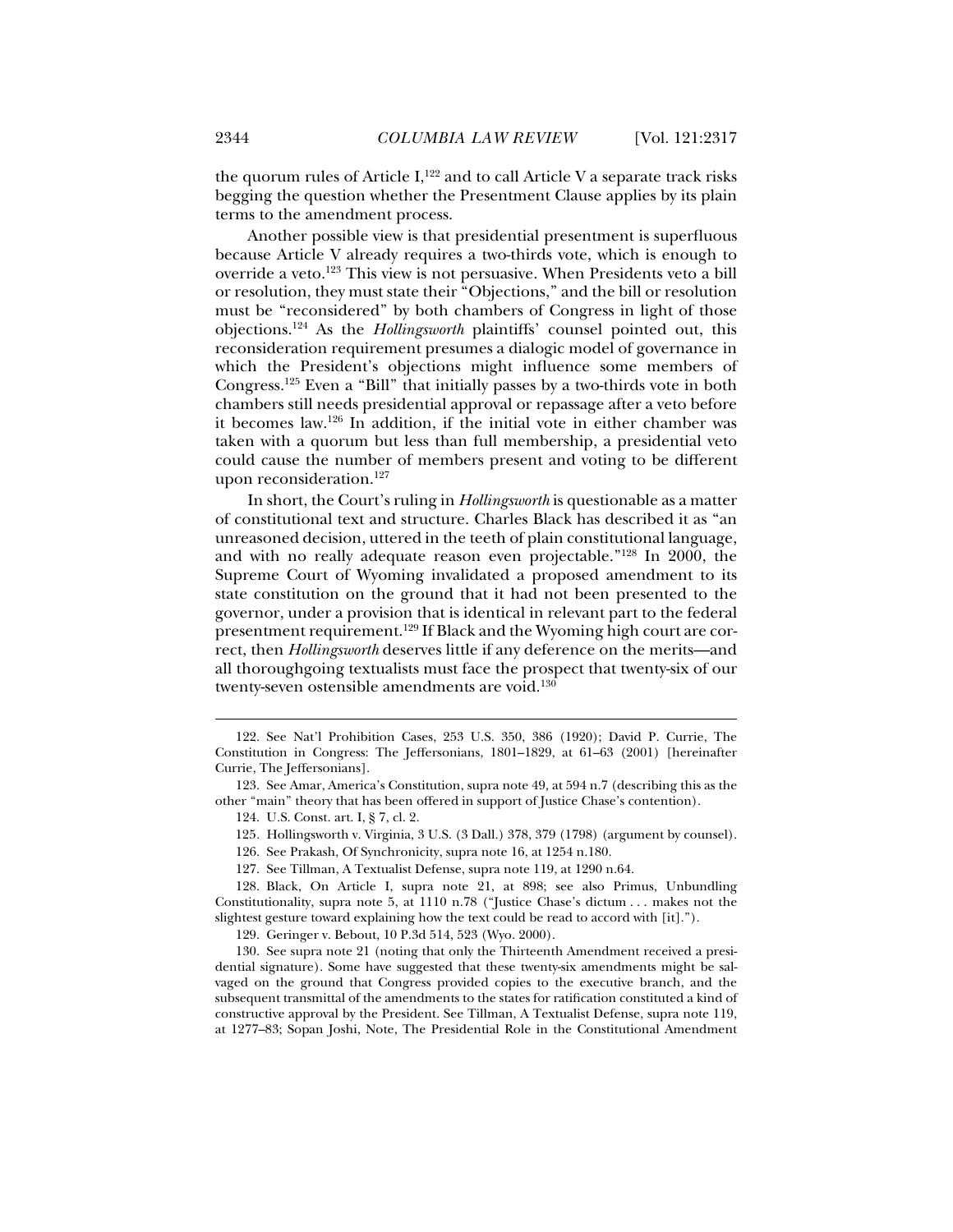Process, 107 Nw. U. L. Rev. 963, 992–97 (2013). This suggestion contravenes the contemporaneous understanding of virtually every relevant official involved in the amendment process. In *Hollingsworth*, the Virginia Attorney General (as well as Justice Chase) argued that presentment was unnecessary, not that it had occurred. 3 U.S. (3 Dall.) at 381 & n.\*. A few years later, the Senate debated and specifically rejected a motion to "present" the proposed Twelfth Amendment to "the President ... for his approbation." William Plumer's Memorandum of Proceedings in the United States Senate 1803–1807, at 79–80 (Everett Somerville Brown ed., 1923). After President Lincoln was presented with and approved the Thirteenth Amendment, the Senate passed a resolution "declar[ing] that such approval was unnecessary" and "inconsistent with the former practice in reference to all amendments heretofore adopted, and being inadvertently done, should not constitute a precedent for the future." Cong. Globe, 38th Cong., 2d Sess. 629–30 (1865). President Andrew Johnson, who opposed the Fourteenth Amendment, noted that the amendment had not been "submitted by the two Houses for [his] approval" and observed in a letter to Congress that "the steps taken by the Secretary of State" to transmit the proposed amendment to the states "are to be considered as purely ministerial, and in no sense whatever committing the Executive to an approval." Cong. Globe, 39th Cong., 1st Sess. 3349 (1866). This understanding has persisted in Congress and the Supreme Court. See, e.g., INS v. Chadha, 462 U.S. 919, 955 n.21 (1983). Under these circumstances, we do not think it is persuasive to say that a requirement of presentment and approval, if one exists, was constructively satisfied.

For similar reasons, we do not think it is persuasive to say that the amendments took effect on account of ten days of presidential inaction. See U.S. Const. art. I, § 7, cl. 2 ("If any Bill shall not be returned by the President within ten Days (Sundays excepted) after it shall have been presented to him, the Same shall be a Law, in like Manner as if he had signed it, unless the Congress by their Adjournment prevent its Return . . . ."). First, it is not clear, as a textual matter, that the approval-through-inaction mechanism carries over from Clause 2 to Clause 3 of Article I, Section 7. See Tillman, A Textualist Defense, supra note 119, at 1320 (noting this ambiguity). Second, it seems a stretch to attach any significance to ten days of inaction when neither Congress nor the President contends that the President has a veto power. Finally, even if one were inclined to invoke this provision, thirteen amendments (the Bill of Rights and the Fifteenth, Eighteenth, and Twenty-Seventh Amendments) would have been pocket vetoed because they were passed fewer than ten days prior to the end of a congressional session and therefore would have been ineffective absent approval. See Joshi, supra, at 994 tbl.1.

Seth Tillman defends the outcome of *Hollingsworth* based on a creative reading of Article I, Section 7, Clause 3 (which he calls the "ORV Clause"). He takes the position "that '[e]very order, resolution or vote to which the concurrence of the Senate and House [is] necessary' refers to single-house action taken pursuant to prior authorizing or later ratifying legislation." Tillman, A Textualist Defense, supra note 119, at 1364. In other words, Congress can "delegate lawmaking authority" to a single house, or possibly even a single committee, and the ORV Clause ensures that such legislation must still be presented to the President. Id. at 1334 n.144. As Tillman acknowledges, his proposal conflicts with the nearunanimous understanding of the ORV Clause from the Founding to the present, including the views of James Madison, Joseph Story, the Federalist Papers, and the Court in *Chadha*. Id. at 1364–65. In any event, even if Tillman's reading were otherwise correct, it is not clear why the ORV Clause would not also apply by its plain terms to constitutional amendments. See Gary Lawson, Burning Down the House (and Senate): A Presentment Requirement for Legislative Subpoenas Under the Orders, Resolutions, and Votes Clause, 83 Tex. L. Rev. 1373, 1386 (2005) ("Does the ORV Clause also apply to amendment resolutions under Article V? The answer seems to be yes.").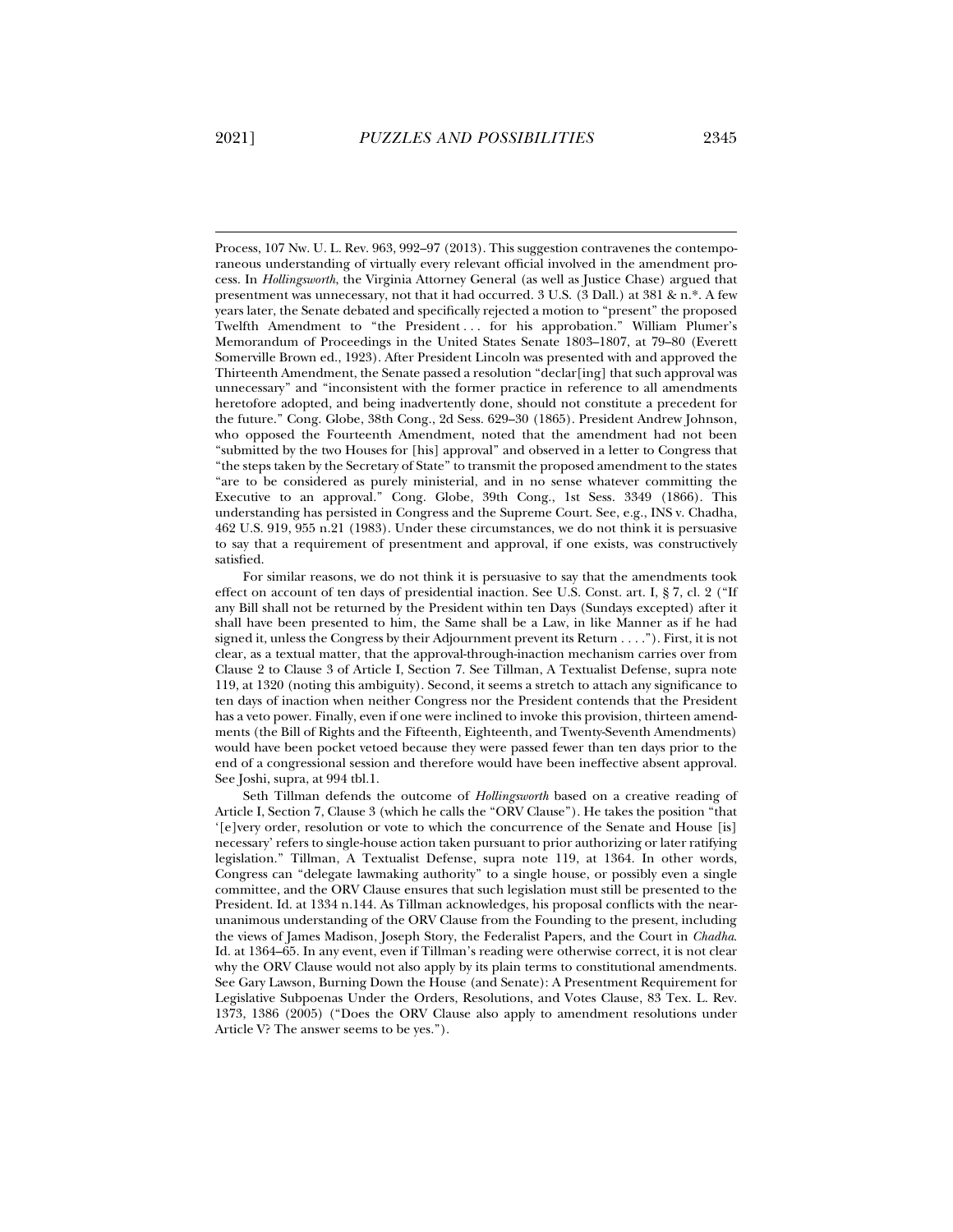#### C. *The Twelfth Amendment*

Congress's efforts to pass the Twelfth Amendment, which revamped the nation's system for selecting presidents, surfaced a number of novel legal questions.131 One group of senators argued that Article V could not be used to "ingraft new principles into the Constitution which will destroy the rights of individual States, without the consent of those States."132 The Senate debated whether a two-thirds majority was required for all votes respecting constitutional amendments, or only for the vote on the final proposed amendment.133 Most contentiously, the Senate debated whether Article V requires two-thirds of the full House and Senate to propose an amendment, or only two-thirds of a quorum. The issue arose because the Senate had a total membership of thirty-four, and the amendment passed the Senate by a vote of 22 to 10, with the votes of two senators unrecorded.134 The amendment thus crossed the two-thirds threshold among those voting, but not among the whole body, and an objection was raised on that ground.135

The objection has real force. To revise the Constitution is an extraordinary step, and Article V's supermajority voting rules demand "a geographically broad and numerically deep consensus" to make it happen.136 Yet, as Senator William Plumer of New Hampshire explained, if two-thirds of a quorum sufficed to propose an amendment, "it would follow that twelve senators . . . might propose an amendment contrary to the opinion & against the will of twenty two senators," and a "little more than one full third of the Senate" could "be considered as constitutionally performing the act that required the concurrence of two thirds."137 In contrast to Article V, moreover, the Constitution's impeachment and treaty clauses expressly refer to "two thirds of the [senators] *present*."138 Of course, Article I provides that "a Majority of each [House] shall constitute a Quorum to do Business,"139 and a quorum was present for the vote on the

133. See Currie, The Jeffersonians, supra note 122, at 59–60.

134. Id.

 <sup>131.</sup> As explained in the preceding footnote, the question of presidential presentment also resurfaced in the Senate debate. Interestingly, it seems that no senators invoked the Court's recent decision in *Hollingsworth*, much less suggested that it had settled the question. One senator wrote in his diary that the relevant "precedents [were] established without debate, or without particular attention to the subject—& therefore they prove nothing." Currie, The Jeffersonians, supra note 122, at 58. The Senate nonetheless resolved by a vote of 23 to 7 that the proposed amendment need not be submitted to President Jefferson for his approval. Id.

 <sup>132. 13</sup> Annals of Cong. 738 (1803).

 <sup>135.</sup> Id. at 61.

 <sup>136.</sup> Lawrence G. Sager, The Incorrigible Constitution, 65 N.Y.U. L. Rev. 893, 960 (1990).

 <sup>137.</sup> Currie, The Jeffersonians, supra note 122, at 61–62 (emphasis omitted) (quoting a speech by Senator Plumer that was recorded in his diary but not in the Annals).

 <sup>138.</sup> U.S. Const. art. I, § 3, cl. 6 (emphasis added); id. art. II, § 2, cl. 2 (emphasis added). 139. Id. art. I, § 5, cl. 1.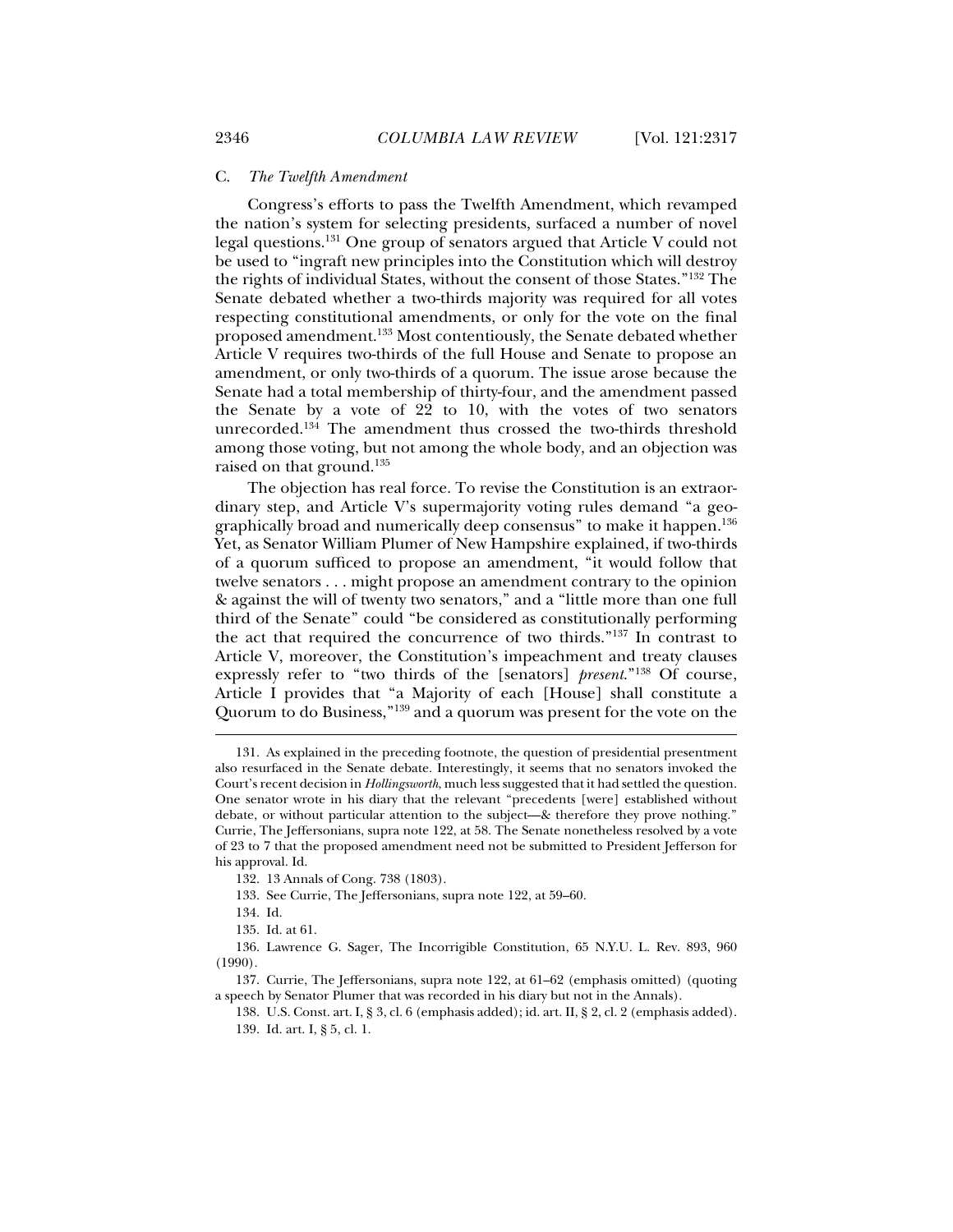Twelfth Amendment. But the validity of the first eleven amendments had apparently been premised on the proposition that the amendment process was special and, therefore, not subject to another provision of Article I the requirement of presidential presentment.

Ultimately, the objection was overruled in the Senate and the proposed amendment went to the House, where Federalist representatives "essentially reiterated what Plumer had said" in arguing that the Senate had not legally approved it.<sup>140</sup> The House voted  $85$  to  $34$  to take up the Senate resolution and then 84 to 42—exactly two-thirds of a quorum—to approve the Twelfth Amendment.<sup>141</sup> Over a century later, the Supreme Court agreed that two-thirds of a quorum was sufficient, in light of longstanding congressional practice.<sup>142</sup> But David Currie, on whose scholarship we have drawn throughout this section, likely spoke for many when he opined in 2001: "I still have trouble convincing myself that when the Framers prescribed a two-thirds majority to ensure broad support for constitutional amendments they meant it could be provided by fewer than half the members."<sup>143</sup>

#### D. *The Reconstruction Amendments*

In 1861, Congress approved in its lame-duck session an amendment, known as the Corwin Amendment, which would have protected slavery in the South by prohibiting any future amendment giving "Congress the power to abolish or interfere, within any State, with the domestic institutions thereof, including that of persons held to labor or service by the laws of said State."144 The Corwin Amendment failed to attain ratification, but

 141. Currie, The Jeffersonians, supra note 122, at 63–64; David E. Kyvig, Explicit and Authentic Acts: Amending the U.S. Constitution, 1776–2015, at 116 (rev. ed. 2016). At the time, the House had 141 members. Currie, The Jeffersonians, supra note 122, at 63 n.186.

 142. Nat'l Prohibition Cases, 253 U.S. 350, 386 (1920); *Mo. Pac. Ry. Co.*, 248 U.S. at 281. There is an additional wrinkle: Does Article V require two-thirds of those present, or only two-thirds of those present and voting? See infra section III.J.

 143. Currie, The Jeffersonians, supra note 122, at 64. One might counter that the Framers operated against a background presumption that a quorum was sufficient for legislative business, and Article V should be read in that context. But the very existence of debate in Congress shows that such a presumption was not universally shared by the Founding generation, at least as applied to amendments. Congress's resolution of the issue, moreover, did not quell contemporaneous debate. After Congress proposed the Twelfth Amendment, the legislatures of three states, "in their resolutions rejecting the amendment, reiterated the charge of unconstitutionality." Ames, supra note 55, at 295.

 144. See generally A. Christopher Bryant, Stopping Time: The Pro-Slavery and "Irrevocable" Thirteenth Amendment, 26 Harv. J.L. & Pub. Pol'y 501 (2003) (reviewing the history and legacy of the Corwin Amendment).

 <sup>140.</sup> Currie, The Jeffersonians, supra note 122, at 62. Some House Republicans countered with the argument that the first ten amendments had been approved only by twothirds of those present. See id. at 63; see also Mo. Pac. Ry. Co. v. Kansas, 248 U.S. 276, 281– 82 (1919) (making the same argument). But the historical record is hazy on this point; "it was entirely possible that [those amendments] had in fact been endorsed by two thirds of all the members." Currie, The Jeffersonians, supra note 122, at 63.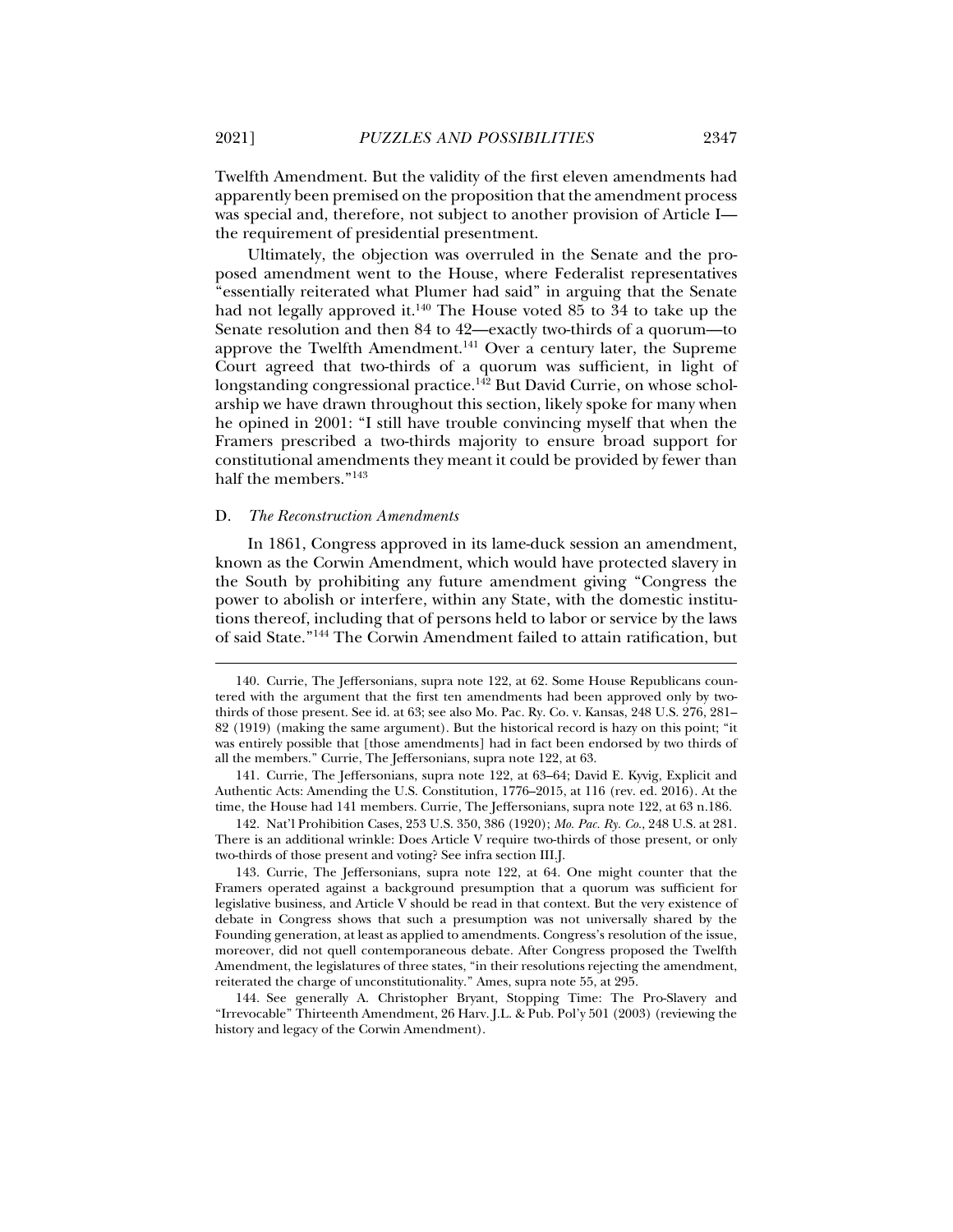it raised two novel Article V questions that were not resolved then and have not been resolved since: whether an amendment can make itself unamendable, $145$  and whether a state can choose to ratify an amendment by convention even if Congress provides for ratification by legislatures.146 Another oddity of the Corwin Amendment is that, *Hollingsworth* notwithstanding, it was presented to President James Buchanan, who promptly added his signature.147

The next set of amendments to make it out of Congress, aimed at dismantling rather than entrenching slavery, generated still fiercer legal controversy as the nation emerged from the Civil War. Uniquely among the Article V disputes recounted in this Part, the disputes associated with the passage of the Thirteenth, Fourteenth, and Fifteenth Amendments have received prominent attention in the contemporary constitutional literature.<sup>148</sup> The most substantial objections clustered around three issues: the composition of Congress, the legitimacy of the state legislatures that ratified the amendments, and federal coercion of the states.<sup>149</sup>

After the Civil War, Article V was pushed to the breaking point by some stark numerical realities. There were thirty-seven states in the Union in 1868, meaning twenty-eight states were needed to ratify a constitutional amendment.150 Eleven states had seceded, or purported to secede, and formed the Confederacy.151 Ten of those states could block an amendment by themselves, assuming no defections from the Northern states—which was not a safe assumption. The former Confederate states would also have

j

 150. See Thomas B. Colby, Originalism and the Ratification of the Fourteenth Amendment, 107 Nw. U. L. Rev. 1627, 1643–44 (2013) This count assumes that former Confederate states should be included in the Article V "denominator." But see Christopher R. Green, Loyal Denominatorism and the Fourteenth Amendment: Normative Defenses and Implications, 13 Duke J. Const. L. & Pub. Pol'y 167, 169–70 (2017) (arguing that rebel states should be excluded from the Article V denominator).

 <sup>145.</sup> See id. at 530–34 (describing the March 1861 congressional debates on this question).

 <sup>146.</sup> See Philip L. Martin, Convention Ratification of Federal Constitutional Amendments, 82 Pol. Sci. Q. 61, 65 (1967) (noting that Illinois purported to ratify the Corwin Amendment through a convention that had met to draft a new state constitution).

 <sup>147.</sup> See supra note 21.

 <sup>148.</sup> Throughout this section, we cite what we take to be the leading works in this genre.

 <sup>149.</sup> Other legal issues surfaced as well. One was whether states may rescind their ratifications. Both New Jersey and Ohio ratified the Fourteenth Amendment and then tried to reverse course, but Congress, when it promulgated the Fourteenth Amendment, listed both of them among the ratifying states. See Coleman v. Miller, 307 U.S. 433, 448–49 (1939) (opinion of Hughes, C.J.). There were also quorum questions at the state level in addition to the federal level. Indiana had a general rule in its state constitution requiring two-thirds of the legislature to be present to conduct business, but the speaker of its House of Representatives ruled that a majority of the total membership sufficed to act on the Fifteenth Amendment. See Lester Bernhardt Orfield, The Amending of the Federal Constitution 66 n.87 (1942).

 <sup>151.</sup> See Colby, supra note 150, at 1644; Harrison, supra note 14, at 422.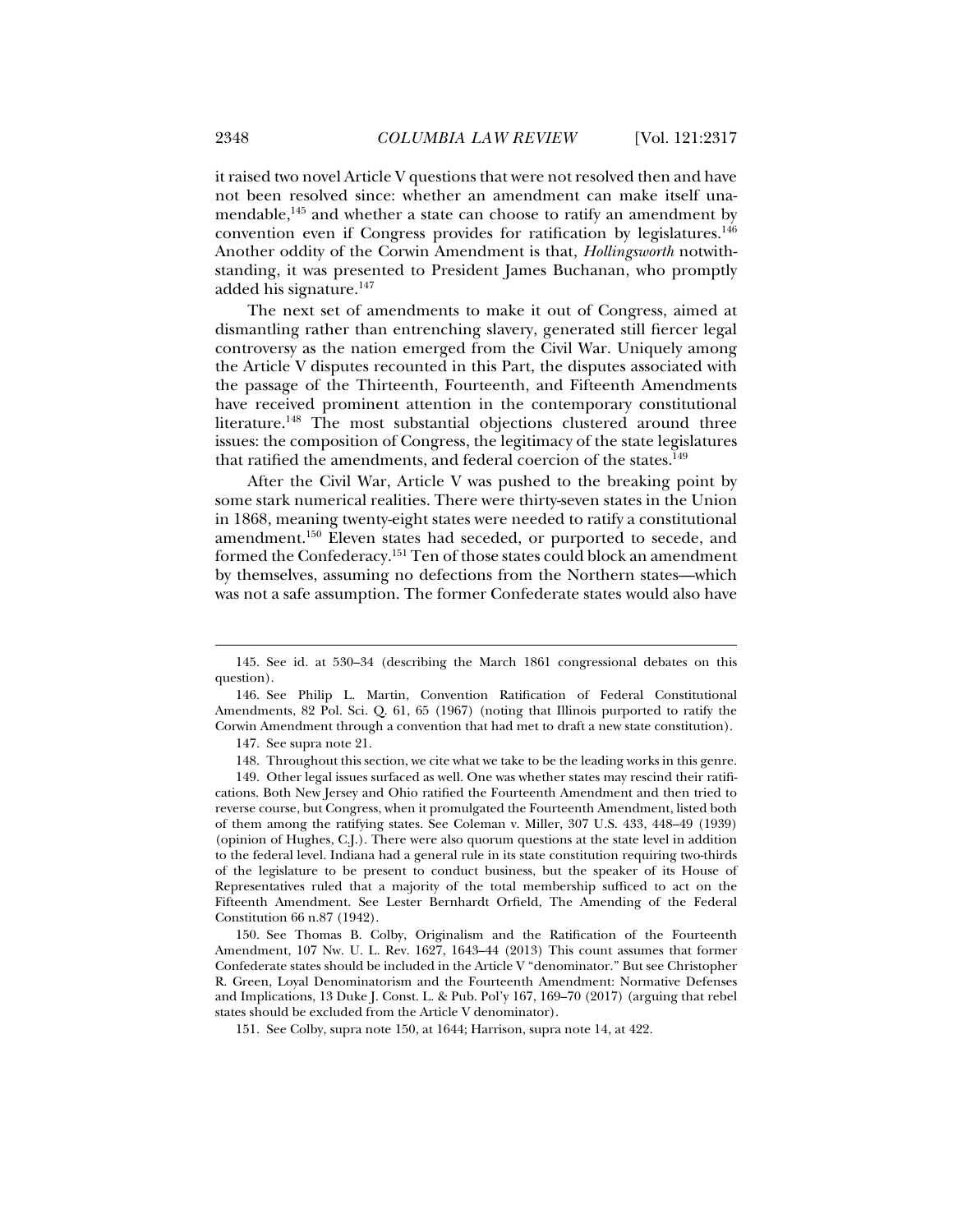enough clout in Congress to block any amendment proposal.152 Navigating these obstacles demanded a series of bold legal maneuvers.

First, the Congresses that proposed the Reconstruction Amendments excluded many of the representatives and senators sent from states that had been part of the Confederacy, pursuant to each chamber's power to "be the Judge of the Elections, Returns and Qualifications of its own Members."153 The Reconstruction Amendments were adopted by twothirds of a quorum composed mostly of Northern Republicans, and it is exceedingly doubtful that all of the amendments could have passed had the Southern representatives and senators been seated.<sup>154</sup>

Second, in proclaiming the Thirteenth Amendment ratified by threefourths of the states on December 18, 1865, Secretary of State William Henry Seward included several former Confederate states in the count.155 Two weeks prior, Congress had refused to seat any senators or representatives from those same states.<sup>156</sup> How could state "legislatures" validly ratify constitutional amendments but not elect senators? Moreover, in the First Military Reconstruction Act of 1867, Congress declared that there were "no legal State governments" in the South and that existing "civil governments" were "provisional only."157 President Andrew Johnson argued in his veto message that, because the bill "denies the legality of the Governments of ten of the States which participated in the ratification of the amendment . . . abolishing slavery," the implication is that "the consent of three-fourths of the States ... has not been constitutionally obtained" for the Thirteenth Amendment.158

The Southern state governments that ratified the Fourteenth and Fifteenth Amendments, meanwhile, were the products of military reconstruction. The Reconstruction Acts divided the former Confederate states into five military districts and instructed the Union Army to register voters, with universal adult male suffrage, and to hold elections for constitutional

 <sup>152.</sup> See Ackerman, We the People, supra note 7, at 102.

 <sup>153.</sup> U.S. Const. art. I, § 5, cl. 1; see Amar, America's Constitution, supra note 49, at 366–76; David P. Currie, The Civil War Congress, 73 U. Chi. L. Rev. 1131, 1218–22 (2006); Harrison, supra note 14, at 380–89, 398–401.

 <sup>154.</sup> See, e.g., Ackerman, We the People, supra note 7, at 102 ("Every student of the period recognizes that, were it not for the purge of Southern Senators and Representatives, the 'Congress' meeting in June would *never* have mustered the two-thirds majorities required to propose the Fourteenth Amendment."). It is less clear that the Fifteenth Amendment would have been rejected if Congress were complete, see Kyvig, supra note 141, at 180, though opponents of the amendment effort did object on this ground, see David P. Currie, The Reconstruction Congress, 75 U. Chi. L. Rev. 383, 454–55 (2008) [hereinafter Currie, The Reconstruction Congress].

 <sup>155.</sup> Currie, The Reconstruction Congress, supra note 154, at 397.

 <sup>156.</sup> Amar, America's Constitution, supra note 49, at 366.

 <sup>157.</sup> Act of Mar. 2, 1867, ch. 153, pmbl., § 6, 14 Stat. 428–29.

 <sup>158. 12</sup> The Papers of Andrew Johnson, February–August 1867, at 91 (Paul H. Bergeron ed., 1995).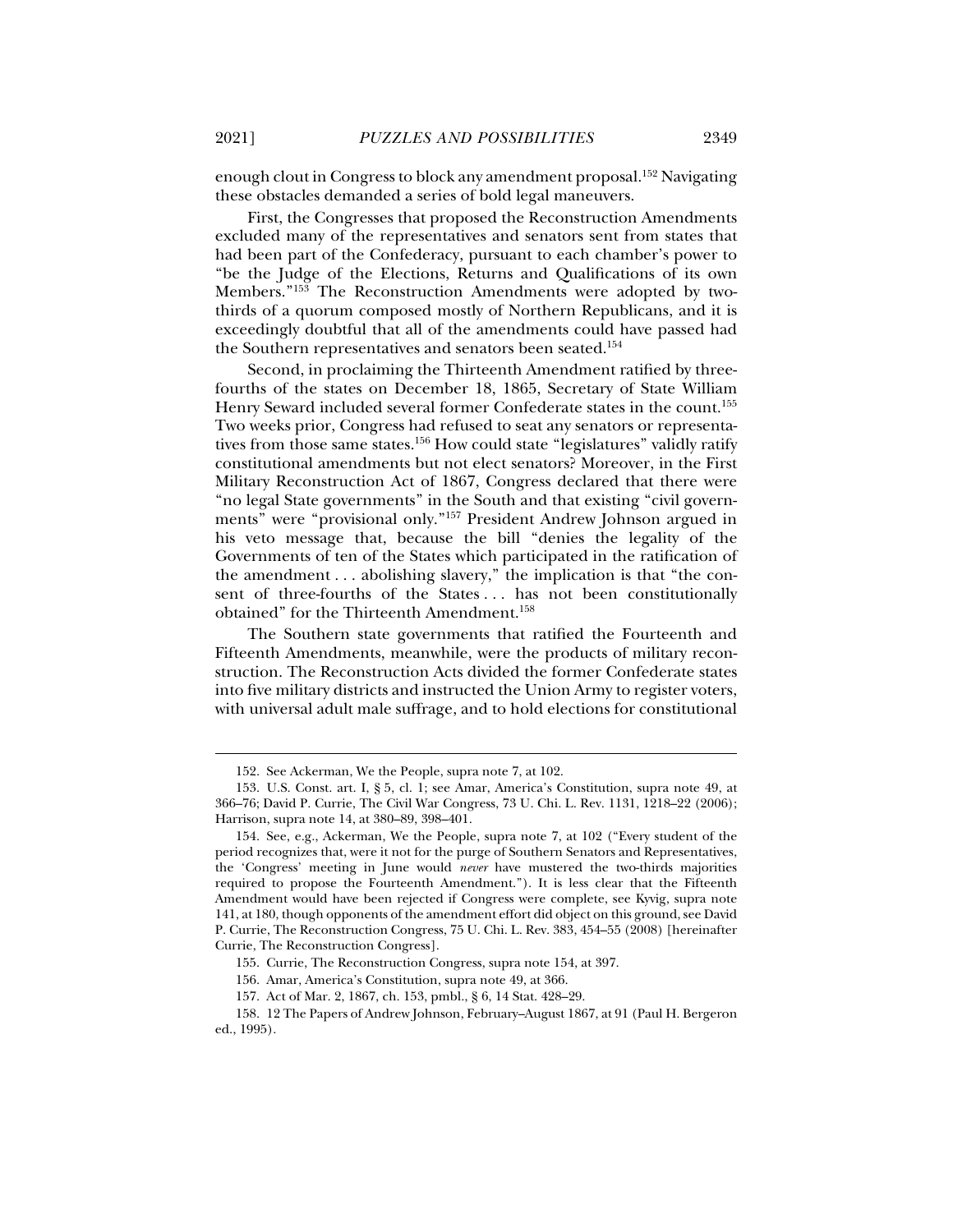conventions.159 Those conventions yielded ten new governments that promptly ratified the Fourteenth and Fifteenth Amendments.160 Many argued then and afterward that these reconstructed governments lacked legal authority to ratify amendments.<sup>161</sup>

In addition, the Southern state legislatures were arguably coerced into ratifying. The Reconstruction Acts provided that these states would be entitled to representation in Congress only when the Fourteenth Amendment "ha[d] become part of the Constitution."<sup>162</sup> This pressure to ratify, according to Ackerman, amounted to a "naked violation[] of Article V."163 There is little doubt that the unreconstructed Southern states would not have ratified voluntarily, as it "would be difficult to overstate the depth and breadth of opposition to the Fourteenth Amendment" within their white populations.<sup>164</sup> Southern states still under military supervision "faced the same pressure to ratify" the Fifteenth Amendment.<sup>165</sup>

These interrelated legal problems have elicited powerful responses. John Harrison, for instance, has argued that the amendments were "legally effective" (even if not strictly speaking "legal") under the de facto government doctrine, which recognizes that "a government de facto may bind the state for which it acts despite defects in its claim to power."166 Amar has defended the legality of the Reconstruction Amendments on the basis of Congress's authority to judge its members' qualifications and to guarantee a republican form of government in the states.167 And, stepping back, it is notable that the Reconstruction Congresses went to such lengths even to try to adhere to the forms of Article V, given the dire circumstances.<sup>168</sup>

But wherever one comes out in these debates, the legal legitimacy of the Reconstruction Amendments at the time of their adoption is at least *contestable*—as countless scholars have recognized.169 As Harrison recounts,

163. Ackerman, We the People, supra note 7, at 111.

164. Colby, supra note 150, at 1644–45.

 165. Kyvig, supra note 141, at 181; see also Travis Crum, The Lawfulness of the Fifteenth Amendment, 97 Notre Dame L. Rev. (forthcoming 2022) (manuscript at 31-38) (on file with the *Columbia Law Review*) (detailing additional Article V problems "unique" to the Fifteenth Amendment).

166. Harrison, supra note 14, at 379.

167. See Amar, America's Constitution, supra note 49, at 370–80.

 168. See Michael Les Benedict, Constitutional History and Constitutional Theory: Reflections on Ackerman, Reconstruction, and the Transformation of the American Constitution, 108 Yale L.J. 2011, 2027–31 (1999).

 169. See, e.g., Kyvig, supra note 141, at 156; Colby, supra note 150, at 1629; Greenawalt, Rule of Recognition, supra note 11, at 640; Douglas Laycock, Notes on the Role of Judicial Review, the Expansion of Federal Power, and the Structure of Constitutional Rights, 99 Yale

 <sup>159.</sup> See Ackerman, We the People, supra note 7, at 110.

 <sup>160.</sup> See Harrison, supra note 14, at 404–09.

 <sup>161.</sup> See Ackerman, We the People, supra note 7, at 110–11; Colby, supra note 150, at 1654–56.

 <sup>162.</sup> Act of Mar. 2, 1867, ch. 153, pmbl., § 5, 14 Stat. 429.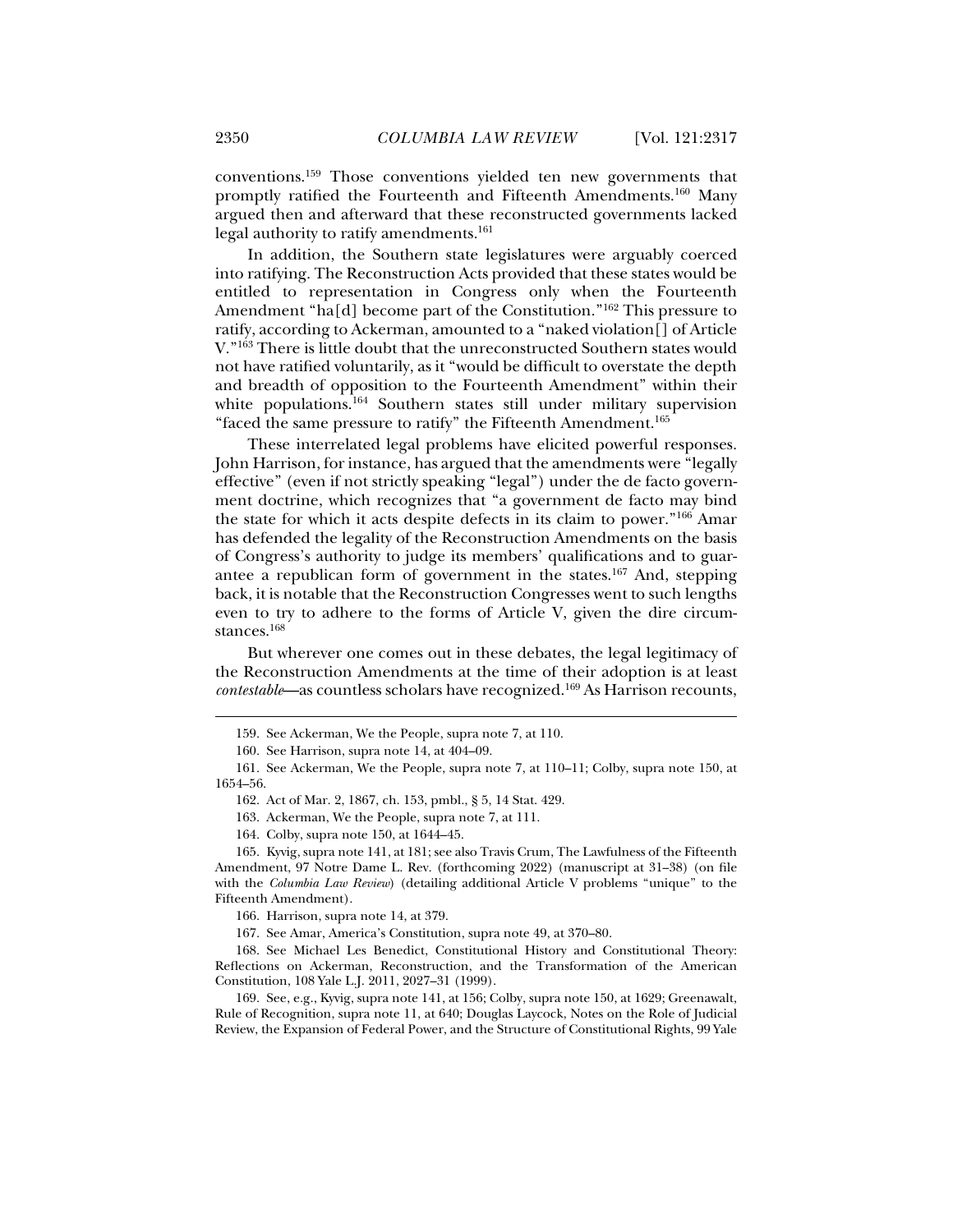"[a]ll those who participated in reconstruction, including those who were paying attention to the process of constitutional amendment, knew that something very unusual and legally doubtful was going on."<sup>170</sup> "The Republicans . . . got away with something Article V probably was supposed to prevent."171

And yet, no one in their right mind would deny that the Reconstruction Amendments are part of the Constitution today (though the Georgia General Assembly denied this as late as  $1957^{172}$ ), which illustrates our thesis in an especially dramatic fashion. The sociological legitimacy of the Reconstruction Amendments is not a function of their original legal legitimacy; it does not derive from a judgment about whether Article V's rules were followed.173 Rather, it derives from the fact that these amendments have been accepted by most officials since the 1860s and have become deeply embedded in the nation's laws, practices, and ethos.174 Their authoritative legal status is quite literally beyond dispute in our political culture, just like the status of the Constitution itself.175

#### E. *The Sixteenth Amendment*

After a long period of disuse, the machinery of Article V creaked back into motion in the early twentieth century, yielding a spurt of four amendments in a decade. The first of these was the Sixteenth Amendment, which overruled the Supreme Court's decision in *Pollock v. Farmers' Loan & Trust* 

j

 174. In this respect, the addition of the Reconstruction Amendments to the Constitution resembles the addition of Texas to the Union. Both acts were constitutionally dubious at the time—there is a plausible constitutional argument that new territory must be annexed through the treaty power, not through congressional resolution—but are now politically and practically settled. See Mark A. Graber, Settling the West: The Annexation of Texas, the Louisiana Purchase, and *Bush v. Gore*, *in* The Louisiana Purchase and American Expansion, 1803–1898, at 83, 83–103 (Sanford Levinson & Bartholomew H. Sparrow eds., 2005).

 175. Cf. Henry Paul Monaghan, Our Perfect Constitution, 56 N.Y.U. L. Rev. 353, 383 (1981) ("The authoritative status of the written constitution is . . . an incontestable first principle for theorizing about American constitutional law."); David E. Pozen, Constitutional Bad Faith, 129 Harv. L. Rev. 885, 941–43 (2016) (explaining that mainstream U.S. political culture effectively prohibits constitutional "atheism," or a professed lack of faith in and commitment to the Constitution).

L.J. 1711, 1729 (1990) (book review); see also supra note 20 (explaining this paper's use of the term "legal legitimacy").

 <sup>170.</sup> Harrison, supra note 14, at 409.

 <sup>171.</sup> Id. at 458.

 <sup>172.</sup> S. Res. 39, 129th Gen. Assemb., 2d Reg. Sess. (Ga. 1957); see also Colby, supra note 150, at 1661 n.209.

 <sup>173.</sup> See Greenawalt, Rule of Recognition, supra note 11, at 641 ("The *present* authority of these amendments may depend more on their acceptance for over a century than on their actual adoption by a process that may or may not now be thought to conform to what article V prescribes.").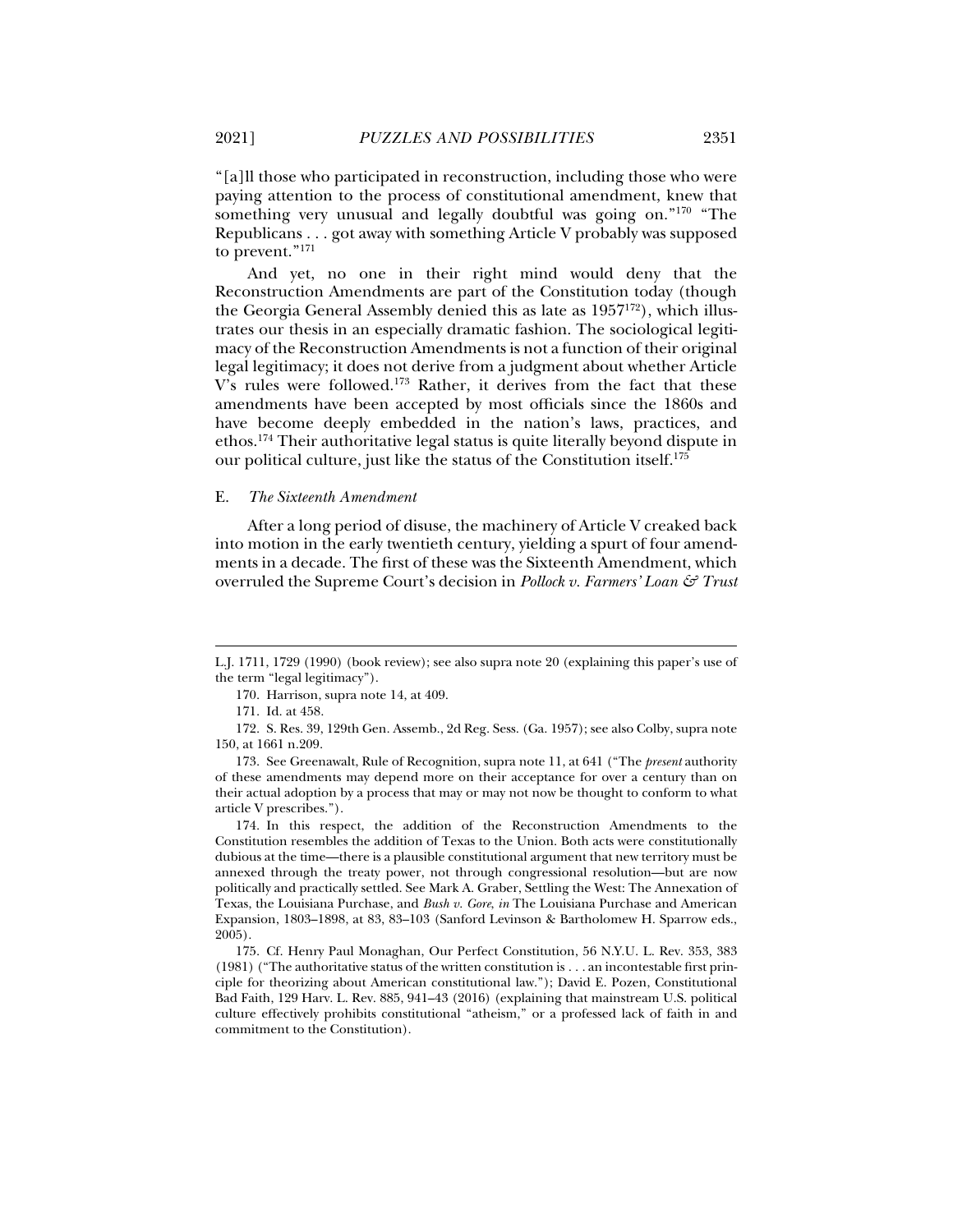*Co.* and expressly authorized a federal income tax.176 The amendment "sailed through both houses of Congress" in 1909.177 After hitting a few speedbumps in the states, including the opposition of New York Governor and future Chief Justice of the United States Charles Evan Hughes, it was deemed ratified four years later.178

The most persistent, but by no means the only, $179$  set of legal challenges to the Sixteenth Amendment involves discrepancies among the state ratification instruments. When Secretary of State Philander Knox certified the amendment in 1913, just four states had sent him instruments of ratification with the language of the amendment exactly as Congress had approved it.180 The rest had variations in capitalization and punctuation, and some even had differences in wording. The instrument from Oklahoma, for instance, said "*from* any census or enumeration" instead of "*without regard to* any census or enumeration," Illinois's said "remuneration" instead of "enumeration," and Missouri's said "levy" instead of "lay."181

The Office of the Solicitor of the Department of State prepared a memorandum for Secretary Knox addressing these discrepancies. The Solicitor's Office concluded that they were "probably inadvertent" and that the legislatures in question had "intended . . . to ratify the amendment proposed by Congress."182 The Office also noted that similar discrepancies had existed with earlier amendments.183 It therefore recommended that Knox certify the amendment.184 A spate of "tax protester" lawsuits in the 1980s placed heavy emphasis on this memorandum in challenging the validity of the Sixteenth Amendment. Courts uniformly rejected these

 <sup>176. 158</sup> U.S. 601 (1895); see U.S. Const. amend. XVI ("The Congress shall have power to lay and collect taxes on incomes, from whatever source derived, without apportionment among the several States, and without regard to any census or enumeration.").

 <sup>177.</sup> Amar, America's Constitution, supra note 49, at 409.

 <sup>178.</sup> See Kyvig, supra note 141, at 204–07.

 <sup>179.</sup> See generally Danshera Cords, Tax Protestors and Penalties: Ensuring Perceived Fairness and Mitigating Systemic Costs, 2005 BYU L. Rev. 1515, 1537–40 (cataloging common tax protestor arguments that the Sixteenth Amendment was not properly ratified); Christopher S. Jackson, Note, The Inane Gospel of Tax Protest: Resist Rendering Unto Caesar—Whatever His Demands, 32 Gonz. L. Rev. 291, 301–07 (1996–1997) (same). Some argued, for instance, that the amendment was invalid because certain state legislatures lacked authority under their state constitutions to ratify such a taxation measure, or because the amendment transgressed federalism-based substantive limits on Article V. See, e.g., Raymond G. Brown, The Sixteenth Amendment to the United States Constitution, 54 Am. L. Rev. 843, 847–53 (1920).

 <sup>180.</sup> Memorandum from Off. of the Solic., Dep't of State, Ratification of the 16th Amendment to the Constitution of the United States 6 (Feb. 15, 1913) (on file with the *Columbia Law Review*).

 <sup>181.</sup> Id. at 7–8 (emphasis added).

 <sup>182.</sup> Id. at 15.

 <sup>183.</sup> Id. at 8–15.

 <sup>184.</sup> Id. at 16.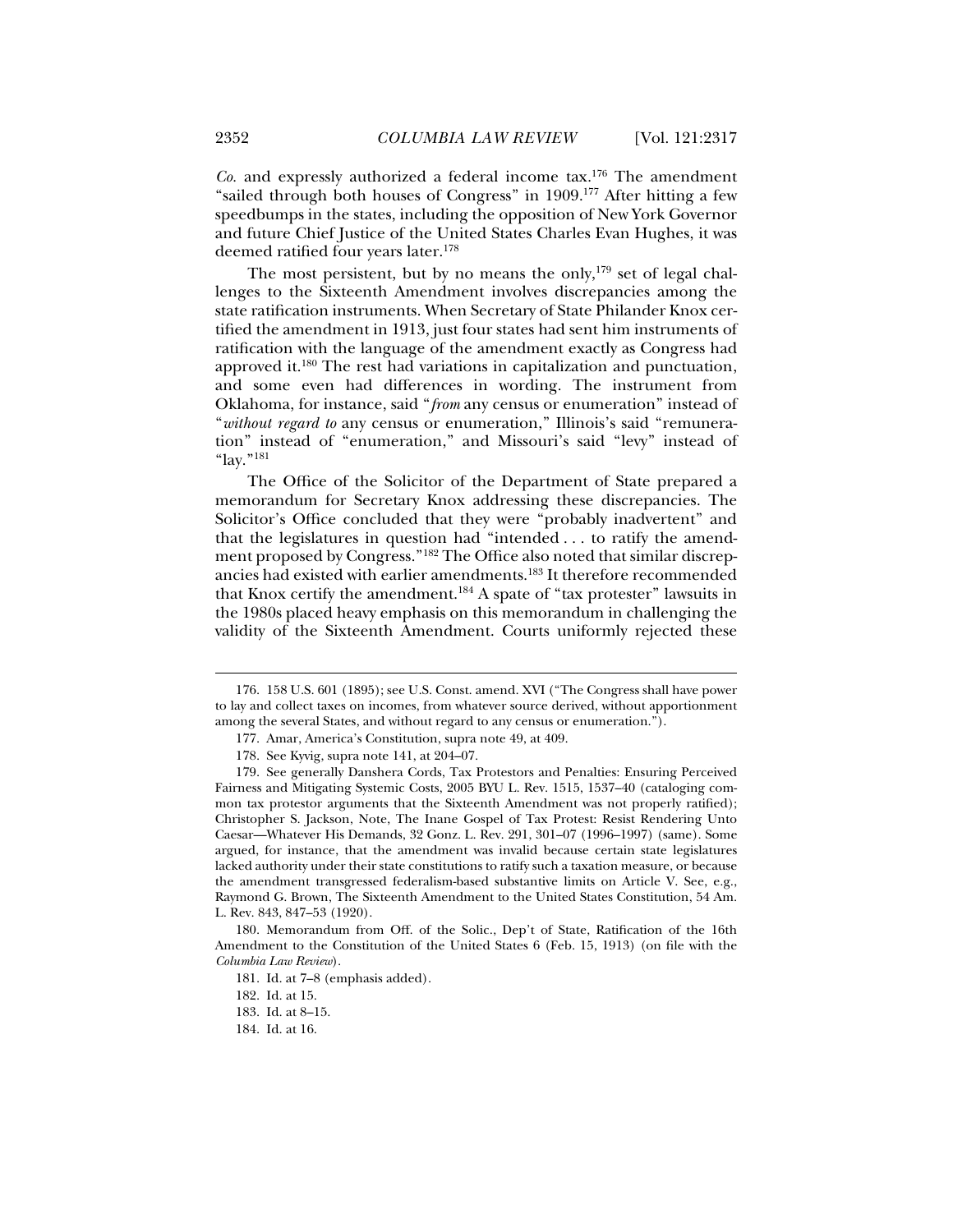claims,<sup>185</sup> often imposing sanctions along the way.<sup>186</sup> By and large, these courts relied on the political question doctrine and some version of the enrolled bill rule, without reaching the merits of the plaintiffs' Article V

arguments.187 We agree that this litigation is frivolous. The interesting question is

why. The basic answer, in our view, is that the long acceptance and sociological legitimacy of the Sixteenth Amendment make it unthinkable that a court in the 1980s would or should entertain a challenge to the amendment's validity—not because the merits of the underlying Article V questions are obvious.<sup>188</sup>

# F. *The Seventeenth Amendment*

Throughout the 1890s, "Congress was deluged with petitions and published appeals for direct popular election of senators."189 Many senators were wary of reforming their own institution, and Southern senators were especially wary of increased federal involvement in elections.190 But the public pressure continued to mount. Thirty-one states petitioned Congress for change (one short of the number required to trigger a convention);191 and in 1910, after the Senate voted down a popular election amendment, ten senators who had opposed the measure lost reelection.192 The Senate approved the amendment in 1911. The text approved by the Senate, however, was different from the text that the House had already approved. A conference committee wrangled for nearly

 187. The enrolled bill rule holds that when "'the presiding officers' of the House and Senate sign an enrolled bill (and the President 'approve[s]' it), 'its authentication as a bill that has passed Congress should be deemed complete and unimpeachable.'" NLRB v. Noel Canning, 573 U.S. 513, 551 (2014) (quoting Marshall Field & Co. v. Clark, 143 U.S. 649, 672 (1892)). While the enrolled bill rule limits the types of challenges "the judicial department" may entertain, *Clark*, 143 U.S. at 672, it does not bear on what is required by Article V.

 188. See supra notes 102–112 and accompanying text (explaining why it is at least plausible to believe that states must ratify an identical text).

 191. Not all of the states formally requested a convention; some only asked that Congress propose an amendment. See Caplan, supra note 63, at 63–65.

 <sup>185.</sup> See, e.g., United States v. Sitka, 845 F.2d 43, 47 (2d Cir. 1988); United States v. Stahl, 792 F.2d 1438, 1441 (9th Cir. 1986); Sisk v. Comm'r, 791 F.2d 58, 61 (6th Cir. 1986); United States v. Thomas, 788 F.2d 1250, 1253–54 (7th Cir. 1986); United States v. Foster, 789 F.2d 457, 463 (7th Cir. 1986); United States v. Wojtas, 611 F. Supp. 118, 121 (N.D. Ill. 1985).

 <sup>186.</sup> See, e.g., Miller v. United States, 868 F.2d 236, 242 (7th Cir. 1989); Lysiak v. Comm'r, 816 F.2d 311, 313 (7th Cir. 1987). This wave of tax protester litigation was fomented by a popular book, Bill Benson & M.J. Beckman, The Law That Never Was: The Fraud of the 16th Amendment and Personal Income Tax (1985). See, e.g., *Wojitas*, 611 F. Supp. at 119 (describing how the plaintiff's attorney submitted the book to the court in support of the plaintiff's motion). One of the book's authors was subsequently found to have engaged in fraud. See United States v. Benson, 561 F.3d 718, 724 (7th Cir. 2009).

 <sup>189.</sup> Kyvig, supra note 141, at 209.

 <sup>190.</sup> Id. at 209–12.

 <sup>192.</sup> See Kyvig, supra note 141, at 212.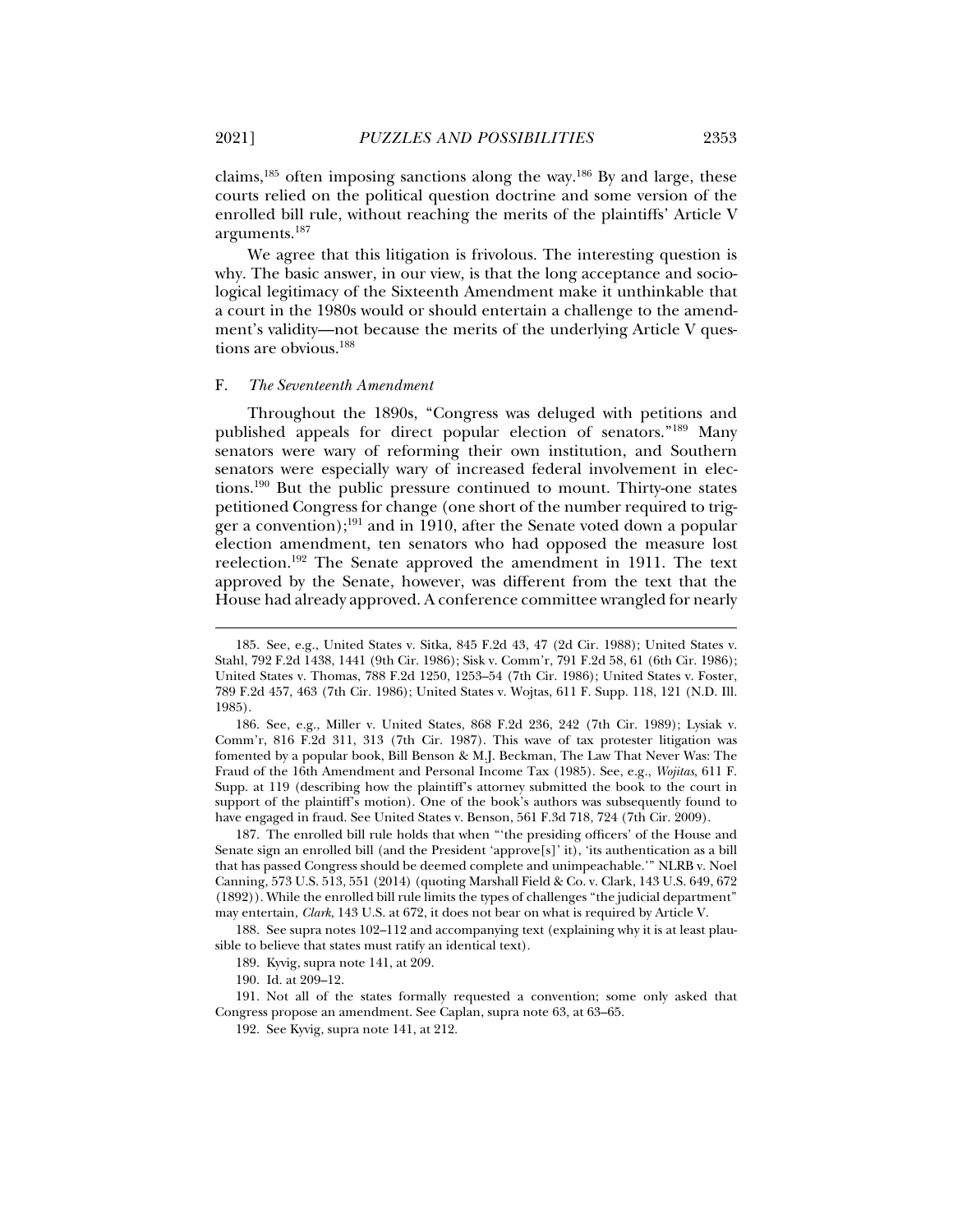a year, until the House finally caved and voted to send the Senate version of the amendment to the states.193

This intercameral wrangling led to a thorny Article V question. The Seventeenth Amendment is one of only two recognized amendments to have been passed by the House and the Senate in different legislative sessions. Is that permissible? In a recent article, Saikrishna Prakash argues that, as a matter of constitutional text and structure, it is not, as Article V implicitly requires that amendments be proposed by both chambers of Congress in the same legislative session.194 "This reading of the Constitution," Prakash notes, "would suggest the rather immodest conclusion that the Thirteenth and Seventeenth Amendments, neither of which passed in a single session, failed to satisfy the standards of Article V."195

# G. *The Eighteenth Amendment*

The Eighteenth Amendment, on Prohibition, raised many more legal questions and led to some of the Supreme Court's most significant pronouncements on Article V. First, the amendment included a novel provision stating that it would "be inoperative unless it shall have been ratified ... within seven years."<sup>196</sup> Opponents argued vigorously that Congress could not impose a time limit on ratification when Article V says nothing about the matter. In *Dillon v. Gloss*, however, the Court rejected a challenge on this ground in concluding "that the fair inference or implication from Article V is that the ratification must be within some reasonable time after the proposal."197 The Court continued:

Whether a definite period for ratification shall be fixed so that all may know what it is and speculation on what is a reasonable time may be avoided, is, in our opinion, a matter of detail which Congress may determine as an incident of its power to designate the mode of ratification.198

In other words, Congress's power to impose a time limit is either implicit in Article V or perhaps grounded in the Necessary and Proper Clause.

Second, a wide range of scholars, states, and alcohol-industry groups argued that the Eighteenth Amendment violated inherent individual-

 <sup>193.</sup> See id. at 213. As Kyvig relates, the "racially fraught issue of state or federal control of elections blocked agreement" in the conference committee. Id.

 <sup>194.</sup> Prakash, Of Synchronicity, supra note 16, at 1268–71. "As a matter of constitutional structure," Prakash explains, "I believe that whatever the rule for the bicameral passage of statutes, the same period ought to apply to bicameral proposal of an amendment." Id. at 1270. And "[t]he Constitution, by incorporating the concept of 'session,' provided that bills must be perfected into law in a single session." Id. at 1264.

 <sup>195.</sup> Id. at 1270.

 <sup>196.</sup> U.S. Const. amend. XVIII, § 3.

 <sup>197. 256</sup> U.S. 368, 375 (1921).

 <sup>198.</sup> Id. at 376.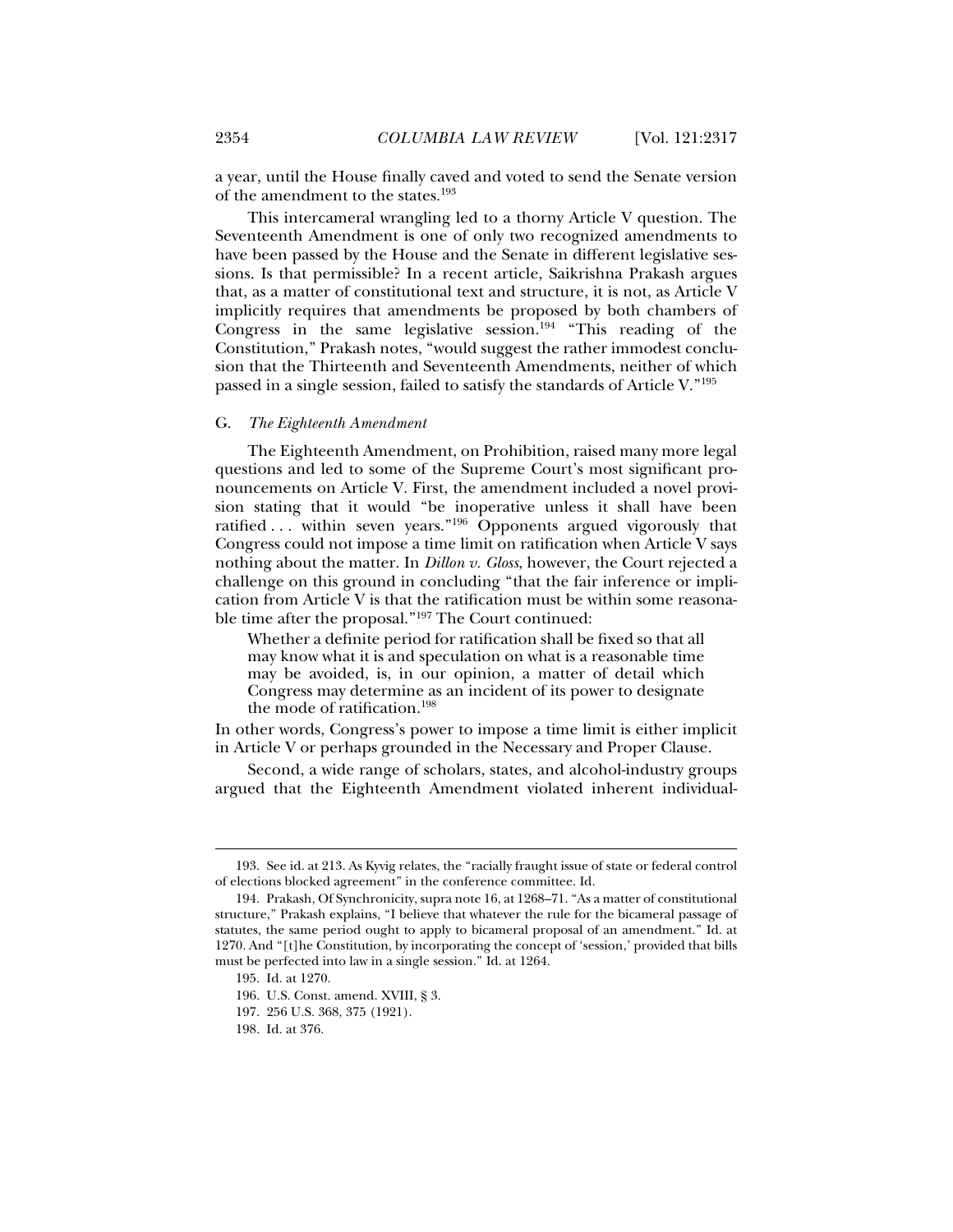rights and federalism limitations on Article V.199 A district court in 1930 endorsed a procedural variant on the federalism objection, holding that the amendment should have been ratified by state conventions rather than state legislatures given the extent to which it transferred power to the federal government.200 As far as we are aware, this is the only instance in which a federal court has invalidated an Article V amendment. The Supreme Court reversed.201

Third, the Eighteenth Amendment raised the question whether referenda may play a part in the process of state ratification. In Ohio, citizens concerned about malapportionment in the state legislature decided to amend the state constitution to require that controversial federal amendments be submitted to a popular referendum after approval by the legislature.202 Soon afterward, the Ohio legislature approved the Eighteenth Amendment by a wide margin, and the U.S. Secretary of State included Ohio's ratification in the official count when he proclaimed the Eighteenth Amendment adopted.203 The people of Ohio, however, narrowly *rejected* the Eighteenth Amendment in a referendum after this proclamation.204 The Supreme Court held that this referendum was a constitutional nullity in *Hawke v. Smith (No. 1)*. 205 The Court said that the "legislature," as used in Article V, is "the representative body which ma[kes] the laws of the people."206 The decision was excoriated in the press,<sup>207</sup> and both its reasoning and its "elitist anti-populis[t]" tone continue to garner criticism.<sup>208</sup>

Shortly after *Hawke*, the Court rejected an array of other challenges to the Eighteenth Amendment, including that Congress had not properly found the amendment "necessary"; that "two thirds" means two-thirds of

j

206. Id. at 227.

 208. Vikram David Amar, The People Made Me Do It: Can the People of the States Instruct and Coerce Their State Legislatures in the Article V Constitutional Amendment Process?, 41 Wm. & Mary L. Rev. 1037, 1077–78 (2000).

 <sup>199.</sup> See Jason Mazzone, Unamendments, 90 Iowa L. Rev. 1747, 1815 n.364 (2005) (collecting scholarly sources arguing that the Eighteenth Amendment violated inherent substantive limits on the amending power); Roznai, supra note 79, at 673 n.107 (same).

 <sup>200.</sup> United States v. Sprague, 44 F.2d 967, 981 (D.N.J. 1930), rev'd, 282 U.S. 716 (1931).

 <sup>201.</sup> *Sprague*, 282 U.S. at 734.

 <sup>202.</sup> See Kyvig, supra note 141, at 242. Specifically, a ratification by the legislature would not be effective for ninety days. Id. If, during that period, six percent of voters signed a petition for a referendum, the legislature's action would not be effective unless approved by a majority of voters in the referendum. Id.

 <sup>203.</sup> Id.

 <sup>204.</sup> Id. at 243.

 <sup>205. 253</sup> U.S. 221, 230–31 (1920).

 <sup>207.</sup> See Kyvig, supra note 141, at 246 (collecting prominent criticisms); see also id. at 245 ("*Hawke v. Smith* left a large and lasting impression that the Article V amending process denied democratic choice in the case of national prohibition.").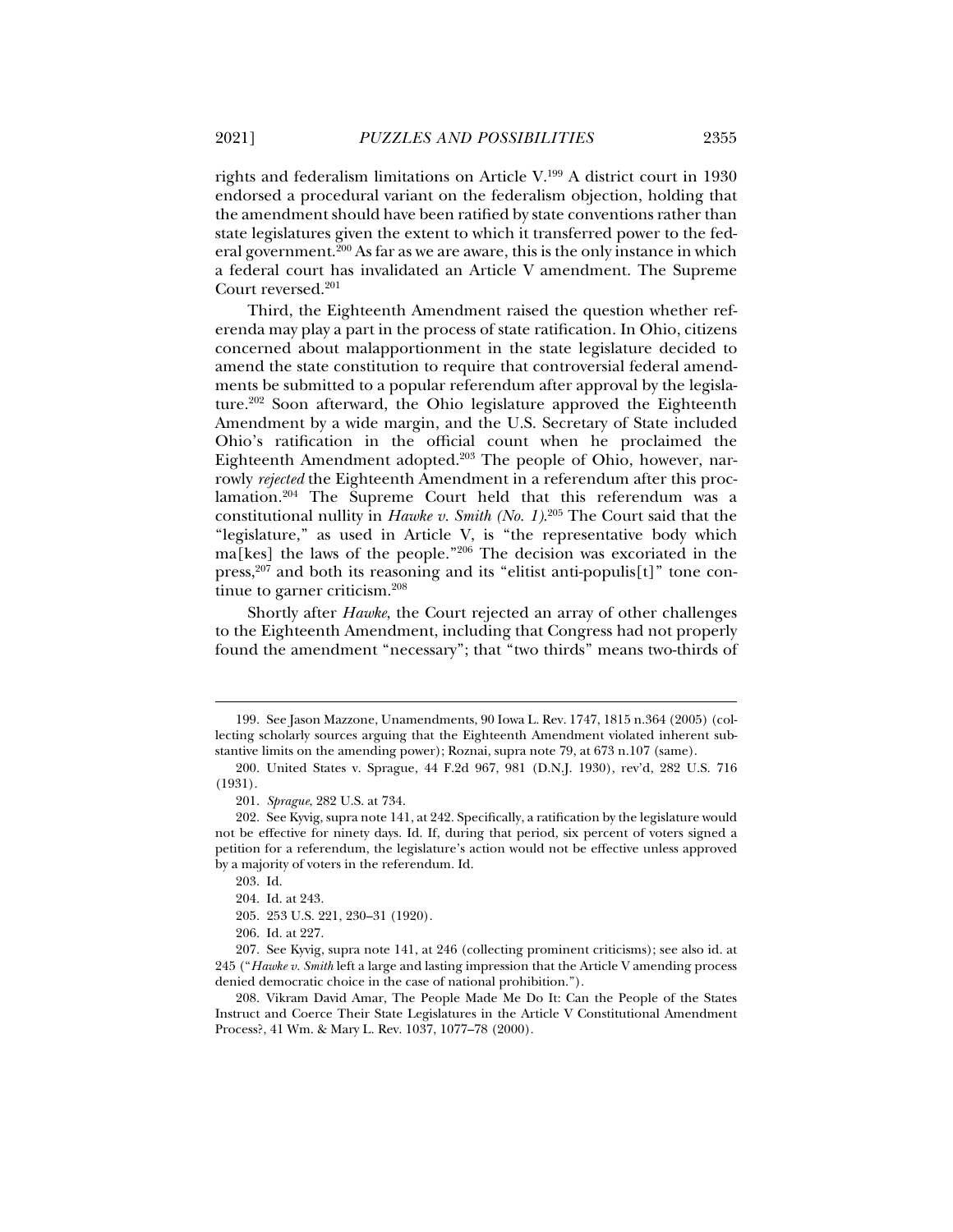the whole membership of Congress, not a quorum; and that the amendment transgressed substantive limits on the amending power.209 The Court heard an extraordinary five days of oral argument on these questions and related ones involving the scope of the amendment and the National Prohibition Act.<sup>210</sup> But the Court issued only a brief per curiam opinion, stating its conclusions "without an exposition of the reasoning by which they ha[d] been reached."211

### H. *The Nineteenth Amendment*

The women's suffrage amendment was ratified on the heels of Prohibition and raised similar procedural issues. A companion case decided the same day as *Hawke* held that the Ohio legislature's ratification of the Nineteenth Amendment could not be overturned by referendum.212 When the case was argued, thirty-five of the thirty-six states needed to ratify the amendment had done so. If *Hawke* had come out the other way, it would have been a significant setback for the amendment effort, as there were movements afoot to hold referenda in several states.<sup>213</sup>

*Hawke* also led indirectly to the final ratification of the Nineteenth Amendment, which unfolded in a dramatic scene in Tennessee.<sup>214</sup> The Tennessee Constitution contained (and still contains) a provision prohibiting the legislature from acting on a federal constitutional amendment without an intervening election following Congress's proposal of the amendment.<sup>215</sup> Governor Albert Roberts refused to call a special session of the legislature to consider the Nineteenth Amendment before election day, thinking himself constrained by this provision. But after *Hawke* and some arm twisting by President Woodrow Wilson, he

 <sup>209.</sup> Nat'l Prohibition Cases, 253 U.S. 350, 386 (1920).

 <sup>210.</sup> See Kyvig, supra note 141, at 246. Edward Corwin opined at the time that "[n]ot since the Milligan case was argued in 1866 has a more notable array of counsel stood up before the court." Edward S. Corwin, Constitutional Law in 1919–1920. I: The Constitutional Decisions of the Supreme Court of the United States in the October Term, 1919, 14 Am. Pol. Sci. Rev. 635, 651 (1920). For a colorful eyewitness account, see 2 Philip C. Jessup, Elihu Root 479–80 (1938).

<sup>211</sup>*.* Nat'l Prohibition Cases, 253 U.S. at 388 (White, C.J., concurring); see also id. (expressing "profound[] regret" over this absence of explanation). Justice Oliver Wendell Holmes wrote elliptically in a letter to then-Professor Felix Frankfurter that there were "good reasons" for "not giving reasons," but he did not elaborate. Alexander M. Bickel & Benno C. Schmidt, Jr., The Judiciary and Responsible Government 1910–21, at 546 (1984) (quoting Letter from Oliver W. Holmes to Felix Frankfurter (June 22, 1920)). To this day, the "reasons for not giving reasons that Holmes alluded to remain obscure." Id. at 546–47.

 <sup>212.</sup> Hawke v. Smith (No. 2), 253 U.S. 231, 232 (1920).

 <sup>213.</sup> See Kyvig, supra note 141, at 244.

 <sup>214.</sup> On this scene, see generally Robert B. Jones & Mark E. Byrnes, The "Bitterest Fight": The Tennessee General Assembly and the Nineteenth Amendment, 68 Tenn. Hist. Q. 270 (2009).

 <sup>215.</sup> Tenn. Const. art. II, § 32.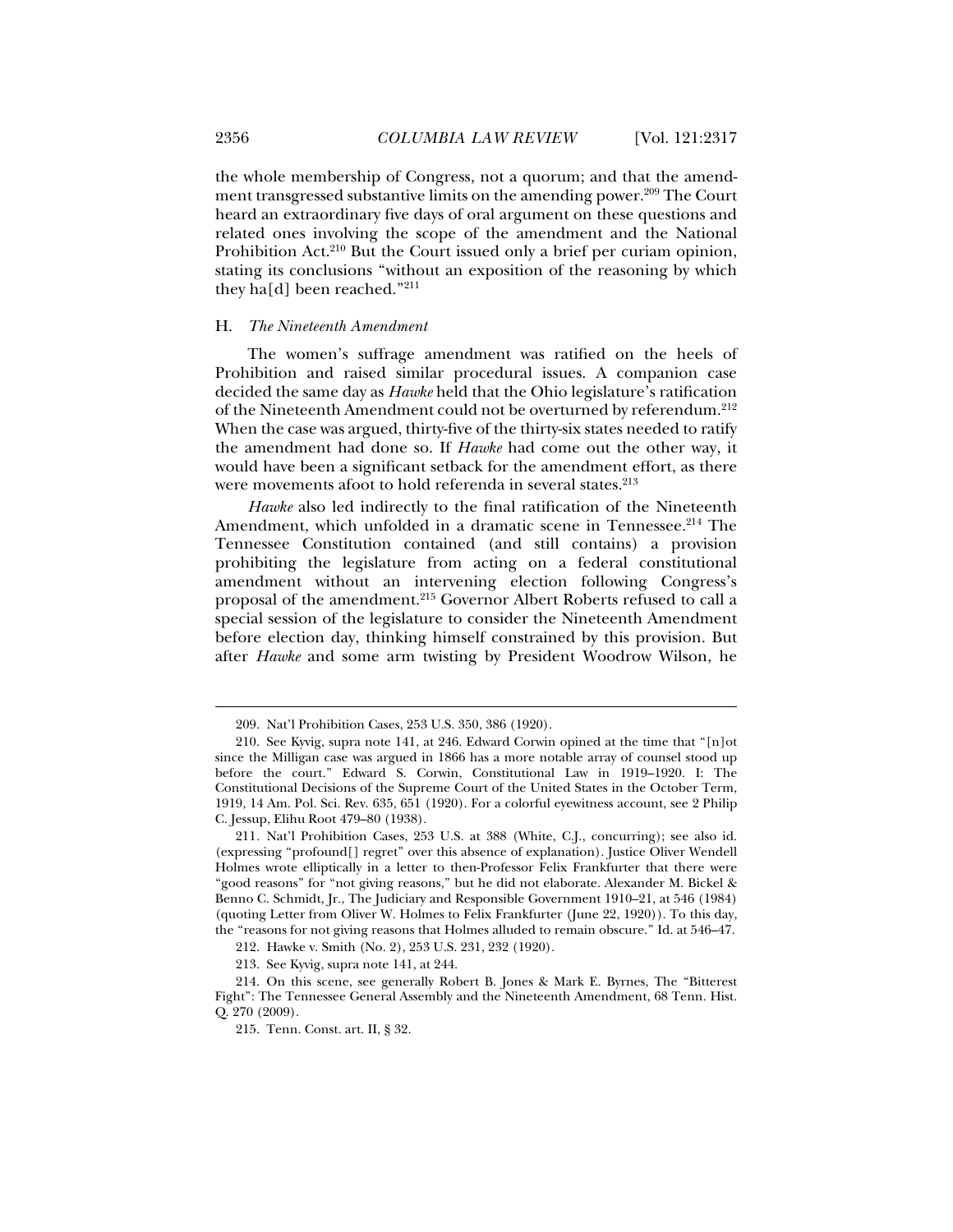convened the legislature, which voted to ratify by a razor-thin margin.216 Opponents of the amendment immediately filed a motion to reconsider, only to realize that their motion would fail unless they could buy time to persuade more colleagues. Thirty-seven antisuffrage legislators therefore decamped to Decatur, Alabama, to deprive the House of a quorum.217 Governor Roberts certified that Tennessee had ratified the amendment, and President Wilson's Secretary of State in turn certified the Nineteenth Amendment.<sup>218</sup> But that did not stop the Decatur contingent from returning; ordering the sergeant-at-arms to amass a quorum; and, with many prosuffrage members absent from the hall, voting to grant reconsideration and reject ratification.219

This mess came before the U.S. Supreme Court in *Leser v. Garnett*. 220 The Court held that the ratification by Tennessee (and several other states) could be treated as valid even if obtained in violation of the state constitution or state rules of legislative procedure.221 Once a state legislature has transmitted a "duly authenticated" ratification resolution to the U.S. Secretary of State, the Court suggested, federal judges should not look behind the curtain.<sup>222</sup> Separately, the Court also rejected a claim that the Nineteenth Amendment was invalid because "so great an addition to the electorate, if made without the State's consent, destroys its autonomy as a political body."223 The Court noted that this theory, if accepted, would also invalidate the Fifteenth Amendment, which "ha[d] been recognized and acted on for half a century."224 And that proposition, whatever its legal merits, simply "cannot be entertained."225

 $\ddot{ }$ 

 <sup>216.</sup> See Kyvig, supra note 141, at 238, 245**.**

 <sup>217.</sup> A trial court also granted an injunction prohibiting the governor from certifying the ratification vote to Washington, but the injunction was quashed by the Tennessee Supreme Court. See Clements v. Roberts, 230 S.W. 30, 36 (Tenn. 1921).

 <sup>218.</sup> See Kyvig, supra note 141, at 238**.**

 <sup>219.</sup> Jones & Byrnes, supra note 214, at 286.

 <sup>220. 258</sup> U.S. 130 (1922).

 <sup>221.</sup> Id. at 137.

 <sup>222.</sup> Id.

 <sup>223.</sup> Id. at 136. For a comprehensive summary of arguments made against the substantive validity of the Nineteenth Amendment, which the Court briskly brushed aside in *Leser*, see Reva B. Siegel, She the People: The Nineteenth Amendment, Sex Equality, Federalism, and the Family, 115 Harv. L. Rev. 947, 997–1006 (2002).

<sup>224</sup>*. Leser*, 258 U.S. at 136.

 <sup>225.</sup> Id.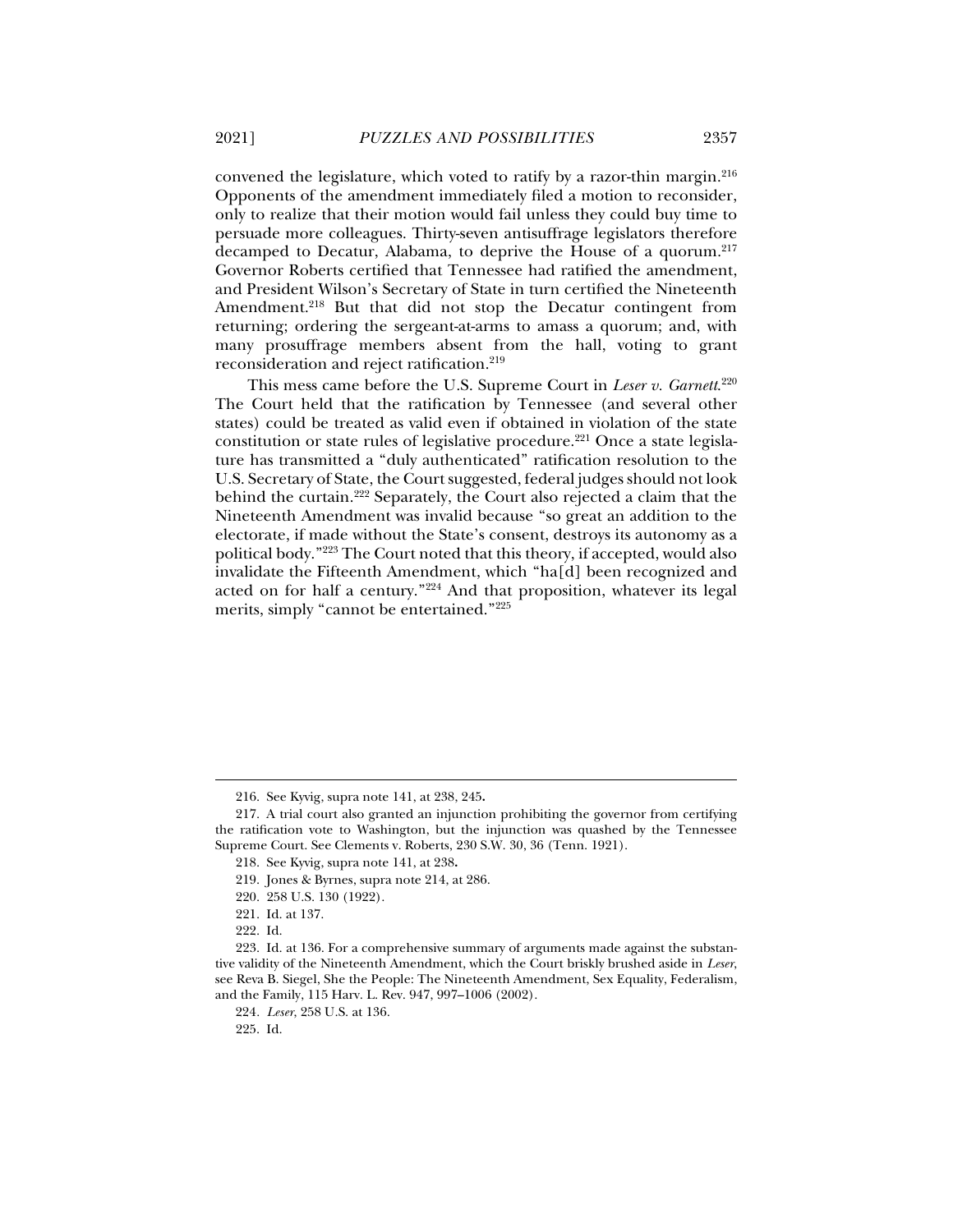#### I. *The Twenty-First Amendment*<sup>226</sup>

The Twenty-First Amendment, "repeal[ing]" Prohibition,<sup>227</sup> is the only amendment in U.S. history ratified by state conventions rather than state legislatures. That choice sprang from a lingering feeling, intensified by *Hawke*, that ratification of the Eighteenth Amendment had not accurately reflected public opinion.<sup>228</sup> Conventions would allow for a more direct appeal to the people. As a result, the Twenty-First Amendment brought up a host of new legal questions that have never been definitively resolved or adjudicated.

The threshold question was whether Congress or the states should set the rules governing the formation and operation of the conventions. Many members of Congress, the bar, and the academy expressed the view that Congress had the power to set these rules if it wished, although this view was by no means unanimous.<sup>229</sup> But Congress never really had to bother.

227. U.S. Const. amend. XXI, § 1.

 228. See Ratification of the Twenty-First Amendment to the Constitution of the United States: State Convention Records and Laws 3 (Everett Somerville Brown ed., 1938) [hereinafter Ratification of the Twenty-First Amendment] ("Much of the criticism of the Eighteenth Amendment was based on the claim that its ratification had not properly reflected the opinion of the people of the country."). Defiance of Prohibition was widespread. As Pauline Sabin, the head of a Prohibition reform organization, put it: Proponents "thought they could make prohibition as strong as the Constitution, but instead they have made the Constitution as weak as prohibition." Sean Beienburg, Prohibition, the Constitution, and States' Rights 229 (2019).

 229. For summaries of these debates, see Clement E. Vose, Constitutional Change: Amendment Politics and Supreme Court Litigation Since 1900, at 111–12 (1972) [hereinafter Vose, Constitutional Change]; Abraham C. Weinfeld, Power of Congress Over State Ratifying Conventions, 51 Harv. L. Rev. 473, 474–75 (1938). The states themselves were also in disagreement. California petitioned Congress to pass a law regulating the conventions. See Ratification of the Twenty-First Amendment, supra note 228, at 515. New Mexico, on the other hand, declared that any rules from Congress would be "null and void" and that state officers were "authorized and required to resist to the utmost any attempt to execute any and all such congressional dictation and usurpation." Id. In the end, twenty-one states

 <sup>226.</sup> We are not aware of any novel challenges to the validity of the Twentieth Amendment, which moved up the dates of the presidential inauguration and the beginning of the congressional term to shorten the lame-duck period. Presumably, this reflects the larger lack of controversy over the amendment: Within about a year after being proposed by Congress, it became the first amendment to be unanimously ratified by the states on the first pass. See Kyvig, supra note 141, at 274 ("To say that the states welcomed the lame duck amendment would be an understatement."); Edward J. Larson, The Constitutionality of Lame-Duck Lawmaking: The Text, History, Intent, and Original Meaning of the Twentieth Amendment, 2012 Utah L. Rev. 707, 734 ("Because the states acted so quickly and with virtually no dissent, there was often little debate in the state legislatures."). The House's proposed version of the amendment included a provision requiring that "ratification shall be by legislatures, the entire membership of at least one branch of which shall have been elected subsequent to [the] date of submission." 75 Cong. Rec. 4059 (1932). That provision was removed by the conference committee when the House and Senate versions of the amendment were reconciled, but it serves as an interesting precedent for building novel conditions of ratification (beyond deadlines) into the text of proposed amendments. See infra notes 377–380 and accompanying text.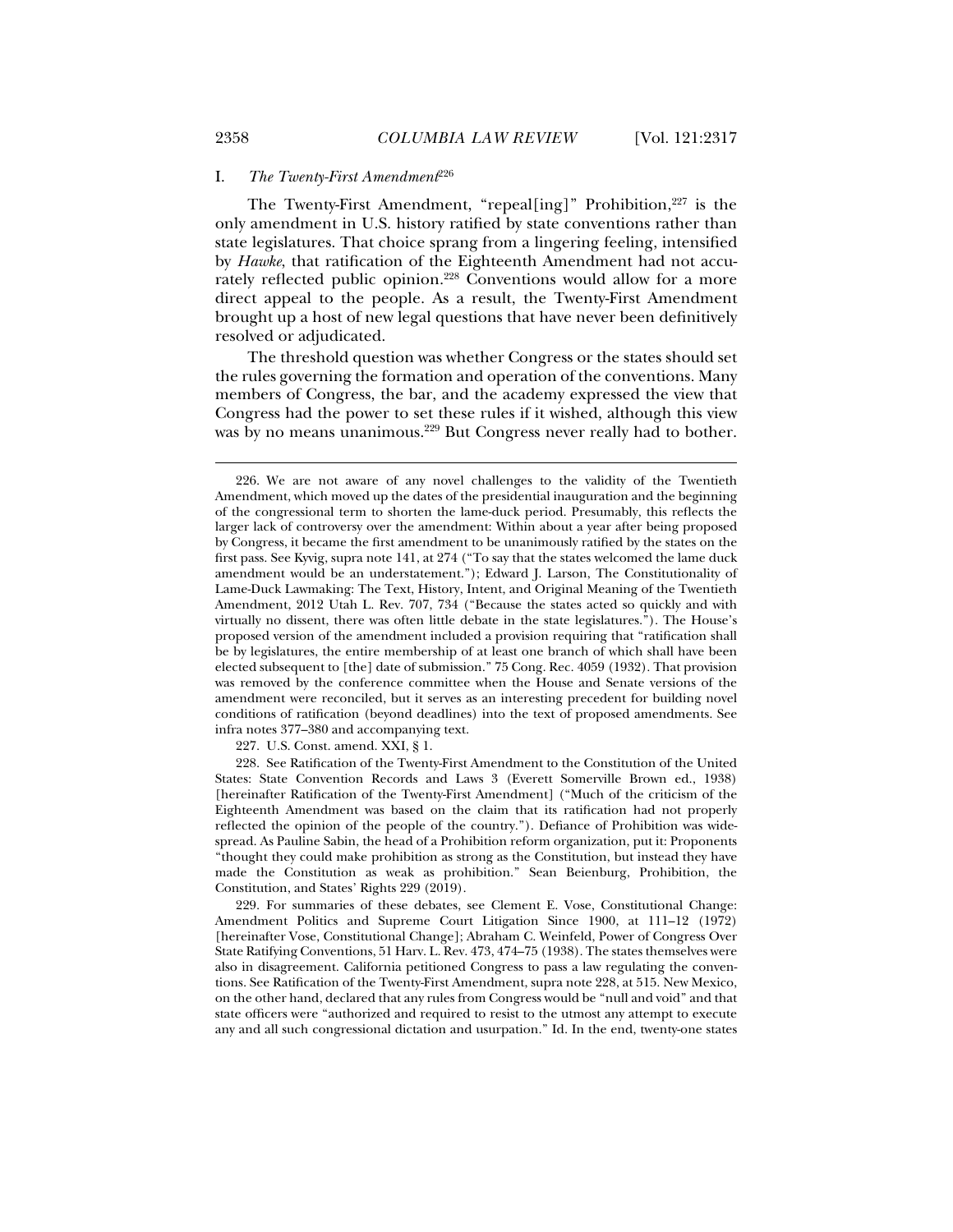By the time Congress proposed the amendment, twenty-nine states were already in the process of legislating how their conventions would take place.<sup>230</sup>

Many of the choices made by states in establishing these conventions were contentious and challenged at the time.<sup>231</sup> "The widespread use of atlarge districts," for instance, "disregarded both historical precedent and the advice of legal and constitutional experts commissioned to make recommendations."232 Indeed, even though more than half the states used atlarge elections, the Maine Supreme Judicial Court held that this practice violated Article V.233 A number of states required delegates to vote in accord with whatever position they had pledged to support when elected or in accord with the result of a statewide referendum.234 This, too, was controversial, because it broke with the historical understanding of a convention as an authentically deliberative body. As one leading scholar put it, "a delegate must be free to decide how he individually will vote, to ratify or not to ratify," and "he must not be subject to any legal process either to compel him to vote in a given way or to punish him if he does not so vote."<sup>235</sup> The Maine high court agreed.<sup>236</sup> The Alabama Supreme Court came out the opposite way, upholding a law requiring delegates to pledge that they would abide by the result of a statewide referendum on the ground that a convention is "more truly representative when expressing the known will of the people."237

In the end, the lawsuits challenging the ratification process did not carry the day. But the U.S. Supreme Court never weighed in.238 And the

 233. In re Opinion of the Justices, 167 A. 176, 179 (Me. 1933) ("[W]e do not deem it permissible for the state, under the terms of article 5 of the Federal Constitution, to organize a convention wherein the delegates entitled to participate are all elected at large.").

 234. Everett S. Brown, The Ratification of the Twenty-First Amendment, 29 Am. Pol. Sci. Rev. 1005, 1013–14 (1935).

235. Dowling, supra note 232, at 385.

236*.* In re Opinion of the Justices, 167 A. at 180 ("A convention is a body or assembly representative of all the people of the state. The convention must be free to exercise the essential and characteristic function of rational deliberation.").

237. In re Opinion of the Justices, 148 So. 107, 111 (Ala. 1933).

 238. See Vose, Constitutional Change, supra note 229, at 121 ("No great cases resulted and none ever reached the United States Supreme Court."). In addition to the Alabama

included "escape hatch" provisions in their state convention laws, providing that any federal law would take precedence if passed. Id.

 <sup>230.</sup> Clement E. Vose, Repeal as a Political Achievement, *in* Law, Alcohol, and Order: Perspectives on National Prohibition 97, 112 (David E. Kyvig ed., 1985).

 <sup>231.</sup> See Vose, Constitutional Change, supra note 229, at 121–26 (describing litigation filed by opponents of repeal).

 <sup>232.</sup> Thomas F. Schaller, Democracy at Rest: Strategic Ratification of the Twenty-First Amendment, Publius, Spring 1998, at 81, 88; see also Noel T. Dowling, A New Experiment in Ratification, 19 A.B.A. J. 383, 384 (1933) ("Election at large, for all delegates, involves a break-away from prior notions concerning the composition of conventions. The idea of local representation permeates our political thinking and possibly is to some extent imported into the Constitution by the term 'convention.'").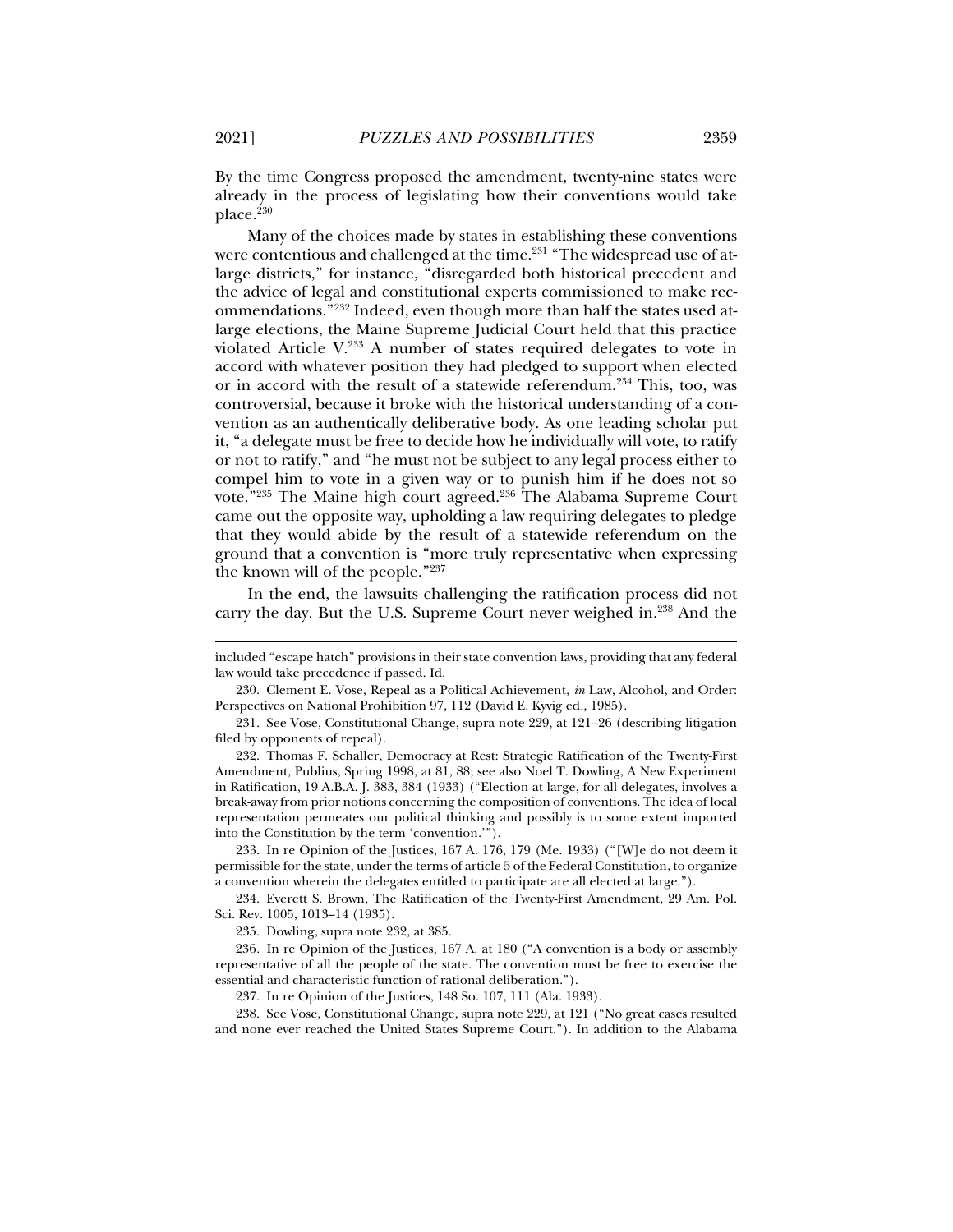litigation did little to settle or clarify what constraints Article V might impose on the process of ratification by state conventions.239

## J. *The Twenty-Second Amendment*

The Twenty-Second Amendment codified the unwritten norm, which President Franklin Roosevelt had transgressed, against presidents serving more than two terms.<sup>240</sup> From a procedural point of view, the most striking thing about the amendment is the final vote tally in the House of Representatives: 81 to 29.241 The size of the House, then as now, was 435 members.<sup>242</sup> A quorum therefore required at least 218 members, and twothirds of a quorum required at least 146 members. How was the Twenty-Second Amendment sent to the states with so few "yeas"—less than a fifth of the total House membership?

The answer comes from the House Rules. As the Supreme Court has observed, the "Constitution has prescribed no method" for determining the presence of a quorum, "and it is therefore within the competency of the house to prescribe any method which shall be reasonably certain to ascertain the fact."243 The "method" the House has settled on is to *presume* the presence of a quorum unless the fact is challenged.<sup>244</sup> Furthermore, the Speaker of the House determined in 1890 that all members present in the House would count toward a quorum, even if they did not vote.<sup>245</sup> The

 240. See Josh Chafetz & David E. Pozen, How Constitutional Norms Break Down, 65 UCLA L. Rev. 1430, 1435–37 (2018) (describing the Twenty-Second Amendment as a classic example of an imperiled norm being "displaced by law").

241. 93 Cong. Rec. 2392 (1947).

 242. See Determining Apportionment, U.S. House of Representatives Hist., Art & Archives, https://history.house.gov/Institution/Apportionment/Determining-Apportionment/ [https://perma.cc/S94V-XW4X] (last visited Aug. 5, 2021).

243. United States v. Ballin, 144 U.S. 1, 6 (1892).

 245. See Johnson et al., supra note 244, at 760. The Speaker made this change to defeat the obstructionist "disappearing quorum" tactic, by which minority-party members would prevent a quorum by refusing to vote. See Josh Chafetz, Unprecedented? Judicial Confirmation Battles and the Search for a Usable Past, 131 Harv. L. Rev. 96, 112–14 (2017).

and Maine cases discussed above, the high courts of Missouri and Ohio held that acts establishing their convention procedures did not have to be submitted to a referendum like other laws. See State ex rel. Tate v. Sevier, 62 S.W.2d 895, 898 (Mo. 1933); State ex rel. Donnelly v. Myers, 186 N.E. 918, 918–19 (Ohio 1933).

 <sup>239.</sup> Cf. Recent Cases, 47 Harv. L. Rev. 126, 130 (1933) (observing that "[t]he opposing views of [the Alabama and Maine] decisions indicate the lack of both authority and satisfactory analogies" regarding how ratification of Article V amendments by convention is supposed to work).

 <sup>244.</sup> See Charles W. Johnson, John V. Sullivan & Thomas J. Wickham, Jr., House Practice: A Guide to the Rules, Precedents, and Procedures of the House 756 (2017) ("A quorum is presumed to be present unless a point of no quorum is entertained and the Chair announces that a quorum is in fact not present or unless the absence of a quorum is disclosed by a vote or by a call of the House."). The Court has implicitly blessed this method in a separate context. See NLRB v. Noel Canning, 573 U.S. 513, 553 (2014) ("Senate rules presume that a quorum is present unless a present Senator questions it.").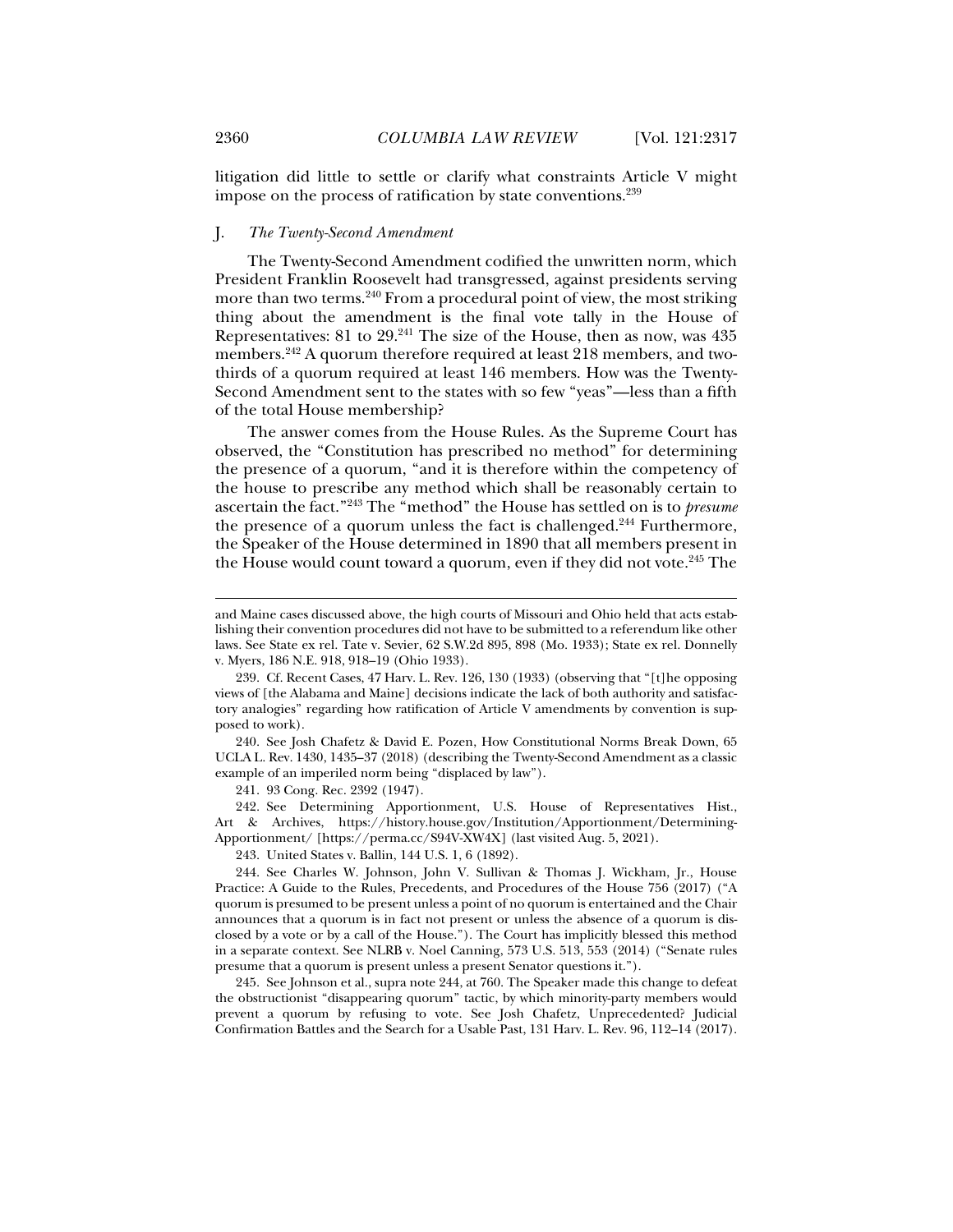upshot is that the House can pass a bill—or apparently an amendment with fewer than half of its members voting, as long as no one questions whether a quorum is present. $246$ 

That is what happened with the Twenty-Second Amendment. The House passed by a vote of 285 to 121 an initial version of the proposed amendment that would have prevented anyone from being elected President who had served any part of two terms.<sup>247</sup> The amendment was then reworked in the Senate into its current form, which provides that someone who serves as President for less than two years of another's term may still be elected twice.<sup>248</sup> This was clearly a "material change,"<sup>249</sup> requiring a new vote in the House. The new vote, approving the Senate version, was 81 to  $29.^{250}$  One representative "object[ed] to the vote on the ground a quorum is not present."251 But he subsequently withdrew his objection without explanation, and a count never took place. $252$ 

While the final vote seems to have been effective under House rules, there is reason to be skeptical. Even if one is willing to accept that a bare quorum may vote on a constitutional amendment, the idea that a handful of representatives could propose an amendment in the absence of an actual quorum may be a bridge too far. The final House vote on the Twenty-Second Amendment severely strained both the text ("two thirds of both Houses") and the supermajoritarian spirit of Article V. Moreover, the Supreme Court has given added reason for skepticism. In the *National Prohibition Cases*, the Court approved the application of the general quorum rule to constitutional amendments, but it advised: "The two-thirds vote in each house which is required in proposing an amendment is a vote of two-thirds of the members present—assuming the presence of a quorum."253 The Court did not say two-thirds of the members *present and voting*. Perhaps this was a slip-up by the Court, but the Twenty-Second

 <sup>246.</sup> See Thomas J. Wickham, Constitution, Jefferson's Manual, and Rules of the House of Representatives 83 (2019) ("The majority required to pass a constitutional amendment . . . is two-thirds of those Members voting either in the affirmative or negative, a quorum being present, and Members who only indicate that they are 'present' are not counted in this computation.").

 <sup>247.</sup> See Stephen W. Stathis, The Twenty-Second Amendment: A Practical Remedy or Partisan Maneuver?, 7 Const. Comment. 61, 67 (1990).

 <sup>248.</sup> Id. at 68; see U.S. Const. amend. XXII.

 <sup>249. 93</sup> Cong. Rec. 2389 (1947) (statement of Rep. Michener).

 <sup>250.</sup> Id. at 2392.

 <sup>251.</sup> Id. (statement of Rep. Forand).

 <sup>252.</sup> See Corwin & Ramsey, supra note 96, at 192–94.

 <sup>253. 253</sup> U.S. 350, 386 (1920). A half-century earlier, Senator Lyman Trumbull had put the point similarly on the floor of Congress: "[I]t was decided" during debates on the Corwin Amendment, he said, that "two thirds of the Senators *present*, a quorum being present, was sufficient to carry a constitutional amendment." Cong. Globe, 40th Cong., 3d Sess. 1642 (1869) (emphasis added).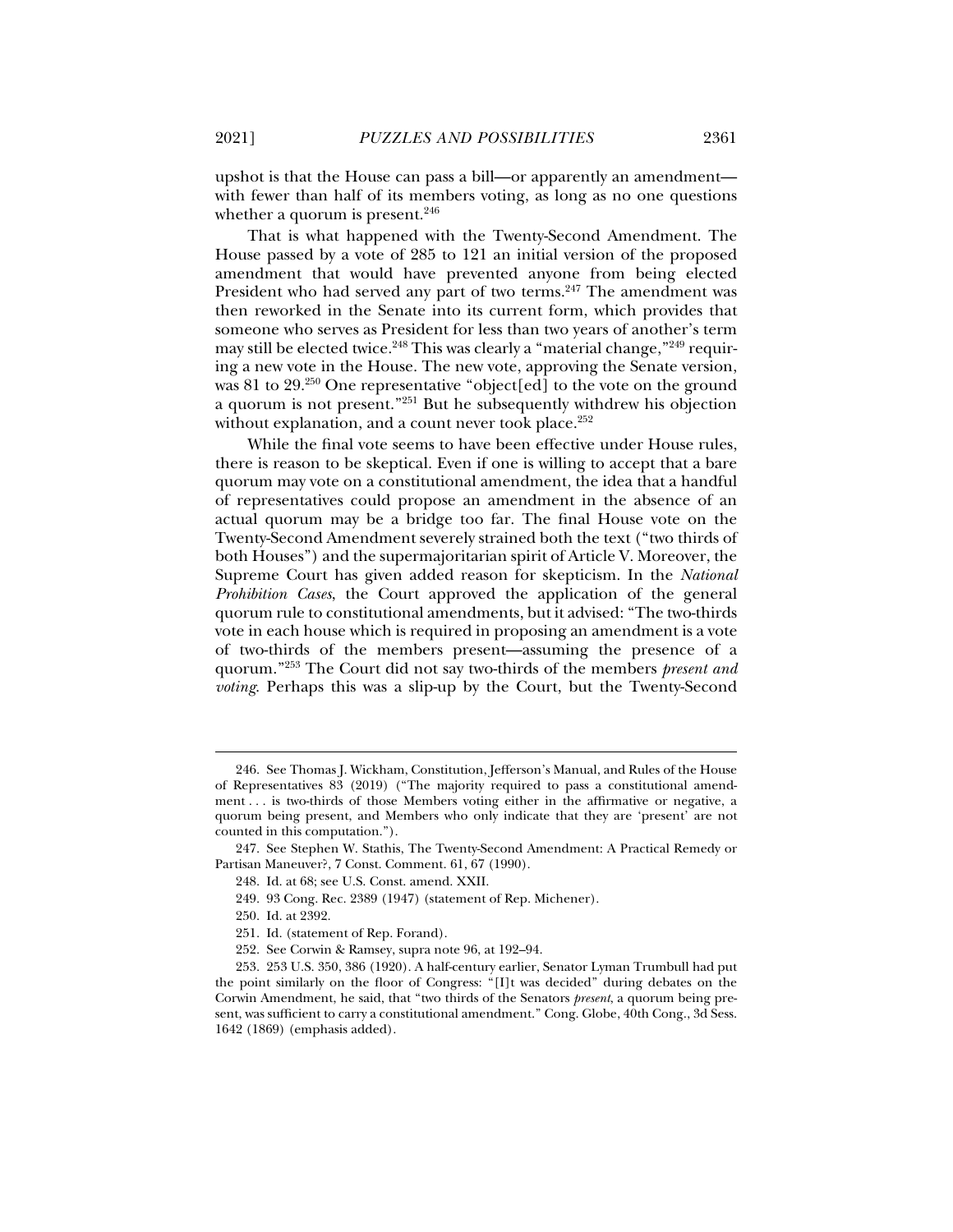Amendment emphatically did not receive a vote of two-thirds of a present quorum.254

To be clear, we are not suggesting that judges (or anyone else) today could or should disregard the Twenty-Second Amendment, which has been an entrenched feature of our constitutional order for more than seventy years. As with the Sixteenth Amendment, courts would almost certainly dismiss any lawsuit challenging the Twenty-Second Amendment without reaching the merits.<sup>255</sup> But the amendment's current status as part of the Constitution is not due to painstaking, or even particularly conscientious, adherence to the rules of Article V.

# K. *The Twenty-Seventh Amendment?*<sup>256</sup>

The Twenty-Seventh Amendment brings this story full circle. It was proposed by Congress in the early days of the republic, but it is the most recent amendment to have gained entry to the Constitution . . . if indeed it did gain entry. The fact that leading constitutional scholars still refer to

 <sup>254.</sup> We have not been able to ascertain whether those who voted on the Twenty-Second Amendment were the only members present in the House, in which case there was not a quorum, or whether there was in fact a quorum present in the House (in keeping with the presumption in the House Rules) and the amendment failed to obtain a "vote of two-thirds of the members present." Nat'l Prohibition Cases, 253 U.S. at 386. Either way, Article V would not be satisfied per the rule announced by the Court in 1920.

 <sup>255.</sup> See supra notes 185–188 and accompanying text.

 <sup>256.</sup> We are not aware of significant novel challenges to the Twenty-Third through Twenty-Sixth Amendments. These "modest" amendments were "narrowly drawn reforms that produced only marginal change." Kyvig, supra note 141, at 349. The Twenty-Third Amendment contained, for the first time, a ratification time limit in the resolution proposing the amendment rather than in the text of the amendment itself. See Allison L. Held, Sheryl L. Herndon & Danielle M. Stager, The Equal Rights Amendment: Why the ERA Remains Legally Viable and Properly Before the States, 3 Wm. & Mary J. Women & L. 113, 126 (1997). The validity of this time limit was never tested, however, because the amendment (which authorized presidential electors for the District of Columbia) was ratified within a year. See Michael J. Garcia, Caitlain Devereaux Lewis, Andrew Nolan, Meghan Totten & Ashley Tyson, Cong. Rsch. Serv., The Constitution of the United States of America, S. Doc. No. 112-9, at 40 n.15 (2017). When the Twenty-Fifth Amendment was certified as part of the Constitution, President Lyndon Johnson signed the certification, although apparently only as a witness. See Certification of Amendment to Constitution of the United States, 32 Fed. Reg. 3287, 3287–88 (Feb. 25, 1967); Remarks at Ceremony Marking the Ratification of the Presidential Inability (25th) Amendment to the Constitution, 1 Pub. Papers 217–18 (Feb. 23, 1967); Stephen W. Stathis, Presidential Disability Agreements Prior to the 25th Amendment, 12 Pres. Stud. Q. 208, 212 (1982). The Twenty-Sixth Amendment, which was the "most quickly ratified constitutional amendment in our history," Tex. Democratic Party v. Abbott, 978 F.3d 168, 186 (5th Cir. 2020), featured a reprise of the debate in Tennessee over whether a state constitution could validly require an intervening election before the legislature ratified the amendment. The Tennessee Supreme Court held this state constitutional limitation invalid. See Walker v. Dunn, 498 S.W.2d 102, 106 (Tenn. 1972); supra notes 214–225 and accompanying text.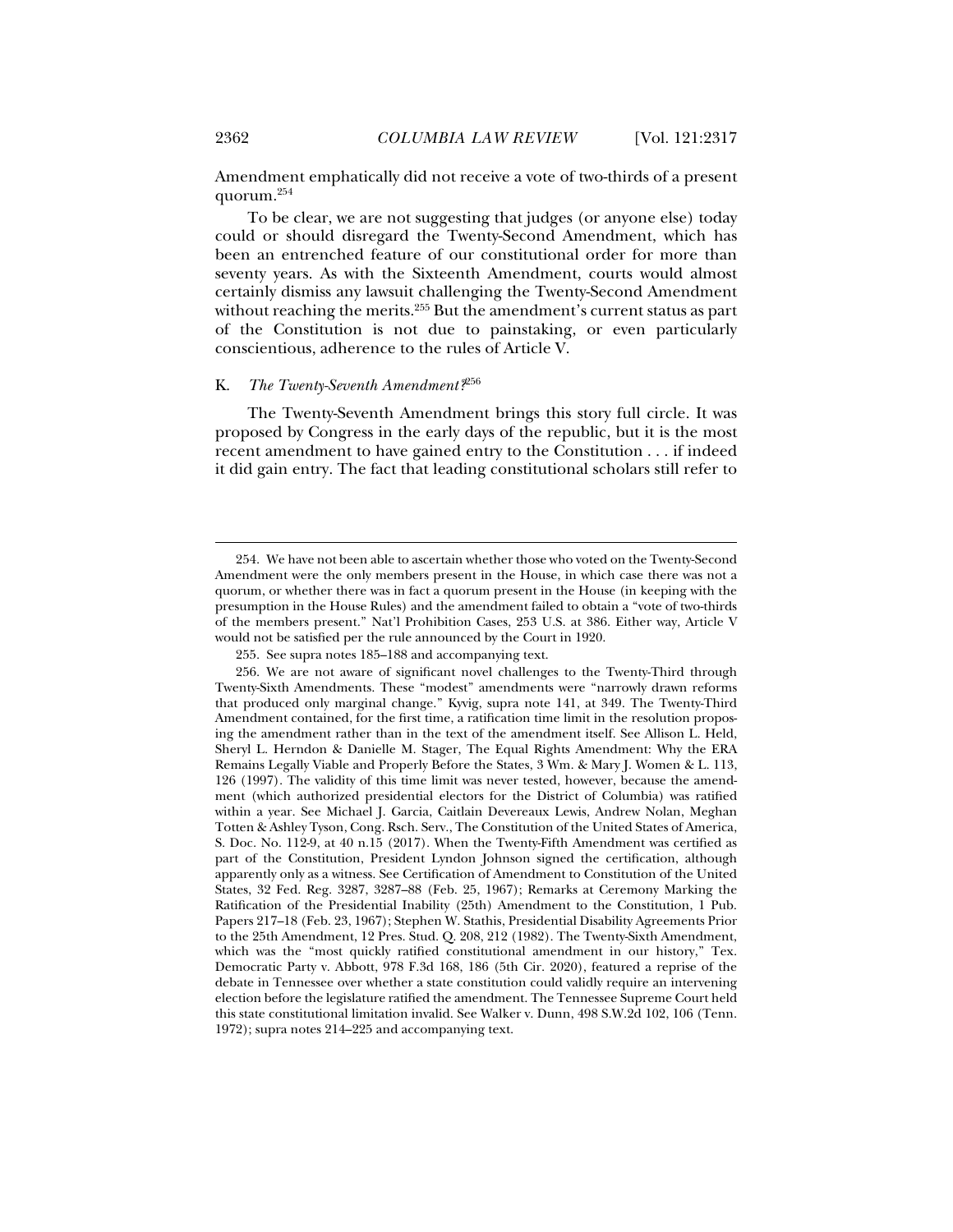it as the "purported"<sup>257</sup> or "alleged"<sup>258</sup> Twenty-Seventh Amendment highlights how many questions about Article V have remained open in the two centuries between its proposal and ratification.

What is now regarded as the Twenty-Seventh Amendment, which prohibits a congressional salary increase from taking effect before an intervening election, was proposed as the second of twelve amendments sent to the states in 1789 (the third through twelfth were the Bill of Rights). By the time the Bill of Rights was ratified in 1791, only six states had ratified the so-called Congressional Pay Amendment, and it fell into a long state of dormancy.259 About a hundred years later, the Ohio legislature voted to ratify the amendment to protest the "Salary Grab" Act of 1873, in which Congress gave itself a large and retroactive salary increase.<sup>260</sup> But that was an isolated maneuver, and the concomitant introduction in Congress of numerous proposals for a *new* congressional pay amendment suggests that many regarded the original version as dead.<sup>261</sup> Nonetheless, the Congressional Pay Amendment was resurrected a century later, owing to the dogged efforts of a University of Texas undergraduate and public displeasure at congressional salary increases.262

Maine and Colorado ratified the amendment in 1983 and 1984. News coverage of those ratifications prompted a Wyoming legislator to report that his state had also ratified the amendment in 1977—a fact that had somehow escaped notice in the nation's capital. $263$  After that, it was off to the races. By 1992, forty-one states had ratified.<sup>264</sup>

Since 1984, the Archivist of the United States has been assigned the statutory responsibility to "publish[]" new amendments.<sup>265</sup> The Archivist sought the advice of the Justice Department's Office of Legal Counsel (OLC). OLC opined that there was no time limit on ratification, brushing aside the Supreme Court's contrary language in *Dillon* as "dictum," and

 <sup>257.</sup> E.g., Sanford Levinson, Authorizing Constitutional Text: On the Purported Twenty-Seventh Amendment, 11 Const. Comment. 101, 101 (1994) [hereinafter Levinson, Authorizing Constitutional Text]; Adam M. Samaha, Dead Hand Arguments and Constitutional Interpretation, 108 Colum. L. Rev. 606, 636 (2008).

 <sup>258.</sup> E.g., Amar, Philadelphia Revisited, supra note 4, at 1046 n.3; Michael J. Perry, What Is "the Constitution"? (And Other Fundamental Questions), *in* Constitutionalism: Philosophical Foundations 99, 133 n.1 (Larry Alexander ed., 2001).

 <sup>259.</sup> See Bernstein, supra note 25, at 532–33.

 <sup>260.</sup> Id. at 534.

 <sup>261.</sup> Id.

 <sup>262.</sup> See Kyvig, supra note 141, at 464–65; Bernstein, supra note 25, at 536–39.

 <sup>263.</sup> Kyvig, supra note 141, at 465; Bernstein, supra note 25, at 537.

 <sup>264.</sup> Bernstein, supra note 25, at 539. The ratification of Idaho raised a variant of an old problem: whether the state could require that a proposed amendment be submitted to the people in a referendum prior to ratification. The Idaho Attorney General opined that such a requirement was unconstitutional, but following a favorable referendum vote, the legislature ratified anyway. Id.

 <sup>265.</sup> Pub. L. No. 98-497, § 107(d), 98 Stat. 2280, 2291 (1984) (codified at 1 U.S.C. § 106b (2018)).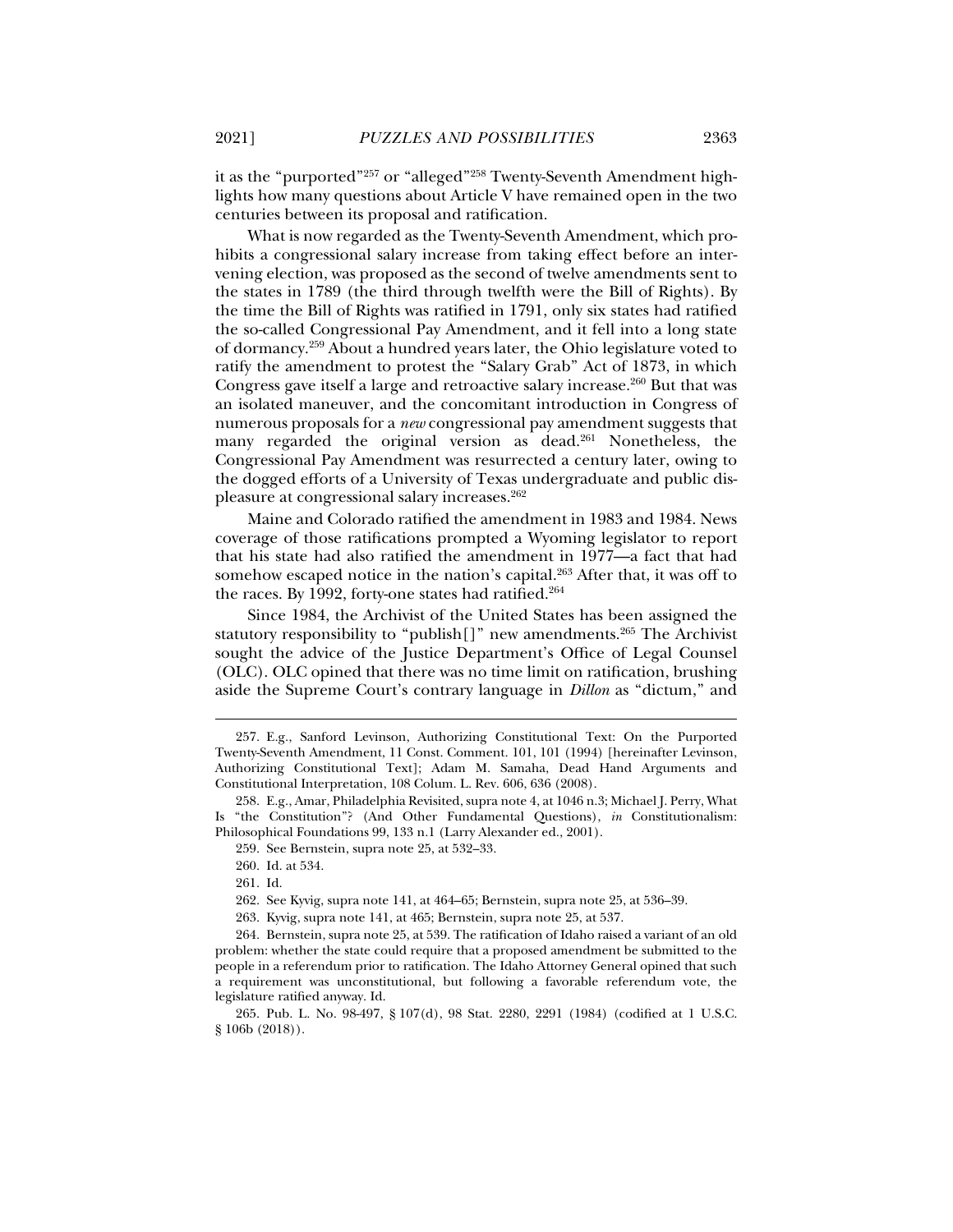that the Congressional Pay Amendment had been validly ratified.266 OLC also opined that Congress has no role in proclaiming an amendment part of the Constitution, despite the contrary views of seven Justices in *Coleman*. 267 In keeping with OLC's advice, the Archivist "certif[ied]" in the *Federal Register* that the "Amendment has become valid, to all intents and purposes, as a part of the Constitution of the United States."268

Congressional leadership was "stunned."269 Several members took to the floor to reassert Congress's primacy in judging the validity of an amendment. Senator Robert Byrd, for instance, invoked the "firm historical understanding . . . that the Executive's function with regard to certifying constitutional amendments is purely ministerial" and insisted that "Congress should have the opportunity to decide substantive questions" of amendment validity.270 Numerous members of Congress expressed concern about whether ratification of the Twenty-Seventh Amendment would furnish a precedent for reviving other seemingly lapsed amendments. $271$ Nevertheless, in the end Congress voted overwhelmingly for a resolution validating the Twenty-Seventh Amendment.<sup>272</sup>

Yet even as countless pocket Constitutions and textbooks have flown off the presses since 1992 with the Twenty-Seventh Amendment included, "there is, at least at this time, no consensually agreed-upon, positivistic 'given' that allows us to say that we are simply engaging in description when granting the amendment the status of 'law.'"<sup>273</sup> Two of the foremost

 270. 138 Cong. Rec. 11,654 (1992) (statement of Sen. Byrd); see also, e.g., id. at 11,779 (statement of Rep. Fish) ("Where . . . there may be lingering concerns as to the validity of the amendment, it is appropriate for Congress to resolve such doubts . . . ."); id. at 11,860 (statement of Sen. Grassley) ("[T]he Supreme Court made clear in 1939 in the Coleman decision that Congress has the authority to say whether the timeliness standard has been met."); id. at 11,871 (statement of Sen. Roth) (stating that "the functions of" the Archivist "are ministerial only: To count the number of ratifications of an amendment and not to act as a constitutional tribunal to 'decide doubtful questions' of law").

 271. See, e.g., id. at 11,655 (statement of Sen. Byrd) ("I do not intend our action with regard to this amendment to serve as a precedent or model for any other amendment . . . ."); id. at 11,780 (statement of Rep. Edwards) ("The House . . . should be clear that this is an exception, not a precedent."). Although one senator stated that the Senate had "decided to declare that four [sic] other proposed and pending amendments . . . were to be considered to have lapsed," id. at 11,870 (statement of Sen. Sanford), neither the Senate nor the House took formal action on that question. Senator Jesse Helms provided the more accurate assessment: "I regret that some questions are left unanswered." Id. at 11,871.

 <sup>266.</sup> Cong. Pay Amendment, 16 Op. O.L.C. 85, 97 (1992). The Court in *Dillon*, recall, had unanimously described the idea that the Congressional Pay Amendment might still be ratified "quite untenable." Dillon v. Gloss, 256 U.S. 368, 375 (1921); see supra note 23.

 <sup>267.</sup> *Cong. Pay Amendment*, 16 Op. O.L.C. at 99.

 <sup>268.</sup> Certification of Amendment to the Constitution of the United States Relating to Compensation of Members of Congress, 57 Fed. Reg. 21,187, 21,188 (May 19, 1992).

 <sup>269.</sup> Bernstein, supra note 25, at 540.

 <sup>272.</sup> Id. at 11,869 (Senate); id. at 12,052 (House).

 <sup>273.</sup> Levinson, Authorizing Constitutional Text, supra note 257, at 113.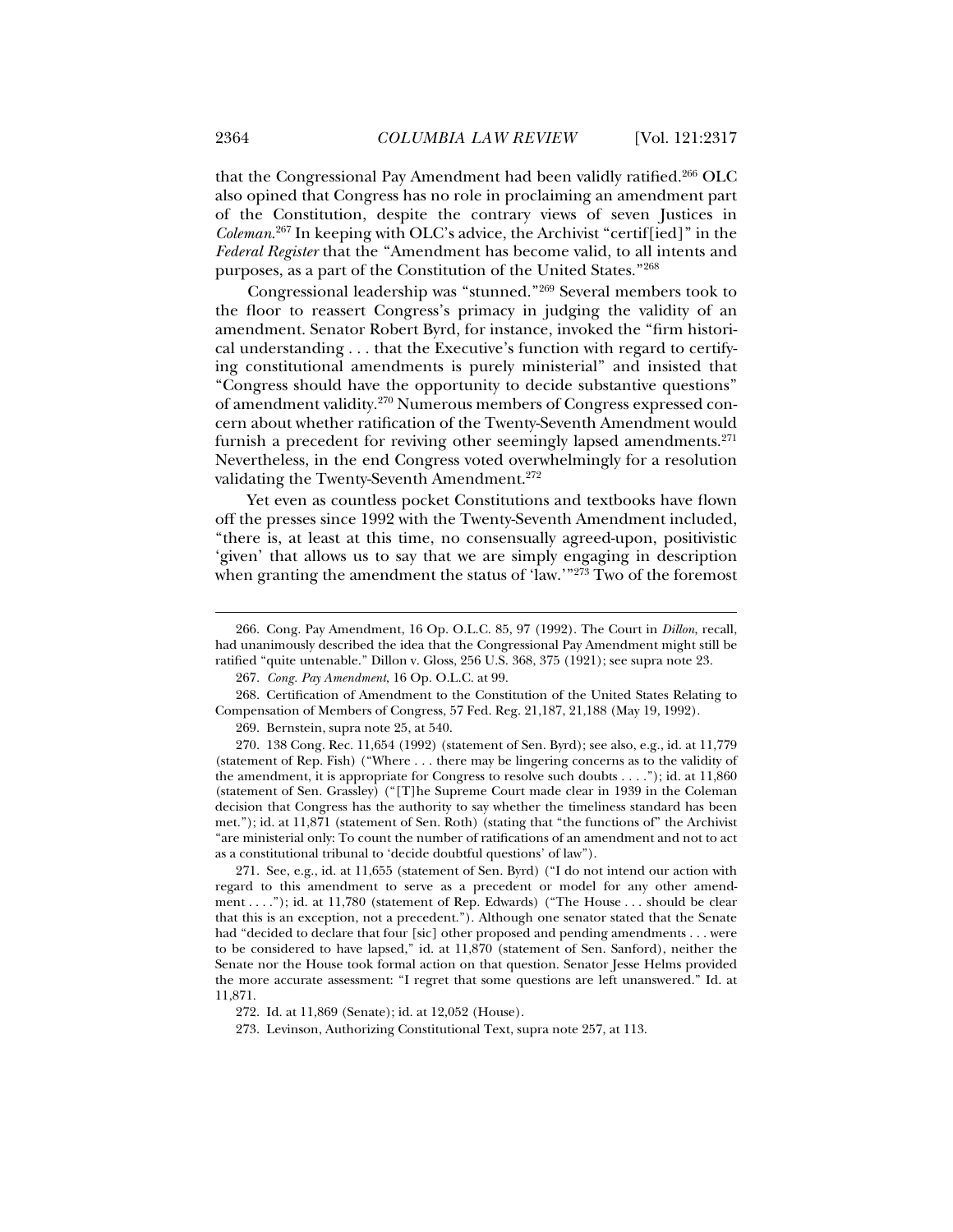academic authorities on the amendment process, Dellinger and Prakash, maintain that the amendment is not part of the Constitution.274 Justice Scalia stated at a public event that he is inclined to agree.<sup>275</sup> Ackerman has written that "the so-called twenty-seventh amendment should be treated as a bad joke by sensible citizens."276 A unanimous Supreme Court, including Justices Oliver Wendell Holmes and Louis Brandeis, suggested that the amendment was unrevivable a century ago. $277$  On the other hand, eminent constitutional scholars such as Amar, Michael Stokes Paulsen, and Laurence Tribe have taken the opposite position.278 Perhaps the best an editor of the Constitution can do is to adopt the approach suggested by William Van Alstyne: Include the Twenty-Seventh Amendment, but with an asterisk.279

In light of the history of legal contestation and confusion recounted above, an asterisk would be a fitting way for the written Constitution to end.

### L. *The Twenty-Eighth Amendment?*

Or maybe that is not quite the end. Supporters of other amendments proposed by Congress over the years claim that these amendments, too, have already become part of the canonical document. As a matter of Article V law, it is not clear that all of these claims are wrong.

1. *Article the First*. — The very first amendment proposed by Congress, denominated "Article the First" in the same package of amendments that contained the Bill of Rights and the putative Twenty-Seventh, involved the size of the House of Representatives.<sup>280</sup> The ratification history is obscure,

276. Ackerman, We the People, supra note 7, at 490 n.1.

 278. See Amar, America's Constitution, supra note 49, at 457; Paulsen, A General Theory, supra note 50, at 682–83; Laurence H. Tribe, The 27th Amendment Joins the Constitution, Wall St. J., May 13, 1992, at A15.

 279. William Van Alstyne, What Do You Think About the Twenty-Seventh Amendment?, 10 Const. Comment. 9, 15 (1993).

 280. See Resolution of Congress Proposing Amendatory Articles to the Several States, *in* Documentary History, supra note 103, at 321, 321–22. Article the First would have set an initial minimum number of representatives based on population, until the national population reached a certain number, at which point it would have mandated a minimum of 200 representatives and a maximum of one per fifty thousand. Id.; see also Amar, The Bill of Rights, supra note 94, at 1143–45. The language is convoluted enough that unless one adopts some sort of "scrivener's error" theory, its meaning is misrepresented on the Senate's official website. See Congress Submits the First Constitutional Amendments to the States, U.S. Senate, https://www.senate.gov/artandhistory/history/minute/ Congress\_Submits\_1st\_Amendments\_to\_States.htm [https://perma.cc/8TNE-QG55] (last visited Aug. 5, 2021) (claiming that if Article the First were adopted, the House "would today have more than 6,000 members"). A possible source of confusion is that a congressional

 <sup>274.</sup> See Prakash, Of Synchronicity, supra note 16, at 1283; Paul M. Barrett & David Rogers, A Timely Measure Gains Ratification After Two Centuries, Wall St. J., May 8, 1992, at A10 (quoting Dellinger).

 <sup>275.</sup> Tribe, The Invisible Constitution, supra note 10, at 4.

 <sup>277.</sup> See Dillon v. Gloss, 256 U.S. 368, 375 (1921).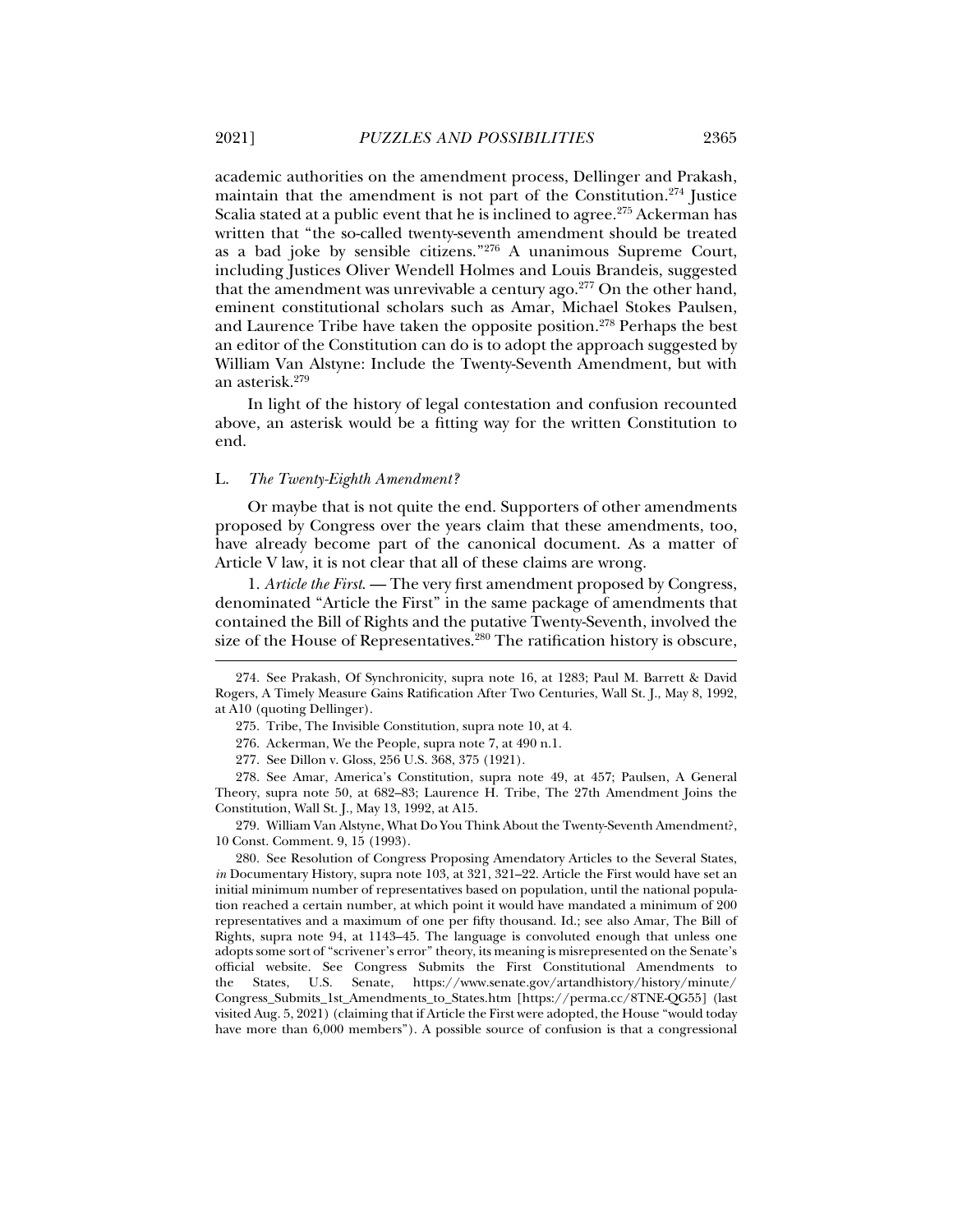but it appears to have fallen just short.<sup>281</sup> Of the states that voted to add the Bill of Rights to the Constitution, only Delaware declined to ratify Article the First, probably because, as a small state, its power would shrink in a larger House.282 This left the amendment one state shy of ratification. And the failure of Massachusetts and Connecticut to ratify not only this amendment but also the Bill of Rights "poses something of a mystery."283 In Massachusetts, the two houses of the legislature approved slightly different sets of amendments, and a joint committee never reconciled the differences.284 In Connecticut, the lower house of the legislature apparently approved eleven of twelve proposed amendments in 1789, including Article the First, but the upper house tabled the issue until the next session.285 At the next session, the upper house approved all twelve amendments, but the lower house only approved the Bill of Rights (and maybe the Congressional Pay Amendment—the journal contradicts itself).286 The two houses could not reconcile their resolutions, so no notice of ratification was ever sent to the capital.

A recent pair of lawsuits, however, alleges that Connecticut *did* ratify Article the First. The basic claim is that the ratification was effective

conference committee at the eleventh hour "inexplicably" changed "less" to "more" in the final clause, converting a minimum to a maximum and introducing a "technical glitch[]" into the formula. Amar, The Bill of Rights, supra note 94, at 1143.

 <sup>281.</sup> See Amar, The Bill of Rights, supra note 94, at 1143. As Amar explains, numerous historians have bungled this ratification count in a variety of ways. Id. at 1143 n.52.

 <sup>282.</sup> For the ratifying states, see Virginia Ratification Resolution (Nov. 4, 1791), *in*  Documentary History, supra note 103, at 377, 385; Vermont Ratification Resolution (Oct. 27, 1790), *in* Documentary History, supra note 103, at 371, 373–74; New Jersey Ratification Resolution (Aug. 3, 1790), *in* Documentary History, supra note 103, at 325, 327; Rhode Island Ratification Resolution (June 15, 1790), *in* Documentary History, supra note 103, at 363, 364; New York Ratification Resolution (Mar. 27, 1790), *in* Documentary History, supra note 103, at 357, 358; New Hampshire Ratification Resolution (Jan. 25, 1790), *in*  Documentary History, supra note 103, at 345, 346; South Carolina Ratification Resolution (Jan. 19, 1790), *in* Documentary History, supra note 103, at 340, 341; North Carolina Ratification Resolution (Dec. 22, 1789), *in* Documentary History, supra note 103, at 335, 337; Maryland Ratification Resolution (Dec. 19, 1789), *in* Documentary History, supra note 103, at 330, 331. Pennsylvania first rejected the amendment, Pennsylvania Ratification Resolution (Mar. 11, 1790), *in* Documentary History, supra note 103, at 352, 353, but then ratified on September 21, 1791, Pennsylvania Ratification Resolution (Sept. 21, 1791), *in*  Documentary History, supra note 103, at 367, 369. "The files of the Department of State contain no notices of ratification from the legislatures of Connecticut, Georgia, or Massachusetts." Denys P. Myers, Massachusetts and the First Ten Amendments to the Constitution, S. Doc. No. 74-181, at 7 (1936) [hereinafter Myers, Massachusetts and the First Ten Amendments]; see also Ames, supra note 55, at 320.

 <sup>283.</sup> Alan P. Grimes, Democracy and the Amendments to the Constitution 28 n.40 (1978).

 <sup>284.</sup> Id.; Myers, Massachusetts and the First Ten Amendments, supra note 282, at 11– 12.

 <sup>285.</sup> Thomas H. Le Duc, Connecticut and the First Ten Amendments to the Federal Constitution, S. Doc. No. 75-96, at 3 (1937).

 <sup>286.</sup> Id.; see also Grimes, supra note 283, at 28 n.40.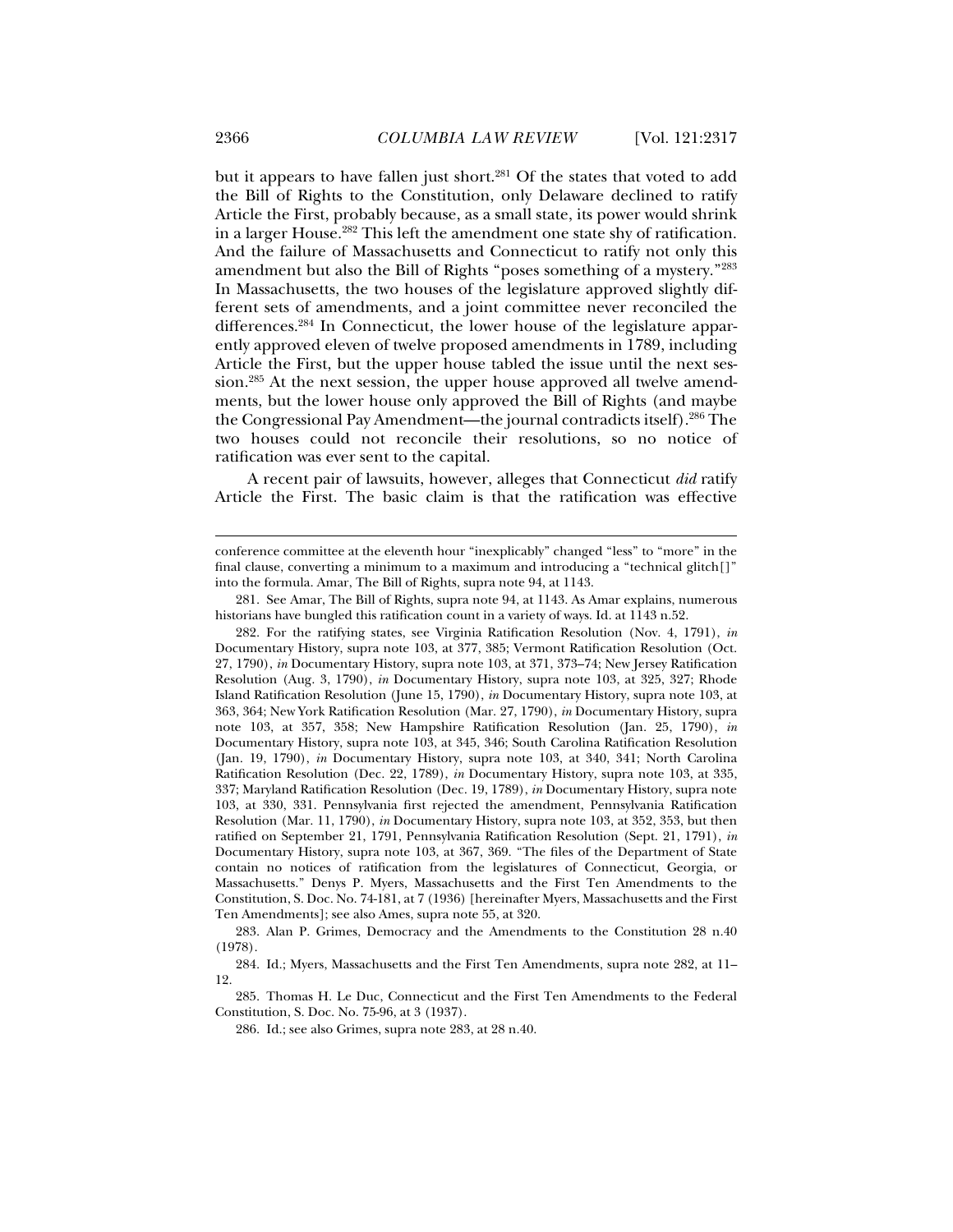because both houses approved Article the First, albeit during two different legislative sessions, and that any state rule requiring approval by both chambers during a single session is superseded by Article V.287 Both lawsuits, unsurprisingly, were dismissed on standing and political question grounds.288 But the legal arguments they press are by no means untenable

2. *The Titles of Nobility Amendment*. — The so-called Titles of Nobility Amendment, proposed by Congress in 1810, has had a similarly checkered legal history.289 It fell short of the necessary number of state ratifications. But confusion about its status persisted for years. In an official 1815 compilation of the laws of the United States, published with the authorization of Congress, the Titles of Nobility Amendment appeared in the Constitution as the Thirteenth Amendment.<sup>290</sup> The editors of the compilation explained that there had "been some difficulty in ascertaining" whether it had been ratified, because the "evidence to be found in the office" of the Secretary of State was "defective."291 The editors "considered [it] best" to include the supposed "thirteenth" amendment with that prefatory note.292 The official edition of the Constitution printed for the Fifteenth Congress also contained the amendment.<sup>293</sup> Secretary of State John Quincy Adams, in a letter from 1817, seemed to be under the impression that the amendment was part of the Constitution.<sup>294</sup> Even today, historians give conflicting accounts of how close the amendment was to ratification.295

289. This proposed amendment provides in full:

If any citizen of the United States shall accept, claim, receive or retain any title of nobility or honor, or shall, without the consent of Congress, accept and retain any present, pension, office or emolument of any kind whatever, from any emperor, king, prince or foreign power, such person shall cease to be a citizen of the United States, and shall be incapable of holding any office of trust or profit under them, or either of them.

Resolution Proposing an Amendment to the Constitution of the United States (Nov. 27, 1809), *in* Documentary History, supra note 103, at 452, 452.

 290. See 1 Laws of the United States of America 74 (John Bioren & W. John Duane eds., 1815).

j

 293. See Ames, supra note 55, at 188; Silversmith, supra note 100, at 587 (citing 31 Annals of Cong. 530–31 (1817)).

294. Silversmith, supra note 100, at 587 n.62. Adams later corrected himself. Id.

 295. Compare, e.g., Bernstein with Agel, supra note 16, at 176 ("one state short"), and Kyvig, supra note 141, at 117 (one state short), with Silversmith, supra note 100, at 595–96  $("[1]$ t was never a single ratification short . . . ."). Silversmith appears to have the better of the argument.

on the merits.

 <sup>287.</sup> See LaVergne v. House of Representatives, 392 F. Supp. 3d 108 (D.D.C. 2019) (three-judge court).

 <sup>288.</sup> LaVergne v. Bryson, 497 F. App'x 219, 221–23 (3d Cir. 2012); *LaVergne*, 392 F. Supp. 3d at 117–19.

 <sup>291.</sup> Id. at ix.

 <sup>292.</sup> Id.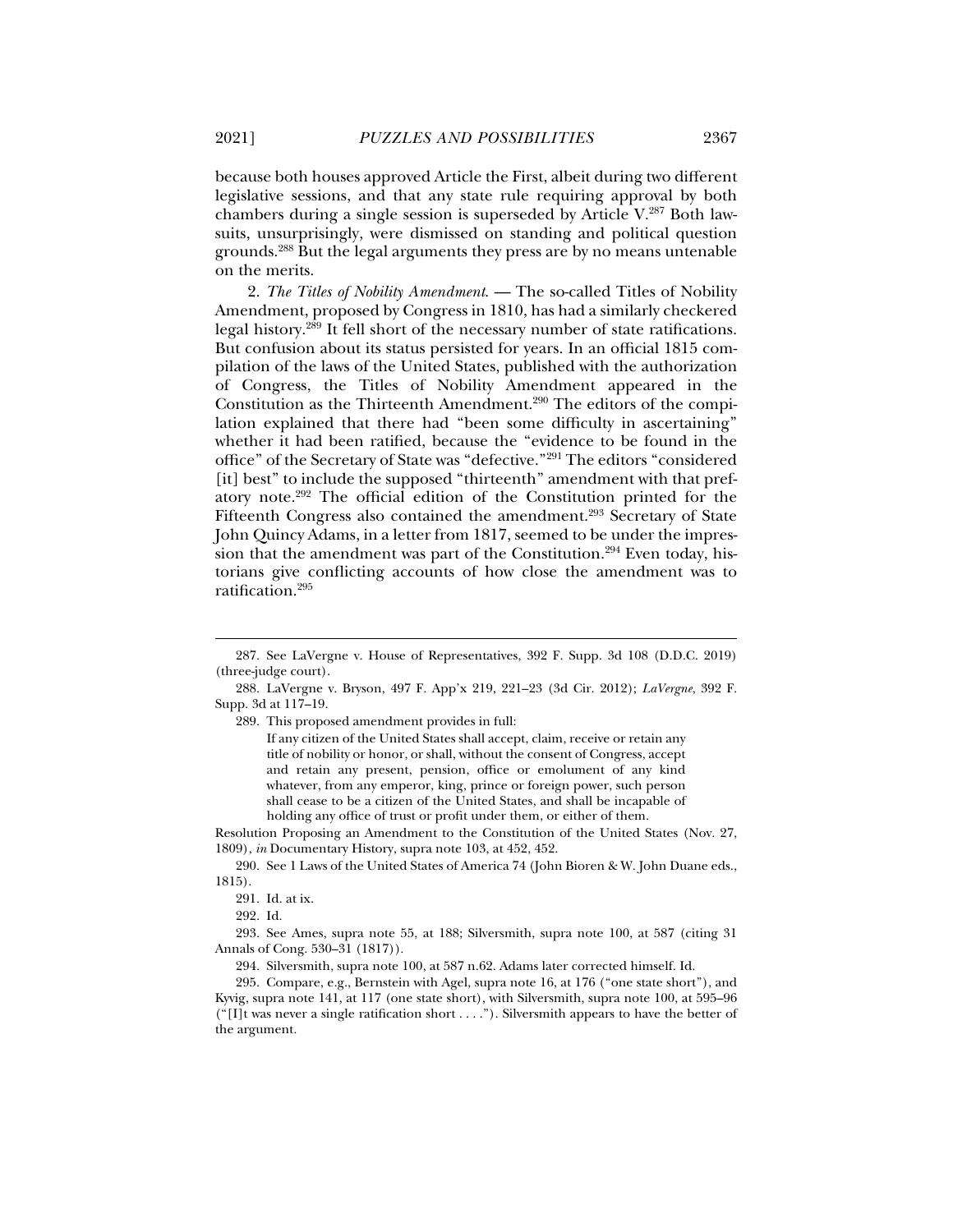Throughout the early to mid-1800s, "the general public continued to think that [the Titles of Nobility] amendment had been adopted."296 The amendment frequently appeared in official state codes, in printed editions of the Constitution, and in textbooks.297 By the end of the nineteenth century, it was "commonly recognized" that the Titles of Nobility Amendment had failed.298 But the whole episode confirms once again that the constitutional text is constituted to a significant extent by public attitudes and that those attitudes can become detached from Article V.

3. *The Equal Rights Amendment*. — The final, and in our view strongest, contender to be the twenty-eighth amendment is the ERA, which would prohibit the denial or abridgement of "[e]quality of rights under the law . . . by the United States or by any State on account of sex."299 The odyssey of the ERA recapitulates many of the uncertainties already canvassed above.<sup>300</sup> It was proposed by Congress in 1972, and the accompanying resolution set a ratification deadline of seven years.301 As that deadline approached, only thirty-five states (of thirty-eight needed) had ratified, and several of those had purported to rescind their ratifications,<sup>302</sup> so Congress voted by simple majority to extend the ratification deadline by three years.303 President Jimmy Carter signed the resolution extending the deadline while disclaiming that it was constitutionally necessary.<sup>304</sup> No

 298. Silversmith, supra note 100, at 593; accord Hart, supra note 297, at 367. This has not stopped certain "extremist" groups from claiming that the amendment was ratified and then suppressed by unscrupulous lawyers. Silversmith, supra note 100, at 580–81.

 299. Proposed Amendment to the United States Constitution, 92 H.R.J. Res. 208, 92d Cong., 86 Stat. 1523 (1972).

 300. For a broad overview of the legal and political fight for the ERA from the early 1900s to the present, see Julie C. Suk, We the Women: The Unstoppable Mothers of the Equal Rights Amendment (2020) [hereinafter Suk, We the Women].

 301. Joint Resolution Proposing an Amendment to the Constitution of the United States Relative to Equal Rights for Men and Women, H.R.J. Res. 208, 92d Cong., 86 Stat. 1523 (1972).

 303. Joint Resolution Extending the Deadline for the Ratification of the Equal Rights Amendment, H.R.J. Res. 638, 95th Cong., 92 Stat. 3799 (1978).

 304. Jimmy Carter, U.S. President, Speech at a Ceremony Commemorating the Extension of the Ratification Deadline of the Equal Rights Amendment: Remarks on Signing H.J. Res. 638, 2 Pub. Papers 1800 (Oct. 20, 1978).

 <sup>296.</sup> Ames, supra note 55, at 188–89.

 <sup>297.</sup> See Gideon M. Hart, The "Original" Thirteenth Amendment: The Misunderstood Titles of Nobility Amendment, 94 Marq. L. Rev. 311, 366–67 & nn.302–316 (2010) (collecting sources).

 <sup>302.</sup> Ratification of the Equal Rights Amendment, 44 Op. O.L.C., slip op. at 6–7 & nn.6– 8 (Jan. 6, 2020). Four state legislatures voted to rescind their ratifications, and one passed a resolution providing that its ratification would be withdrawn if the ERA was not ratified during the seven-year period. Id. at  $7 \& n.8$ . Further complicating matters, the acting governor of Kentucky vetoed the state's purported rescission while the governor was on vacation. Acting Governor Vetoes Kentucky Rights Reversal, N.Y. Times, Mar. 21, 1978, at 20. A sixth state, North Dakota, recently passed a joint resolution "clarifying" that its initial ratification expired in 1979. S. Con. Res. 4010, 67th Legis. Assemb., Reg. Sess. (N.D. 2021).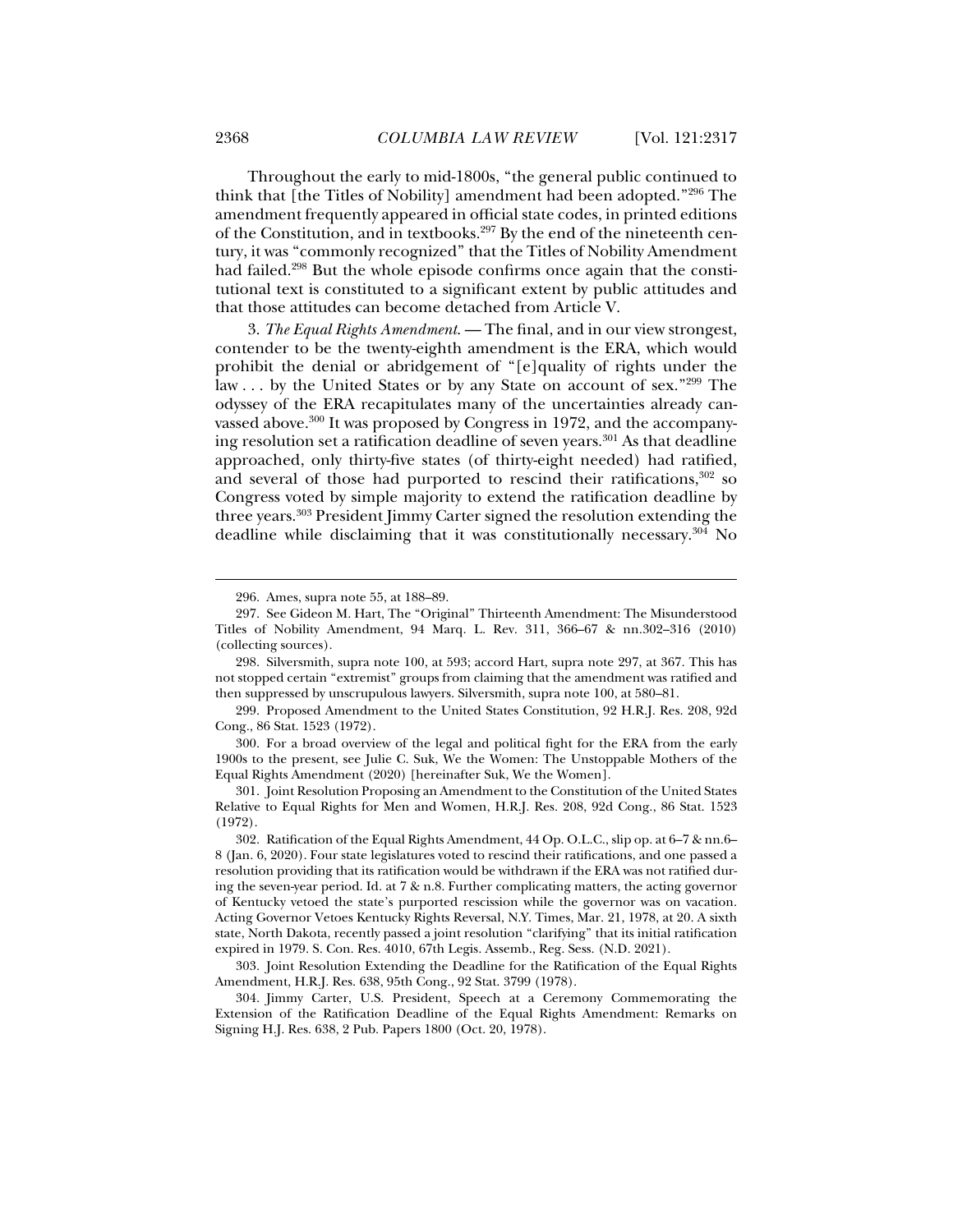additional states ratified before the expiration of the new deadline. Beginning in 2017, however, Nevada, Illinois, and Virginia each ratified, pushing the total number of ratifications over the three-fourths line if one counts the states that later rescinded.305 OLC opined in January 2020 that the ERA had expired and was no longer pending before the states.<sup>306</sup> But the House of Representatives passed a resolution the next month eliminating the deadline, and Senators Ben Cardin and Lisa Murkowski have introduced a similar measure in the Senate.307 Meanwhile, a number of lawsuits regarding the status of the ERA are pending at this writing.308

There is a credible argument that the ERA is already part of the Constitution based on Article V. To start, many officials and scholars have taken the view that purported rescissions are ineffective, given, among other things, the value of finality and the textual commitment to states of the power to "ratif[y]" only.<sup>309</sup> Several nineteenth-century treatise writers advised that rescissions were ineffective.<sup>310</sup> And "[e]very state legislature that passed a resolution rescinding a prior ratification of the ERA did so under the cloud of an express opinion that such an action would be a legal nullity."311 As for Congress's attempt to impose a deadline, that too was arguably invalid. After all, as OLC observed in 1992, "the plain language of Article V contains no time limit on the ratification process."312 It is at least arguable, then, that Congress has no power to create a ratification time limit through a resolution that does not itself go through the Article V process.<sup>313</sup>

310. Dellinger, Legitimacy of Constitutional Change, supra note 16, at 423 & n.177.

 <sup>305.</sup> See Timothy Williams, Virginia Approves the E.R.A., Becoming the 38th State to Back It, N.Y. Times (Jan. 16, 2020), https://www.nytimes.com/2020/01/15/us/era-virginiavote.html (on file with the *Columbia Law Review*).

 <sup>306.</sup> Ratification of the Equal Rights Amendment, 44 Op. O.L.C., slip op. at 1–2, 12–24.

 <sup>307.</sup> See Patricia Sullivan, U.S. House Removes ERA Ratification Deadline, One Obstacle to Enactment, Wash. Post (Feb. 13, 2020), https://www.washingtonpost.com/local/ legal-issues/us-house-removes-era-ratification-deadline-one-obstacle-to-enactment/2020/

<sup>02/13/</sup>e82aa802-4de5-11ea-b721-9f4cdc90bc1c\_story.html (on file with the *Columbia Law Review*).

 <sup>308.</sup> See, e.g., Complaint, Alabama v. Ferriero, No. 7:19-CV-02032-LSC (N.D. Ala. filed Dec. 17, 2019), 2019 WL 6894418; see also Kentiya Orange, In the Know: Equal Rights Amendment Lawsuits, League of Women Voters (Feb. 25, 2020), https://www.lwv.org/ blog/know-equal-rights-amendment-lawsuits [https://perma.cc/9BAS-PXJU] (summarizing lawsuits).

 <sup>309.</sup> See, e.g., Dellinger, Legitimacy of Constitutional Change, supra note 16, at 421– 24; John R. Vile, Permitting States to Rescind Ratifications of Pending Amendments to the U.S. Constitution, Publius, Spring 1990, at 109, 115–20 (reviewing five "basic arguments . . . against a state's right to rescind amendments"). But see Vile, supra, at 113–15 (reviewing counterarguments).

 <sup>311.</sup> Id. at 423.

 <sup>312.</sup> Cong. Pay Amendment, 16 Op. O.L.C. 85, 88 (1992).

 <sup>313.</sup> See, e.g., Danaya C. Wright, "Great Variety of Relevant Conditions, Political, Social and Economic": The Constitutionality of Congressional Deadlines on Amendment Proposals Under Article V, 28 Wm. & Mary Bill Rts. J. 45, 77–92 (2019); Mason Kalfus,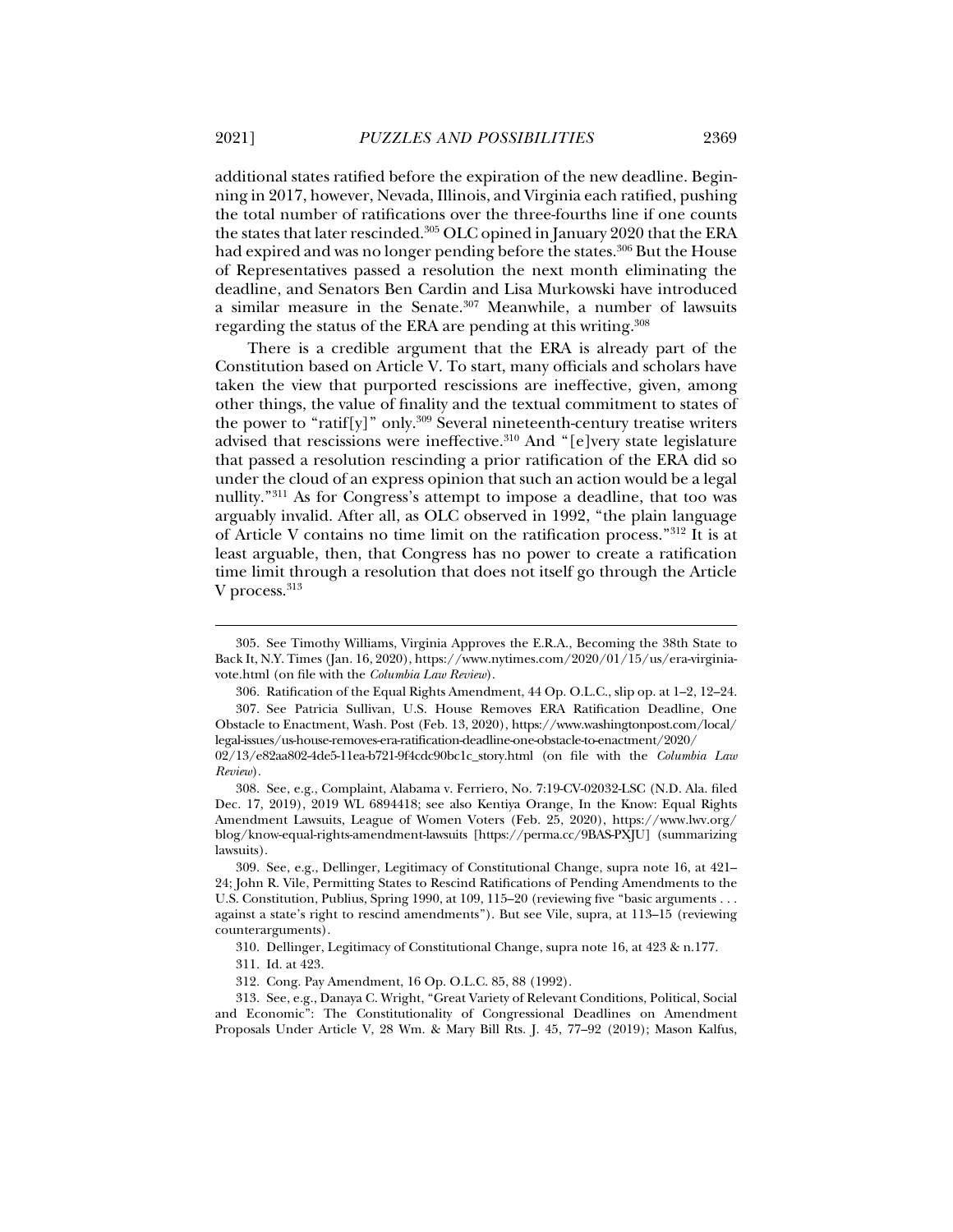The Supreme Court did state in *Dillon* that Congress has the power "to fix a definite period for" ratification.314 But this statement rested (again, arguably) on the logically prior conclusion that Article V requires that "ratification must be within some reasonable time after the proposal."315 *That* conclusion did not survive the Twenty-Seventh Amendment, at least in the view of Congress and the executive branch.<sup>316</sup> Moreover, even if one believes that Congress has an implied power to control ratification deadlines and that the ERA's deadline has expired, it may be that retroactively extending such a deadline is a permissible exercise of this power. Not only that, it may be Congress's exclusive prerogative under *Coleman* to judge whether its extension of the deadline is valid.<sup>317</sup> For now, of course, the ERA does not appear in printed copies of the Constitution. But the story may not be over, especially given recent shifts in power in Washington.

#### M. *An Article V Convention?*

A brief coda: Our focus has been on the Article V "track" of congressionally initiated amendments, because that is how every amendment in U.S. history has been passed. There is also the separate and unused track of amendments proposed by a federal convention. Article V is "strikingly vague" on how such a convention would be triggered and how, if triggered, it would operate.318 Over the years, the states have sent hundreds of

 314. Dillon v. Gloss, 256 U.S. 368, 375–76 (1921). It is debatable whether this issue was properly before the Court in *Dillon*, given that the Eighteenth Amendment had been ratified well within the deadline set by Congress. In addition, the deadline was in the text of the proposed amendment itself, not in the accompanying resolution. *Dillon* is therefore "dubious" authority at best for the validity of the ERA's limit. Robert Hajdu & Bruce E. Rosenblum, Note, The Process of Constitutional Amendment, 79 Colum. L. Rev. 106, 126 n.75 (1979); see also Virginia v. Ferriero, 525 F. Supp. 3d 36, 57 (D.D.C. 2021) (noting that whether Congress may impose a deadline by resolution "is a question of first impression").

315*. Dillon*, 256 U.S. at 375.

 316. See Prakash, Of Synchronicity, supra note 16, at 1226 ("While the Supreme Court once claimed that the states had to ratify proposed amendments within a reasonable period of time after their receipt, the political branches later decided otherwise.").

317. See Daniel Hemel, Some Thoughts on the 28th Amendment, Medium (June 5, 2018). https://medium.com/whatever-source-derived/some-thoughts-on-the-28th-2018), https://medium.com/whatever-source-derived/some-thoughts-on-the-28thamendment-fc4d8372ab14 (on file with the *Columbia Law Review*).

 318. Laurence H. Tribe, Issues Raised by Requesting Congress to Call a Constitutional Convention to Propose a Balanced Budget Amendment, 10 Pac. L.J. 627, 632 (1979); see also Michael B. Rappaport, Reforming Article V: The Problems Created by the National

 $\ddot{ }$ 

Comment, Why Time Limits on the Ratification of Constitutional Amendments Violate Article V, 66 U. Chi. L. Rev. 437, 446–67 (1999); cf. Clinton v. City of New York, 524 U.S. 417, 445–46 (1998) (holding that Congress cannot change by statute the constitutional process for enacting legislation). It is also notable that the ERA's time limit was worded differently than prior time limits. The resolution proposing the ERA stated that it would be valid "*when ratified* . . . within seven years," whereas prior limits had stated that the proposed amendment would be "inoperative unless," or valid "only if," ratified within a certain time period. Suk, We the Women, supra note 300, at 177 (emphasis added). In light of this contrast, the ERA's time limit was arguably just hortatory.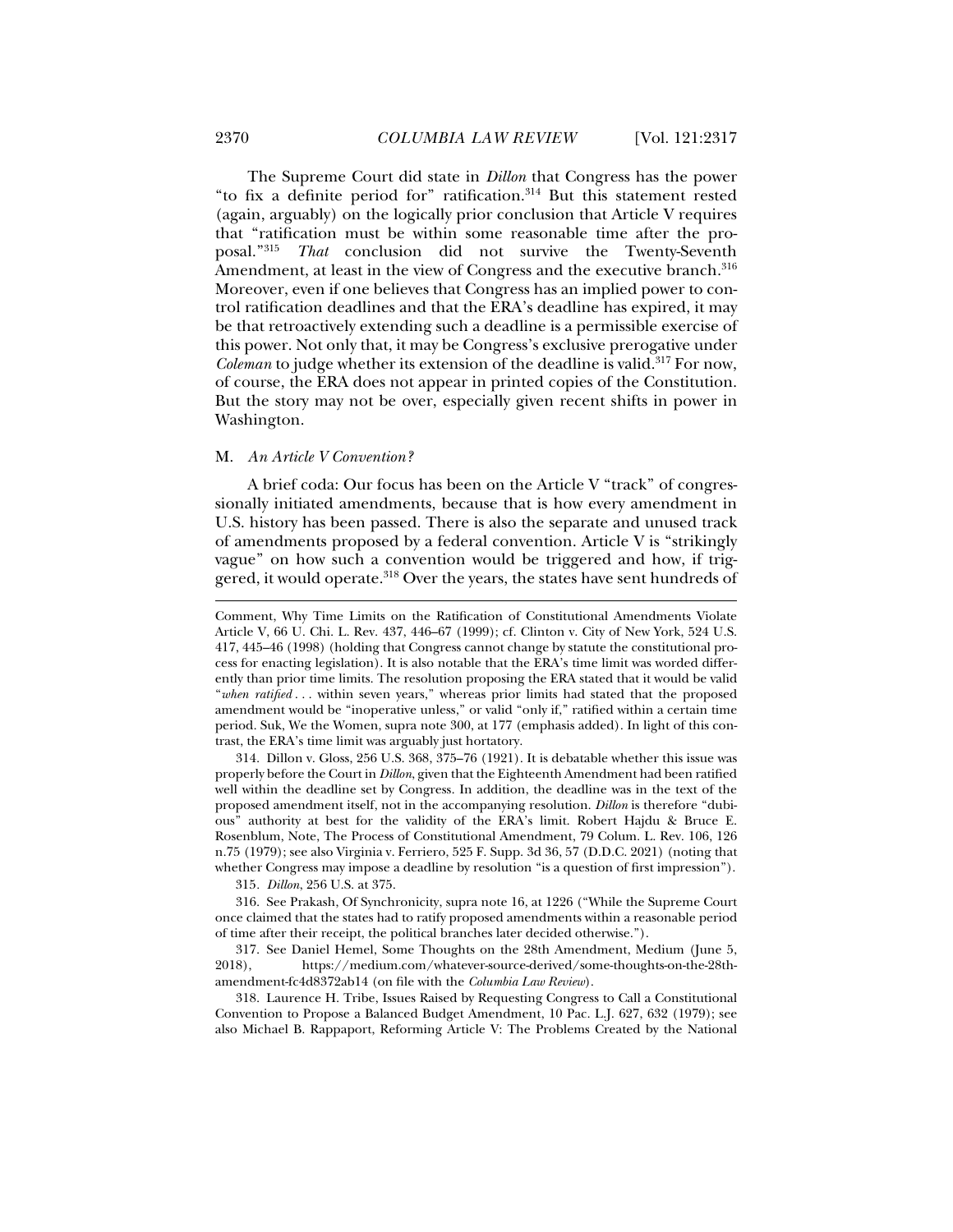applications to Congress for an Article V convention. Some are limited to a particular subject; some are unrestricted or "general."319 Paulsen, after tabulating all of the applications that had arrived by 1993, concluded that "there are, at present, forty-five states with their lights 'on' for a general convention."320 In other words, "Congress is obliged to call a constitutional convention and has been for some time."321

Paulsen's conclusion rests on some questionable premises about how to count state applications. Based on his belief that Article V permits only unrestricted conventions for proposing amendments, he puts applications that are limited to a certain subject, but not *conditioned* on a convention adopting such a limit, into the "general" column.<sup>322</sup> Even so, the fact that there is a colorable argument that recent Congresses have been obliged to call a constitutional convention—all of the rules of which would have to be invented more or less from scratch—is another vivid illustration of how little is settled about the law of Article V.

# IV. LIVING WITH ARTICLE V AMBIGUITY: JUDGING CONTESTED **AMENDMENTS**

The vast majority of Article V amendments, as Part III shows, have faced credible challenges to their validity.<sup>323</sup> This Part first explains why

 319. See Paulsen, A General Theory, supra note 50, at 765–89 (compiling convention applications as of 1993).

320. Id. at 756.

j

 321. Id.; see also Robert G. Natelson, Counting to Two Thirds: How Close Are We to a Convention for Proposing Amendments to the Constitution?, 19 Federalist Soc'y Rev. 50, 53–60 (2018) (arguing that Congress is one state application short of being obliged to call a convention to propose a balanced budget amendment); Walker Hanson, Note, The States' Power to Effectuate Constitutional Change: Is Congress Currently Required to Convene a National Convention for the Proposing of Amendments to the United States Constitution?, 9 Geo. J.L. & Pub. Pol'y 245, 258 (2011) ("Even when considering the rescissions of Oregon, North Dakota, and Wyoming as valid, those three rescissions combined with the rescissions of the other eight states since 1993 leave a total of thirty-four states with valid applications before Congress calling for an Article V convention . . . ."). Colorado recently rescinded its outstanding applications for an Article V convention. H.J. Res. 21-1006 (Colo. Apr. 27, 2021).

 322. See Michael Stokes Paulsen, How to Count to Thirty-Four: The Constitutional Case for a Constitutional Convention, 34 Harv. J.L. & Pub. Pol'y 837, 839–55 (2011) (detailing his methodology). In this 2011 essay, Paulsen concluded that the number of states with "lights on" for a general convention had dropped from forty-five to thirty-three—just below the two-thirds threshold—on account of post-1993 rescissions. Id. at 856–58.

 323. More specifically, Part III shows that these challenges were credible in terms of the interpretive conventions used by mainstream constitutional lawyers. We take no position in this paper on the ultimate persuasiveness of the challenges in their day or on the appropriateness of the conventions. This synoptic approach means that we do not apply any particular interpretive method in depth; we have not, for example, attempted any sort of

Convention Amendment Method and How to Fix Them, 96 Va. L. Rev. 1509, 1517 (2010) ("Although the Constitution specifies that an amendment may be drafted by a national convention, it unfortunately does not clearly answer various questions about this amendment method.").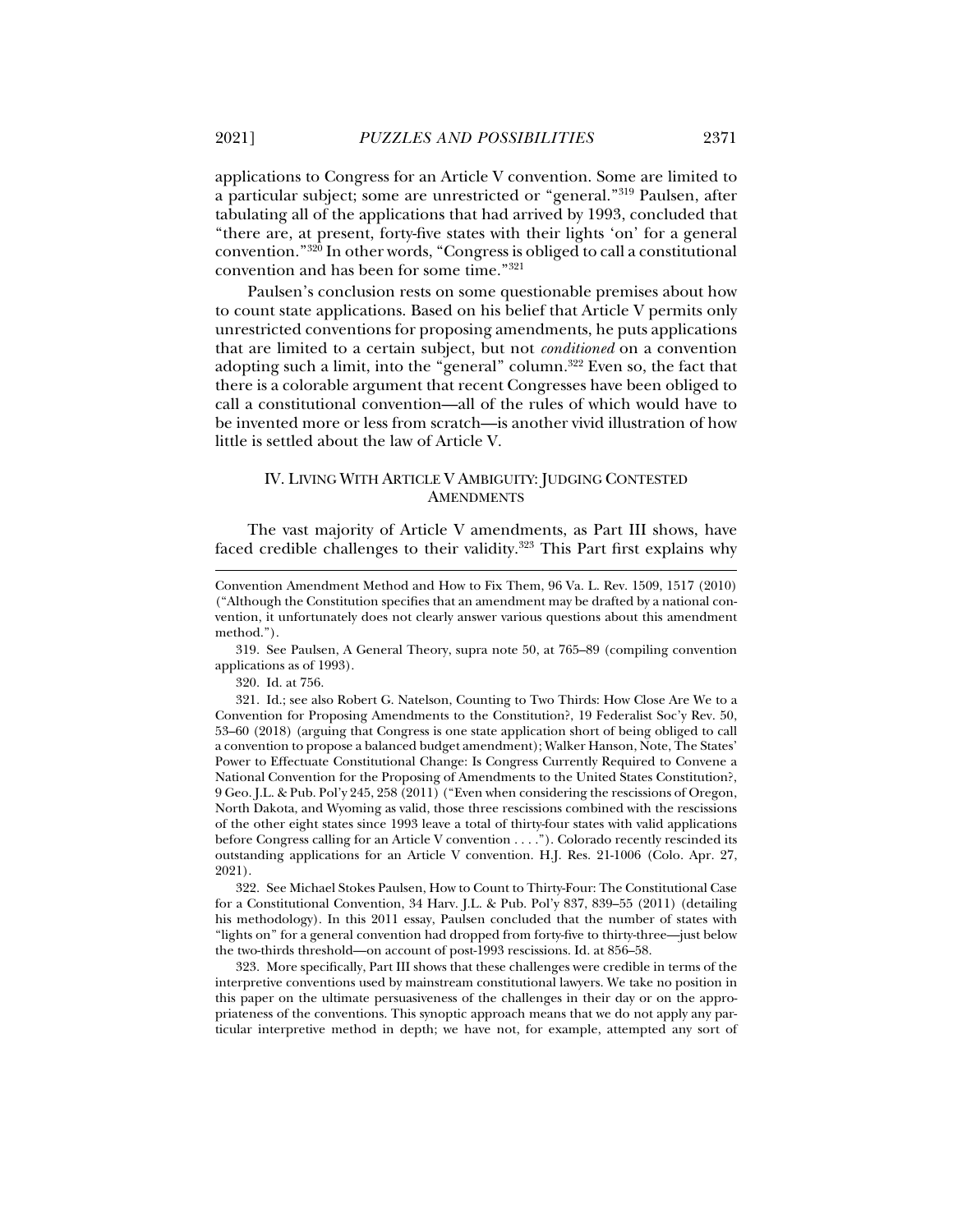such challenges are likely to keep arising, given this history and the extent of legal uncertainty that persists. It then asks how, as a matter of institutional design, disputes over Article V compliance might best be resolved in the future.

# A. *The Highly Incomplete Liquidation of Article V*

The standard view of constitutional lawyers today is that at most a "handful" of amendments, above all the Reconstruction Amendments, have raised any meaningful legal difficulties.<sup>324</sup> And these difficulties can be dismissed as outliers, not only because of their statistical rarity but also because of the extraordinary upheaval wrought by the Civil War and the "fluky" circumstances of the Twenty-Seventh Amendment.<sup>325</sup> We hope we have turned this standard picture upside-down and shown that just about every recognized amendment suffers from a credible defect under Article V. Even the five relatively modest amendments that did not (as far as we know) face contemporaneous legal challenges built on questionable past practices such as quorum rules and the absence of presidential presentment.326

The fact that amendments have generated significant legal controversy in the past would not necessarily matter much in the present if, over time, the law of Article V had become progressively clearer. Many underdeterminate provisions of the Constitution have spawned rich bodies of case law interpreting their terms or otherwise had their meaning "liquidated" and settled by practice.<sup>327</sup> But for the most part, as Part III illustrates

rigorous investigation into the original public meaning of Article V or into originalist theories of constitutional construction for resolving Article V underdeterminacies.

 <sup>324.</sup> Prakash, Of Synchronicity, supra note 16, at 1270 n.267.

 <sup>325.</sup> Strauss, Irrelevance of Amendments, supra note 42, at 1486.

 <sup>326.</sup> Presidential presentment did not occur for the Twentieth Amendment or the Twenty-Third through Twenty-Sixth Amendments. See supra note 21. The House votes on the Twentieth Amendment, 75 Cong. Rec. 5027 (1932), Twenty-Third Amendment, 106 Cong. Rec. 12,570–71 (1960), and Twenty-Fifth Amendment, 111 Cong. Rec. 15,216 (1965), and the Senate vote on the Twenty-Third Amendment, 106 Cong. Rec. 12,858 (1960), were all taken without recording yeas and nays, so it is entirely possible that these amendments received only two-thirds of a quorum, not two-thirds of the whole membership of each chamber. In the case of the Twenty-Third Amendment, for example, the Congressional Record reports that, "[i]n the opinion of the Chair, two-thirds of the Senators present and voting . . . voted in the affirmative." Id. at 12,858. The Congressional Record does not indicate how many senators were "present and voting." Senator Everett Dirksen had "suggest[ed] the absence of a quorum" immediately before the vote, but the quorum call was rescinded by unanimous consent in response to a request from Senator Lyndon Johnson. Id. In the House, the Twenty-Third Amendment passed by "two-thirds," but an earlier roll call had revealed that only 325 members were present. Id. at 12,562, 12,571. Two-thirds of 325 is well under the 290 members that would constitute two-thirds of the full membership. The lack of clarity on the final votes for these amendments reflects that the quorum rules were taken for granted.

 <sup>327.</sup> See generally David A. Strauss, The Living Constitution (2010) [hereinafter Strauss, The Living Constitution] (describing the large role played throughout U.S. history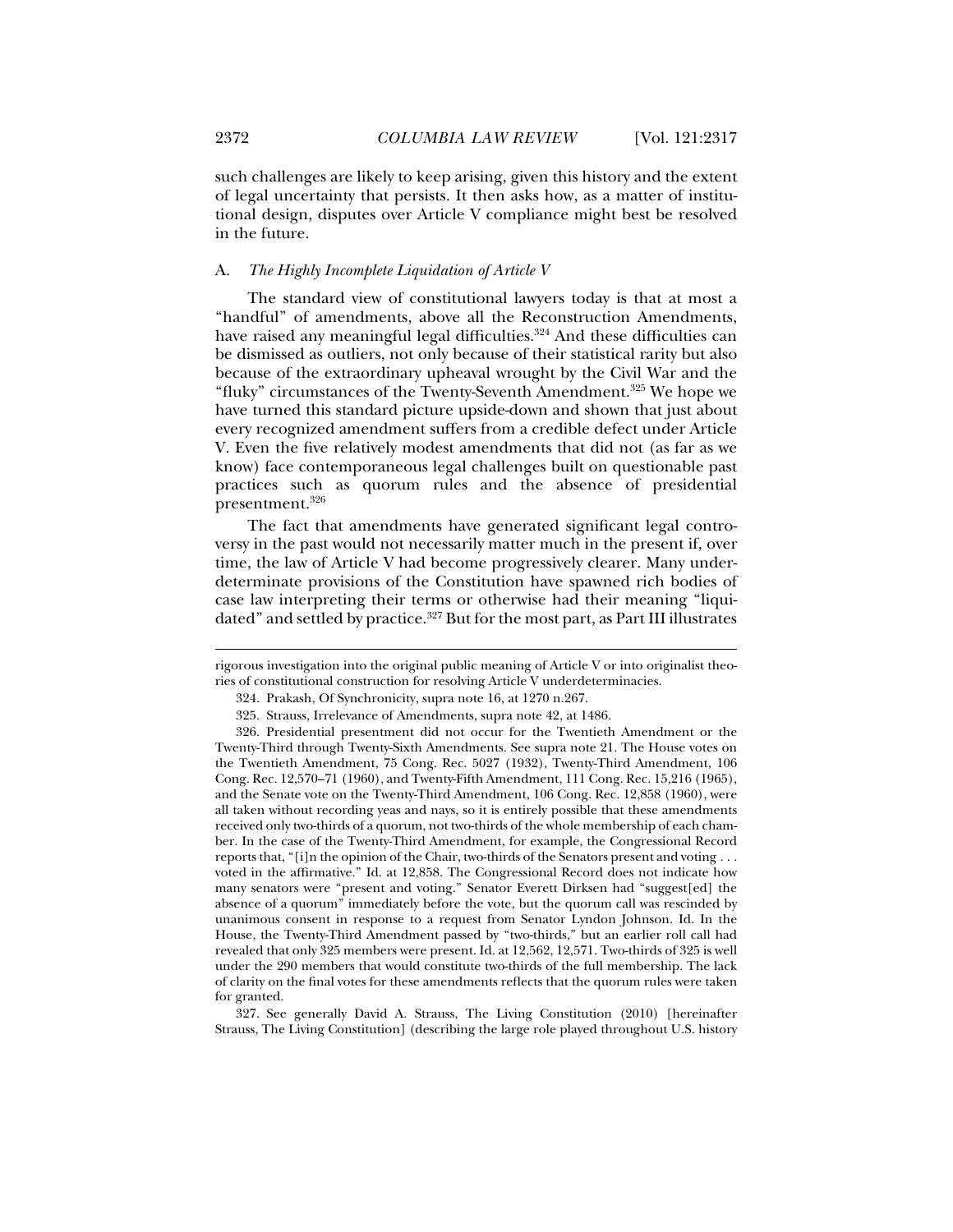in detail, this has not happened with Article V. Recurring contestation over amendment validity has not yielded anything like a robust body of congressional, executive, or judicial precedent on the key questions raised by Article V. A large proportion of the interpretive puzzles that section II.A identifies—many of which go to the core of the amendment project—have never been resolved.

The Supreme Court has directly addressed the meaning of Article V only a handful of times. To recapitulate: In *Hollingsworth v. Virginia*, Justice Chase asserted during oral argument that the President "has nothing to do with the proposition, or adoption, of amendments to the Constitution."<sup>328</sup> Over 120 years later,<sup>329</sup> in *Hawke v. Smith (No. 1)*, the

by a "common law approach to constitutional interpretation"); William Baude, Constitutional Liquidation, 71 Stan. L. Rev. 1 (2019) (describing liquidation); Caleb Nelson, Originalism and Interpretive Conventions, 70 U. Chi. L. Rev. 519, 547 (2003) (arguing that the Founding generation "expected subsequent practice to liquidate [constitutional] indeterminacy" and thereby "produce a fixed meaning for the future").

 <sup>328. 3</sup> U.S. (3 Dall.) 378, 381 n.\* (1798); see also Hawke v. Smith (No. 1), 253 U.S. 221, 229 (1920) (citing only *Hollingsworth* for the statement that "[a]t an early day this court settled that the submission of a constitutional amendment did not require the action of the President"); supra notes 117–130 and accompanying text.

 <sup>329.</sup> We are not aware of any Supreme Court decisions about the amendment process in the long interval between *Hollingworth* and *Hawke*. In Luther v. Borden, 48 U.S. (7 How.) 1 (1849), which concerned the validity of a new purported state constitution in Rhode Island, the Court suggested in dicta that questions regarding the amendment process may be nonjusticiable. Id. at 53. In White v. Hart, 80 U.S. (13 Wall.) 646 (1872), the Court likewise suggested that the validity of the Reconstruction Amendments was nonjusticiable. Id. at 649. In Myers v. Anderson, 238 U.S. 368 (1915), which concerned the constitutionality of Maryland's "Grandfather Clause," several parties raised constitutional objections to the Fifteenth Amendment. The attorney defending the state's law—named, oddly enough, William Marbury—argued that the Fifteenth Amendment was unconstitutional as applied to Maryland under the Equal Suffrage Clause, because Maryland had never ratified the amendment. In openly racist terms, Marbury submitted that "compelling" states to expand the franchise to non-whites "would be in substance and effect depriving the original State . . . of all representation in the Senate." Vose, Constitutional Change, supra note 229, at 39 (quoting Brief for Plaintiff in Error, Myers v. Anderson, 238 U.S. 368 (1915)). An amicus brief also rehearsed procedural objections to the passage of the Fourteenth and Fifteenth Amendments. Id. at 40–41. The Court did not address these arguments in its unanimous opinion in *Myers*, nor in another case decided the same day about Oklahoma's Grandfather Clause, Guinn v. United States, 238 U.S. 347 (1915). There is an intriguing hint, however, that the arguments may have gotten some internal traction at the Court. Marbury's son later recounted in a letter to Justice Felix Frankfurter that Justice James Clark McReynolds—an "intimate" of Marbury who joined the Court while *Myers* was pending told Marbury that "the Fifteenth Amendment election cases had been the subject of a terrific controversy." Benno C. Schmidt, Jr., Principle and Prejudice: The Supreme Court and Race in the Progressive Era, Part 3: Black Disfranchisement From the KKK to the Grandfather Clause, 82 Colum. L. Rev. 835, 867 (1982) (quoting Letter from William L. Marbury, Jr. to Felix Frankfurter (Sept. 25, 1958)). Marbury's son went on: "Apparently, Justice Lurton had prepared a dissenting opinion in which he followed my father's argument in the *Myers* case. This so scandalized the Chief Justice that he suggested that Lurton resign. When Lurton refused to do this the majority of the court held up a decision until his death." Id. Justice Frankfurter passed the letter on to Alexander Bickel, though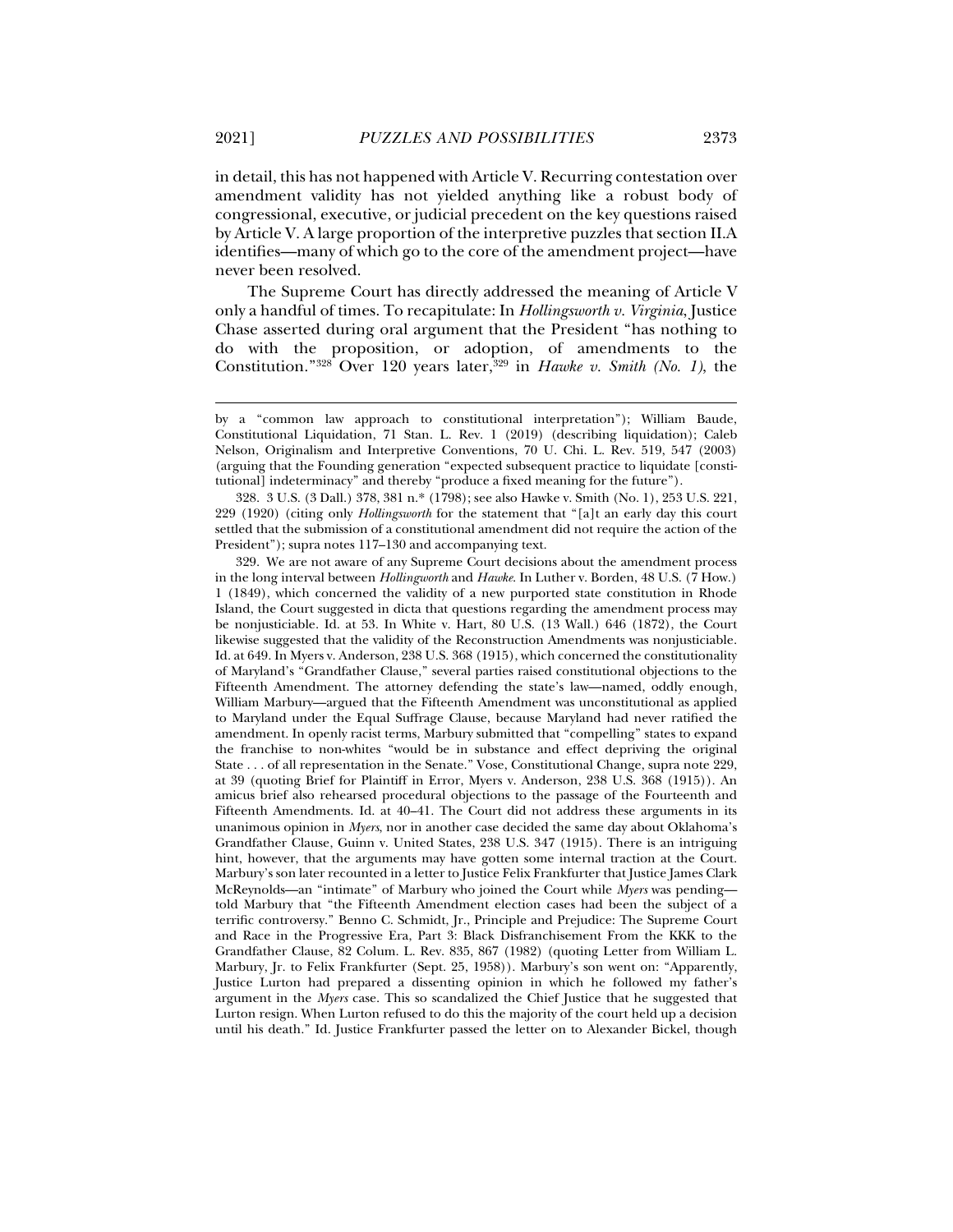Court held in a "shocking[]"330 decision that a state could not require a proposed amendment to be submitted to a popular referendum after being ratified by the state legislature.331 In the *National Prohibition Cases*, the Court concluded, in an unreasoned summary opinion, that Congress does not need to declare that an amendment is "necessary" when it proposes an amendment; that the two-thirds vote in each chamber "is a vote of two-thirds of the members present—assuming the presence of a quorum"; and that the Prohibition Amendment was "within the power to amend reserved by Article V of the Constitution."332 In *Dillon v. Gloss*, the Court stated in dicta that ratification of an amendment "must be within some reasonable time after its proposal" and that Congress could fix "a definite period for ratification . . . as an incident of its power to designate the mode of ratification."333 In *Leser v. Garnett*, the Court held that a state could not place limits on its legislature's power to ratify a federal amendment in its state constitution and that "official notice" of ratification from a state to the U.S. Secretary of State "was conclusive upon him" and "upon the courts."334 In *United States v. Sprague*, the Court held that, as between state legislatures and state conventions, the "choice . . . of the mode of ratification, lies in the sole discretion of Congress."335 Finally, in *Coleman v. Miller*, 336 which the next section discusses in more detail, a splintered Court determined that "the effect both of previous rejection and of

332. 253 U.S. 350, 386 (1920); see supra notes 210–211 and accompanying text.

 333. 256 U.S. 368, 375–76 (1921); see supra notes 196–198 and accompanying text. On why this statement is dicta, see Cong. Pay Amendment, 16 Op. O.L.C. 85, 92–93 (1992).

 334. 258 U.S. 130, 136–37 (1922); see supra notes 214–225 and accompanying text. The Court also rejected the argument that the Nineteenth Amendment was invalid because it made "so great an addition to the electorate . . . without the State's consent." *Leser*, 258 U.S. at 136. The Court did not explain its reasoning, other than to say that the argument would also render the Fifteenth Amendment invalid. Id.

335. 282 U.S. 716, 730 (1931); see supra notes 199–201 and accompanying text.

 336. 307 U.S. 433 (1939). *Coleman* concerned the ratification of an amendment proposed by Congress in 1924 that would have empowered Congress to regulate "the labor of persons under eighteen years of age." Id. at 435 n.1 (quoting Child Labor Amendment, 43 Stat. 670 (1924)). The proposed amendment fell short of ratification. See John R. Vile, Child Labor Amendment, *in* Encyclopedia of Constitutional Amendments, Proposed Amendments, and Amending Issues, 1789–1995, at 47, 48–49 (1996).

noting his "heavy doubts about its accuracy." Id. (quoting Letter from Felix Frankfurter to Alexander Bickel (Sept. 23, 1959)).

 <sup>330.</sup> The Amendment Stands, N.Y. Times, June 3, 1920, at 10.

 <sup>331. 253</sup> U.S. 221, 231 (1920); see supra notes 202–208 and accompanying text. In Arizona State Legislature v. Arizona Independent Redistricting Commission, 576 U.S. 787 (2015), the Court suggested in dicta that *Hawke* extended to the governor's role in the amendment process. Id. at 808 ("In the context of ratifying constitutional amendments, in contrast, 'the Legislature' has a different identity, one that excludes the referendum and the Governor's veto."). On the other hand, Justice William Rehnquist, in a solo opinion denying a stay, wrote that the question whether the word "Legislatures" in Article V "encompasses the voters of a State who have power to enact laws by initiative" is "by no means settled." Uhler v. AFL-CIO, 468 U.S. 1310, 1311 (1984) (Rehnquist, J., in chambers) (discussing the meaning of the word "Legislatures" in the Application Clause).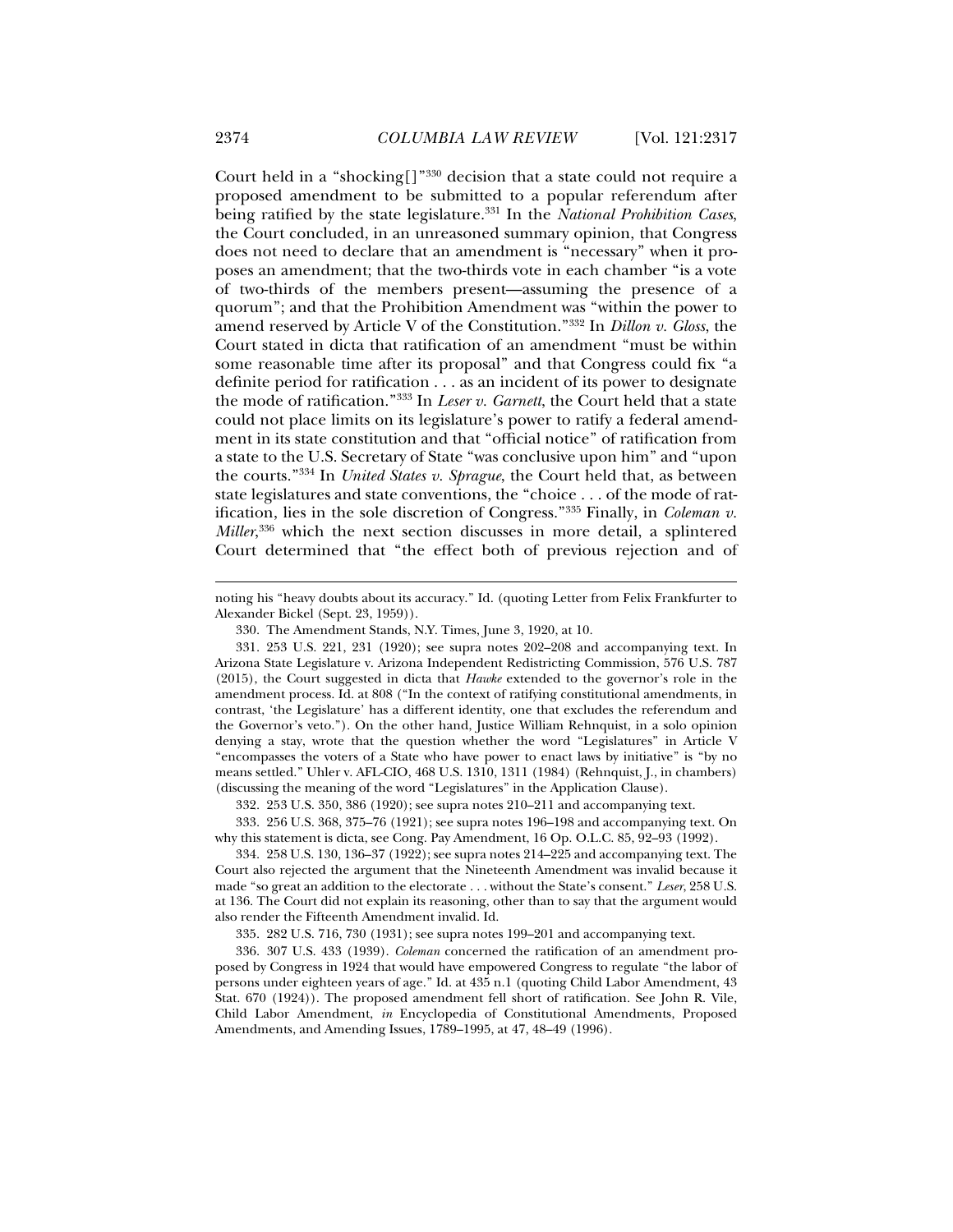attempted withdrawal" and "whether [an] amendment had been adopted within a reasonable time" were political questions, "not subject to review by courts."337

These opinions cover relevant ground, but not all that much ground—only a fraction of the landscape of interpretive puzzles canvassed in section II.A. And the extent to which the Court has settled even the questions it has purported to answer is far from clear. Nearly half of the above-listed statements on Article V are dicta, unreasoned ipse dixits, or both. Few if any of the opinions are widely respected by constitutional lawyers, and questions such as the President's role in the amendment process and the meaning of *Hollingsworth* remain the subject of debate, at least in law reviews.<sup>338</sup> Several opinions have been blatantly contradicted by subsequent practice: The Twenty-Second Amendment was approved by the House without "a vote of two-thirds of the members present," as was said to be necessary in the *National Prohibition Cases*; 339 the Twenty-Seventh Amendment mocks the *Dillon* Court's contention that it was "quite untenable" to think an amendment proposed in 1789 was still pending in  $1921;^{340}$  and states have continued to experiment with direct democracy in the ratification process, *Leser* notwithstanding.<sup>341</sup> Among the uncontradicted opinions, most just label certain issues as political or nonjusticiable, casting no light on their merits. $342$ 

 338. See generally, e.g., Black, On Article I, supra note 21; Tillman, A Textualist Defense, supra note 119; Joshi, supra note 130; Mike Rappaport, Does the Constitution Require Constitutional Amendments to Be Presented to the President?, Law & Liberty (Jan. 17, 2013), https://lawliberty.org/more-on-lincoln-signing-the-13th-amendment [https://perma.cc/V3BQ-LAVY].

340. Dillon v. Gloss, 256 U.S. 368, 375 (1921); see supra section III.K.

 341. See, e.g., Uhler v. AFL-CIO, 468 U.S. 1310, 1311–12 (1984) (Rehnquist, J., in chambers); Kimble v. Swackhamer, 439 U.S. 1385, 1385 (1978) (Rehnquist, J., in chambers).

 342. The case law in the lower federal courts is similarly sparse. And given the de facto repudiation of Article V principles announced by the Supreme Court, one would expect any lower court precedent to be even less stable. The two most significant lower court cases both involve the ERA. The first is Dyer v. Blair, 390 F. Supp. 1291 (N.D. Ill. 1975) (three-judge court), an opinion authored by then-Judge John Paul Stevens about ratification of the ERA in Illinois. The court held that state legislatures were free to set their own voting and quorum rules for ratifying federal constitutional amendments, but that a state constitution

 <sup>337. 307</sup> U.S. at 449, 454 (opinion of Hughes, C.J.). The quotations are taken from Chief Justice Hughes's "Opinion of the Court," which was joined by Justices Harlan Fiske Stone and Stanley Forman Reed. Id. at 435. Justice Hugo Black, writing for himself and three other Justices, would have ruled that "Congress has sole and complete control over the amending process, subject to no judicial review." Id. at 459 (Black, J., concurring). The Court subsequently confirmed that in *Coleman* it had "held that the questions of how long a proposed amendment to the Federal Constitution remained open to ratification, and what effect a prior rejection had on a subsequent ratification, were committed to congressional resolution and involved criteria of decision that necessarily escaped the judicial grasp." Baker v. Carr, 369 U.S. 186, 214 (1962). OLC has questioned the authoritativeness of both *Coleman* opinions. Cong. Pay Amendment, 16 Op. O.L.C. 85, 93 n.11, 99–102 (1992).

 <sup>339. 253</sup> U.S. 350, 386 (1920) (citing Mo. Pac. Ry. Co. v. Kansas, 248 U.S. 276 (1919)); see supra section III.J.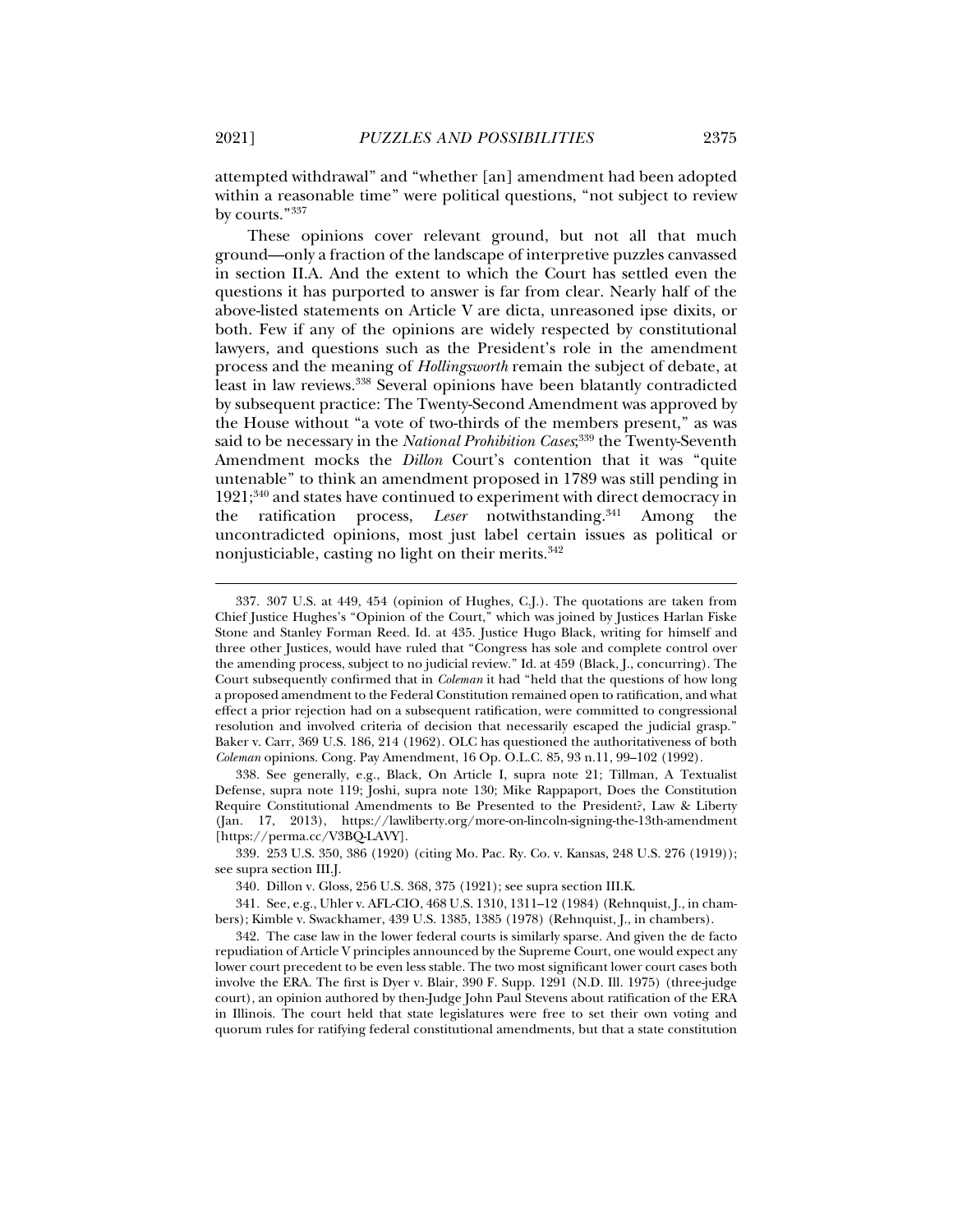It would be fair, of course, to say that *some* questions have been resolved by a combination of Article V's text, judicial doctrine, and historical tradition. No amendment would be rejected at this point for lack of presidential presentment (although the rise of textualism and originalism as interpretive methods may make the practice of nonpresentment increasingly awkward).343 Nor would an amendment be rejected for receiving only two-thirds of a quorum of both houses, rather than two-thirds of the entirety of both houses (although it is conceivable that a member of Congress could persuade colleagues with such an objection).<sup>344</sup> But few and far between are the Article V practices that have been "open, widespread, and unchallenged since the early days of the Republic,"345 and it seems to us that the unsettled questions substantially exceed the settled ones in both number and significance.

Perhaps the simplest response to anyone who nonetheless maintains that history has resolved most of the important puzzles in Article V is to point to the two most prominent recent amendment efforts and the legal tumult each has occasioned. While the controversies over the Twenty-Seventh Amendment and the ERA have idiosyncratic elements, the procedural issues they raise are strikingly basic. $346$  They highlight just how little the law of Article V has developed since the Founding. If controversy over the Twenty-Seventh Amendment has quieted a bit in recent years, this probably has more to do with the amendment's relative unimportance and the unlikelihood that Congress would ever contravene it than with considered acceptance of its validity.<sup>347</sup>

\* \* \*

In sum, the Supreme Court's unanimous pronouncement that a "mere reading demonstrates" that "Article V is clear in statement and in

could not specify a supermajority requirement that would bind a state legislature acting on such an amendment. Id. at 1306–08. The second is a district court decision from Idaho holding that states could rescind prior ratifications and that Congress's attempt to extend the ERA ratification deadline was invalid. Idaho v. Freeman, 529 F. Supp. 1107, 1150–54 (D. Idaho 1981), vacated as moot sub nom. Carmen v. Idaho, 459 U.S. 809 (1982). The Supreme Court granted certiorari before judgment, but the new ratification deadline expired while the case was pending, so the Court vacated the district court's decision as moot.

 <sup>343.</sup> See supra section III.B; supra note 21 and accompanying text (discussing the view that nonpresentment is incompatible with clear constitutional text).

 <sup>344.</sup> See supra section III.C (discussing the plausibility of the view that a two-thirds vote of the full chamber is required).

 <sup>345.</sup> NLRB v. Noel Canning, 573 U.S. 513, 572 (2014) (Scalia, J., concurring in the judgment) (describing the sorts of practices that "should guide [the Court's] interpretation of an ambiguous constitutional provision").

 <sup>346.</sup> See supra sections III.K, III.L.3.

 <sup>347.</sup> See Strauss, Irrelevance of Amendments, supra note 42, at 1486–87 (describing the Twenty-Seventh Amendment as having "no significant effect" and "remarkable for [its] relative lack of importance").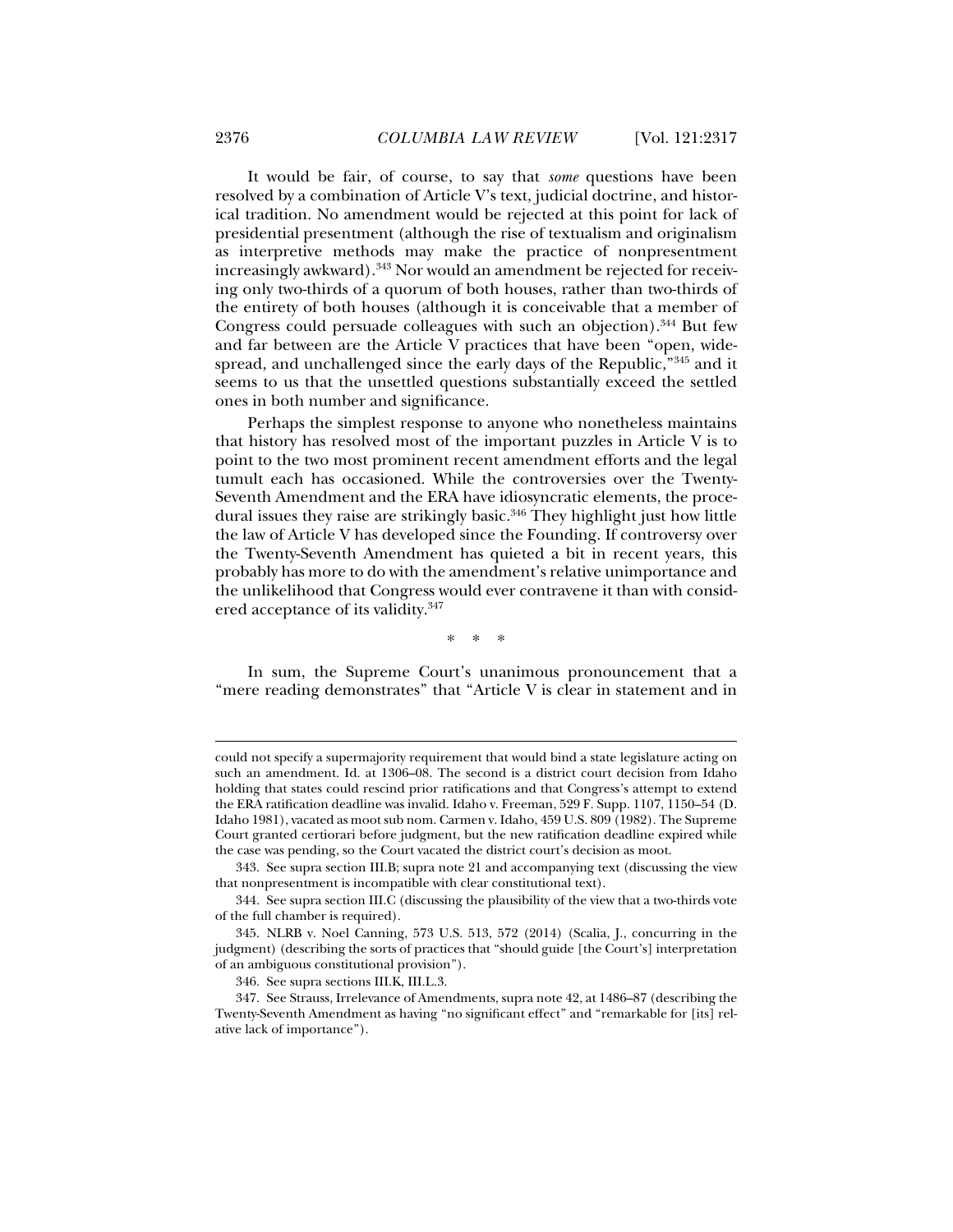meaning, contains no ambiguity, and calls for no resort to rules of construction"348 seems to us exactly backward. As Part II illustrates, a mere reading demonstrates that Article V is shot through with ambiguities and calls for constant resort to rules of construction. As Part III shows, this ambiguity is borne out by, and persists through, 230 years of history. Americans tend to take the text of the Constitution as a given and to regard constitutional interpretation as something that operates on that text. But if our descriptive arguments thus far have been sound, then there is no constitutional text that precedes interpretation. To identify what is or is not "in" the constitutional text is itself a complex act of constitutional interpretation. And given the amount of legal uncertainty that continues to enshroud the Article V process, one can expect all but the most uncontroversial new amendments to elicit credible challenges to their validity in the years ahead.

#### B. *Revisiting* Coleman

If we are right that controversy over the validity of amendments is likely to persist for the foreseeable future, then it behooves us to reflect on our system for resolving such disputes. When some groups in the polity insist that an attempted amendment has satisfied the rules of Article V and others disagree, with both sides advancing credible legal arguments, who should decide whether the amendment has become part of the Constitution? We submit that the degree of ongoing Article V ambiguity documented in this paper lends new support to the *Coleman* Court's inclination to leave such matters to Congress, while also suggesting possible institutional innovations.

In *Coleman v. Miller*, a splintered Supreme Court determined in 1939 that Congress has the ultimate authority to promulgate or proclaim an amendment after ratification by the states.<sup>349</sup> Chief Justice Hughes, writing for himself and Justice Harlan Fiske Stone in what was styled the "Opinion of the Court," found that Congress has "control over the promulgation of the adoption of [an] amendment."350 He further found that the two questions before the Court—the effect of a state's prior rejection of an amendment on a subsequent ratification, and whether too long a period had elapsed between proposal and ratification—were political questions not fit for judicial review.351 Justice Hugo Black penned a concurrence, joined by Justices Felix Frankfurter, Owen Roberts, and William O. Douglas. He similarly suggested that it was Congress's role to "proclaim[]" an amendment part of the Constitution, and he would have held that all

 <sup>348.</sup> United States v. Sprague, 282 U.S. 716, 730 (1931).

 <sup>349. 307</sup> U.S. 433, 450 (1939).

 <sup>350.</sup> Id.

 <sup>351.</sup> Id. at 450–54.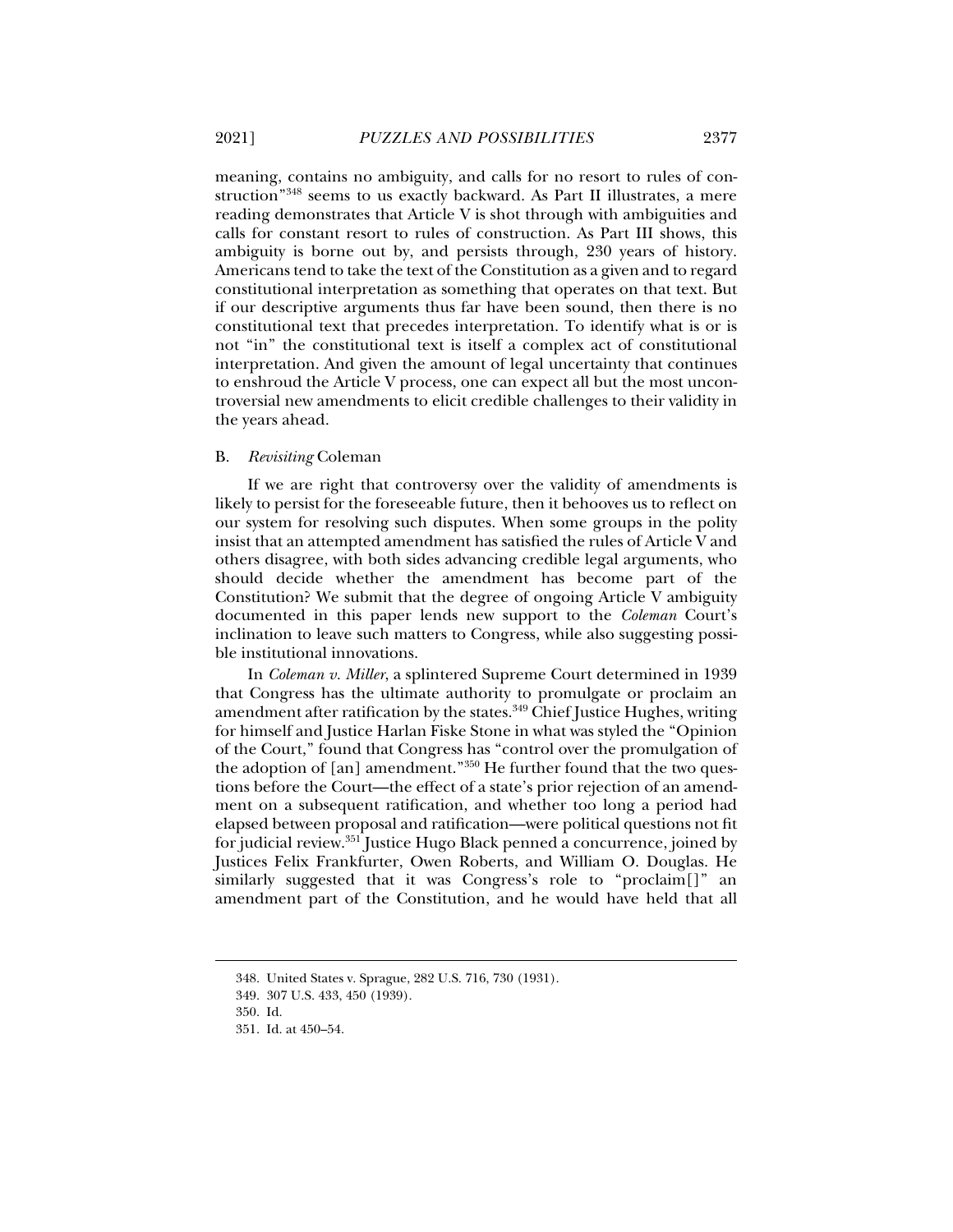questions related to the amendment process were "political" and beyond the purview of the courts.352

*Coleman*'s reference to a congressional "promulgation" or "proclamation" power has been criticized on the ground that Article V makes no reference to any role for Congress after the initial proposal of an amendment. The text instructs that an amendment is "valid . . . when ratified by the Legislatures of three fourths of the several States," not when promulgated by Congress following the final state ratification.<sup>353</sup> And the Supreme Court has in fact adjudicated a number of disputes about the amendment process, albeit infrequently, going all the way back to *Hollingsworth*, 354 which predates *Marbury*. 355

These criticisms of *Coleman* have some force, but they slight a prudential rationale for the Court's ruling that the Court itself did not articulate but that this paper's historical account helps to reinforce.<sup>356</sup> On account of the underdeterminacy of Article V and the momentousness of formal constitutional change, there is a strong possibility that significant conflicts over the validity of amendments will arise and yield no clear answers, only "political questions."357 Partly for this reason, the Court has avoided reaching the merits of an Article V dispute for over ninety years.<sup>358</sup> There is a consequent interest in enabling some nonjudicial institution to resolve authoritatively whether the Constitution has been amended.

The ongoing saga of the ERA exemplifies this concern. At least three pending lawsuits allege, not at all frivolously, that the ERA is already part of the Constitution.359 Meanwhile, proponents of the ERA are pressing Congress to retroactively extend the ratification deadline, which, if done,

j

 356. Cf. Pozen & Samaha, supra note 69, at 732–33, 775–76 (explaining that "prudential" arguments in constitutional law tend to emphasize system-level considerations of administrability, workability, and the like).

 357. See Baker v. Carr, 369 U.S. 186, 217 (1962) (listing factors that indicate the presence of a "political question"). In some Article V disputes, not just one or two but all six of the *Baker* factors may arguably be triggered. See Thomas E. Baker, Towards a "More Perfect Union": Some Thoughts on Amending the Constitution, 10 Widener J. Pub. L. 1, 7–8 (2000) ("The Article V amendment power bears all the constitutional hallmarks of a nonjusticiable or political question . . . ."); Thomas Millet, The Supreme Court, Political Questions, and Article V—A Case for Judicial Restraint, 23 Santa Clara L. Rev. 745, 763–66 (1983) (analyzing the applicability of the *Baker* factors to Article V cases).

 358. The last such ruling was United States v. Sprague, 282 U.S. 716 (1931), issued in February 1931. See supra note 335 and accompanying text.

 <sup>352.</sup> Id. at 457–58 (Black, J., concurring).

 <sup>353.</sup> U.S. Const. amend. V.

 <sup>354.</sup> Hollingsworth v. Virginia, 3 U.S. (3 Dall.) 378 (1798); see also supra notes 328–337 and accompanying text (cataloging cases).

 <sup>355.</sup> Marbury v. Madison, 5 U.S. (1 Cranch) 137 (1803). For prominent criticisms of *Coleman* along these lines, see Cong. Pay Amendment, 16 Op. O.L.C. 85, 99–105 (1992); Dellinger, Legitimacy of Constitutional Change, supra note 16, at 397–405; Paulsen, A General Theory, supra note 50, at 709–18.

 <sup>359.</sup> See supra note 308 and accompanying text.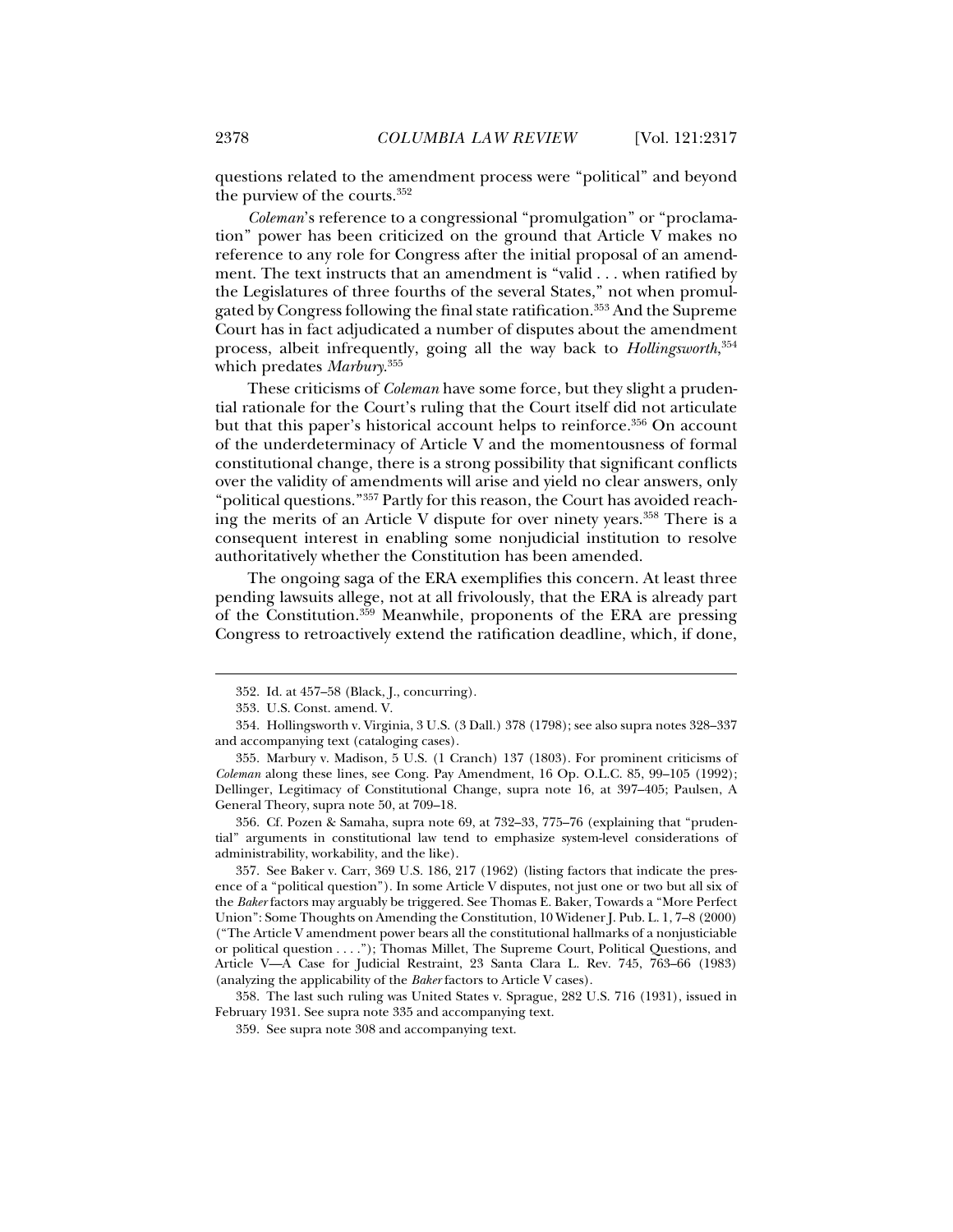would immediately raise a difficult new Article V question.<sup>360</sup> No one can predict with any confidence whether or how the constitutional fate of the ERA will be determined, as all three branches of government continue to vie for interpretive supremacy with regard to Article  $V^{361}$  and many lawyers now flatly deny the precedential value of *Coleman*. 362

The status quo of second-order uncertainty about how to resolve firstorder Article V uncertainty does not necessarily reflect any sort of crisis in self-government or the rule of law. Policentric decisionmaking procedures can generate deliberative and participatory benefits as well as stable political equilibria under certain conditions, including on questions of constitutional interpretation.363 In contrast to the "juricentrism" that characterizes much of contemporary constitutional culture,<sup>364</sup> a more fluid form of departmentalism has prevailed in the Article V context throughout U.S. history. We could keep muddling through.

Yet even if the status quo is defensible, it carries significant costs in terms of predictability, efficiency, and popular responsiveness. The ERA example is, again, instructive, as countless hours of legal and political mobilization have been devoted not only to the question whether we should have an ERA but also to the question whether we *do* have an ERA with no clear end to the legal wrangling in sight and the very real possibil-

 <sup>360.</sup> See supra note 307 and accompanying text. On whether Article V allows Congress to retroactively extend the ERA's deadline, compare Held et al., supra note 256, at 128–31 (yes), and Gerard N. Magliocca, Buried Alive: The Reboot of the Equal Rights Amendment, 71 Rutgers U. L. Rev. 633, 644–50 (2019) (yes), with Idaho v. Freeman, 529 F. Supp. 1107, 1150–54 (D. Idaho 1981) (no), vacated sub nom. Carmen v. Idaho, 459 U.S. 809 (1982), and Ratification of the Equal Rights Amendment, 44 Op. O.L.C., slip op. at 24–37 (Jan. 6, 2020) (no).

 <sup>361.</sup> See supra notes 265–272 and accompanying text.

 <sup>362.</sup> See Kalfus, supra note 313, at 445 ("Many scholars have concluded that the Court's reformulation of political question analysis, coupled with *Coleman*'s conflict with Court precedent, render *Coleman* 'dead.'").

 <sup>363.</sup> See, e.g., Neal Devins & Louis Fisher, Judicial Exclusivity and Political Instability, 84 Va. L. Rev. 83, 103 (1998) (arguing that "judicial exclusivity" over constitutional decisionmaking "encourages acrimony, not cooperation"); Robert C. Post & Reva B. Siegel, Legislative Constitutionalism and Section Five Power: Policentric Interpretation of the Family and Medical Leave Act, 112 Yale L.J. 1943, 2023–37 (2003) [hereinafter Post & Siegel, Legislative Constitutionalism] (defending a model of "policentric constitutional interpretation" for Section 5 of the Fourteenth Amendment). The term "policentric" refers to "the distribution of constitutional interpretation . . . across multiple institutions, many of which are political in character," and is distinct from the term "polycentric," which describes "problems that contain multiple and interdependent solutions." Post & Siegel, Legislative Constitutionalism, supra, at 2022–23.

 <sup>364.</sup> See David E. Pozen, Judicial Elections as Popular Constitutionalism, 110 Colum. L. Rev. 2047, 2055–56 (2010); see also Nikolas Bowie & Daphna Renan, The Separation-of-Powers Counterrevolution, 131 Yale L.J. (forthcoming 2022) (manuscript at 22–46) (on file with the *Columbia Law Review*) (discussing the "juristocratic" understanding of separation of powers disputes that has prevailed since Reconstruction).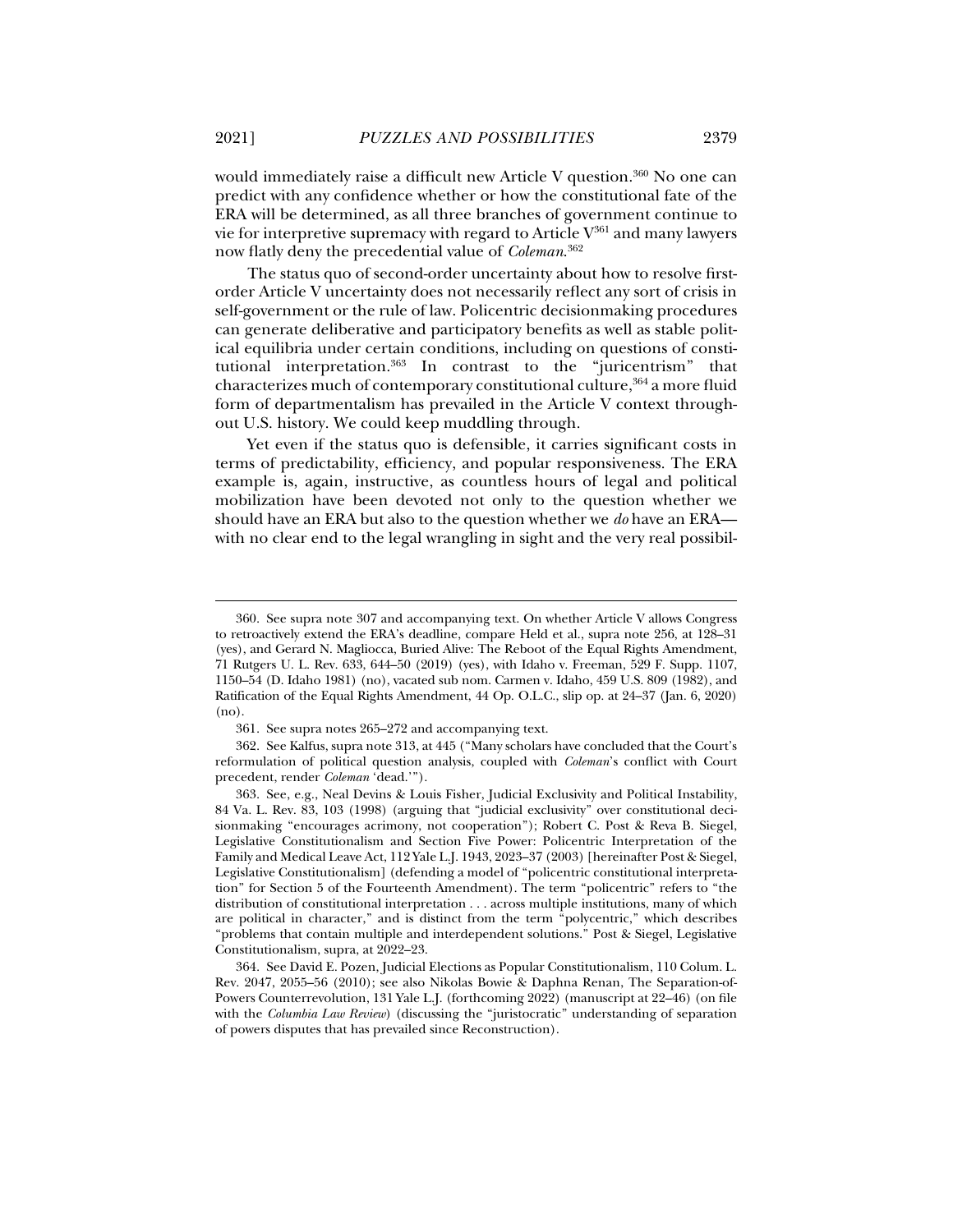ity that the ERA will fail without creating any precedent on Article V outside the executive branch.365 Most worrisome, in a nation with one of the most demanding amendment criteria and lowest formal amendment rates in the world, $366$  the absence of any clear Article V dispute-resolution mechanism makes it harder to revise the constitutional text by perpetuating legal uncertainty and proliferating institutional veto points. Even after supermajorities of both chambers of Congress and the state legislatures have approved a change to this text, legal objections from any one of the federal legislative, executive, or judicial branches may be enough to derail an attempted amendment. It is for these sorts of reasons that many theorists of constitutional design, from Madison in 1787 to the Venice Commission in 2009, have advised that confusion regarding the amendment rules themselves "ought to be as much as possible avoided."<sup>367</sup>

If, in line with this view, one of the existing organs of government ought to be assigned primary responsibility for resolving disputes over amendment validity, Congress seems best suited to the task.<sup>368</sup> The basic reasons are straightforward. Unlike the judiciary, Congress is not bound by a case or controversy limitation. It can take years for a case to wend its way up to the Supreme Court, and many amendments do not give rise to

 <sup>365.</sup> Within the executive branch, OLC recently issued a substantial opinion concluding that the ERA is dead. See Ratification of the Equal Rights Amendment, 44 Op. O.L.C. (Jan. 6, 2020) (slip opinion). The opinion immediately drew fierce criticism and pledges of defiance. See, e.g., Garrett Epps, Bill Barr Doesn't Get to Decide What's in the Constitution, Atlantic (Jan. 16, 2020), https://www.theatlantic.com/ideas/archive/2020/01/trump-dojera-constitution/605047/ (on file with the *Columbia Law Review*) (noting that ERA advocates "reject [OLC's] arguments" and quoting Reva Siegel for the view that "[t]he Justice Department does not have authority to decide the legal validity of the ERA"); Press Release, Rep. Carolyn B. Maloney, Maloney Statement on OLC Response to Archivist on ERA Ratification (Jan. 8, 2020), https://maloney.house.gov/media-center/press-releases/ maloney-statement-on-olc-response-to-archivist-on-era-ratification

<sup>[</sup>https://perma.cc/72WA-UQ96] ("I do not believe that the OLC has the final word to dictate how Congress or the states proceed in amending the Constitution.").

 <sup>366.</sup> See Richard Albert, American Exceptionalism in Constitutional Amendment, 69 Ark. L. Rev. 217, 225–31 (2016) (reviewing comparative evidence and explaining that, among democracies, "the United States ranks in the three lowest average annual revision rates"); Donald S. Lutz, Toward a Theory of Constitutional Amendment, *in* Responding to Imperfection, supra note 1, at 237, 260–61 (finding that the U.S. Constitution has the world's "second most difficult amendment process," behind only the now-defunct Yugoslav Constitution).

 <sup>367. 2</sup> The Records of the Federal Convention of 1787, supra note 89, at 630 (James Madison); see also supra notes 89–90 and accompanying text.

 <sup>368.</sup> To say that the validity of contested amendments is a "political question" entrusted primarily to Congress is not necessarily to deny any role for the judiciary. It may be that judicial review is appropriate for "plainly ultra vires action"—for instance, if Congress were to assert that thirty-five was three-fourths of fifty. Richard H. Fallon Jr., Political Questions and the Ultra Vires Conundrum, 87 U. Chi. L. Rev. 1481, 1490 n.36 (2020) (citing Laurence H. Tribe, A Constitution We Are Amending: In Defense of a Restrained Judicial Role, 97 Harv. L. Rev. 433, 433 (1983)). In addition, the prudential argument for congressional primacy may be weaker in the case of an amendment proposed by an Article V convention or an amendment that reforms Congress itself.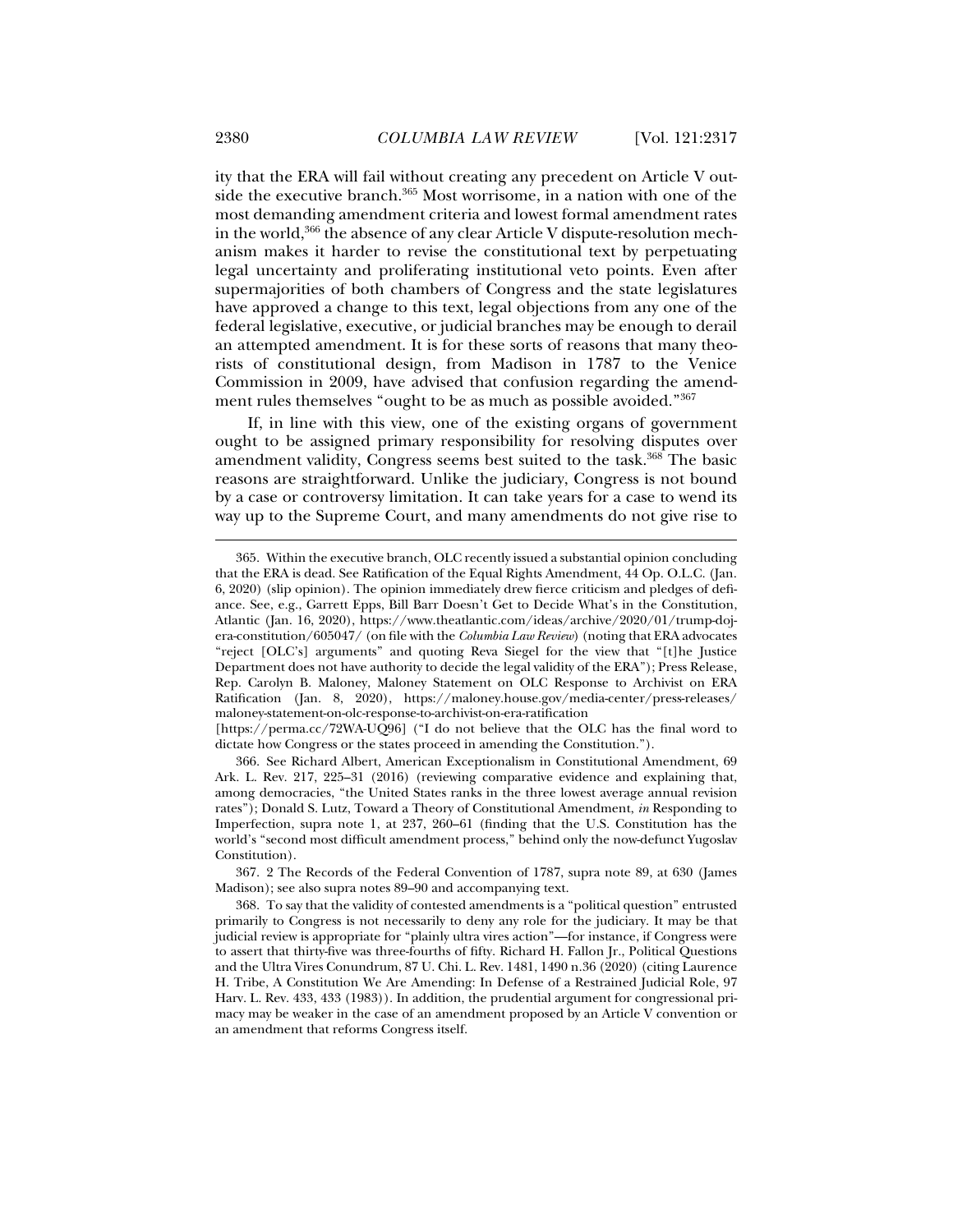justiciable controversies at all. Should an Article V controversy be entertained, the Court's precedents are sparse and not well ordered in this area. Congress, on the other hand, can act promptly to assess the validity of an amendment as soon as the final state has purportedly ratified. More important, questions about the Article V process will often involve highly charged, legally underdetermined judgments, which risk taxing the Court's institutional competence and compromising its institutional clout.369 These separation of powers concerns become all the more acute when Article V has been activated in order to overturn the Court's own constitutional rulings.370 The sociological legitimacy of amendments, this paper shows, has never had a tight relationship with their procedural propriety.371 As the most geographically representative, deliberatively transparent, and electorally accountable branch, Congress will in general be best positioned to determine whether an amendment has gained broad social acceptance and to generate additional political support once such a determination has been made.372

Relative to the Court, the executive branch also has stronger democratic credentials and the ability to act with greater dispatch. But the text of Article V makes no mention of the executive. And one of the very few propositions of Article V law that historical practice *has* settled is that the President has no legal role in proposing an amendment to the states.<sup>373</sup> In light of this practice, which dates back to the Bill of Rights, it is odd to

371. See supra Part III.

 <sup>369.</sup> Cf. Tara Leigh Grove, The Supreme Court's Legitimacy Dilemma, 132 Harv. L. Rev. 2240, 2250–54 (2019) (book review) (explaining how politically divisive rulings can undermine the Court's sociological legitimacy). Of course, the Court could bring more determinacy to the law of Article V by weighing in on more Article V questions. But the history of widespread disapproval and even defiance of the Court's pronouncements on Article V, see supra notes 338–341 and accompanying text, gives reason to doubt that the Court could ever definitively clear up this body of law when motivated majorities object to its conclusions.

 <sup>370.</sup> See Laurence H. Tribe, A Constitution We Are Amending: In Defense of a Restrained Judicial Role, 97 Harv. L. Rev. 433, 444–45 (1983).

 <sup>372.</sup> See Neal Kumar Katyal, Legislative Constitutional Interpretation, 50 Duke L.J. 1335, 1363 (2001) ("Society needs a democratic mandate rather than a judicial one for some decisions . . . . Impeachment, war powers, and the decision whether a constitutional amendment has been ratified are some examples."); Post & Siegel, Legislative Constitutionalism, supra note 363, at 2030 ("If the Court has particular strengths in explicating the Constitution as a rule of law, Congress is especially well-situated to respond to changes in constitutional culture."); see also Larry Alexander & Frederick Schauer, On Extrajudicial Constitutional Interpretation, 110 Harv. L. Rev. 1359, 1377 n.80 (1997) (explaining that "a single national legislature" like the U.S. Congress may be best positioned to fulfill an "authoritative settlement function" for certain constitutional issues, including political questions). Insofar as Congress, in resolving specific Article V disputes, is more likely than the Court to leave some play in the joints of Article V law, we believe this is a virtue rather than a vice. See infra section V.C.

 <sup>373.</sup> See supra sections III.A–.B.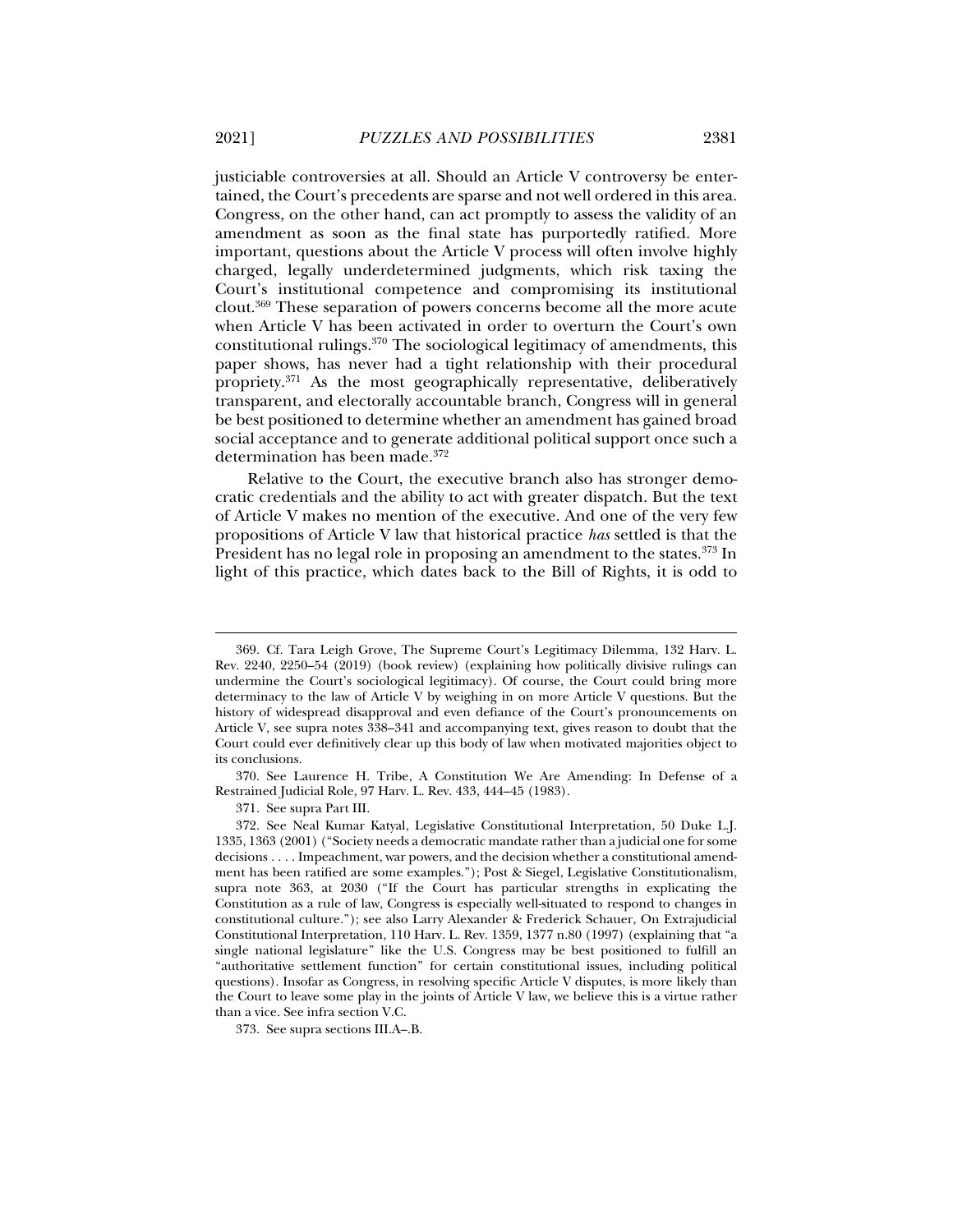think that the President would play any sort of significant role at the conclusion of the Article V process.<sup>374</sup> It is odder still to think that such a role would be played by subordinate executive officers such as the Archivist of the United States, who currently has the statutory duty to "publish[]" an amendment upon receiving "official notice" that it has been adopted.<sup>375</sup>

That said, Congress is less than ideal as an arbiter of Article V validity in a number of respects. Rising levels of polarization within each chamber increase the risk of raw partisan conflict, gamesmanship, and perceptions of bias. Congress's popular approval rating currently sits near a historic low.376 And in some instances, a disputed amendment might affect Congress itself in ways that call into question its members' ability to assess the amendment's constitutional status in good faith, as when the Seventeenth Amendment fundamentally changed the Senate by introducing direct election of senators. This section has suggested that the *Coleman*  Court was correct to conclude that, for settling whether an amendment has satisfied Article V, Congress will typically be the least bad option among the branches of government. Might there be any other options?

There are no silver bullets, but potentially useful subconstitutional moves can be made within the *Coleman* framework. One possibility is a national referendum. Beginning with the Eighteenth Amendment's time limit,377 Congress has on several occasions built a ratification condition into the text of an amendment. In a similar spirit, Congress could include a provision in future proposed amendments stating that they will be inoperative unless validated in a certain sort of post-ratification referendum, thereby effectively precommitting Congress to "proclaim" validated amendments despite any procedural objections that might arise along the

 <sup>374.</sup> One could perhaps argue, on some sort of division of power grounds, that the exclusion of the President from the "proposal" stage makes it all the more appropriate that the President be given a decisive role at the "promulgation" stage. Cf. Black, On Article I, supra note 21, at 899 (maintaining that *Hollingsworth* should not be extended "one inch"). But it would create a textually as well as functionally bizarre asymmetry to read Articles I and V to exclude presidential presentment on the front end of the amendment process while requiring it on the back end. And given the extraordinary amount of national consensus already required by the amendment process, there are powerful democratic reasons not to introduce yet another hard veto point.

 <sup>375.</sup> See supra note 265 and accompanying text. This duty used to be performed by the Secretary of State. See Act of Apr. 20, 1818, ch. 80, § 2, 3 Stat. 439; Bernstein, supra note 25, at 540 n.218 (explaining that Congress transferred responsibility for certifying amendments from the Secretary of State to the Administrator of General Services in 1951 and then to the Archivist in 1984). We have not found any evidence suggesting that Congress intended to delegate to the Archivist the authority to resolve the status of contested amendments. It is perfectly consistent with the statutory text to regard a congressional proclamation of an amendment's ratification as the relevant "official notice" that triggers the Archivist's duty of publication.

 <sup>376.</sup> See Harry Enten, Congress' Approval Rating Hasn't Hit 30% in 10 Years. That's a Record., CNN (June 1, 2019), https://www.cnn.com/2019/06/01/politics/poll-of-theweek-congress-approval-rating [https://perma.cc/QP8P-6BR7].

 <sup>377.</sup> See supra notes 196–198 and accompanying text.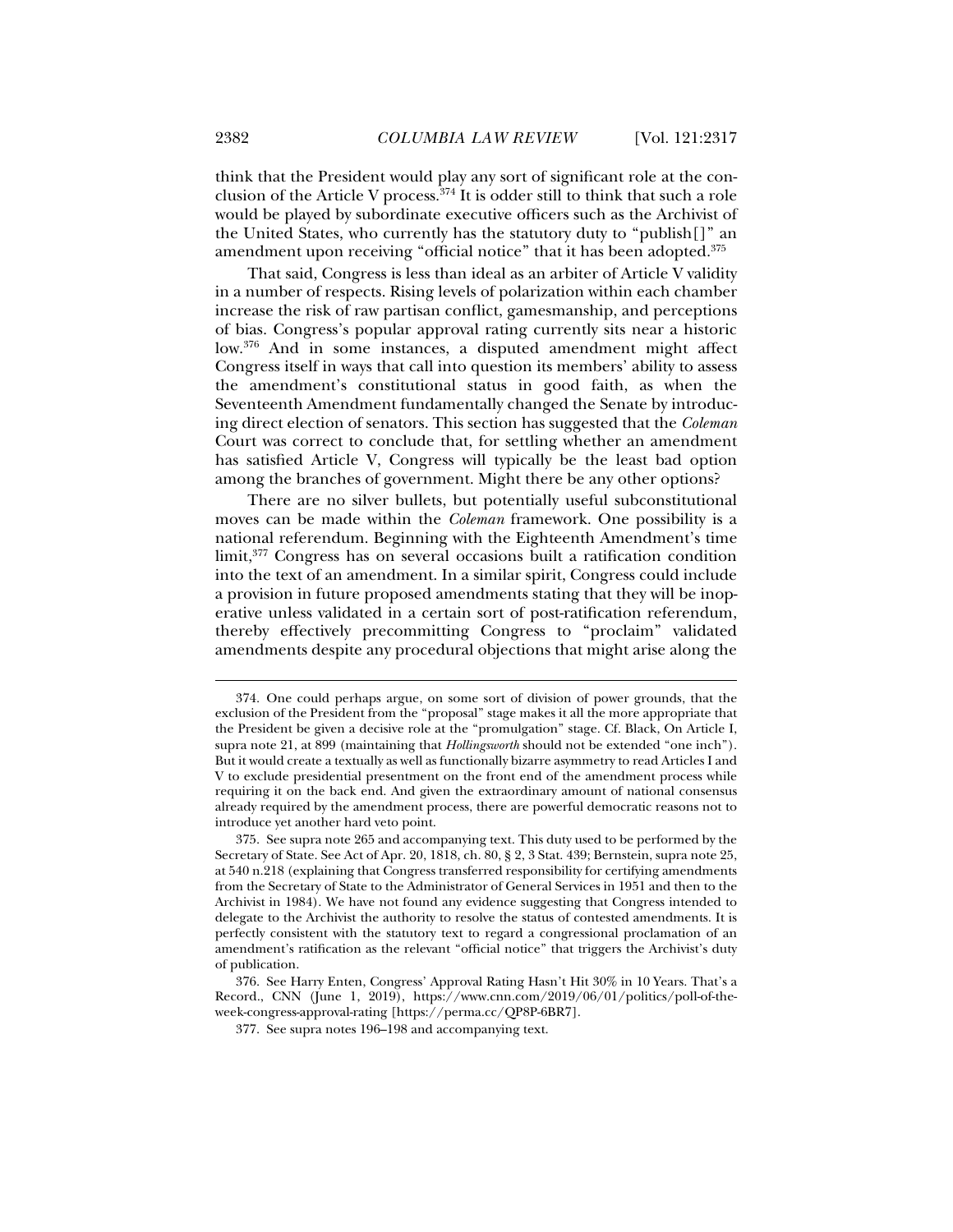way.378 Alternatively, Congress could reserve for itself or for each chamber separately the authority, through a simple majority vote, to call for a national referendum on an amendment's validity after the amendment has—in the view of the members calling for the referendum—attained a sufficient number of ratifications.<sup>379</sup> Another possibility is for Congress to convene, either through the ordinary legislative process or through the Article V mechanism just described, a special commission to issue a nonbinding opinion on the validity of a disputed amendment and the steps that would be required, if any, to cure legal defects. Congress could form such a commission today to help it assess the status of the ERA and build bipartisan buy-in for whatever position it ultimately adopts.<sup>380</sup>

The above discussion provides only a skeletal sketch of these options, which would take a whole other paper to elaborate in full. The key point, for present purposes, is that ongoing confusion over how to decide Article V disputes creates an opportunity to innovate in limited, pragmatic ways that honor *Coleman*'s prudential wisdom while moderating some of the risks of relying on Congress. By enlisting the assistance of a referendum or commission, Congress can remain in the driver's seat when it comes to judging Article V amendments without necessarily serving as the exclusive or even the final decisionmaking body.

 <sup>378.</sup> See Amar, America's Constitution, supra note 49, at 418. Amar, recall, has argued that a national referendum may be used to bypass Article V altogether. See supra notes 4, 7, 58 and accompanying text. The proposal here could be seen as a hybrid between Amar's much bolder proposal and the existing Article V process. Any such referendum would add another step, and another effective veto point, to what is already an arduous amendment process. But we expect that a referendum would be very unlikely to fail if the amendment in question had already plausibly navigated the hurdles of Article V—and that a successful referendum would put immense, productive pressure on Congress to accept the result forthwith. Consider, by way of analogy, the pressure that the Brexit referendum exerted on the U.K. Parliament. See Meg Russell, Brexit and Parliament: The Anatomy of a Perfect Storm, 74 Parliamentary Affs. 443, 448 (2021) ("[T]he clear reservations of many parliamentarians about the Brexit decision were overshadowed by the referendum result, with most MPs on both the government and opposition side accepting that it must be respected. Parliament hence actively, if reluctantly, ceded its sovereignty to the public on the principle of Brexit."). In moving to submit a potential amendment directly to the American people for an advisory referendum, one U.S. Senator argued to his colleagues in 1861 that the people's "sentiments and their opinions will be our safest guide upon this question, . . . disabled as we are by our own distractions and divisions in Congress from acting upon it." Cong. Globe, 36th Cong., 2d Sess. 264 (1861) (statement of Sen. Crittenden).

 <sup>379.</sup> This proposal might be challenged on *Chadha* grounds, see generally INS v. Chadha, 462 U.S. 919 (1983), but such a challenge would be undercut by building the option to call a referendum into the text of the amendment itself. By doing this, the referendum would already plausibly have navigated the Article V process by the time it is initiated. See Amar, America's Constitution, supra note 49, at 418.

 <sup>380.</sup> Such a commission, in our view, would ideally be instructed by Congress to apply some version of the Article V Thayerianism proposed infra section V.C.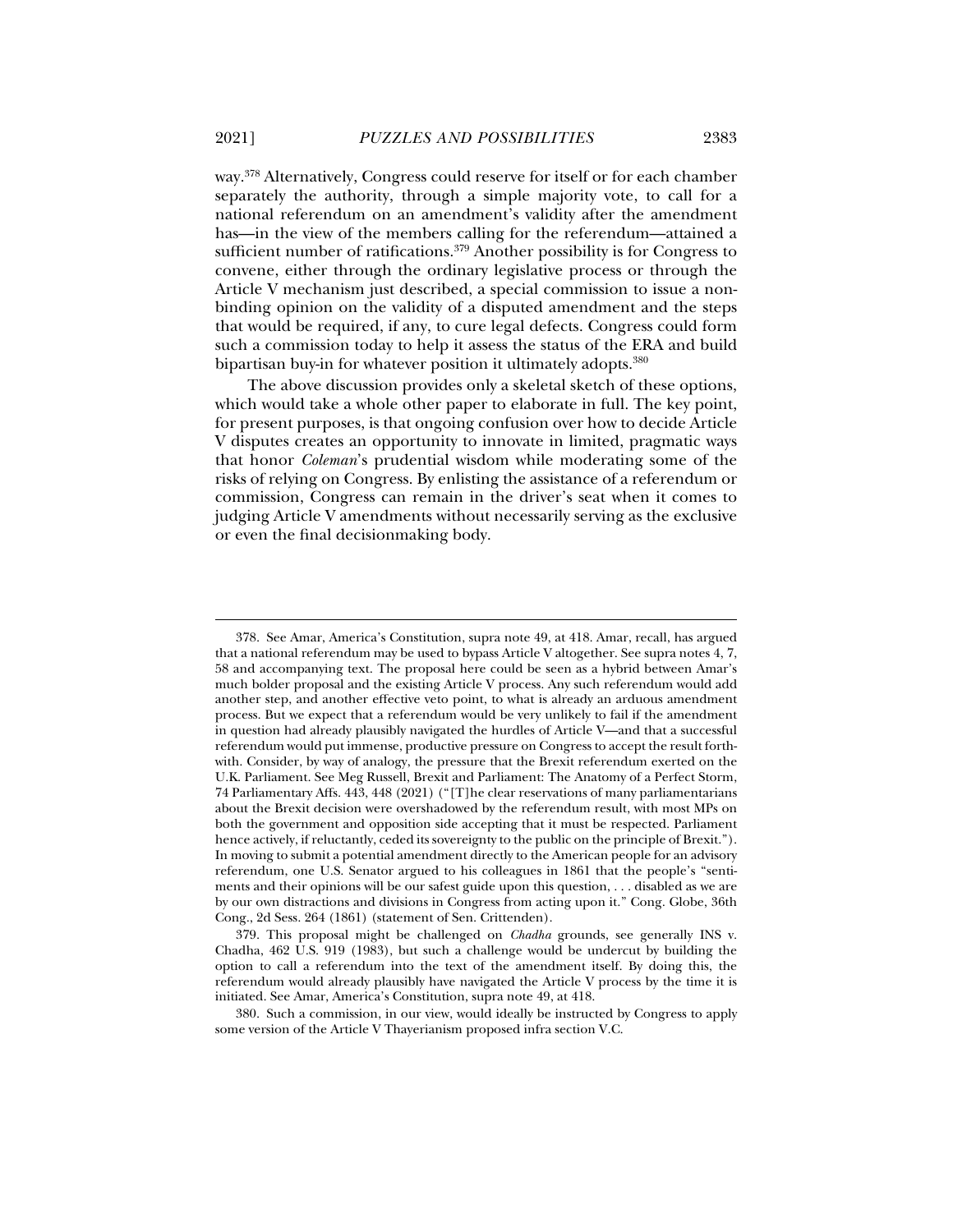# V. EMBRACING ARTICLE V AMBIGUITY: LESSONS FOR INTERPRETERS AND **REFORMERS**

The dispelling of any notion that Article V supplies a straightforward guide to amendment holds lessons for academics and advocates as well as government officials. That descriptive undertaking is, again, the heart of this paper, and space constraints require us to be brief in this final Part. Here, we first argue that our account of Article V ambiguity complicates two prominent debates in constitutional theory.381 We then close by considering how it could open up new possibilities for constitutional change.

### A. *Originalism and Textualism*

One of the most sweeping developments in constitutional law over the past several decades, as countless commentators have observed, has been the rise of originalism and its close cousin textualism as a preferred mode of interpretation.382 With the confirmation of Justice Amy Coney Barrett, there are now multiple "self-avowed originalists" on the Court.<sup>383</sup> Scholarly interest in originalism shows no signs of abating.

Originalism is a complex phenomenon, more a cluster of related methodologies than a single, well-defined one.384 But an important normative justification for all its variants has been the idea that it is the interpretive approach most consistent with a commitment to popular

 <sup>381.</sup> Our account also has potential implications for more general debates in legal theory. For instance, scholars "typically assume that bright-line rules are more constraining on judicial and administrative decisionmakers than context-saturated standards." Connor N. Raso & William N. Eskridge, Jr., *Chevron* as a Canon, Not a Precedent: An Empirical Study of What Motivates Justices in Agency Deference Cases, 110 Colum. L. Rev. 1727, 1812 (2010). The Article V ambiguity and flexibility documented in these pages challenge that assumption. As a formal matter, the key terms in Article V are much more rule-like than standard-like: There are no references in the text to reasonableness, equity, all-thingsconsidered balancing, or anything of the sort. It is partly for this reason, we suspect, that Article V is believed by many to be more constraining than it really is.

 <sup>382.</sup> See generally Jeremy K. Kessler & David E. Pozen, Working Themselves Impure: A Life Cycle Theory of Legal Theories, 83 U. Chi. L. Rev. 1819, 1844–47 & n.63 (2016) (summarizing originalism's academic and political development since the 1970s and collecting citations to intellectual histories).

 <sup>383.</sup> Ilan Wurman, What Is Originalism? Debunking the Myths, Conversation (Oct. 24, 2020), https://theconversation.com/what-is-originalism-debunking-the-myths-148488 [https://perma.cc/R7CD-W679] (listing Justices Amy Coney Barrett, Neil Gorsuch, Clarence Thomas, and—more controversially—Brett Kavanaugh in this category).

 <sup>384.</sup> See, e.g., Lawrence B. Solum, Cooley's Constitutional Limitations and Constitutional Originalism, 18 Geo. J.L. & Pub. Pol'y 49, 54 (2020) (describing originalism as "a family of constitutional theories" united by certain ideas about the fixity and constraining force of the constitutional text).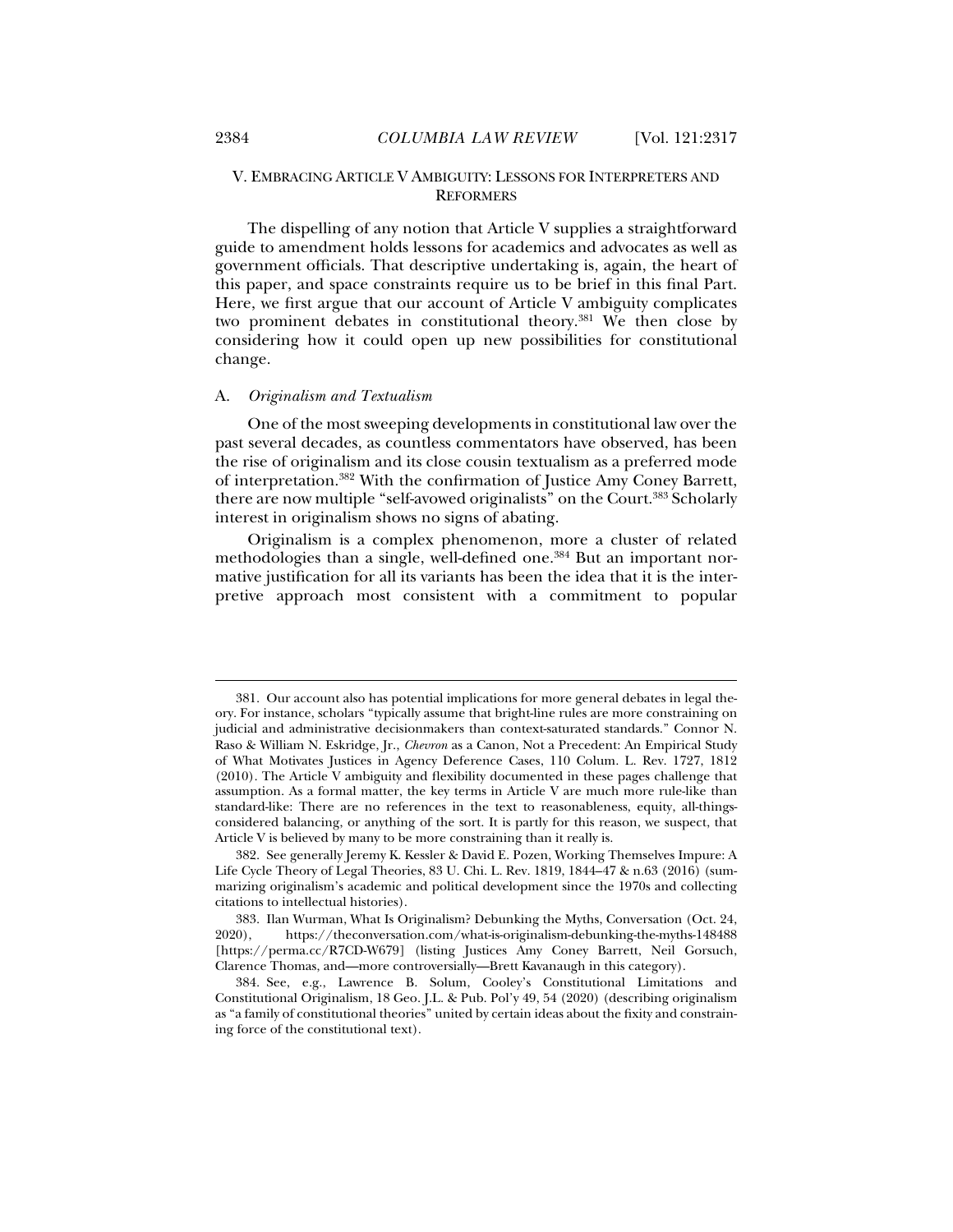sovereignty.385 The original meaning of the constitutional text, on this view, "is both binding and uniquely legitimate" because of the way the text was ratified through the special supermajoritarian procedures laid out in the Constitution.386 The rules of Article V play a crucial role in this picture. They not only determine which amendments have become part of the canonical document but also, once satisfied, endow the communicative content of these texts with a legal authority that never fades over time, unless and until a new Article V amendment comes along and overrides them.387 "The Article V amendment process and originalism," in John McGinnis's words, "march under a single banner."388

This paper's descriptive account helps reveal a new sense in which this picture of Article V as arbiter and embodiment of the sovereign will may be too simple. The vast majority of recognized amendments have not been adopted in clear compliance with Article V.389 All but one has been adopted in clear *defiance* of a requirement of presidential presentment that, as a textual matter, plausibly applies to the Article V process.390 The single most transformative set of amendments, many believed at the time of their adoption and still believe today, amounted to a "naked violation[] of Article V."391 And ever since the Founding, the meaning of Article V has been continually contested without, on many significant questions, reaching any resolution. Nothing in the language or law of Article V tells us definitively, for instance, that the Twenty-Seventh Amendment is part of the Constitution while the ERA is not. In U.S. constitutional culture, the degree to which an attempted amendment has complied with a discrete set of legal rules has always had an attenuated connection to its ultimate constitutional fate. What is and is not "in" the Constitution is ultimately

 388. John O. McGinnis, Protecting the Originalist Constitution, 42 Harv. J.L. & Pub. Pol'y 81, 85 (2019). "And what does that banner read? It says, 'We the People,' and not 'We the Elite Judges.'" Id.

 <sup>385.</sup> See Kurt T. Lash, Originalism, Popular Sovereignty, and Reverse Stare Decisis, 93 Va. L. Rev. 1437, 1440 (2007) (stating that "popular sovereignty and the judicially enforced will of the people" is "the most common and most influential justification for originalism").

 <sup>386.</sup> Lawrence B. Solum, Communicative Content and Legal Content, 89 Notre Dame L. Rev. 479, 514 (2013); see also Colby, supra note 150, at 1631–38 (summarizing the standard "popular sovereignty" argument for originalism).

 <sup>387.</sup> See Steven G. Calabresi & Saikrishna B. Prakash, The President's Power to Execute the Laws, 104 Yale L.J. 541, 551 (1994) ("The central premise of originalism . . . is that the text of the Constitution is *law* that binds each and every one of us until and unless it is changed through the procedures set out in Article V."); cf. Stephen E. Sachs, Originalism as a Theory of Legal Change, 38 Harv. J.L. & Pub. Pol'y 817, 820–21 (2015) ("What originalism requires of legal change is that it be, well, *legal*; that it be lawful, that it be done according to law. This is a requirement of procedure, not substance.").

 <sup>389.</sup> See supra Part III.

 <sup>390.</sup> See supra section III.B; supra note 21 and accompanying text.

 <sup>391.</sup> Ackerman, We the People, supra note 7, at 111; cf. Colby, supra note 150, at 1630– 31, 1662–66 (suggesting "the possibility that the shortcomings in the framing of the Fourteenth Amendment could seriously undermine the normative appeal of originalism more generally").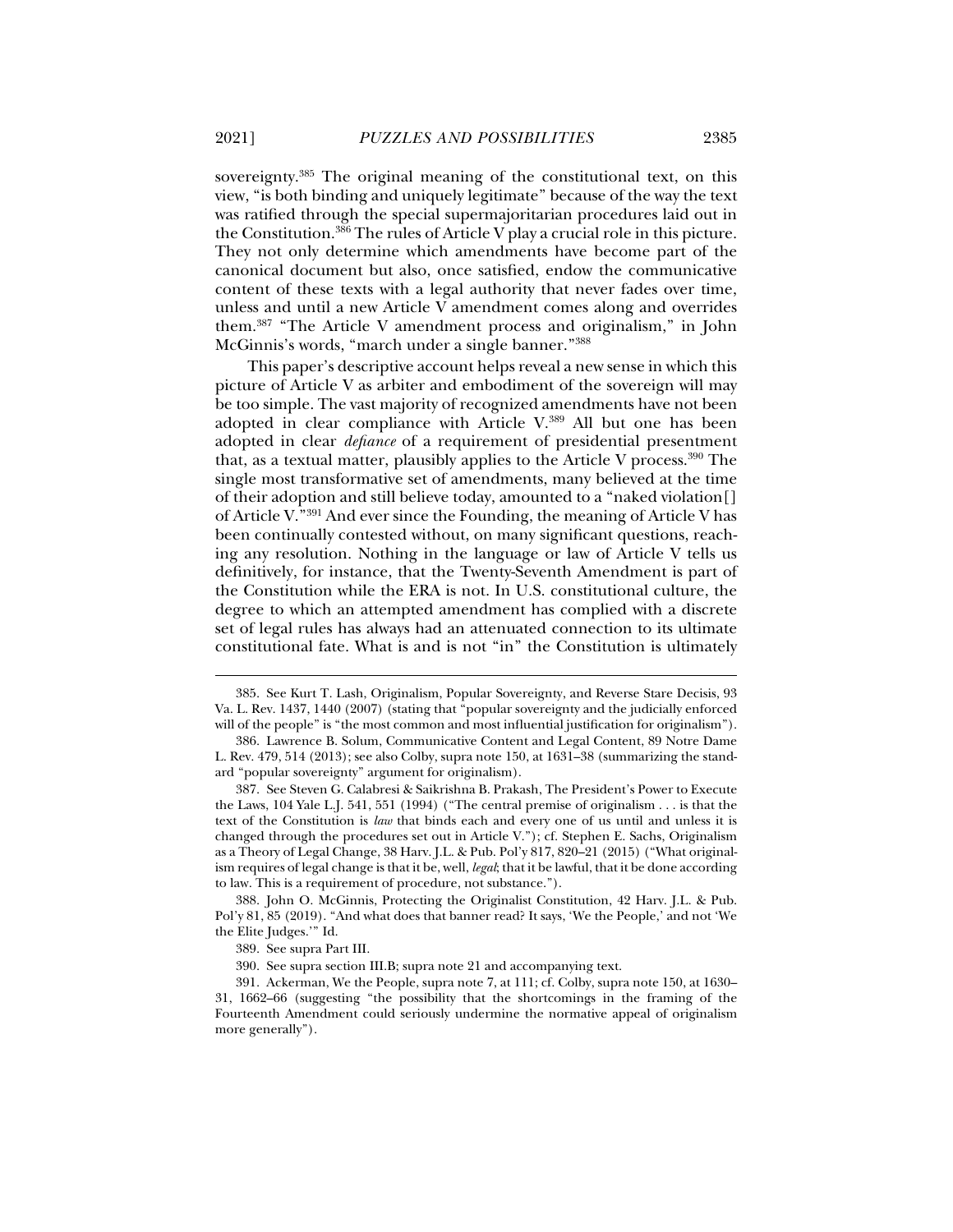determined by a complex, ongoing, and not especially predictable dialectic between formal government actions and popular and political beliefs and perceptions. Provocatively put, the Constitution is not so much a collection of texts that have passed through a unique legitimating process as a collection of texts that Americans agree to regard as the Constitution, despite wide variations in and serious questions about the manner in which they were added.<sup>392</sup>

If this is right, it calls into question the legal and empirical basis for the popular sovereignty justification of originalism. There are no clear rules to indicate, in many cases, whether an attempted act of sovereign constitutional authorship meets the criteria laid out in the Constitution. Nor do the details of how any given piece of purported constitutional text was created—including both the forms that were followed and the degree to which the overall process could be characterized as supermajoritarian seem to determine its sociological legitimacy in any mechanical manner. The process of formal constitutional change has always been less legalistic and more chaotic than standard originalist narratives about Article V seem to presume.

None of this necessarily upends "the great debate" between originalism and living constitutionalism or indicates that originalism is less democratic than alternative approaches.393 Critics have pointed out numerous other difficulties with the popular sovereignty case for originalism.394 And proponents of originalism have offered numerous other justifications that do not depend on the character of the process that led to the text's enactment. Prakash, for instance, defends originalism as a logical entailment of the hermeneutic enterprise while expressly "contest[ing] the interpretive assertion that . . . originalism is a legitimate means of making sense of the Constitution merely or primarily because of the manner in which the Constitution was ratified and amended."395 William Baude and Stephen Sachs have launched a defense of originalism as "our law" on openly presentist, positivist grounds, with no direct connection to Article V or VII.<sup>396</sup> Our intervention in the debate is simply to suggest that the popular sover-

 <sup>392.</sup> There is an interesting parallel, which we do not have space to pursue, to the historical processes through which certain texts are canonized as part of sacred scripture while others are denied that status in a given theological tradition. See Frank Kermode, The Canon, *in* The Literary Guide to the Bible 600 (Robert Alter & Frank Kermode eds., 1987). The Constitution itself can be thought of as a kind of canon in this sense.

 <sup>393.</sup> See generally Lawrence B. Solum, Originalism Versus Living Constitutionalism: The Conceptual Structure of the Great Debate, 113 Nw. U. L. Rev. 1243 (2019).

 <sup>394.</sup> See Colby, supra note 150, at 1662–63 (summarizing difficulties).

 <sup>395.</sup> Saikrishna B. Prakash, The Misunderstood Relationship Between Originalism and Popular Sovereignty, 31 Harv. J.L. & Pub. Pol'y 485, 486 (2008).

 <sup>396.</sup> See, e.g., William Baude & Stephen E. Sachs, Grounding Originalism, 113 Nw. U. L. Rev. 1455 (2019); William Baude, Is Originalism Our Law?, 115 Colum. L. Rev. 2349 (2015). For an elegant rebuttal, see Richard Primus, Is Theocracy Our Politics?, 116 Colum. L. Rev. Sidebar 44 (2016).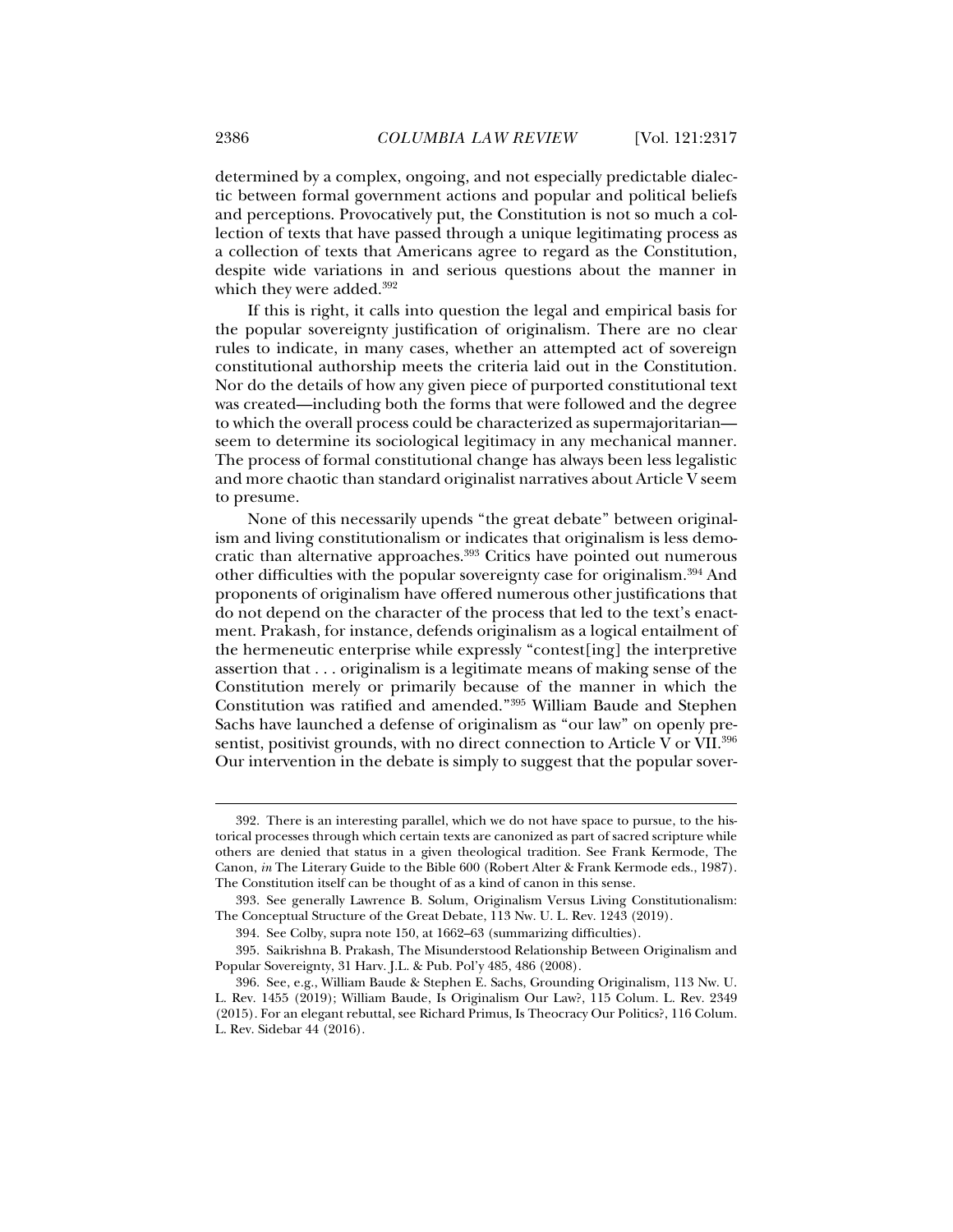eignty case for originalism is subject not only to the standard counterarguments about the dubious democratic bona fides of an ancient text but also to a new counterargument about the dubious *legal* bona fides of nearly every provision of that text.

### B. *Amendment Inside and Outside Article V*

A foundational debate in constitutional theory concerns whether and how the written or big-C Constitution may legitimately be updated outside the procedures specified in Article V.<sup>397</sup> The "outsider" position is most closely associated with Amar and Ackerman.398 According to Amar, the Constitution is best read to preserve for the people an unenumerated right to amend its terms through something akin to a national referendum.399 According to Ackerman, the Reconstruction Amendments were adopted in violation of Article V but were nonetheless legally legitimate because their adoption conformed to the true, unwritten criteria for higher lawmaking.400 Conversely, the Twenty-Seventh Amendment was adopted in conformity with Article V but is nonetheless illegitimate because it violated those unwritten criteria.401 The "insider" position is the conventional view—the view that Article V supplies the exclusive route to formal constitutional change, that "[n]othing new can be put into the Constitution except through the amendatory process."402

Our account collapses some of the space between these two positions. Given the long history of procedural creativity and the pervasive legal uncertainty that we document, there is no clear line demarcating what is "inside" or "outside" Article V. Ackerman labors heroically to show that the Reconstruction Amendments were valid additions to the Constitution even though brought into existence in a manner that is very plausibly inconsistent with Article V. We do not disagree with Ackerman's conclusion; we disagree with the premise that the Reconstruction Amendments were quite so extraordinary in this regard. Within broad boundaries, the degree to which an attempted amendment stays inside the four corners of Article V has not been decisive in determining whether it

 <sup>397.</sup> The unwritten or small-c constitution has been updated many times over by judicial decisions, framework statutes, and other developments that have little to do with Article V. See supra notes 42–43 and accompanying text. The focus here is on the more radical proposition that the constitutional text itself may be changed outside Article V.

 <sup>398.</sup> Cf. James E. Fleming, We the Unconventional American People, 65 U. Chi. L. Rev. 1513, 1540 (1998) (book review) ("In recent years, some constitutional scholars have noted the emergence of a 'Yale school' of constitutional theory, by which they refer to Ackerman's and Amar's theories of amending the Constitution outside Article V.").

 <sup>399.</sup> See Amar, Consent of the Governed, supra note 3, at 462–94; Amar, Philadelphia Revisited, supra note 4, at 1044–76.

 <sup>400.</sup> See Ackerman, We the People, supra note 7, at 99–252.

 <sup>401.</sup> Id. at 490 n.1.

 <sup>402.</sup> Ullmann v. United States, 350 U.S. 422, 428 (1956); see also supra note 3 and accompanying text.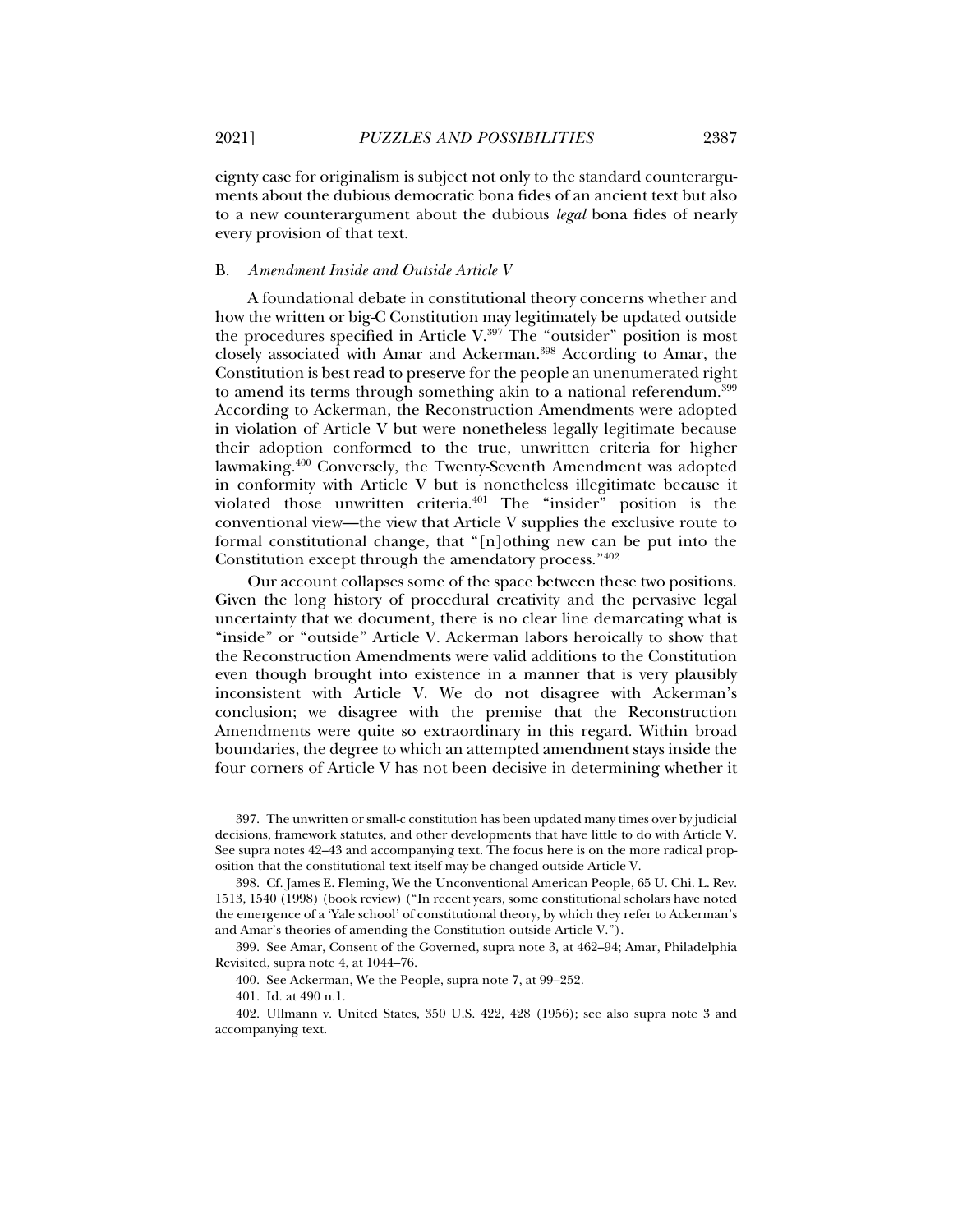becomes accepted by Americans as part of the written Constitution. *All* 

constitutional amendment, in this sociological sense, takes place "outside" Article V.

That being the case, it is notable how little headway Amar's relatively straightforward proposal has made in convincing Americans that they can amend the Constitution through a national referendum established by and employing a simple majority vote. Especially in light of the constitutional order's steady shift toward greater nationalism and majoritarian democracy ever since the Civil War, his proposal strikes us as no less plausible as a matter of constitutional text, structure, and "spirit"403 than the notion that an Article V amendment could (like the Twenty-Seventh Amendment) remain pending for more than two centuries before being ratified. Yet, even though the law of Article V is so unsettled and so many amendments have questionable Article V credentials, the assumption that all revisions to the written Constitution must be pursued through the Article V process continues to hold a powerful sway on the U.S. legal and political community, at least among elites.<sup>404</sup> This persistent combination of Article V obscurity and Article V exclusivity suggests that the two may reinforce one another: If determined majorities had not found Article V to have such play in the joints, its status as the exclusive gateway to the constitutional text may well have proved unsustainable long ago.405

These observations may also hold a clue as to how Article V exclusivity could unravel in the future. If Amar's proposal is just as constitutionally coherent as numerous amendments that are accepted as part of the document, then the same sort of political mobilization that potentiated those amendments may be sufficient to potentiate amendment-by-referendum

 <sup>403.</sup> Amar, Consent of the Governed, supra note 3, at 460–61.

 <sup>404.</sup> See Sanford Levinson, The Political Implications of Amending Clauses, 13 Const. Comment. 107, 114 (1996) (remarking that "Amar's method" of amending the Constitution by popular referendum "is not only untried but also, for most Americans, I suspect unthinkable").

 <sup>405.</sup> Cf. Philippe Nonet & Philip Selznick, Law and Society in Transition: Toward Responsive Law 76–79 (Routledge 2d ed. 2017) (1978) (discussing the tension that all legal institutions face between the need to limit discretion and discipline decisionmaking, on the one hand, and the need to remain responsive to new pressures and contingencies, on the other). Article V's status as the exclusive gateway to the constitutional text may also have proved unsustainable if the Court had not, over time, been so accommodating of legal and social change outside the Article V process. See Strauss, The Living Constitution, supra note 327, at 115–16 (arguing that "[s]ome form of living constitutionalism is inevitable" in light of the difficulty of formal amendment).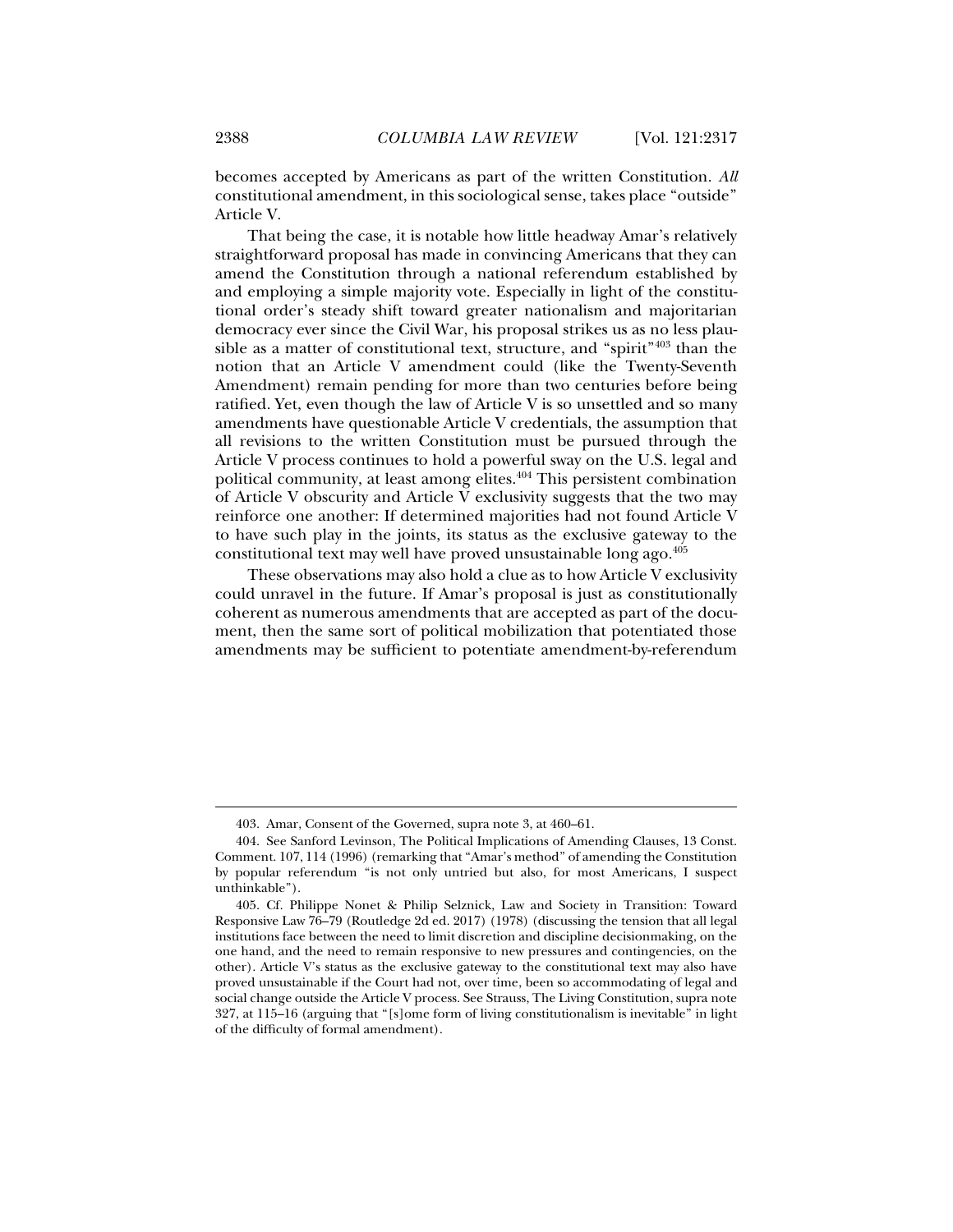as well.<sup>406</sup> At least for those willing to look past its novelty,<sup> $407$ </sup> Amar's proposal is not necessarily more legally outlandish than any number of things that have been done in the name of Article V. The constitutional text, accordingly, is not the principal problem for Amar; constitutional culture is.408 Perhaps calling attention to just how fast and loose Americans historically have played with Article V, as this paper has done, will conduce to greater cultural openness to experimenting with other legally plausible (if unavoidably problematic) modes of updating the constitutional text in the service of deepening democracy. But in case Amar's argument is destined to remain off-the-wall in our lifetimes, we close with a more modest reform proposal of our own.

## C. *Loosening the Constitutional Cage Through Article V Thayerianism*

For all of the ambiguities we have identified, the hard core of Article V remains. Unless a first-ever Article V convention is called, those who would revise the written Constitution need to convince others that twothirds of both chambers of Congress have approved, and three-quarters of the states have ratified, an amendment. There are many different ways to count to two-thirds and three-fourths, as we emphasize throughout Parts II and III, but a plausible double-supermajoritarian showing of *some* sort must be made. In comparison with the approaches taken by other democracies, this is an exceptionally difficult amendment process. And the actual rate of amendment in the United States has been exceptionally low.<sup>409</sup> As many have argued, the practical difficulty of revising the written Constitution invites judges to update supreme law through creative

 <sup>406.</sup> See Schauer, Amending the Presuppositions, supra note 3, at 160–61 ("[C]onstitutions are always subject to amendment by changes—amendments—in the practices of a citizenry, in the practices of its officials, and in the practices of its judges."). The precise mechanisms and pathways through which constitutional orthodoxies change over time remain "enigmatic," Pozen & Samaha, supra note 69, at 792, but potential contributors presumably include social movements, partisan politics, and judicial appointments as well as academic argument.

 <sup>407.</sup> Cf. Leah M. Litman, Debunking Antinovelty, 66 Duke L.J. 1407, 1427–65 (2017) (criticizing the view that "novelty" is evidence of a constitutional problem in the legislative context).

 <sup>408.</sup> See 1 Laurence H. Tribe, American Constitutional Law 109–10 (3d ed. 2000) [hereinafter Tribe, American Constitutional Law] (observing that the sociological legitimacy of a non-Article V amendment would ultimately depend upon "social and cultural practices," but expressing doubt that such an amendment could succeed anytime soon); see also Richard Albert, The Case for Presidential Illegality in Constitutional Amendment, 67 Drake L. Rev. 857, 873–75 (2019) (discussing, with reference to examples from other countries, how "the sociological and moral force" of a successful yet "illegal" constitutional referendum could compel "the legal and political elite to recognize the validity of this unconventional change to the U.S. Constitution"). See generally Peter Suber, The Paradox of Self-Amendment: A Study of Law, Logic, Omnipotence, and Change (1990) (describing various modes of amending an amendment process).

 <sup>409.</sup> See supra note 366 and accompanying text.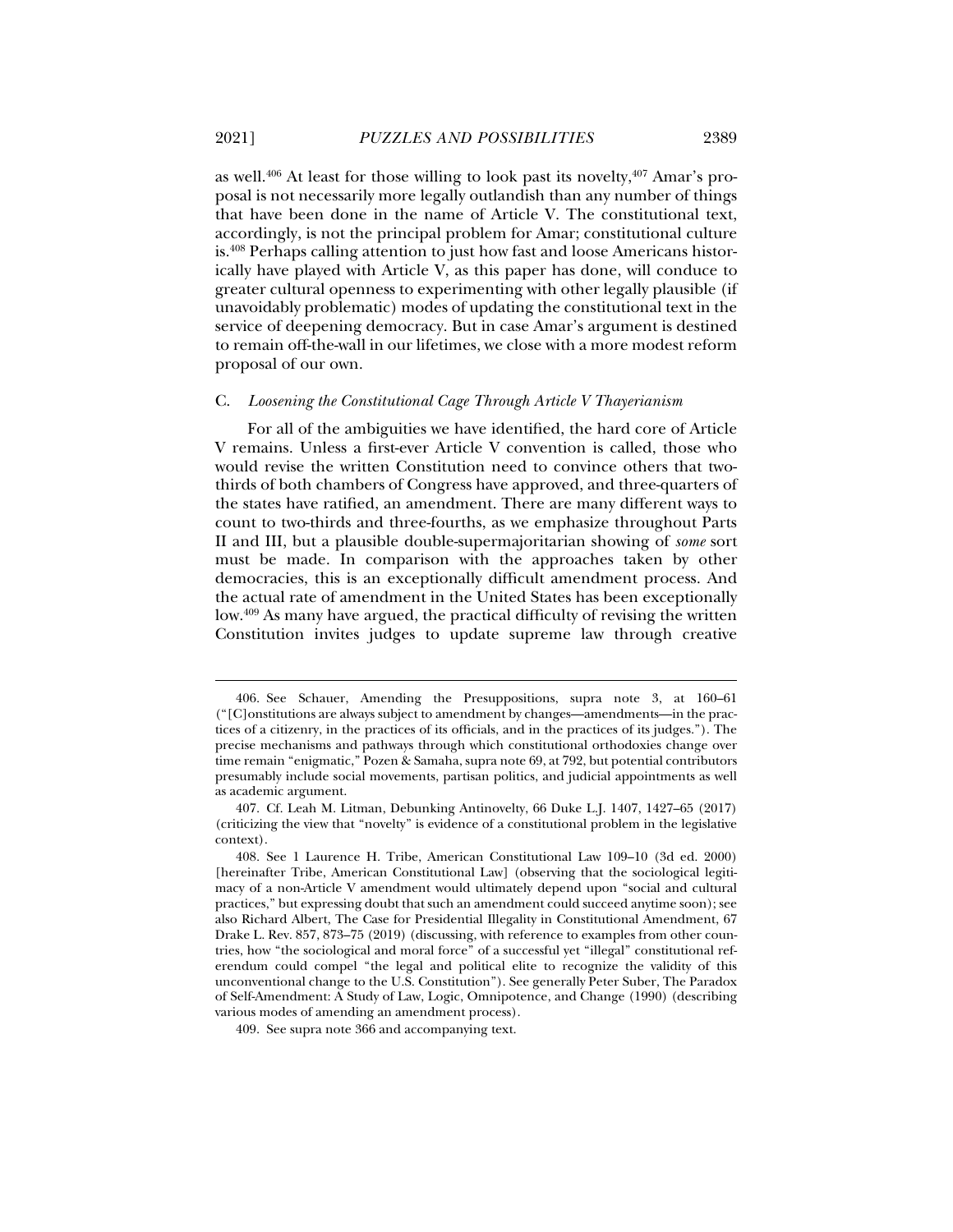readings and undermines even the possibility of genuine collective selfrule410—leaving our democracy "trapped inside the Article V cage."411

Yet without exiting the cage altogether, as an Amarian referendum or a true revolution would have us do, perhaps we might loosen its bars. When one combines the classic democratic case against Article V's "obduracy"<sup>412</sup> with this paper's new account of Article V's ambiguity, the promise of what could be called *Article V Thayerianism* comes into focus. The label refers to James Bradley Thayer's famous proposal that judges should defer to a coordinate legislative branch on constitutional questions except when the latter has made a "very clear" mistake.413 Thayerianism is typically advocated today as a means of respecting the constitutional judgment and authority of the legislature and thereby limiting the countermajoritarian character of constitutional law<sup>414</sup>—virtues that become all the more significant under conditions of high-level interpretive uncertainty.<sup>415</sup> This argument transposes readily to the Article V context, where countermajoritarian concerns are especially acute and legal uncertainty is especially rife. If it were to take hold, Article V Thayerianism would neutralize the potential chilling effects of this uncertainty and promote institutional innovation in the amendment process. Simply put, Article V Thayerianism would make it easier to amend the Constitution, at least at the margins.

Article V Thayerianism could be operationalized in more or less ambitious ways. A narrow version would have judges refrain from blocking amendment proposals by Congress or amendment ratifications by state legislatures on Article V grounds, unless the actions are seen as "clearly" inconsistent with Article V. Given *Coleman*'s nonjusticiability ruling, this version would not necessarily mark any observable advance on the status quo—though *Coleman*'s precedential status is far from secure and could

 <sup>410.</sup> See, e.g., John Ferejohn & Lawrence Sager, Commitment and Constitutionalism, 81 Tex. L. Rev. 1929, 1954 (2003) (discussing "the standard critique" that "the obduracy of Article V acts to suppress the people's voice in our constitutional affairs, and thus is either flatly undemocratic, or at least more antidemocratic than we would like"); David Singh Grewal & Jedediah Purdy, The Original Theory of Constitutionalism, 127 Yale L.J. 664, 668, 679 (2018) (book review) (arguing that "the Article V amendment procedure [has come] perilously close to choking off further sovereign action by the people," producing "a political community that is at once committed to ruling itself and unable to do so").

 <sup>411.</sup> Sanford Levinson, Our Undemocratic Constitution: Where the Constitution Goes Wrong (and How We the People Can Correct It) 20–21 (2006) [hereinafter Levinson, Our Undemocratic Constitution] (capitalization omitted).

 <sup>412.</sup> Ferejohn & Sager, supra note 410, at 1954.

 <sup>413.</sup> James B. Thayer, The Origin and Scope of the American Doctrine of Constitutional Law, 7 Harv. L. Rev. 129, 144, 154–55 (1893).

 <sup>414.</sup> Cf. G. Edward White, Historicizing Judicial Scrutiny, 57 S.C. L. Rev. 1, 48–50 (2005) (explaining that Thayer himself did not defend the clear-mistake rule, as "[m]odern commentators tend to," in terms of "countermajoritarian constraints").

 <sup>415.</sup> See Vermeule, Judging Under Uncertainty, supra note 14, at 230–88.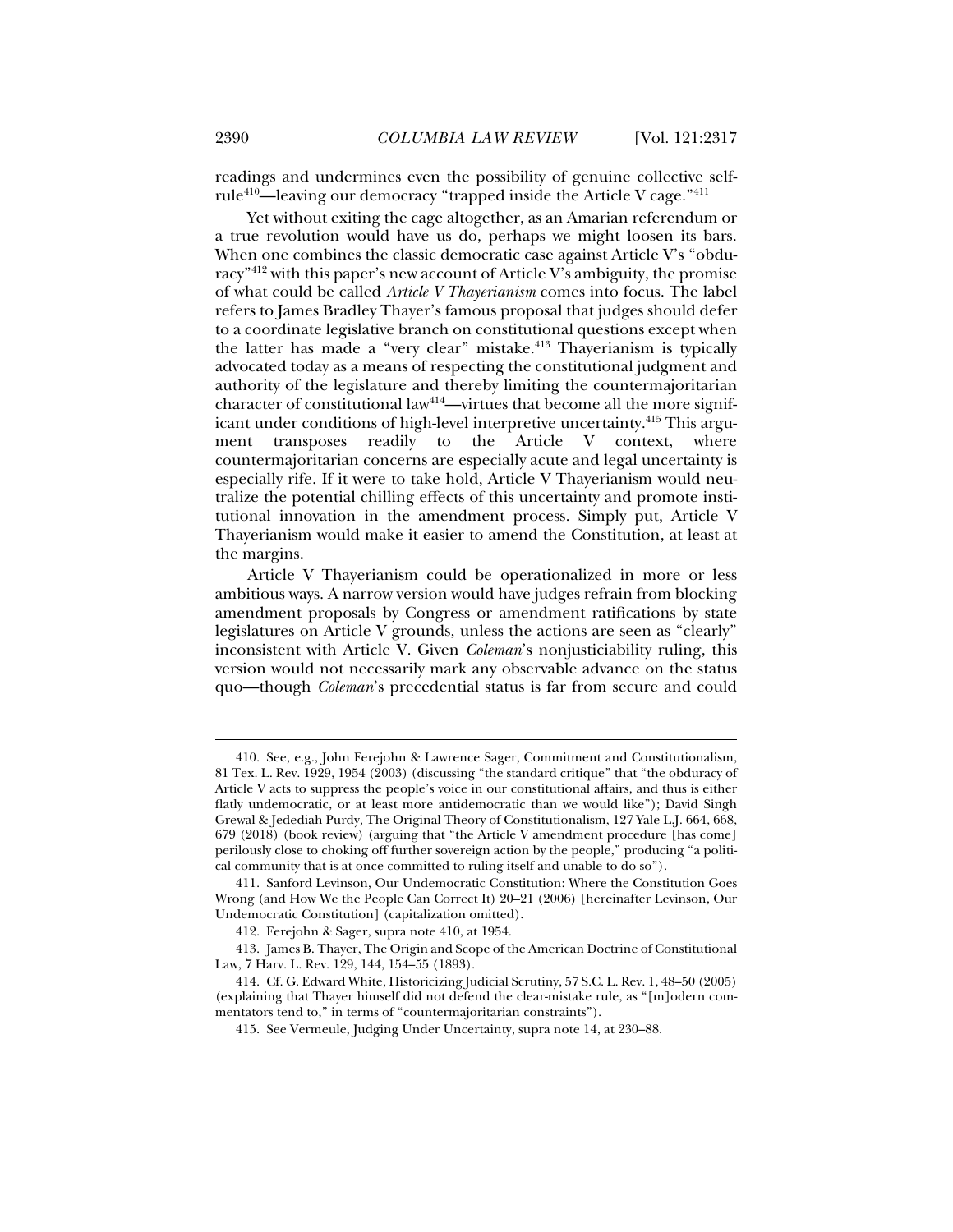use buttressing.416 A more expansive version, which we favor but which raises additional complications, would be internalized by legislative and executive officials as well as by judges. Members of Congress, on this approach, would likewise apply a rule of clear mistake when called on to resolve the validity of contested steps forward that are taken in the amending process. The hard core of Article V would not be affected. Aspiring amenders would still need to persuade two-thirds of Congress and threefourths of the states in a constitutionally credible manner. But the fuzzy edges around that core would become more permeable, zones of permission and experimentation rather than additional vetogates on the path to constitutional change.

As with all versions of Thayerianism, just how permissive Article V Thayerianism would prove may vary depending on who is applying it. Those who see more clarity in the law of Article V will tend to find more clear mistakes in need of correction. In principle, however, the Thayerian proposal is potentially compatible with any interpretive approach, as it says nothing about the method of constitutional interpretation that is to be used—only about what is to be done when that method generates an uncertain legal conclusion. Originalism could lead to an especially permissive version of Article V Thayerianism, given how little light was shed on the workings of Article V during its drafting and ratification $417$  and the growing recognition among originalists that constitutional decisionmakers must rely on normative judgment in situations where the communicative content of the constitutional text is too vague or ambiguous to fully determine a legal result.<sup>418</sup>

What would Article V Thayerianism look like in practice? Most immediately, the ERA would be recognized as part of the Constitution as soon as Congress so declares.419 As Part III discusses, the Article V objections to the ERA are substantial but not "clearly" fatal, especially if Congress takes new action to extend the ratification deadline.420 Accordingly, if Congress

 <sup>416.</sup> See supra section IV.B.

 <sup>417.</sup> See supra note 17 and accompanying text.

 <sup>418.</sup> See Pozen & Samaha, supra note 69, at 777–78; see also Lawrence B. Solum, Originalist Methodology, 84 U. Chi. L. Rev. 269, 295 (2017) (noting that one approach originalists might take in situations of textual underdeterminacy is to adopt "a Thayerian default rule of deference to democratic institutions").

 <sup>419.</sup> As Julie Suk details in a forthcoming article, Ruth Bader Ginsburg's writings and testimony before becoming a judge support a primary role for Congress in resolving the current status of the ERA. See Julie C. Suk, The Procedural Path of Constitutional Inclusion: Justice Ginsburg's Cautious Legacy for the Equal Rights Amendment, 110 Geo. L.J. (forthcoming 2022) (on file with the *Columbia Law Review*).

 <sup>420.</sup> See supra section III.L. A recent district court opinion called the question whether Congress "may revive the ERA" a "difficult issue" and did not resolve it. Virginia v. Ferriero, 525 F. Supp. 3d 36, 61 (D.D.C. 2021). In its 2020 opinion finding the ERA to be dead, OLC acknowledged that Congress's authority to "modify" a ratification deadline presents a "difficult question." Ratification of the Equal Rights Amendment, 44 Op. O.L.C., slip op. at 3 (Jan. 6, 2020).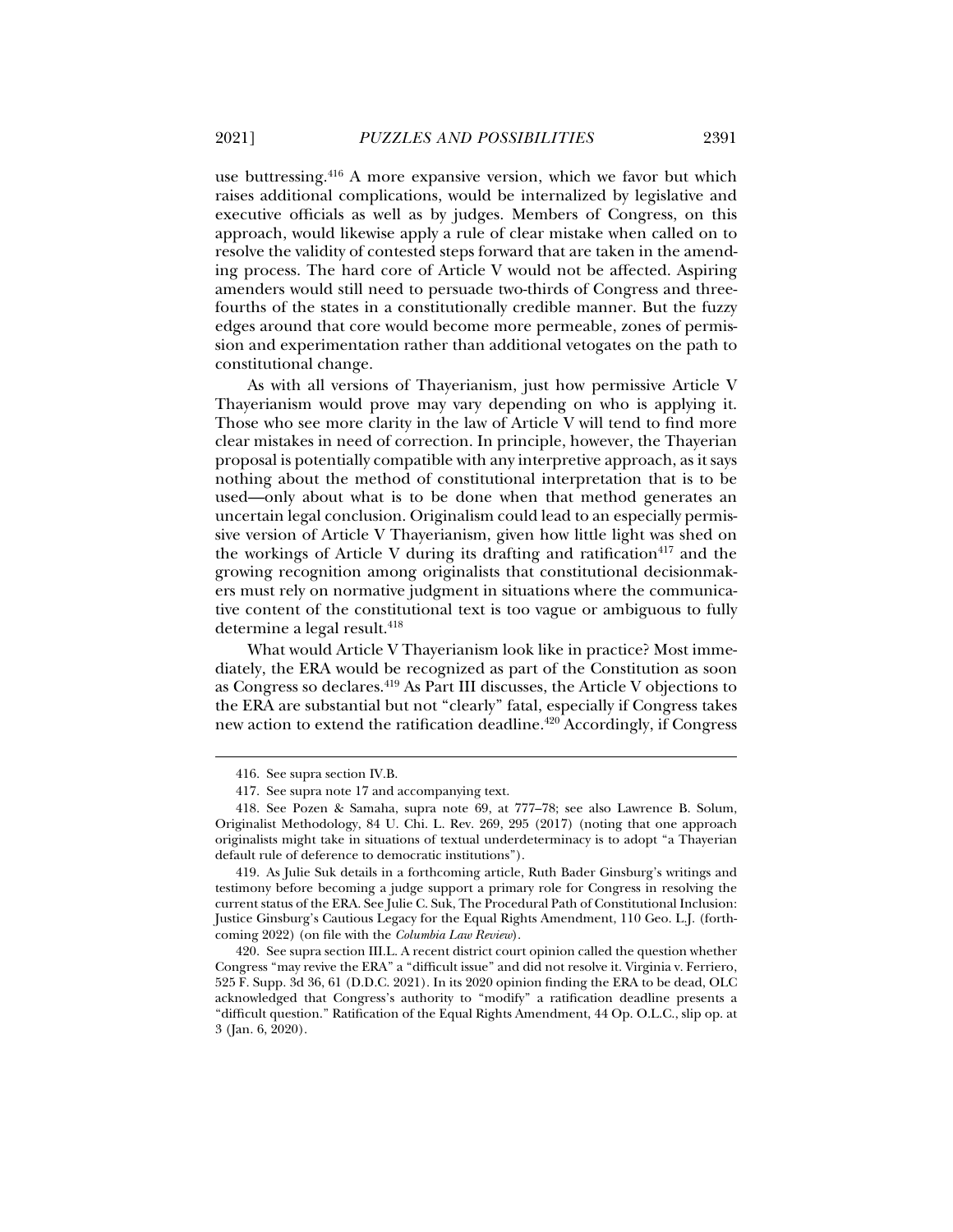were to pass a joint resolution retroactively waiving the deadline and directing the Archivist of the United States to publish the ERA as the Twenty-Eighth Amendment, the Archivist should promptly do so.<sup>421</sup> More generally, Article V Thayerianism might empower aspiring amenders to take advantage of quorum rules, to consider amendments passed by one chamber in the other chamber during subsequent legislative sessions,  $42$  to demand a supermajority vote for rescissions of amendment proposals and ratifications, to hold binding or advisory state referenda on ratification, $423$ and so on and so forth.424

Perhaps the most promising avenue of Thayerian experimentation would involve ratification through conventions. Congress could, for instance, propose an amendment and provide for at-large elections of state convention delegates on a single day. Doing so would effectively create an amendment "Election Day" and convert each state vote into a referendum

 422. For an arguable limit case, the House in 1969 passed a constitutional amendment abolishing the Electoral College and providing for direct election of the President, but the Senate did not follow suit. See 115 Cong. Rec. 26,007–08 (1969). Is it clear, as a matter of Article V law, that the Senate could not revive this proposed amendment? See Seth Barrett Tillman, Noncontemporaneous Lawmaking: Can the 110th Senate Enact a Bill Passed by the 109th House?, 16 Cornell J.L. & Pub. Pol'y 331, 345 n.31 (2007) (arguing that the House and Senate need not act contemporaneously in the amendment process).

 423. Unless it is overturned or defied, Hawke v. Smith (No. 1), 253 U.S. 221 (1920), would prevent a state from holding a referendum undercutting ratification after legislative approval. But a state could still, consistent with *Hawke*, hold a referendum prior to legislative consideration and choose to bind itself to the result.

 <sup>421.</sup> A middle option, which we find appealing, would be for Congress to retroactively extend the deadline while at the same time providing that it will treat rescissions as effective. See Magliocca, supra note 360, at 635; Hemel, supra note 317. This would be a departure from strict Thayerianism, in the sense that it would not read Article V in the most permissive fashion possible. But such a departure may be prudentially warranted in light of the unique circumstances of the ERA (specifically, the multiple rescissions and twofold extension of the ratification deadline), and it would return the ratification process to the state legislative arena for a final push. Cf. Goldwater v. Carter, 444 U.S. 996, 1003 (1979) (Rehnquist, J., concurring in the judgment) (suggesting that the efficacy of rescission "'might be answered in different ways for different amendments'" (quoting Dyer v. Blair, 390 F. Supp. 1291, 1302  $(N.D. III. 1975)$  (three-judge court))).

 <sup>424.</sup> Article V Thayerianism is a heuristic to adjudicate present and future disputes over the validity of amendment efforts, such as the ERA. For disputes about past amendment efforts, we believe it makes sense for systemic stare decisis reasons to defer to longstanding social and official consensus about the textual content of the Constitution. As William Baude has suggested to us, one might call this the "pocket constitution method": Copies of the Constitution in general circulation and carried around by people are presumptively correct, absent a clear inconsistency with Article V. Hence, while there may be a colorable argument that Article the First, on congressional apportionment, satisfied the requirements of Article V, see supra section III.L.1, that argument is not so clearly correct as to upset the overwhelming consensus spanning more than two centuries that the amendment was never adopted. Conversely, while the Titles of Nobility Amendment appeared for a time in (some) pocket constitutions, see supra section III.L.2, its noncompliance with Article V was clear. The Twenty-Seventh Amendment is an intermediate case. Despite the controversy surrounding its initial promulgation, it has appeared in pocket constitutions for three decades now and is not clearly in violation of Article V. See supra section III.K.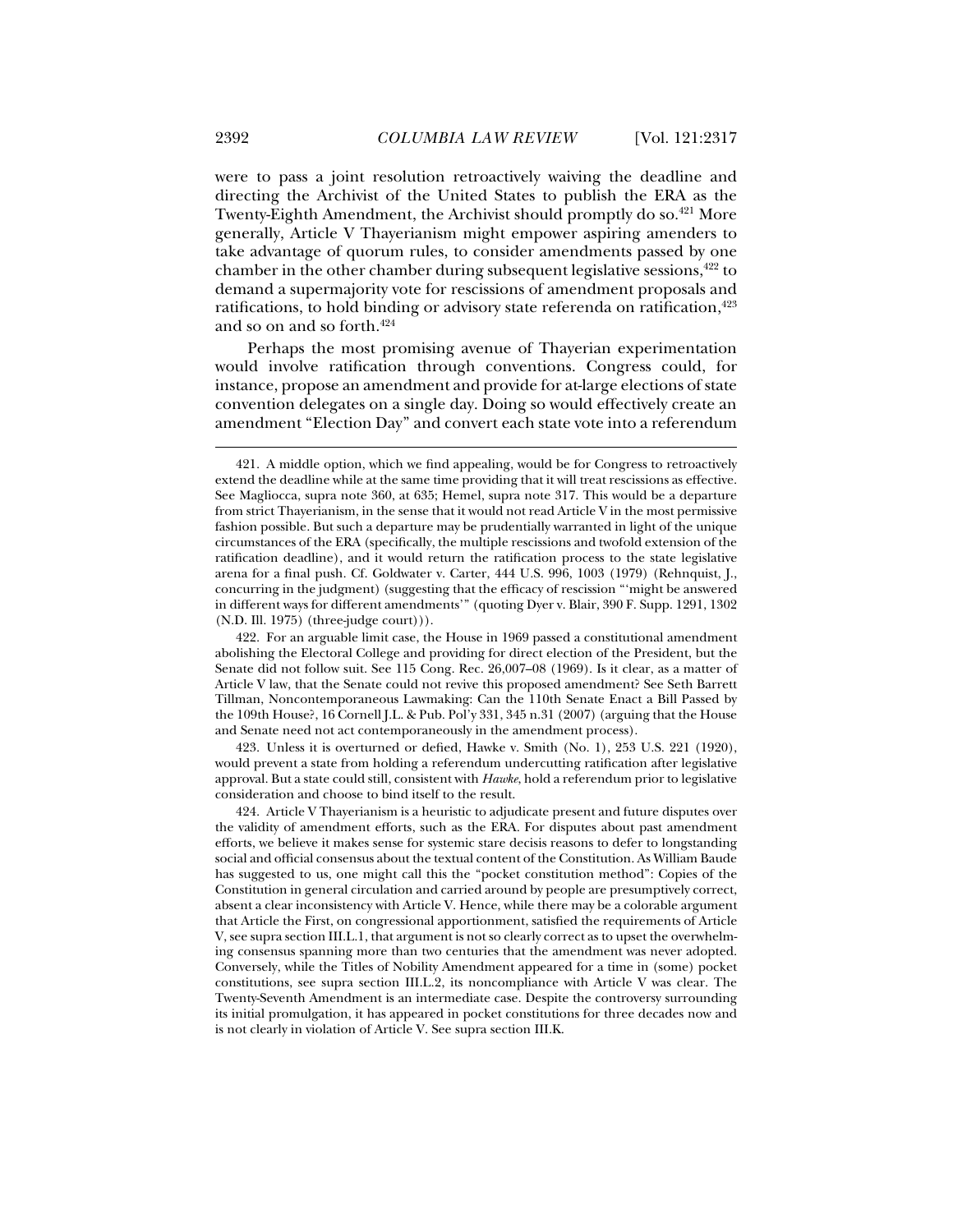on the proposed amendment. Congress could even include a provision in the proposed amendment stipulating that it will be inoperative unless approved by a majority of all voters on Election Day. In addition to increasing the democratic legitimacy of the resulting amendment, this maneuver would streamline the Article V process in two ways: It would require only a single electoral victory in each state, rather than a victory in both houses of bicameral state legislatures, $425$  and it would circumvent partisan gerrymandering in those legislatures.

More radical possibilities are also imaginable. Consider the final clause in Article V providing "that no State, without its Consent, shall be deprived of its equal Suffrage in the Senate."426 For those who believe the two-senators-per-state rule to be inconsistent with the value of political equality, this clause reflects "a truly extraordinary" and grossly undemocratic "instance of dead-hand control."427 As Robert Dahl once lamented, "those fifteen words end all possibility of amending the constitution in order to reduce the unequal representation of citizens in the Senate."428 But is this so clear? Many workarounds to the Equal Suffrage Clause have been proposed over the years, from an amendment repealing the clause paired with another amendment changing the Senate apportionment formula,<sup>429</sup> to an amendment preserving the Senate in name but "relocating" its powers to a new body, $430$  to the proposition that the one-person-onevote equal protection principle announced in *Reynolds v. Sims* should be understood to apply to the Senate,<sup>431</sup> to the centuries-old argument that the clause has never been legally operative.<sup> $432$ </sup> These proposals vary in their degree of legal boldness; depending on one's general approach to constitutional interpretation and one's specific views on the Equal Suffrage

j

428. Robert A. Dahl, How Democratic Is the American Constitution? 145 (2d ed. 2003).

 <sup>425.</sup> Cf. Donald S. Lutz, Toward a Theory of Constitutional Amendment, 88 Am. Pol. Sci. Rev. 355, 361 (1994) (assuming "that a unicameral legislative process is one half as difficult as a bicameral one").

 <sup>426.</sup> U.S. Const. art. V.

 <sup>427.</sup> Michael J. Klarman, The Framers' Coup: The Making of the United States Constitution 627 (2016).

 <sup>429.</sup> See, e.g., Tribe, American Constitutional Law, supra note 408, at 111–12; Lynn A. Baker & Samuel H. Dinkin, The Senate: An Institution Whose Time Has Gone, 13 J.L. & Pol. 21, 67–70 (1997).

 <sup>430.</sup> Amar, America's Constitution, supra note 49, at 293.

 <sup>431.</sup> See, e.g., Eric W. Orts, Senate Democracy: Our Lockean Paradox, 68 Am. U. L. Rev. 1981, 1999–2009, 2071–75 (2019) (offering a detailed version of this proposal, implementable by statute). The *Reynolds* Court expressly declined to apply the one-person-onevote principle to the Senate, citing the Senate apportionment formula's "ingrained [status] in the Constitution" and the "unique historical circumstances" attending its creation. 377 U.S. 533, 574 (1964).

 <sup>432.</sup> See supra note 61 and accompanying text.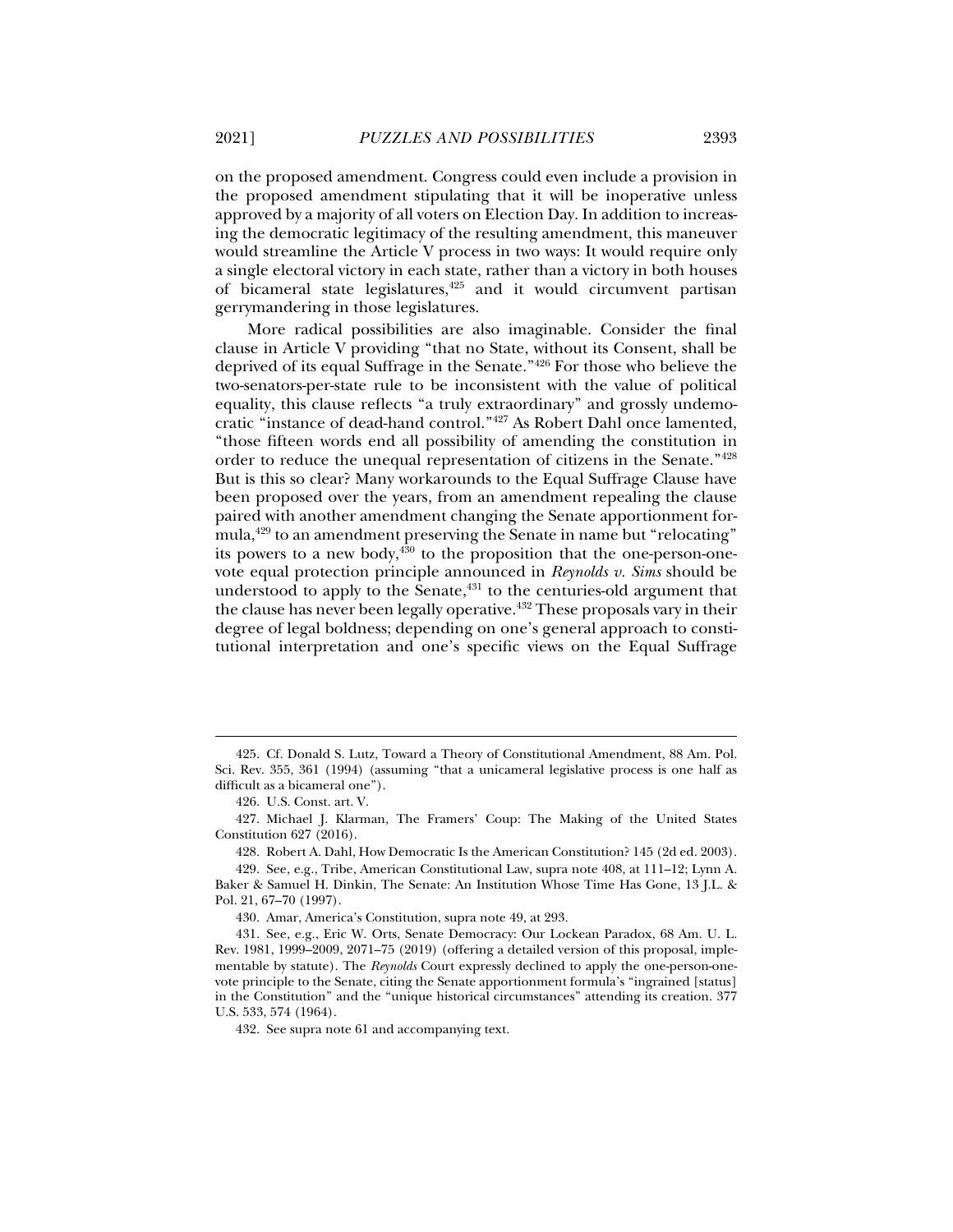Clause, some may seem clearly impermissible. But most are "at least thinkable" as a matter of orthodox constitutional interpretation.<sup>433</sup> For those who find such proposals not just legally thinkable but legally credible, Article V Thayerianism and the principle of popular sovereignty that underwrites it counsel openness to reform.

Even more important than its direct effects on the legal environment for attempted amendments, however, may be Article V Thayerianism's indirect effects on the cultural environment. A striking finding from the comparative constitutional literature is that the procedural difficulty of a country's formal amendment rule is *not* strongly correlated with its rate of amendment.434 Some countries with stringent amendment rules rewrite their constitutions frequently; some countries with lax amendment rules rewrite their constitutions only rarely. More consequential than the amendment rule itself, it seems, is the prevailing "amendment culture."435 In the United States, Jackson suggests that perceptions of the difficulty of satisfying Article V not only tend to be "overstated" but also have become "self-fulfilling" by deterring political actors from trying to pursue amendments.436 The determinants of amendment culture are enigmatic,<sup>437</sup> so we cannot say with any confidence what the precise effects of interpretive reform would be, in the United States or any other system. There is also an endogeneity complication because, just as the embrace of Article V Thayerianism might change U.S. amendment culture, a change in U.S. amendment culture might be needed for Article V Thayerianism to gain traction. Cultural change has to start somewhere, however, and it does not seem far-fetched to think that growing appreciation for just how many questions the law of Article V does not clearly resolve, combined with growing levels of scholarly support for Article V Thayerianism, could

 <sup>433.</sup> Sanford Levinson, There Is a Way, but Will There Ever Be a Will?: Comments on Eric Orts's *Senate Democracy*, 69 Am. U. L. Rev. Forum 159, 164 (2020); see also David B. Froomkin & A. Michael Froomkin, Fixing the Senate: A User's Guide 67 (Univ. of Mia., Legal Stud. Rsch. Paper No. 3797782, 2021), https://ssrn.com/abstract=3797782 [https://perma.cc/YG6R-B4ZC] ("[T]he Entrenchment Clause presents a less substantial obstacle to reform than is sometimes imagined . . . .").

 <sup>434.</sup> See Tom Ginsburg & James Melton, Does the Constitutional Amendment Rule Matter at All? Amendment Cultures and the Challenges of Measuring Amendment Difficulty, 13 Int'l J. Const. L. 686, 711 (2015) ("[A]mendment culture is more important than institutional constraints in explaining amendment practices."); Bjørn Erik Rasch, Rigidity in Constitutional Amendment Procedures, *in* The Constitution as an Instrument of Change 111, 121 (Eivind Smith ed., 2003) (noting that the "empirical relationship between rigidity and amendment is . . . not very robust").

 <sup>435.</sup> Ginsburg & Melton, supra note 434, at 699–701, 708–13.

 <sup>436.</sup> Jackson, The (Myth of Un)Amendability, supra note 30, at 584–90, 602–05; see also Vicki C. Jackson, Democracy and Judicial Review, Will and Reason, Amendment and Interpretation: A Review of Barry Friedman's *The Will of the People*, 13 U. Pa. J. Const. L. 413, 433–52 (2010) (book review) (discussing and critiquing "amendophobia" in contemporary U.S. constitutional culture).

 <sup>437.</sup> See Ginsburg & Melton, supra note 434, at 687, 701.